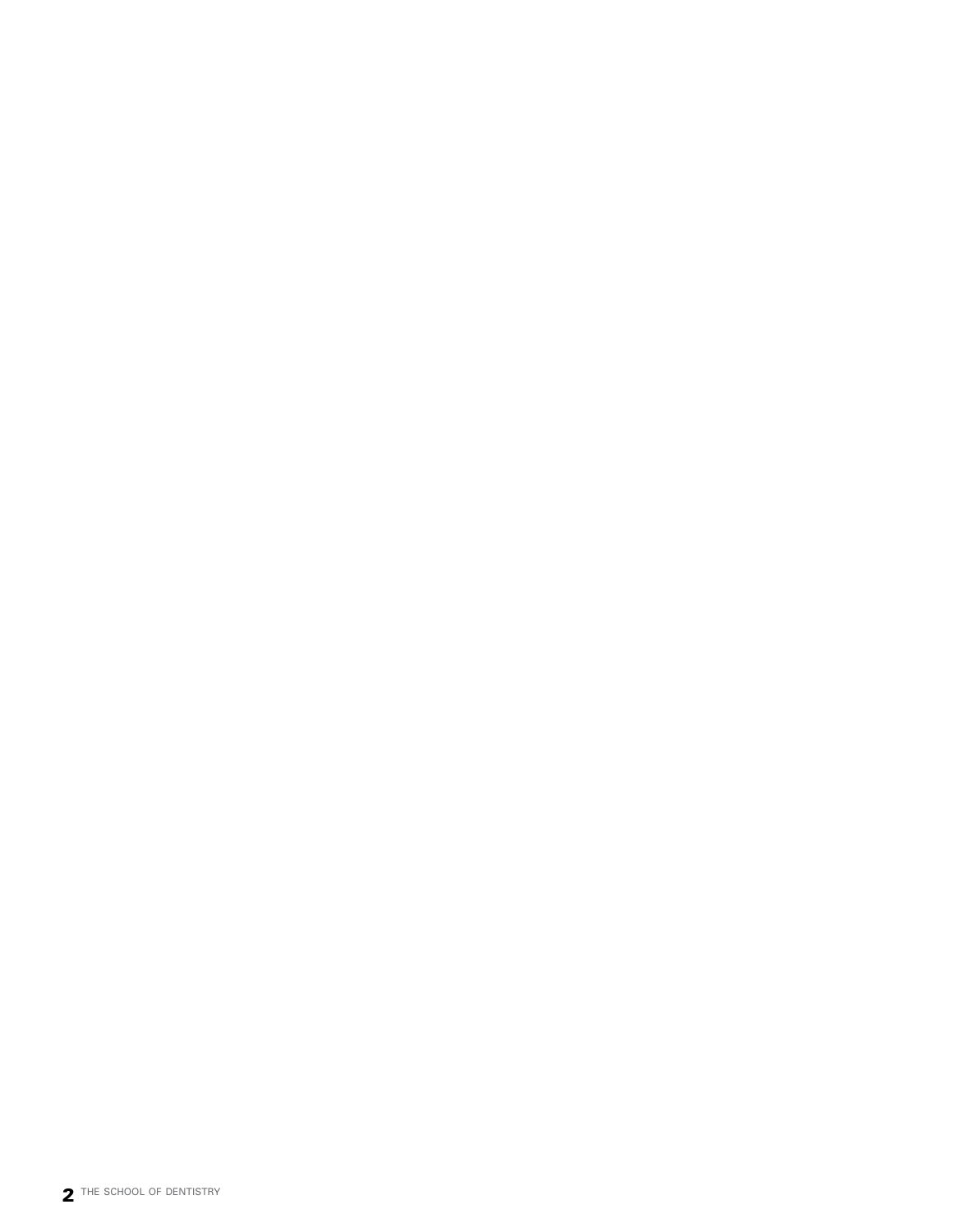# <span id="page-2-0"></span>**TABLE OF CONTENTS**

## **5 [ACADEMIC CALENDAR 2020-2021](#page-4-0)**

## **6 [ADMINISTRATION](#page-5-0)**

**7 [GENERAL INFORMATION](#page-6-0)** Accreditation History Facilities Policies and Procedures

## **9 [STUDENT ORGANIZATIONS](#page-8-0)**

## **12 [DOCTOR OF DENTAL SURGERY](#page-11-0)**

Admission Requirements Application and Acceptance Procedures Expenses Academic Standards Curriculum Graduation Requirements

## **39 [ADVANCED EDUCATION PROGRAMS](#page-38-0)**

Programs Application and Acceptance Procedures Expenses Academic Standards Graduation Requirements Curriculum

## **68 [DENTAL HYGIENE PROGRAM](#page-67-0)**

Admission Requirements Application and Acceptance Procedures Expenses Academic Standards Curriculum Graduation Requirements

## **87 [FACULTY](#page-86-0)**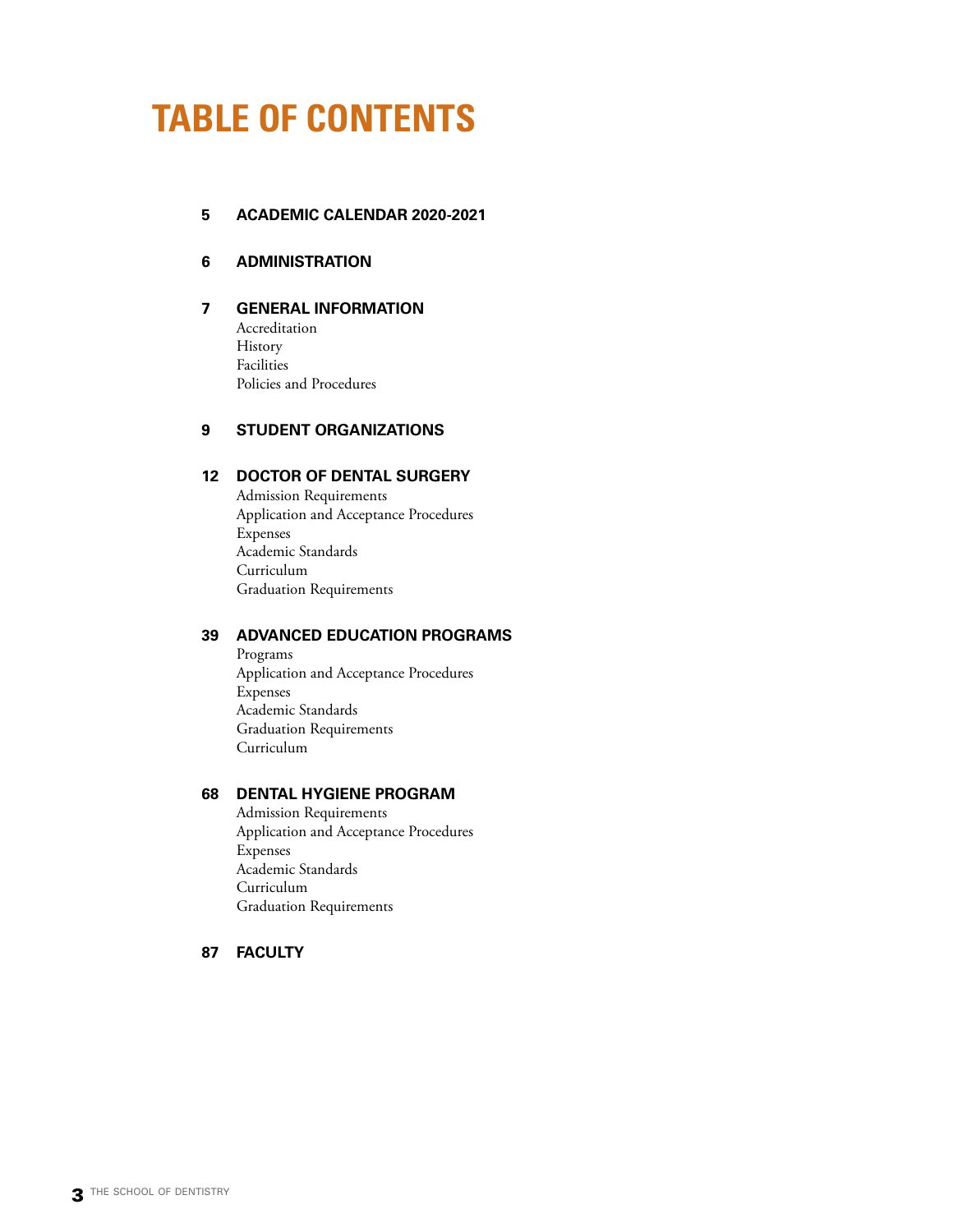## MESSAGE TO STUDENTS FROM DEAN JOHN A. VALENZA, DDS



**Welcome to Houston and the Texas Medical Center!**

Welcome to The University of Texas School of Dentistry at Houston (UTSD), a part of The University of Texas Health Science Center at Houston (UTHealth). Within this catalog, you'll find important information affecting almost every aspect of academic life – from course listings to scholarship offerings to criteria for graduation, and much, much more.

As a UTSD student in the world-renowned Texas Medical Center, you'll have opportunities to forge lasting friendships and make meaningful professional connections in one of the richest intellectual, cultural and collaborative environments in the world. We encourage you to make the most of your time here and enjoy everything Houston has to offer.

We hope this catalog will be helpful as you embark on your journey into the world of dentistry. And once again, welcome to UTSD!

Sincerely,

**John A. Valenza, DDS '81**

Dean

William N. Finnegan III Distinguished Teaching Professor in the Dental Sciences

Paleya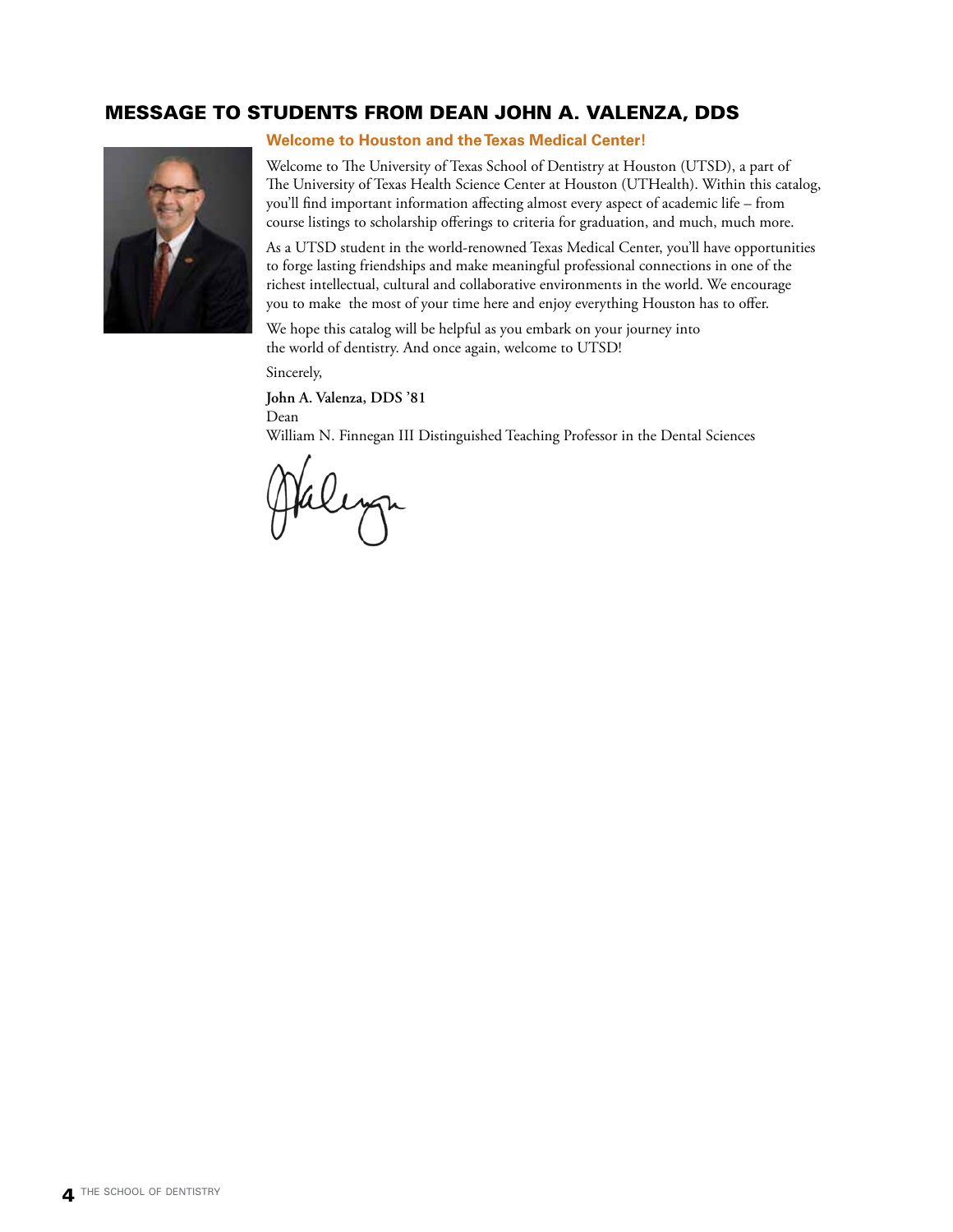## <span id="page-4-0"></span>ACADEMIC CALENDAR 2020-2021

## **2020**

| July 1         | Wednesday       | Session Begins at 8:00 a.m. for Graduate Students,<br>Postgraduate Students and Residents* |
|----------------|-----------------|--------------------------------------------------------------------------------------------|
| July 3         | Friday          | Holiday-Independence Day                                                                   |
| August 17      | Monday          | Fall Semester begins at 8:00 a.m. for all Students                                         |
| September 7    | Monday          | Holiday - Labor Day                                                                        |
| November 26-27 | Thursday-Friday | Holiday - Thanksgiving                                                                     |
| December 7-18  | Monday-Friday   | <b>Examinations for Dental and Dental Hygiene Students</b>                                 |
| December 18    | Fridav          | Fall Semester ends at 5:00 p.m. for all Students                                           |

## **2021**

| January 4          | Monday        | Spring Semester begins at 8:00 a.m. for Dental, Dental Hygiene,<br><b>Graduate and Postgraduate Students</b> |
|--------------------|---------------|--------------------------------------------------------------------------------------------------------------|
| January 18         | Monday        | Holiday - Martin Luther King, Jr.'s Birthday                                                                 |
| <b>March 15-19</b> | Monday-Friday | <b>Spring Break</b>                                                                                          |
| May 3-14           | Monday-Friday | <b>Examinations for Dental and Dental Hygiene Students</b>                                                   |
| May 14             | Friday        | Spring Semester ends at 5:00 p.m. for, DDS IV<br>and Dental Hygiene Students II                              |
| May 21             | Friday        | Graduation                                                                                                   |
| June 1             | Tuesday       | Summer Term begins for DDS I, II, III and Dental Hygiene I                                                   |
| May 31             | Monday        | Holiday - Memorial Day                                                                                       |
| June 30            | Wednesday     | Spring Session ends at 5:00 p.m. for<br><b>Advanced Education Students</b>                                   |
| July 23            | Friday        | Summer Term ends at 5:00 p.m. for DDS I, II, III<br>and Dental Hygiene I                                     |

\* The Postgraduate School operates on a calendar year basis from July 1 to June 30 for all program activities. Basic science courses are conducted during the summer term, and fall and spring semesters.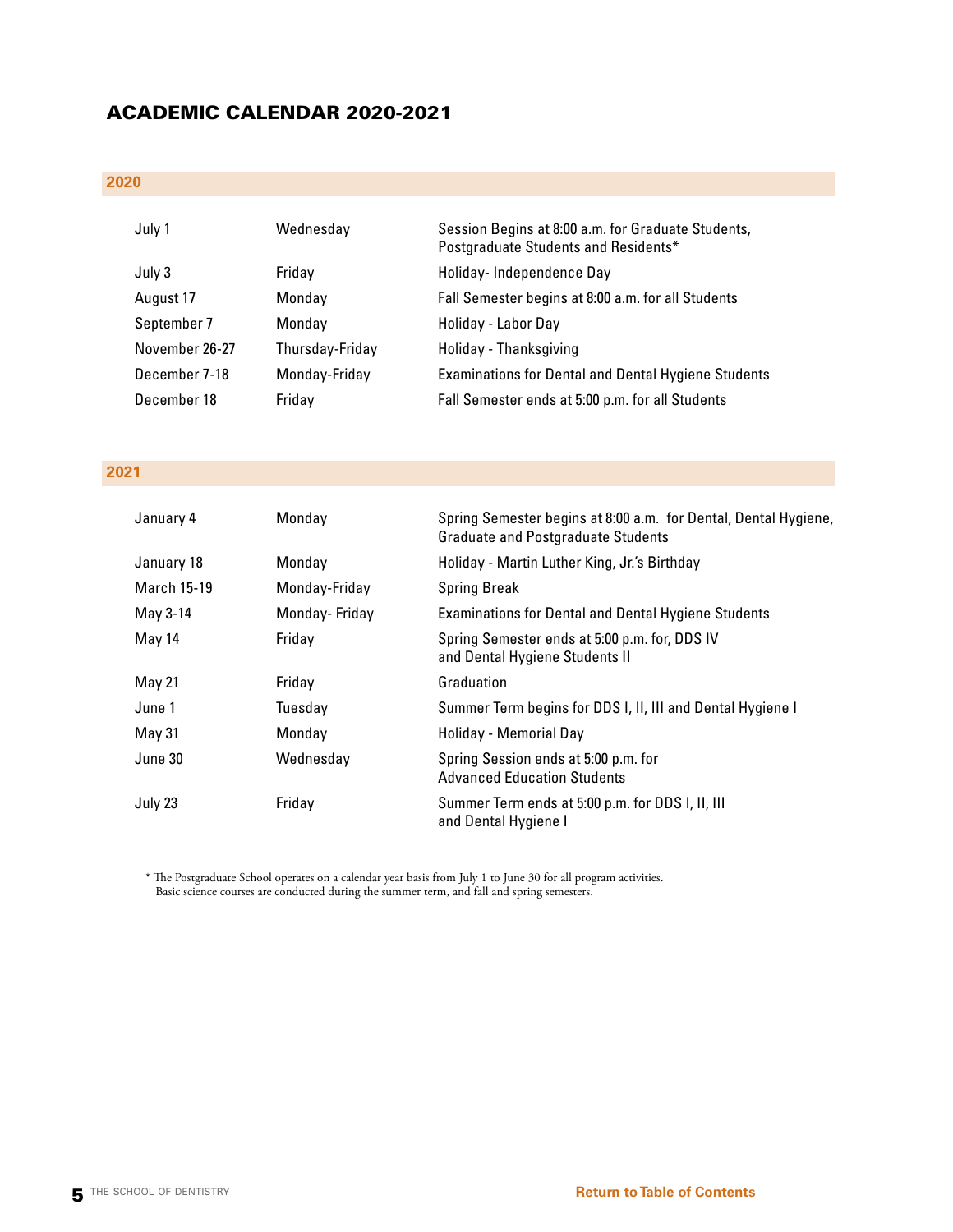## <span id="page-5-0"></span>ADMINISTRATION

**John A. Valenza, DDS** Dean

## **Robert D. Spears, PhD**

Associate Dean Student and Academic Affairs

## **Sophia G. Saeed, DMD**

Associate Dean Patient Care

## **Lisa D. Cain, PhD**

Associate Dean Professional Development and Faculty Affairs

## **Jacqueline T. Hecht, PhD**

Associate Dean Research

## **Arthur H. Jeske, DMD, PhD** Associate Dean Strategic Planning & Continuing Dental Education

## **Muhammad F. Walji, PhD**

Associate Dean Technology Services & Informatics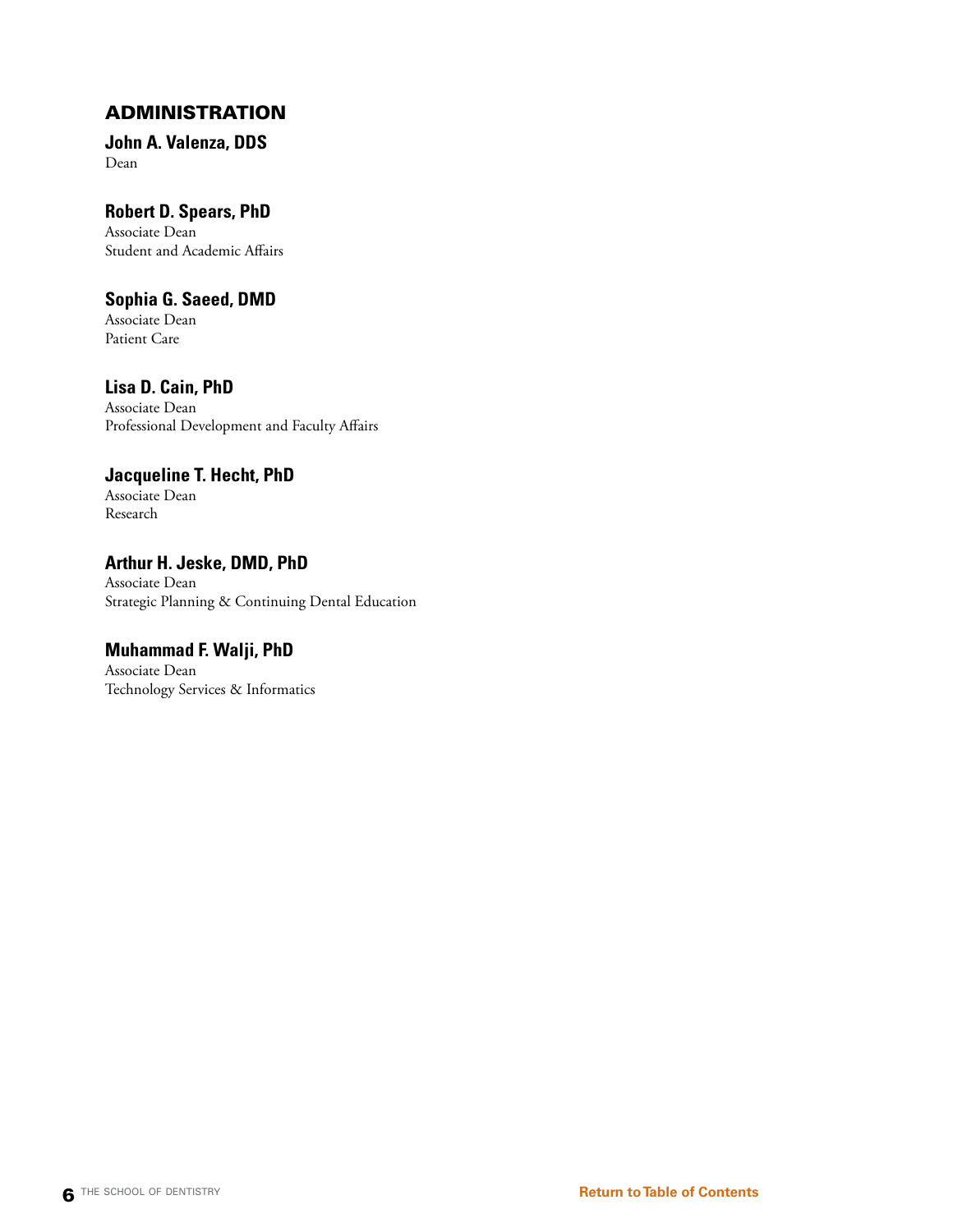## <span id="page-6-0"></span>GENERAL INFORMATION

### **Accreditation**

The programs offered by The University of Texas School of Dentistry at Houston are accredited by the Commission on Dental Accreditation of the American Dental Association.

The Commission on Dental Accreditation will review complaints that relate to a program compliance with the accreditation standards. The Commission is interested in the sustained quality and continued improvement of dental and dental-related education programs but does not intervene on behalf of individuals or act as a court of appeal for individuals in matters of admission, appointment, promotion, or dismissal of faculty, staff, or students. A copy of the appropriate accreditation standards and/or the Commission's policy and procedure for submission of complaints may be obtained by contacting the Commission at 211 East Chicago Avenue, Chicago, IL 60611- 2678 or by calling 1-800-621-8099, extension 4653.

### Veterans Administration Training Program

The University of Texas School Dentistry at Houston has programs approved by the Texas Workforce Commission for veterans training. Training programs are offered on the undergraduate and graduate level. For complete information regarding provisions of the program, candidates should contact the Veterans Administration office nearest their home.

### **Vocational Rehabilitation**

The State Board of Vocational Education, through the Vocational Rehabilitation Division, will pay the tuition of students who have certain disabilities, provided the vocational objective selected by the disabled persons have been approved by a representative of the Division. Application for vocational rehabilitation assistance should be made to the nearest Texas Rehabilitation Commission office.

### **Mission, Vision and History**

The University of Texas School Dentistry at Houston has set the standard for oral health excellence since 1905 as the first dental school in Texas and the oldest professional school in Houston. Since then, thousands of dentists, dental hygienists and dental specialists have been educated at UTSD, where the mission is "to improve human health by providing high quality education, patient care and research in oral health for Texas, the nation and the world."

The school was founded as the privately owned Texas Dental College and joined The University of Texas System in 1943. From 1955-2011, the school was known as "UT Dental Branch," but the name "School of Dentistry" was restored in June 2011. The school is part of The University of Texas Health Science Center at Houston (UTHealth).

**Our Vision** "Improving Oral Health…Improving Overall Health"

**Our Mission** "To improve human health by providing high-quality education, patient care, service, and research in oral health for Texas, the nation and the world."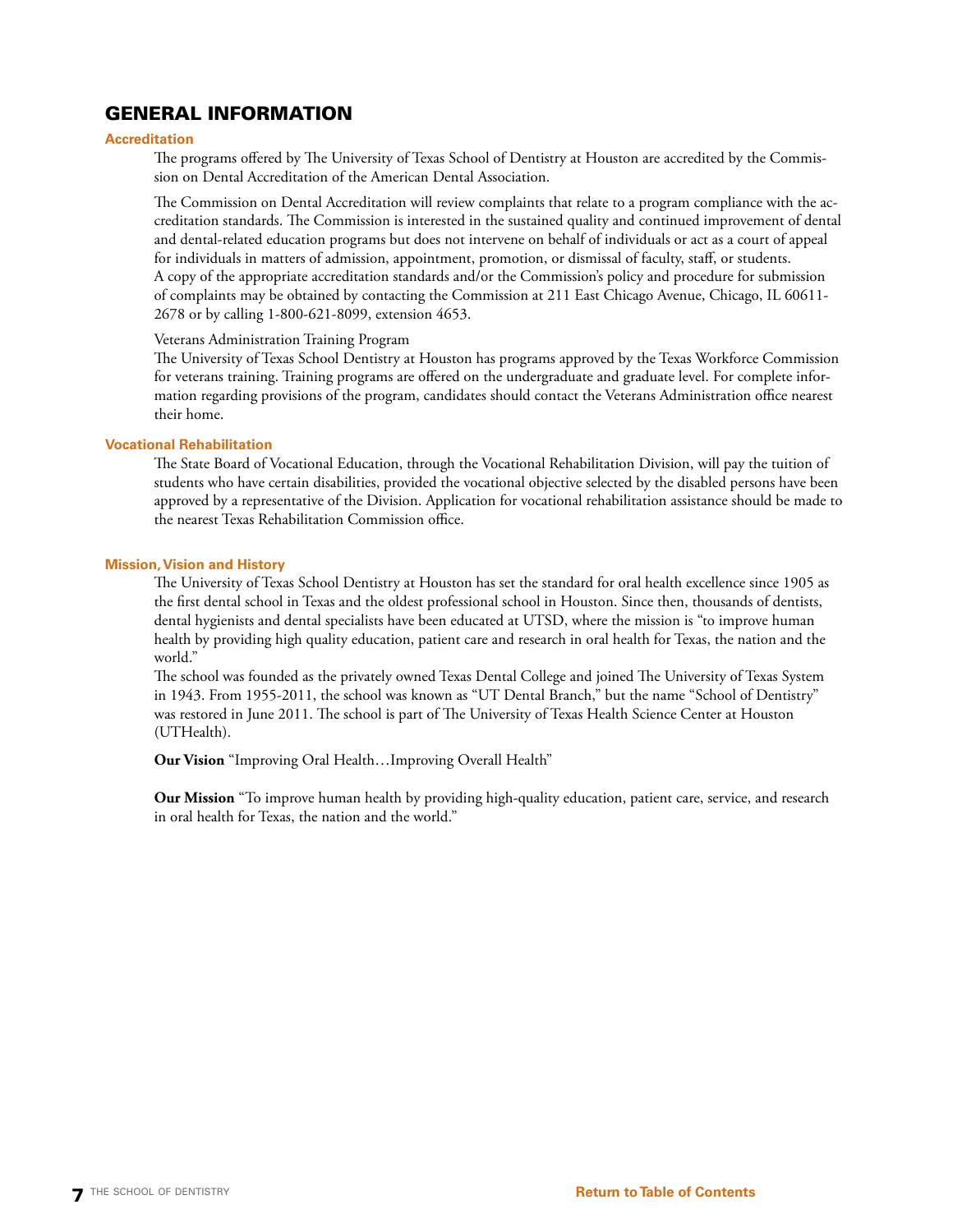## POLICIES AND PROCEDURES

### **Admissions Policy**

The admissions policy of UTSD includes a wide variety of criteria, including qualitative and quantitative information, in evaluating applicants on an individual basis and making decisions on acceptance into the D.D.S. degree program. The admissions processes for the undergraduate Dental Hygiene certificate, Baccalaureate (B.S.) degree programs, and graduate Advanced Education Programs utilize a mix of cognitive and non-cognitive consideration factors that are similar to the Dental Education Program. The Dental Admissions Committee gives individual consideration to applicants. The Admissions Committee considers the application in its entirety and gives importance to the following factors:

- 1. Intellectual capacity, based on consideration of undergraduate and graduate records; academic progression/regression; standardized test scores; academic awards and honors; a history of research accomplishments; degree of difficulty of undergraduate academic program; pre-professional evaluations; personal interview; and any other data submitted;
- 2. Interpersonal and communication skills, based on consideration of community or charitable service, extracurricular activities and organizations; leadership positions; employment history; recognition for humanitarian service; awareness and direct knowledge of cultural elements as they may have an impact on healthcare; expression of future goals in the written essay; statements made on the application or in the personal interview; and any other relevant considerations the student's pre-professional advisors may present;
- 3. Knowledge of the profession, based on consideration of an understanding of factors that have an impact on access to care, along with the social and financial implications; consideration of the implications of lifelong learning; and demonstrated significant effort in seeking knowledge regarding the practice of dentistry or participation in oral health promotion activities;
- 4. Potential for service to the State of Texas, based on consideration of the applicant's goals for the future; size and location of hometown and whether the applicant resides in a Health Professions Shortage Area; potential for future provision of health services to underserved areas or needed specialties; race/ethnicity as it relates to service to underserved and/or underrepresented populations; linguistic skills appropriate to the Health Professions Shortage Area the applicant wishes to serve;
- 5. Motivation, based on consideration of success in overcoming adverse personal, economic or educational conditions; employment during undergraduate education; participation in activities requiring time management skills; experience in health-related activities; and heavier than normal academic course loads (≥ 16 hrs/semester);
- 6. Integrity, based on consideration of professional evaluations; any academic integrity violation; commission of a crime; any other relevant background relating either positively or negatively to the applicant's standard of integrity; and
- 7. Essential skills, based on consideration of psychomotor skills (fine motor dexterity and coordination) and observational skills (vision, hearing and tactile abilities) sufficient to master the clinical procedures essential to the treatment of oral disease, with or without reasonable accommodation.

An interview is required before the Dental Admissions Committee will make a final determination regarding any applicant. Interviews are arranged by invitation only, and are conducted both for informational purposes of the Committee and to provide the applicant with information about dentistry and the School of Dentistry program. The interview is a substantive step in the admissions process and will be used to further investigate the criteria noted above. All interviews are conducted by an Admissions Committee member or designee. Interview candidates are scored by the interviewing committee member, and that score further contributes to the overall evaluation of the applicant.

The selection of the entering class is based upon the total evaluation conducted by the Dental Admissions Committee incorporating criteria listed above.

### **Student Conduct and Discipline**

Students are responsible for knowing and observing University regulations concerning student conduct and discipline as set forth The University of Texas Health Science Center at Houston (UTHealth) Handbook of Operating Procedures (HOOP) Policy 186, Student Conduct and Discipline. . Rules specific to student conduct and discipline are also outlined in The University of Texas School of Dentistry at Houston Student Guide to Academic Studies, which is distributed during orientation and at the beginning of each semester.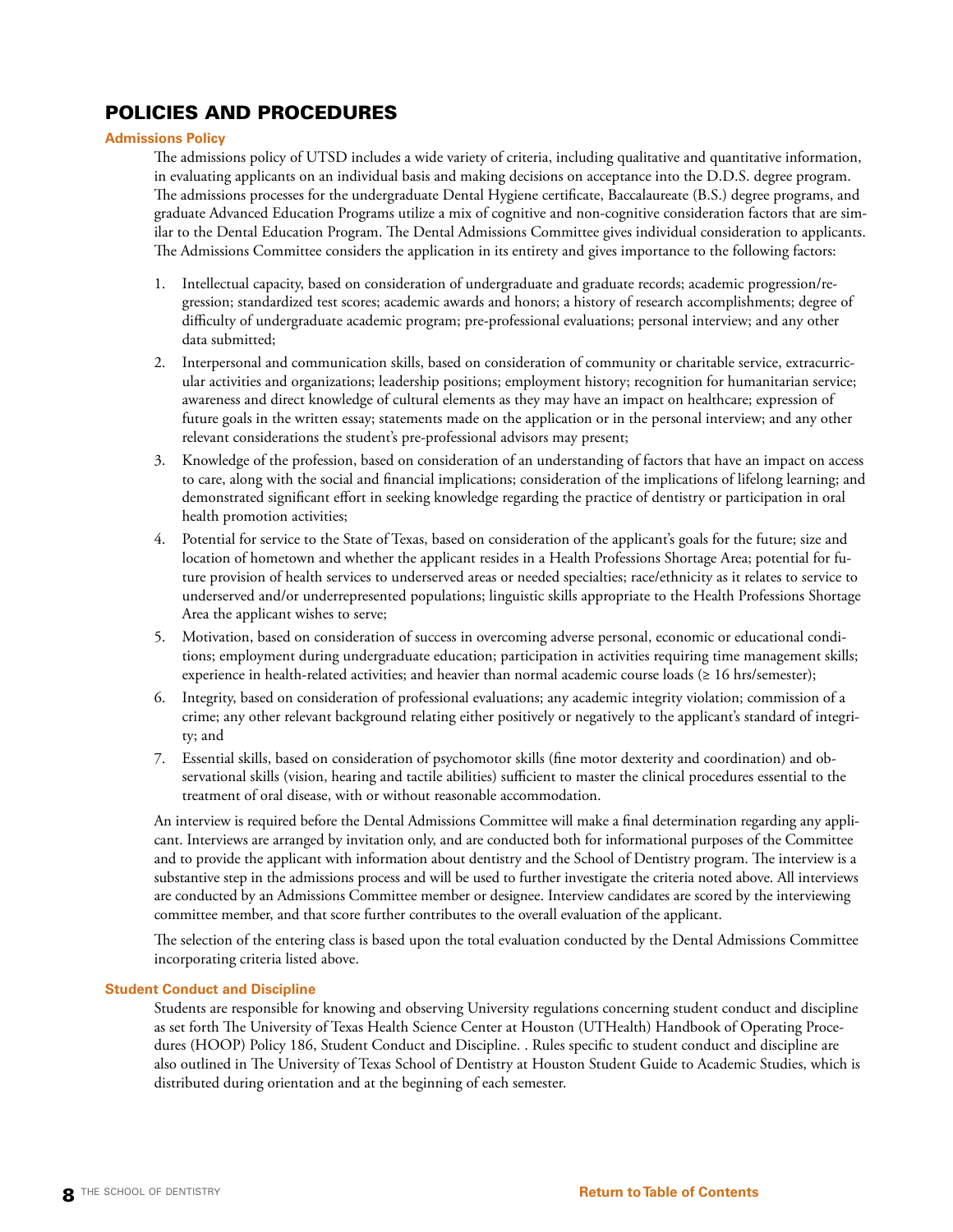## <span id="page-8-0"></span>STUDENT GRIEVANCES PROCEDURES

### **Grade Grievance Procedure**

The faculty retains the primary responsibility for student evaluation and assignment of grades. In attempting to resolve any student grievance regarding grades or evaluations, it is the obligation of the student to first make a serious effort to resolve the matter with the faculty member with whom the grievance originated. A faculty member's judgment is final unless there is substantial evidence of discrimination, mistake or differential treatment. If, after meeting with the appropriate faculty member, the student feels that the grade grievance has not been adequately addressed, the student may appeal the faculty member's determination, in writing, to the Associate Dean for Student and Academic Affairs within seven calendar days of grade posting. The Associate Dean for Student and Academic Affairs will review the case and submit a written recommendation to the Dean within 14 calendar days of submission of the appeal by the student. The determination of the Dean is final.

### **Nonacademic Grievance Procedure**

Students enrolled in UTSD should report abuse or mistreatment to the Associate Dean for Student and Academic Affairs. The Associate Dean will meet with the student to discuss the incident or behavior and the options for action.

University policies and procedures concerning misconduct by faculty and staff, including sexual and physical abuse and harassment, are outlined in the UTHealth Handbook of Operating Procedures (HOOP) see HOOP 59 Sexual Misconduct <https://www.uth.edu/hoop/policy.htm?id=1447966> and HOOP 183, Nondiscrimination, Anti-Harassment and Equal Opportunity https://www.uth.edu/hoop/policy.htm?id=1448214.. The Associate Dean for Student and Academic Affairs will advise and assist the student in following applicable procedures of the institution.

## STUDENT ORGANIZATIONS

### **Professional Organizations**

Several organizations exist independently of UTSD to provide students the opportunity to become familiar with the activities of professional societies. For information on all UTSD, registered student organizations please visit

<https://inside.uth.edu/academics/organizations.htm>

### **Student Governance Organizations**

All students regularly enrolled at UTSD are members of the Student Association at UTSD, which coordinates a number of student-related activities. The Student Council serves as the governing body of the Student Association at UTSD. Members of the Student Council are elected from each class. Students may also participate in UTHealth student organizations such as the Student InterCouncil, or other registered student groups.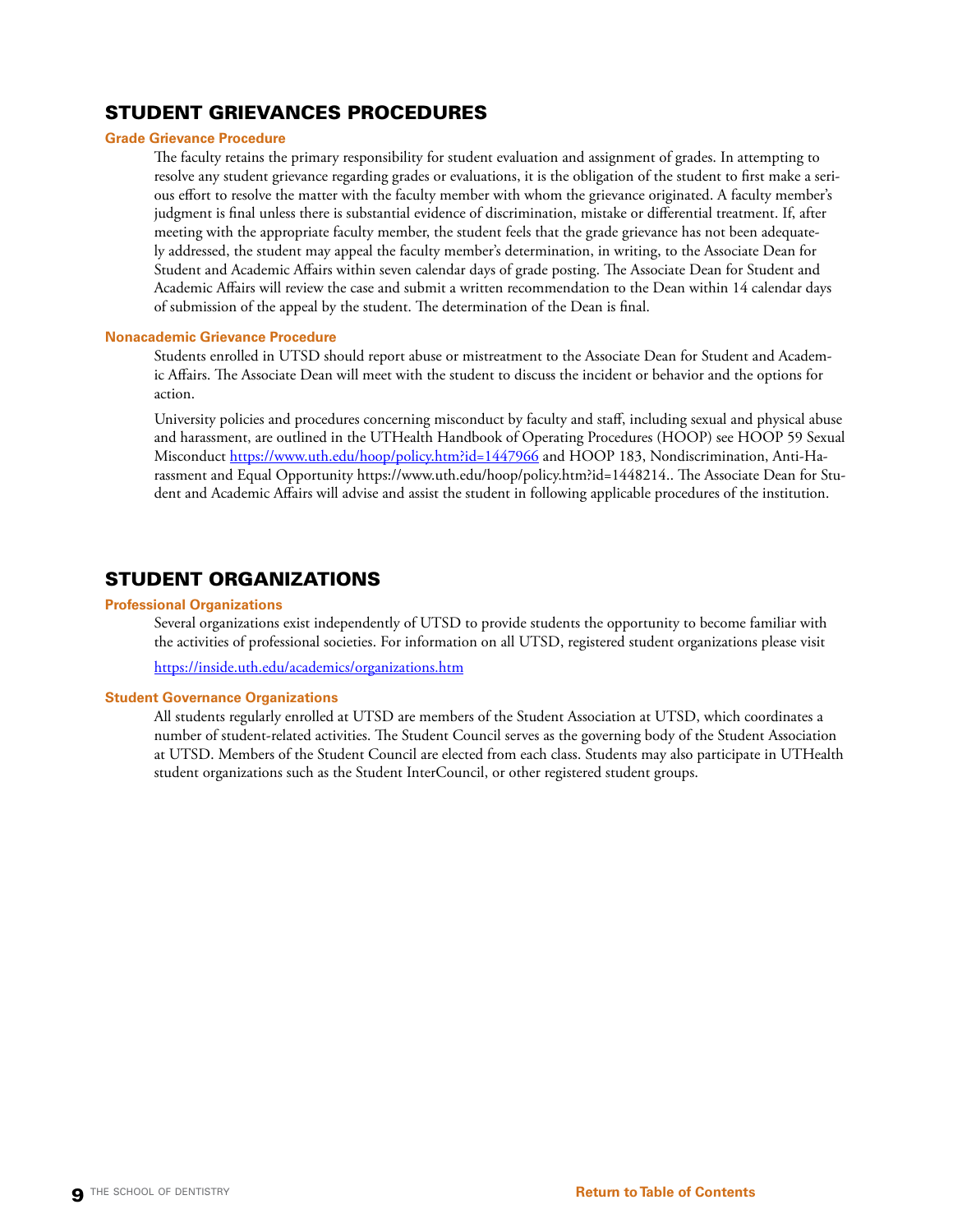## INSTRUCTIONAL PROGRAMS

UTSD sponsors 10 accredited academic programs:

Doctor of Dental Surgery (DDS)

Certificate and/or Master of Science in Dentistry (MSD)

Postgraduate/Graduate Specialty Care Endodontics Oral & Maxillofacial Surgery **Orthodontics** Pediatric Dentistry Periodontics Prosthodontics

Graduate Primary Care Advanced Education in General Dentistry (AEGD) General Practice Residency (GPR)

Dental Hygiene Program **Certificate** Bachelor Master

Formal dual-degree programs Doctor of Dental Surgery/Master of Public Health Dental Hygiene/Master of Public Health Oral & Maxillofacial Surgery/Doctor of Medicine Oral & Maxillofacial Surgery/Doctor of Philosophy Degree

### **Transfer of Credit**

Credit for semester hours of work completed at another institution towards prerequisites for admission or in lieu of UTSD requirements must be approved by the Admissions Committee of the specific program to which the individual is applying. Official transcripts must accompany any request of transfer credit.

### **Registration**

For more information regarding admissions and registration please go to the Office of Registrar's website at [https:// www.uth.edu/registrar/applicants/admissions.htm](https://www.uth.edu/registrar/applicants/admissions.htm)

### **Tuition**

For the most current list of the Tuition and Fee Schedule for all UTSD programs go to Registrar's website at <https://www.uth.edu/registrar/current-students/registration/tuition--fee-schedule.htm>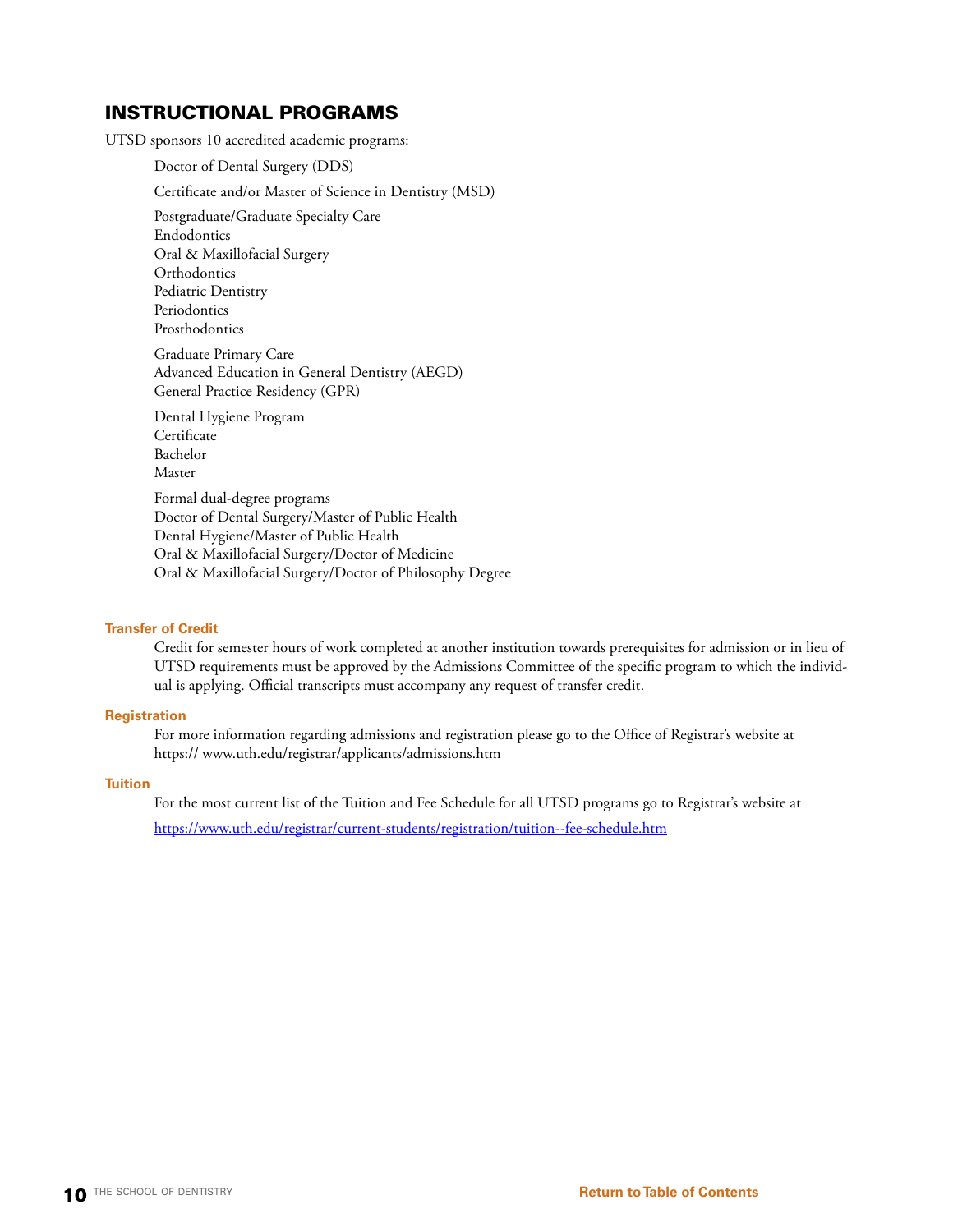## FEES (APPLY TO ALL UTHEALTH STUDENTS)

**Graduation Fee:** A graduation fee of \$100 payable at registration for the final academic term is required for dental students. Students who withdraw before graduation are entitled to a refund of this fee, if a diploma or certificate has not been ordered. This fee does not include regalia rental.

**Health Insurance:** Health insurance is required of all Health Science Center students. If you have your own health insurance policy, you may provide proof of comparable insurance coverage to Auxiliary Enterprises no later than the 12th class day to have this charge waived.

**Information Technology Access Fee:** A fee of \$114/year (MD and DDS), \$38/semester all other programs

**Installment Use Fee:** \$20 per term

**Late Payment Fee:** \$25 for each late installment (other than the initial payment)

**Late Registration Fee:** A \$25 fee will be required of those students not registering or paying on those dates designated in the school calendar.

**Professional Liability Insurance Fee:** The estimated fee is \$25annually. It is mandatory all students purchase professional liability insurance through the institution designate.

**Library Resource Fee:** \$150 annually

**Reinstatement Fee:** This fee of \$200 is assessed to students who have not paid 50% of current term's tuition and fees by midnight on the 12th day of class. Unpaid students will be dropped from access to their class schedules and the Learning Management System (Canvas).

**Student Services Fee:** The Student Services Fee, required of all students, is \$566.25 per year. The fee provides student health services, counseling services, shuttle services, student governances and recreation facilities.

**Student Record Fee:** \$15 per year (DDS), \$5/semester (DH and Advanced Education Programs)

### **Tuition and Fee Exemption**

Continued receipt of a tuition and fee exemption and/or waiver is contingent upon the student maintaining academic levels to achieve satisfactory academic progress and not enrolling in or completing an excessive number of hours.

### **Tuition Set Aside for Financial Assistance**

UTSD will inform students of the amount of their tuition set aside for financial assistance for students. The information will be included on their tuition bill or billing statement, printed receipt, or in an e-mail statement prominently displaying the notice regarding the specific amount that is required to be set aside by the institution.

### **Financial Aid**

UTSD has limited loan and scholarship funds. These funds may be available based on proven financial need and/or academic excellence. A student subject to selective service registration will be required to file a statement that the student has registered or is exempt from selective service registration in order to be eligible to receive financial assistance funded by State revenue. Financial Aid Application forms may be obtained from:

Office of Student Financial Services The University of Texas Health Science Center at Houston P. O. Box 20036 Houston, Texas 77225 (713) 500-3860 <http://www.uth.edu/sfs/> The office is located at 7000 Fannin in the University Center Tower, Room 2220.Student Health Insurance Program

The University of Texas System Board of Regents mandates all students in the UT System to obtain health insurance. More information regarding Student Health Insurance is found in the UTHealth General Information Catalog or online under Auxiliary Enterprises Student Insurance at<https://www.uth.edu/auxiliary-enterprises/insurance/index.htm>

### **Criminal Background Checks**

An offer of admission to any program at UTSD is expressly contingent upon the successful completion and review of a criminal background check, which is required prior to matriculation. The criminal background check will, among other things, serve to verify information provided in the application. Individuals who do not give permission to the conduct of the criminal background check as required will be subject to withdrawal of the offer of admission to School programs.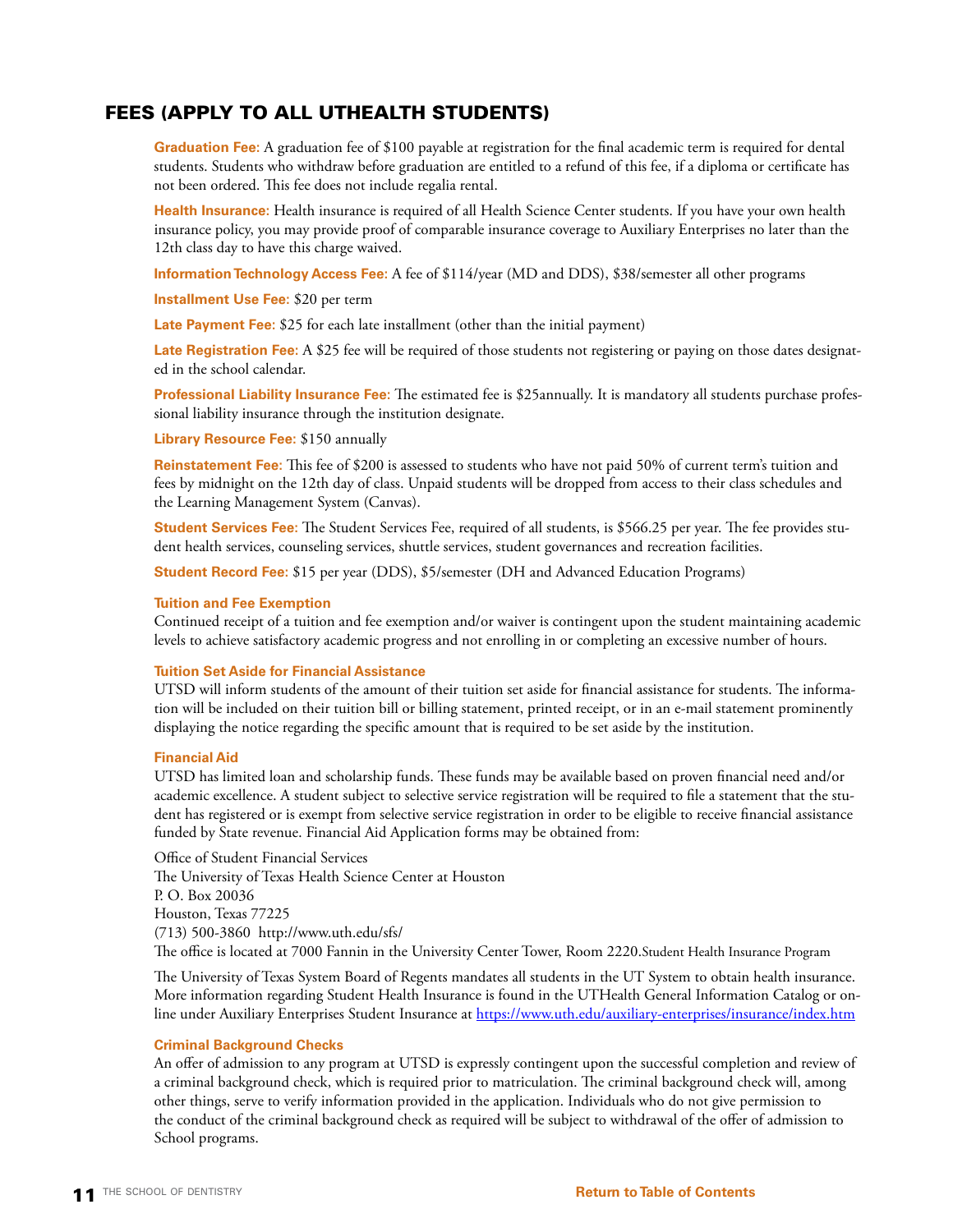## <span id="page-11-0"></span>DOCTOR OF DENTAL SURGERY DEGREE (D.D.S.)

The Doctor of Dental Surgery degree program offers a course of instruction that includes basic sciences, behavioral sciences, preclinical sciences, and clinical sciences. The instruction in basic and preclinical sciences, along with initial clinical experiences, are the primary focus in the first two years of study, with more emphasis placed on clinical sciences during the latter two years.

### **Essential Skills For Dentists and Dental Hygienists**

To be successful, dentists and dental hygienists must demonstrate cognitive skills in critical and logical/analytical thinking. Dentists and dental hygienists must possess and demonstrate psychomotor skills (fine motor dexterity and coordination) and observational skills (vision, hearing and tactile abilities) sufficient to master the clinical procedures essential in the treatment of dental disease.

All individuals who apply for admission and all individuals admitted to UTSD, without exception, must be able to perform essential functions, with or without reasonable accommodation. Essential functions are the basic activities that a student must be able to perform to complete the curriculum. An applicant who cannot perform the following essential functions will not be considered for admission nor permitted to continue in the program. Students can obtain information concerning program-related accommodations from the school's Section 504 Coordinator. See also HOOP 101, Disability Accommodation.

**Communication:** Students must be able to communicate effectively with patients and patient family members, peers, staff, faculty and other members of the health care team. Communication requires the ability to assess all information provided by the patient including non-verbal responses, within safety-related timeframes. Students must be able to communicate in oral and written format that is succinct, organized and complete. These communications will include assessments, prescriptions and dental record notes. Students must be able to demonstrate sensitivity to cultural, emotional, and societal issues.

**Sensory and Psychomotor Skills:** Students must be able to gather patient information needed for a diagnosis through adequate visual, tactile, smell, and auditory senses. Students must have sufficient physical abilities and stamina to provide dental care and respond to emergency situations. Students must have the manual dexterity to execute both gross and fine motor movements required to provide dental care for their patients within the mandated time frame established by the curriculum and or licensing boards.

**Cognitive Abilities:** Students must have the cognitive abilities to master the dental curriculum, including the basic, behavioral, and clinical sciences. Students must be able to measure, calculate reason, analyze, synthesize, integrate, and apply information. In addition, students must be able to comprehend three-dimensional relationships and to understand the spatial relationships required to provide dental care. Students must be able to demonstrate critical thinking and problem solving and decision-making skills required in the practice of dentistry.

*Behavioral and Social Attributes:* Students must be able to demonstrate professional behavior and function with integrity and responsibility while maintaining a high ethical standard. In addition, the students must be able to demonstrate the ability to be compassionate, empathic, and tolerant. Students must be able to interact in a collegial manner and demonstrate the ability to participate in teamwork. Students must possess the emotional health required to use their intellectual abilities fully, such as exercising good judgment, promptly completing all responsibilities attendant to the diagnosis and care of patients, and developing mature, sensitive, and effective relationships with patients. Students must be able to tolerate physically taxing workloads and to function effectively under stress. Students must be able to adapt to changing environments, respond appropriately to unpredictable circumstances, and to display flexibility.

*Chronic Conditions:* Students must not be subject to any chronic or recurrent illnesses that would interfere with quality patient care or safety and that are not compatible with dental practice or training.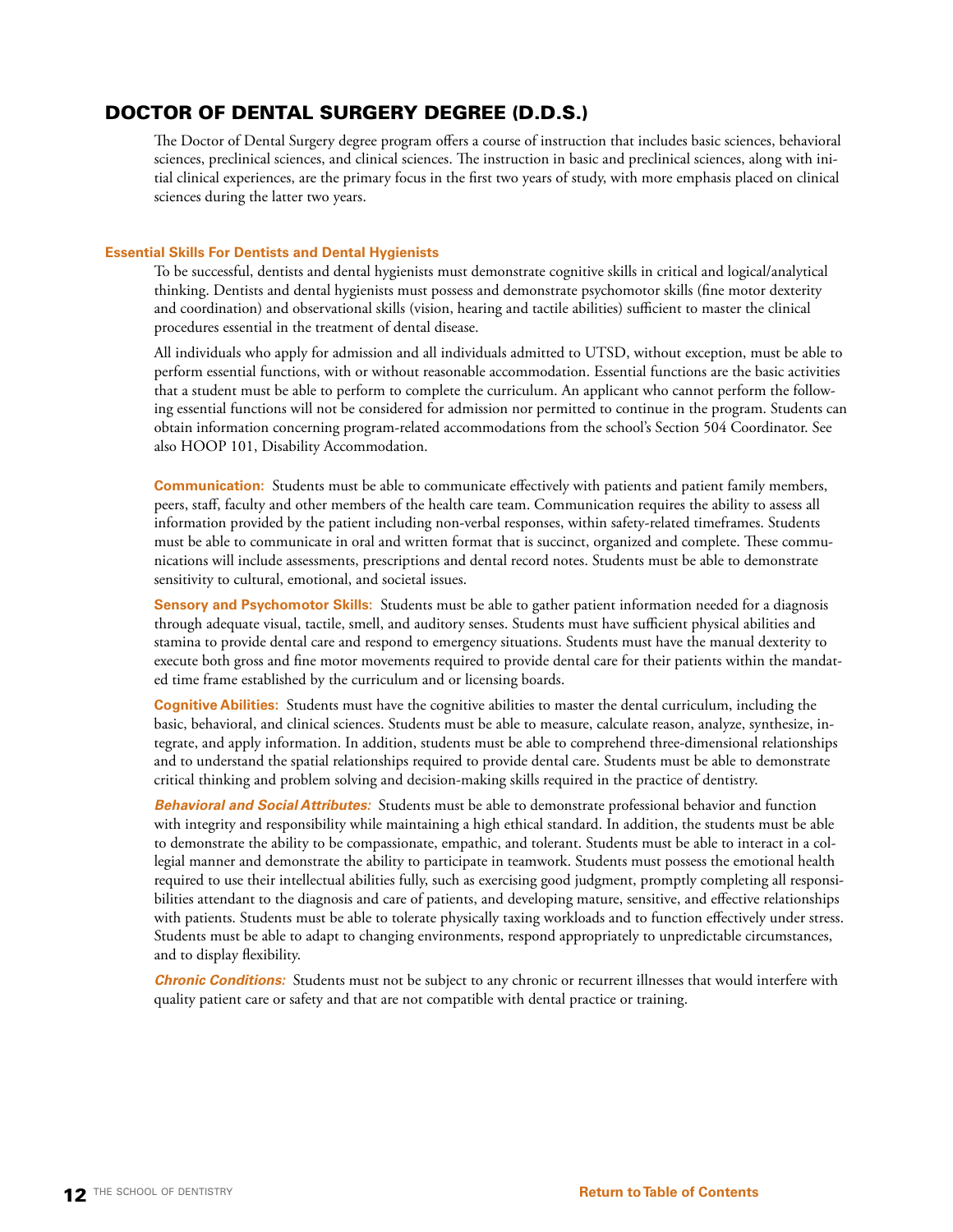## EDUCATIONAL REQUIREMENTS FOR DOCTOR OF DENTAL SURGERY (D.D.S.)

- • Applicants must have completed a minimum of 90 semester hours (or 134 quarter hours) at a [regionally accred](https://www.chea.org/about-accreditation#what)[ited](https://www.chea.org/about-accreditation#what) US or Canadian college or university.
- All undergraduate course requirements listed in the table below must have been completed at a regionally accredited US or Canadian university/college. Foreign coursework will not count towards meeting any of the prerequisites, even if transfer credit has been given for them by a US or Canadian school.
- Each required course, listed in the table below, must be completed with a grade of C or better. Courses taken Pass/Fail or Credit/No Credit will not count towards meeting the requirement.
- • Advanced placement credit is accepted only if the school granting the credit lists the specific course(s) and number of units granted per course on an official transcript. Lump sum credit is not accepted.
- • Graduate courses do not satisfy the 90-hour requirement OR the required coursework.
- • All required course work must be completed before OR by the time of enrollment into UTSD.
- • Baccalaureate degrees are highly desirable. However, exceptionally mature students without a degree, who have outstanding academic records, superior performance on the respective admissions test and highly desirable personal qualifications, may be considered for admission.
- • The prescribed course requirements are the minimum requirements for admission to UTSD. Applicants are best served to take additional upper-level course work so they are better prepared for the academic rigors of dental school.

## UNDERGRADUATE COURSE REQUIREMENTS

Courses for non-science majors or for health career majors (nursing, pharmacy, allied health sciences, etc.) will **NOT** satisfy the required coursework. All required coursework must be applicable towards a traditional science degree.

**Biological Sciences** 14 semester hours (12 semester hours of lecture & 2 semester hours of formal lab) or 21-quarter hours (18 quarter lecture hours & 3-quarter lab hours) of Biological Science are required. Includes all Biological Science courses applied toward Baccalaureate degree in traditional science fields, such as General Biology, Biochemistry, Microbiology, Molecular Biology, Genetics, Ecology, Immunology, Parasitology and Anatomy & Physiology.

## **UTSD requires 3 semester hours (or 5 quarter hours) of Microbiology. This requirement will count toward fulfilling part of the 14-semester hour Biological Science requirement.**

**General Chemistry** 8 semester hours or 12 quarter hours of General (Inorganic) Chemistry, as required for college science majors, including the corresponding laboratory experience are required. (8 semester hours = 6 hours of lecture & 2 hours of lab; 12 quarter hours = 9 hours of lecture & 3 hours of lab). Courses such as Physical Chemistry and Quantitative Analysis may also satisfy the requirement.

**Organic Chemistry** 8 semester hours or 12 quarter hours of Organic Chemistry, as required for college science majors, including the corresponding laboratory experience are required. (8 semester hours = 6 hours of lecture  $\&$  2 hours of lab; 12 quarter hours = 9 hours of lecture & 3 hours of lab).

**Biochemistry** 3 semester hours or 5-quarter hours of Biochemistry are required. This requirement is in addition to the Biological Science requirement of 14 hours and may not be used to fulfill the Biological Science requirement.

The course may be taught in the Biology, Biochemistry or Chemistry department.

**Physics** 8 semester hours or 12-quarter hours of Physics, as required for college science majors, including the corresponding laboratory experience are required. (8 semester hours = 6 hours of lecture & 2 hours of lab; 12 quarter hours = 9 hours of lecture & 3 hours of lab) Includes all physics courses applied toward a baccalaureate degree in any traditional science field.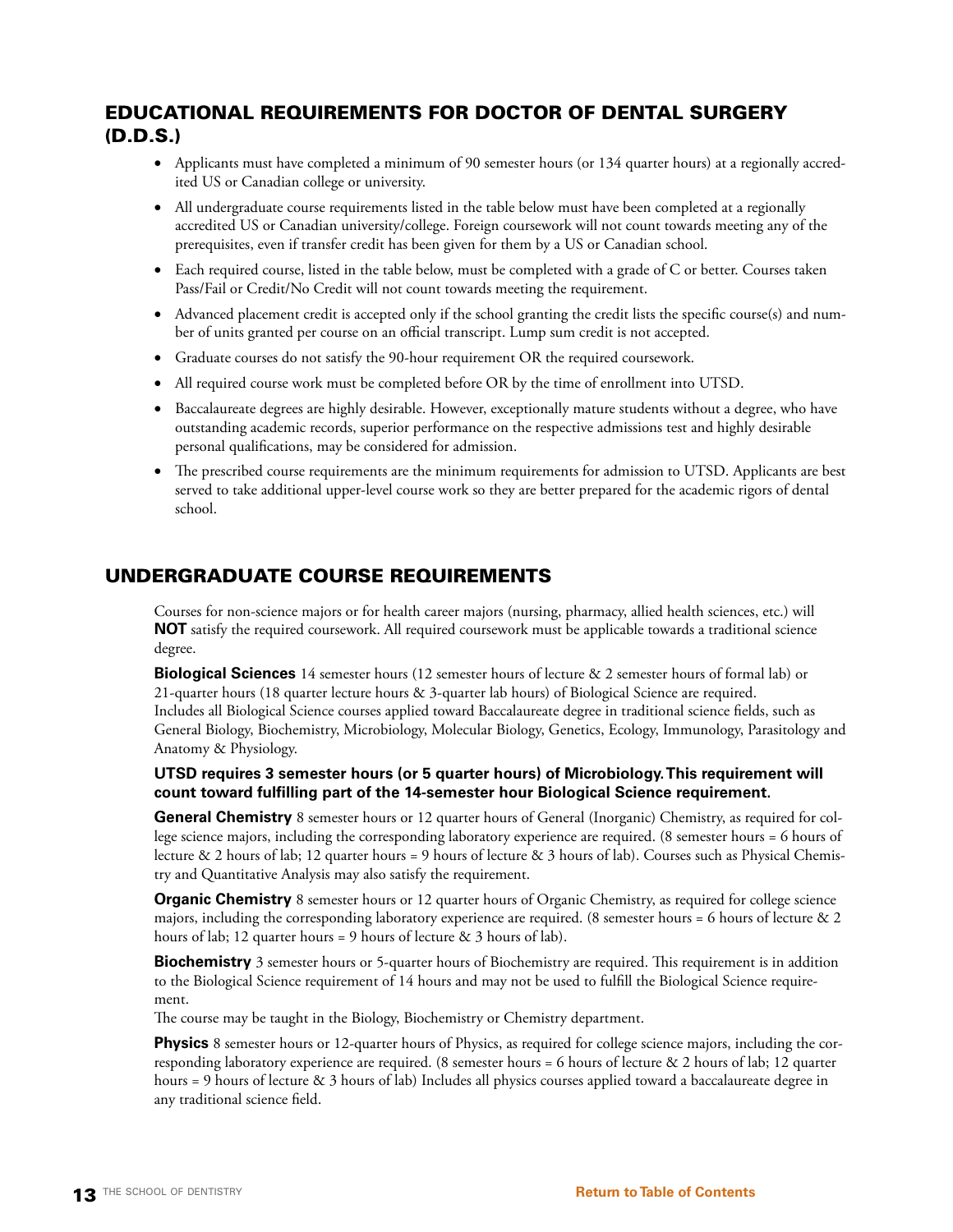**English** 6 semester hours or 9-quarter hours of college English are required. Any course accredited by the English Department that fulfills a general education English requirement of a baccalaureate degree will be accepted. Remedial or developmental courses or "English As a Second Language" courses **ARE NOT ACCEPTED**.

**Statistics** 3 semester hours or 5-quarter hours of Statistics are required. The Statistics course should be taught in a Math or Statistics Department.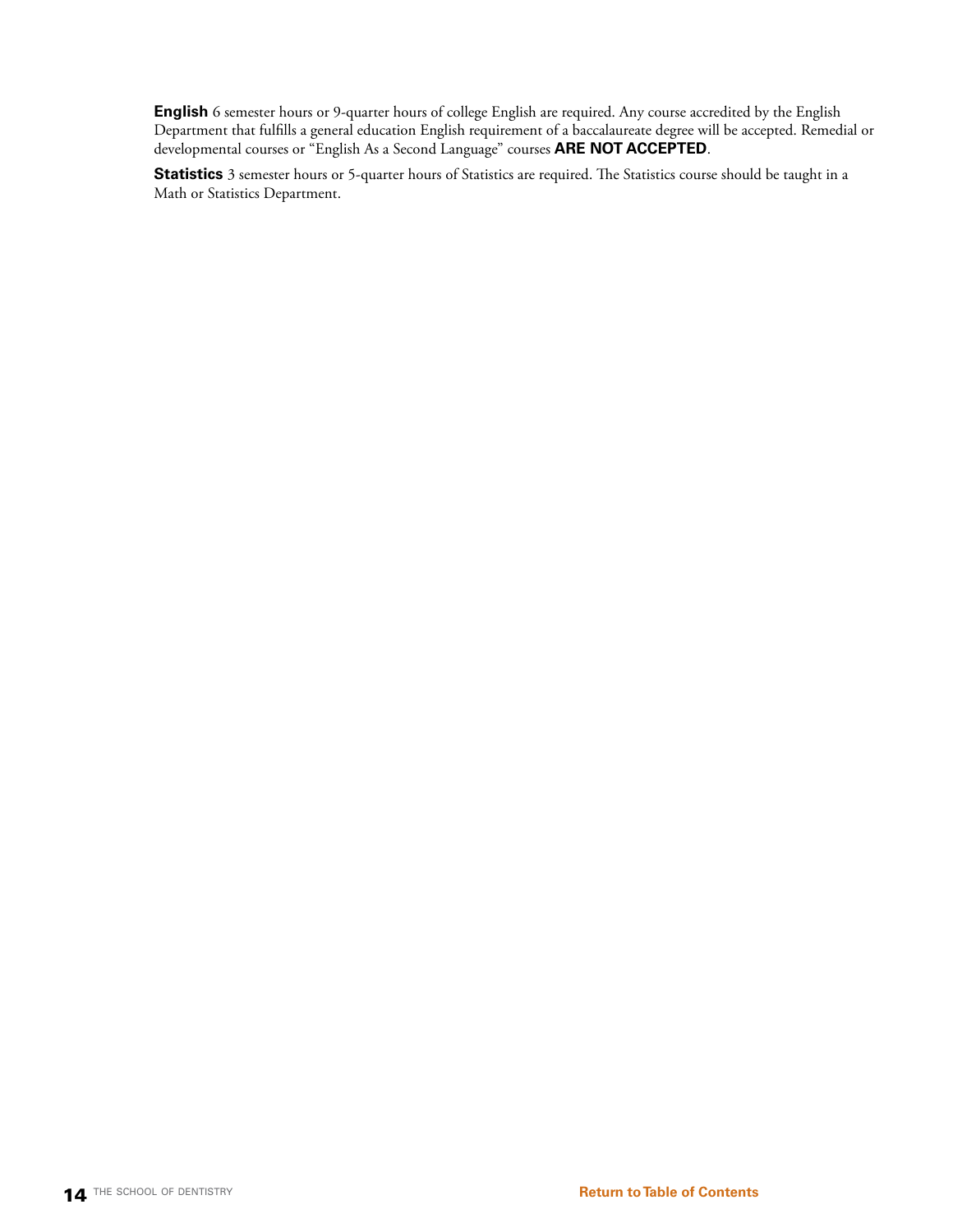## DENTAL ADMISSION TEST

In addition to the scholastic requirements for admissions, all candidates are required to take the Dental Admission Test (DAT). The DAT should be taken in the spring of the year in which the application is initiated. It is given at several testing centers in the state by the Division of Educational Measurements, Council on Dental Education of the American Dental Association. An application to take the DAT and a brochure describing the testing program may be obtained from the American Dental Association'[s website](http://ada.org/dat.aspx) or by calling them at 312-440-2689.

## PROCEDURE AND CRITERIA FOR DENTAL SCHOOL ADMISSIONS

The Dental Admissions Committee at UTSD is composed of faculty members, student members, and ex officio members. The Dental Admissions Committee considers, selects, and recommends to the Dean applicants for admission to the D.D.S. program.

Applicants to be offered positions are selected through the collective judgment of the Dental admissions committee members. The decisions are made by evaluation of the record of the applicant and comparative study with other applicants' records that reflect academic qualifications and personal attributes that contribute to success as a dental professional. Qualified legal residents of Texas are given preference.

The members of the Dental admissions committee serve as a resource to applicants in all programs by 1) participating in a yearly pre-professional advisors conference; 2) making visits to area Texas colleges to provide information about dentistry and dental education; 3) conducting programs at the School of Dentistry for groups of applicants; and 4) participating in Health Career Days at Texas universities and colleges.

Initial screening factors considered by the Committee include:

Academic achievement:

- • Overall grade point average
- • Science grade point average
- • Academic progression or regression
- • Educational experience as reflected by the total credit hours

Aptitude for dentistry as predicted by the Dental Admissions Test (DAT).

- • Survey of the Natural Sciences (Biology, Inorganic and Organic Chemistry)
- • Reading Comprehension (Natural and Basic Sciences)
- Test of Perceptual Ability

Scores used in the Dental Admissions Testing range from 1 to 30. While there is not a "passing" or "failing" score, a score of 18.5 on the academic average was representative of average performance on a national basis in 2013. If the exam is retaken, only the most recent score is used in the applicant management model. The DAT Academic Average mean has been above 19 for recent entering classes.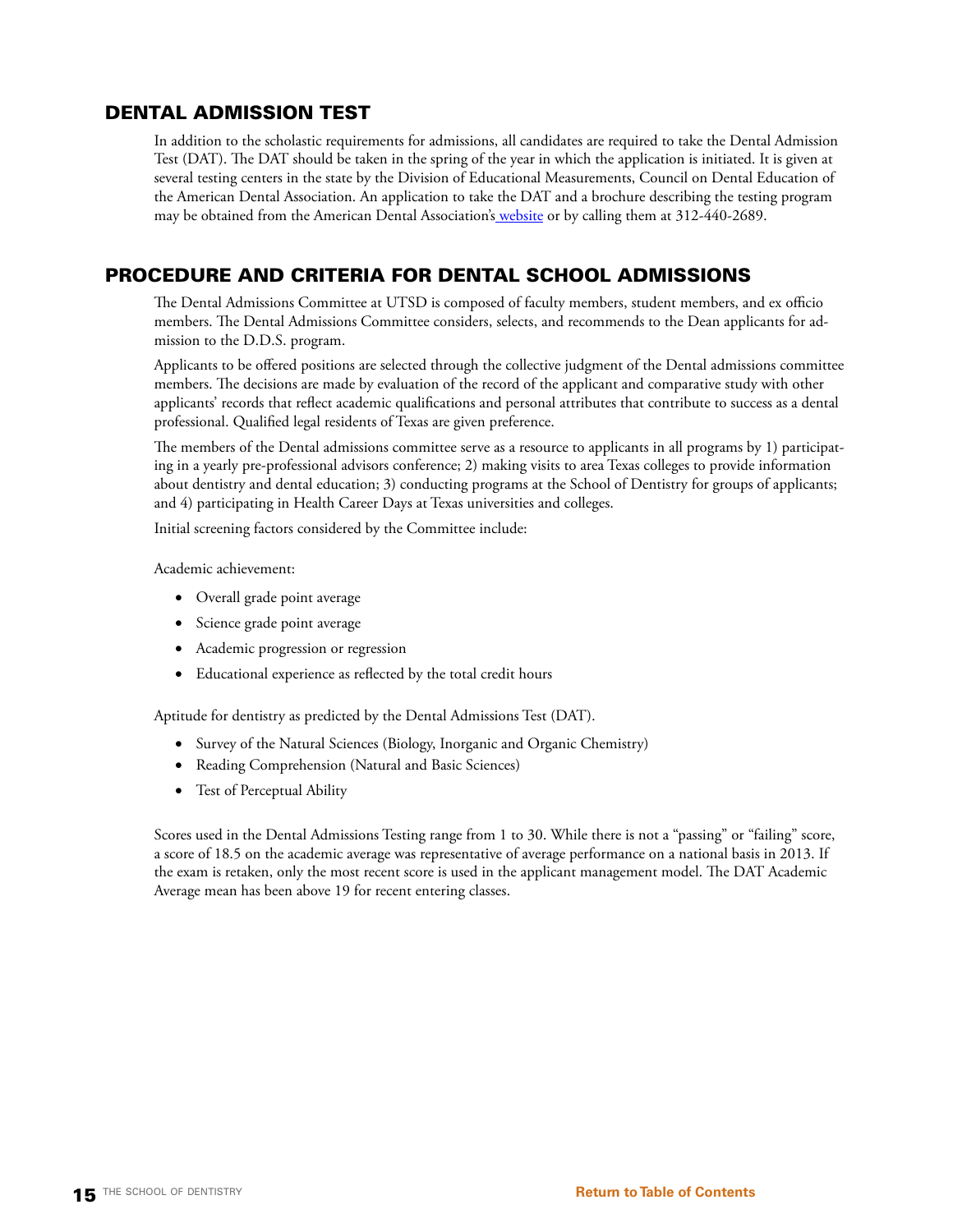## APPLICATION AND ACCEPTANCE PROCEDURES

Application to UTSD may be made through the TMDSAS or the Associated American Dental Schools Application Service. Application is preferred through TMDSAS and is required of Texas resident applicants. Application information can be obtained from Texas Medical and Dental Schools Application Service, P.O. Box 2175, Austin, TX 78768. On-line application and information is available at:<http://www.tmdsas.com/>

The following requirements are stipulated for official consideration of an application for admission to the School of Dentistry

- • Applications will be accepted only between May 1 and October 1 of the year preceding expected matriculation.
- • Applications are processed by the Texas Medical and Dental Schools Application Service or American Associated Dental School Application Service
- • The Texas Medical and Dental Schools Application Service or American Associated Dental School Application Service must receive:
	- o All application forms, completed and signed where appropriate;
	- o Official transcripts of courses and grades directly from all academic institutions attended;
	- o An evaluation of the applicant from the Health Professions Advisor, the Health Profession Advisory Committee, or from two academic professors of the applicant's choosing. If an Advisor or Advisory Committee is on the applicant's undergraduate campus, a letter from them is desired. A letter of evaluation is also required from a practicing dentist;
	- o DAT Scores;
	- o TMDSAS will charge a non-refundable filing fee, based on the number of schools to which you apply and Texas residency. If a doubt exists regarding your residency status, the application will not be processed unless a non-resident filing fee is submitted or until a determination of legal Texas residency can be made. If you submit a non-resident filing fee and it is subsequently determined that you are a resident of Texas, an appropriate refund will be made. If your residency status is questionable, it will be necessary for you to complete a Residency Questionnaire so that a residence determination can be made. The filing fees are published on the Texas Medical and Dental School Application Service web site:<http://www.tmdsas.com/>
- Photographs for each school and the Application Service;

The TMDSAS is operated for administrative purposes involving the application process. All actions on admission to a professional program are the prerogative of the admissions committees of the individual professional schools. All questions concerning the status of a completed application should be directed to the Office of Student and Academic Affairs of the School of Dentistry at sod-studentaffairs@uth.tmc.edu

Questions concerning the degree of completion of an application should be directed to the Application Service. Applicants are encouraged to monitor application completion on-line at<http://www.tmdsas.com/>

Non-resident students will be limited to not more than a certain percentage of the total enrollment per class established by the Texas State Legislature.

## TRANSFER AND ADVANCED STANDING APPLICANTS

UTSD classifies "transfer" students as applicants currently enrolled in good standing in dental schools accredited by the American Dental Association, and "advanced" standing applicants as graduates of dental schools not accredited by the American Dental Association. Both transfer applicants and advanced standing applicants will be considered for admission only if space is available in the appropriate second year class. No transfer will be accepted beyond the second year.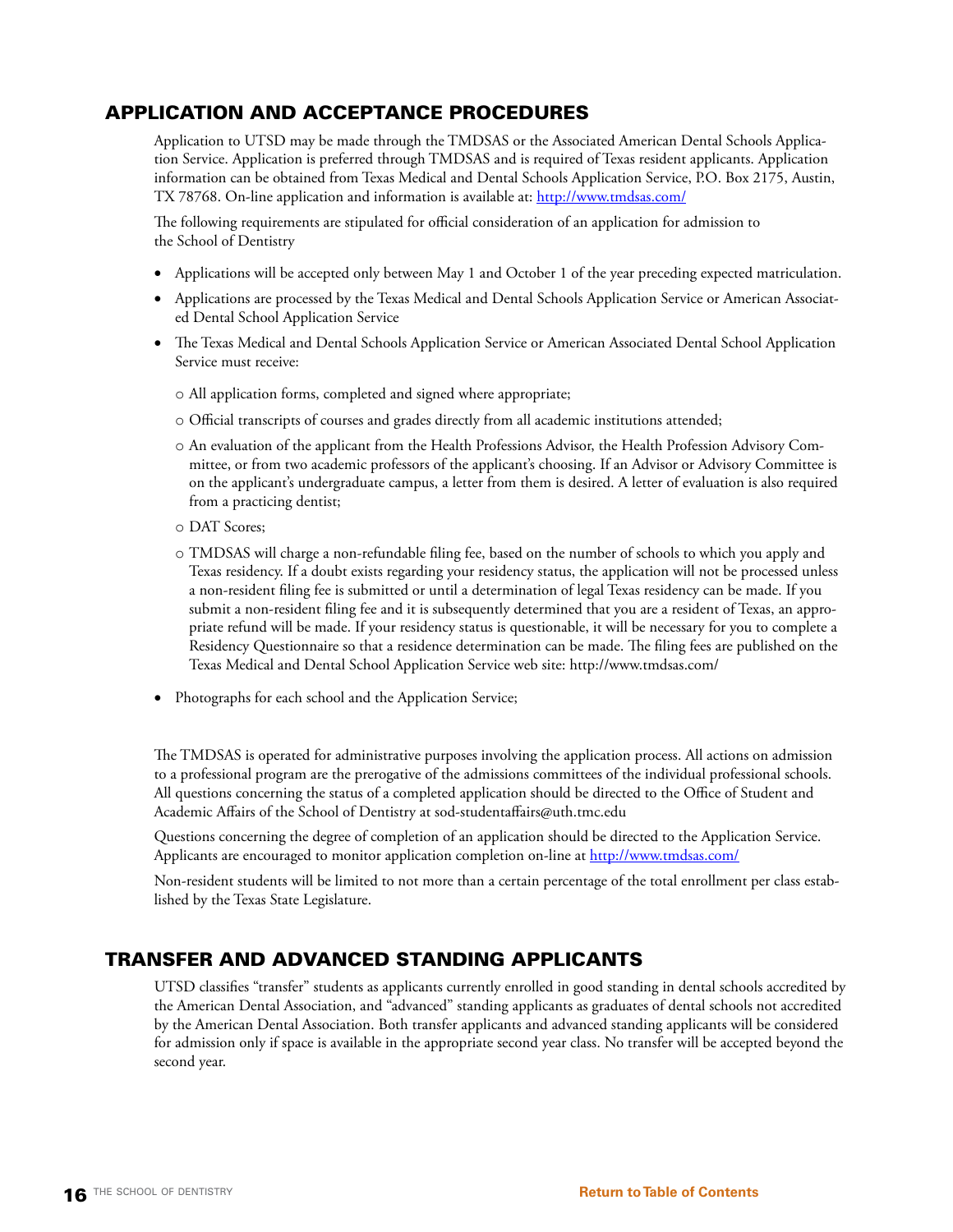### *Requirements that govern the admission of transfer students are as follows:*

- • Official transcripts from all colleges and universities attended. Applicant must provide adequate translations (if applicable)
- • DAT Scores
- • National Board Scores (if applicable)
- • A letter of recommendation from the Dean of the dental school in which the applicant is currently enrolled.
- • Curriculum of the school attended must be compatible with that of UTSD. The transfer student must ensure that documentation and analysis of program compatibility is provided by the institution attended by the transfer applicant.
- • A personal interview is required before the Dental Admissions Committee will consider the completed application.

### *Requirements that govern the admission of advance standing applicants to the second year are as follows:*

- Must not have been out of pre-doctoral dental school for more than five years at the time of acceptance or must have completed a two-year postdoctoral program accredited by the American Dental Association within the past five years.
- • Official transcripts from all colleges and universities attended. Applicant must provide adequate translations (if applicable).
- • Must have passed Part I of the National Board Examination. Part II scores are considered if available.
- • Applicants from countries where English is not the native language are required to submit scores on the Test of English as a Foreign Language (TOEFL).
- • A letter of recommendation from the chief administrative officer of the college, university, or dental school in which the applicant was last enrolled.
- • An interview will be required prior to an offer of admission. Those selected for interview by the committee will be notified.
- • A skills assessment bench exam will be administered during the interview process which includes a non-refundable fee and is required prior to an office of admission. Those selected to take the exam by the Committee on Admissions will be notified.
- No admission beyond the second year DDS class for the advanced standing.
- • Students accepted as advanced standing participants will pursue the prescribed dental course of study and be required to complete satisfactorily published graduation requirements for Doctor of Dental Surgery candidates.

No plan for admission or reporting to The University of Texas School of Dentistry at Houston should be made until official notice of acceptance has been received.

### **Readmission**

A student who voluntarily withdraws or is dismissed from the dental program and subsequently applies for readmission will be considered on an individual basis by the Dental Admissions Committee.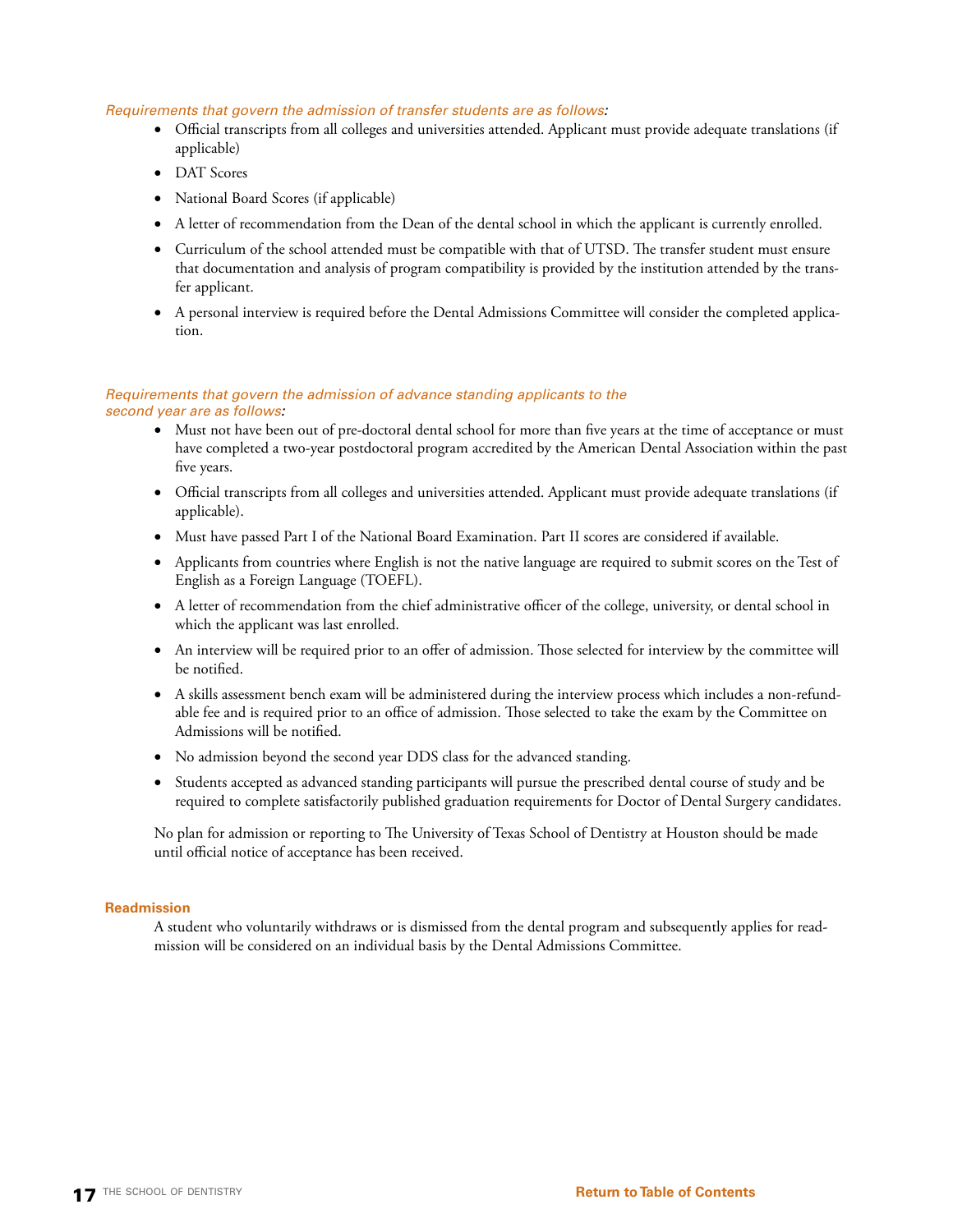## EXPENSES

**Tuition**

Beginning 2020-2021, the annual resident tuition is \$30,869; non-resident tuition is \$47,510. Attendance during any part of an academic year will require payment of full tuition subject to the refund provisions. Tuition for each academic year is due at the time of registration. Tuition and fees are subject to change according to the actions of the UTHealth or UT System Board of Regents. Changes become effective when enacted.

### **DDS Program Incidental Fees**

Anatomy Course DENS 1512 Fee: \$500 for first year.

ASDA Fee: A fee of \$145 for first, second, third and fourth year students.

Laboratory Fee: An annual laboratory fee will be \$50 for the first and second years DDS classes

Simulation Fee: \$350 annually for DDS Program

Technology Resource Fee: A fee of \$1,690 annually

Instrument Rental Kit Fee for DDS Program: It is mandatory all undergraduate students participate in the dental instrument rental program. Estimated dental instrument rental fees for the 2020-2021 academic year are:

**First Year Student Instrument Kit rental fee** \$1,575

*Second Year Student Instrument Kit rental fee* \$1,575

*Third Year Student Instrument Kit rental fee* \$2,500

*Fourth Year Student Instrument Kit rental fee* \$2, 500

The instrument rental program does not provide all of the instruments required by the student. Additional instruments and supplies must be purchased by the student.

Registration is not complete and the student is not entitled to University privileges until all tuition and fees are paid.

### **Instruments, Supplies and Books**

Students are required to purchase supplies, books, computer and some instruments necessary to complete the dental curriculum. Students should take into account the cost of these items when planning for financial support.

Textbook and supplemental materials information, including the maximum extent practicable the International Standard Book Number (ISBN) and retail price information, is available on the DDS Curriculum Web site. Visit the Website at: [https://dentistry.uth.edu/students/docs/2019\\_2020\\_Booklist.pdf](https://dentistry.uth.edu/students/docs/2019_2020_Booklist.pdf)

A School of Dentistry student is not under any obligation to purchase a textbook from a university-affiliated bookstore. The same textbook may also be available from an independent retailer, including an online retailer, at lower price than the price charged for that textbook by a university-affiliated bookstore.

Under a four-year plan, approximate costs, depending upon fluctuations in market price and changing needs in the curriculum, are as follows:

| <b>Instruments and Supplies</b> |             | <b>Books</b> |  |
|---------------------------------|-------------|--------------|--|
|                                 | (Purchased) | (Purchased)  |  |
| First Year                      | \$7191      | \$1882       |  |
| Second Year                     | \$4897      | \$1503       |  |
| Third Year                      | \$100       | \$366        |  |
| Fourth Year                     | \$555       | \$0          |  |

The above includes the estimated cost for the 2020-2021 academic year.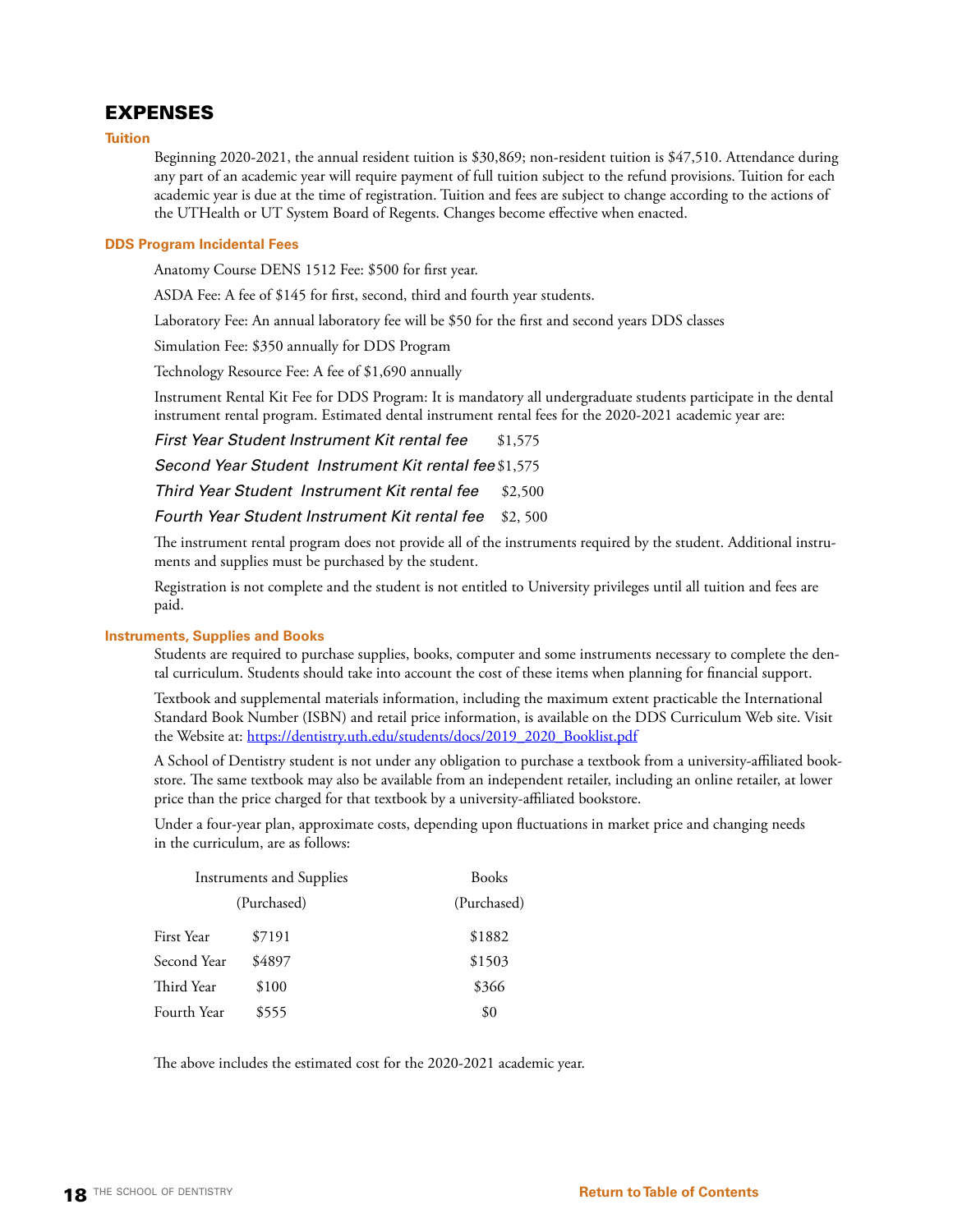### **DDS PROGRAM SCHOLARSHIPS**

UTSD is able to offer a limited number of competitive academic scholarships to each entering class of DDS degree candidates. These scholarships are made possible through the generous donations of the UTSD Alumni Endowment Fund, The Mu Mu Chapter of Omicron Kappa Upsilon Honorary Dental Society, and the Greater Houston Dental Society via the Daniel C. Kamas Memorial Fund. The scholarships, by direction of the sponsors, are primarily competitive academic scholarships, with the primary designation for superior academic performance and financial need. Additional criteria for scholarship consideration include all those factors utilized by the Scholarship Committee.

## ACADEMIC STANDARDS

### **Grading System**

**Passing:** Final course grades are numerical. A grade of 70 or above is considered passing; students are required to obtain a passing grade in every course. An overall average of 76 for all course work during each year must be maintained for promotion and graduation. Failure to maintain a passing status can result in remediation of the course, a repetition of an academic year, or action up to and including dismissal.

**Failing:** A course grade of 69 or below is considered failing. Failure of any course during any semester or failure to maintain a passing status may result in repetition of a course, repetition of an academic year, dismissal, or other action. Failure of more than one course in any semester may result in dismissal. If repetition or other remediation is approved by the respective Student Evaluation and Promotion Committee, only one attempt may be made to improve the grade (absent compelling circumstances).

If a student successfully remediates a course by obtaining a minimum grade of 70, the student will receive a grade of 70. Students receiving a grade of less than a 70 for remediation will receive the failing grade. Students who are unsuccessful in their attempt to remediate a course failure will be subject to appropriate academic action by the Student Evaluation and Promotion Committee.

**Registration:** Qualification for registration requires that each student satisfy institutional policy with respect to successful completion of courses, clinical procedures, and grade averages. Registration may be denied if stated requirements have not been fulfilled.

### **Progress Evaluation and Academic Actions**

UTSD Student Evaluation and Promotion Committee consists of four subcommittees: The First Year Dental Student Evaluation and Promotion Subcommittee, the Second Year Dental Student Evaluation and Promotion Subcommittee, the Third/Fourth Year Dental Student Evaluation and Promotion Subcommittee, and the Dental Hygiene Student Evaluation and Promotion Subcommittee. Each Subcommittee has a Chairperson. One of the four Chairpersons also serves as Chair of the School of Dentistry Evaluation and Promotion Committee.

Student progress is evaluated at least five times annually by the respective Student Evaluation and Promotion Subcommittee. This committee is charged with reviewing student progress and recommending action to the Associate Dean for Student and Academic Affairs. The ultimate decision in matters of academic standing lies with the Dean based on recommendations of the respective Student Evaluation and Promotion Subcommittee (and any ad hoc Appeals Committee, if appropriate), and the Associate Dean for Student and Academic Affairs. The respective Student Evaluation and Promotion Subcommittee base its recommendation on the following academic criteria:

- Didactic performance
- Preclinical lab performance
- Clinical performance
- Course failure
- Professional Development, professionalism, and ethical conduct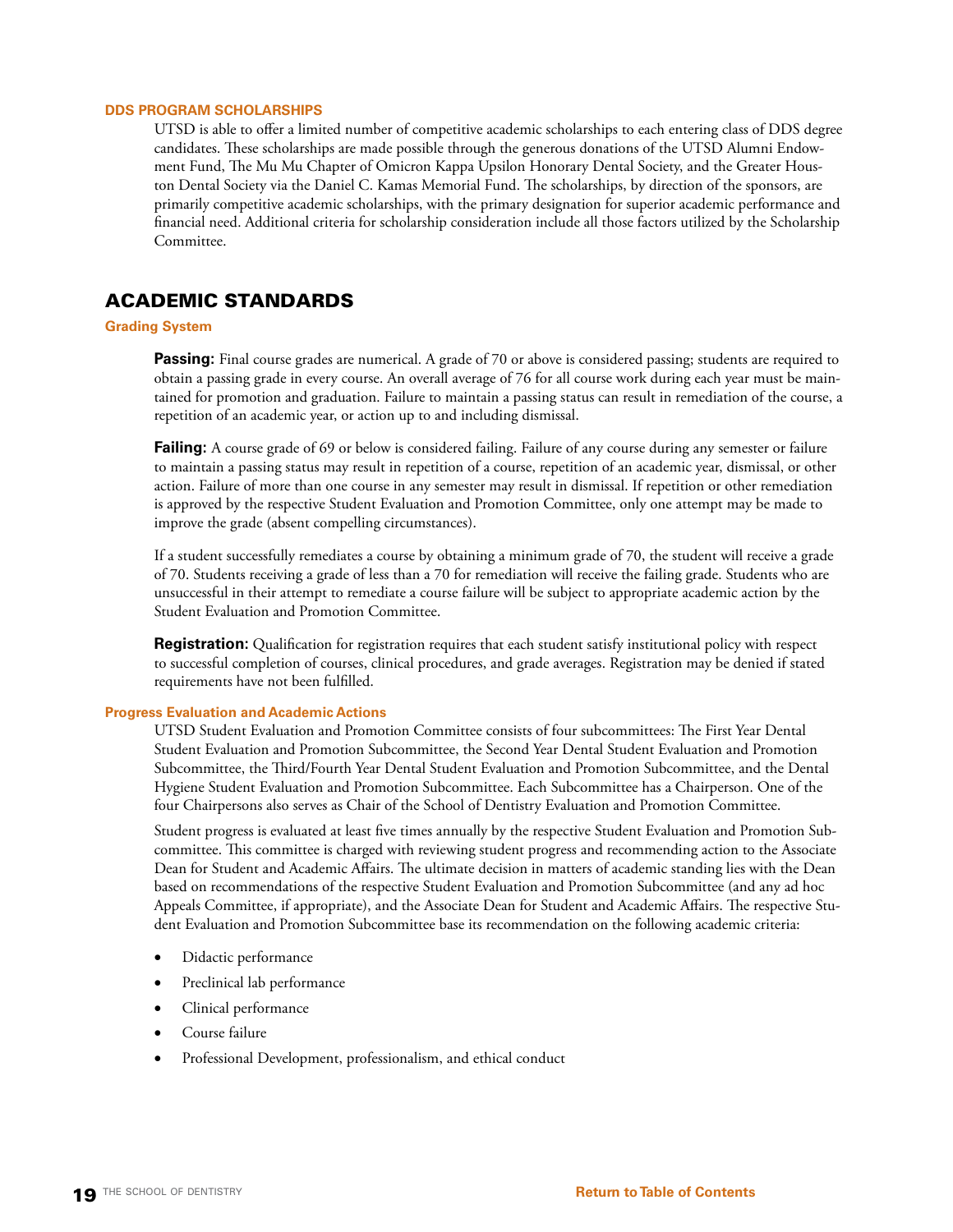Students who fail to perform satisfactorily in any of the above listed areas will be recommended for corrective action to the Associate Dean for Academic Affairs by the respective Student Evaluation and Promotion Subcommittee. These students will receive written notification defining their deficiencies and the corrective action they must take, if any. Failure to meet standards established in any corrective action plan will result in further academic action, including dismissal.

**End of Fall Semester Evaluation***:* At the end of the Fall Semester, every student is expected to have successfully completed all courses and clinic expectations for the Fall Semester with a cumulative average of 76 or above.

**End of Year Evaluation***:* At the end of an academic year, every student is expected to have successfully completed all courses and clinic expectations for the year with a cumulative average of 76 or above.

Students who exhibit exemplary professional behavior and whose academic performance ranks them in the upper 10 percent of the semester, based on the semester GPA, will be considered for the Dean's Student Excellence List.

**Promotion:** In order to be considered for promotion, a student must maintain a minimum cumulative grade average of 76 with successful completion of all courses and clinical expectations for a given year as outlined in course syllabi, the Student Guide to Academic Studies, Clinical Procedures and Operation Manual, and School of Dentistry Catalog.

### **Examinations**

Clinical, laboratory, and course examinations may be administered each semester to provide both students and faculty the opportunity to evaluate the student's level of achievement. The date and time of examinations are published in course syllabi and student schedule.

Students are expected to complete the Doctor of Dental Surgery Program in four academic years. Due to extenuating circumstances, including leaves of absence, repeating a year, clinical activities, and academic performance, students may need more than four academic years to complete the program. If additional time to complete the program is granted, the program must be completed in no more than six academic years from the time of a student's initial enrollment. Under extremely unusual circumstances, a student may petition in writing for an exception to this policy. The petition must be sent to the Associate Dean for Student and Academic Affairs; the request shall be reviewed by the Dental Student Evaluation and Promotion Committees; the decision of the Committees is final.

### **Appeal Process**

A UTSD student may appeal any academic corrective action and/or recommendation of dismissal by an Evaluation and Promotion ("E & P") subcommittee to the Associate Dean for Student and Academic Affairs, in writing, within three calendar days after receipt of notice of the academic action. The student must provide the Associate Dean for Student and Academic Affairs a "complete" appeal, which includes at least a written statement clearly explaining all rationale for the appeal and any additional documentation the student possesses that the student believes supports the student's rationale for the appeal.

The Associate Dean for Academic Affairs will refer each complete appeal to an Ad Hoc Appeal Committee ("Appeal Committee"). The Office of the Associate Dean for Student and Academic Affairs will assist by scheduling the meetings of the Appeal Committee.

- • The Chair of the Appeal Committee will be selected and appointed by the School of Dentistry Committee on Committees and approved by the Faculty Senate (an alternate Chair will also be selected from among the faculty of the School of Dentistry). The Chair will preside over the Appeal Committee. The length of the Chair's term will be three years. The alternate will preside over the Appeal Committee in the event that the Chair is unable to attend.
- • The Appeal Committee will be made up of the chairs of each of the E & P subcommittees not involved in the academic action being appealed. Vice chairs of the E & P subcommittees may serve in this role in the event a subcommittee Chair is unable to participate. In addition, an additional member of the Appeal Committee will be selected by the Associate Dean of Student and Academic Affairs from among School of Dentistry faculty. This member of the Appeal Committee cannot be the student's faculty advisor or a member of the E & P subcommittee making the decision being appealed.
- Each of the Appeal Committee members will have one vote. In the case of a tie vote, the Chair of the Appeal Committee will vote to break the tie.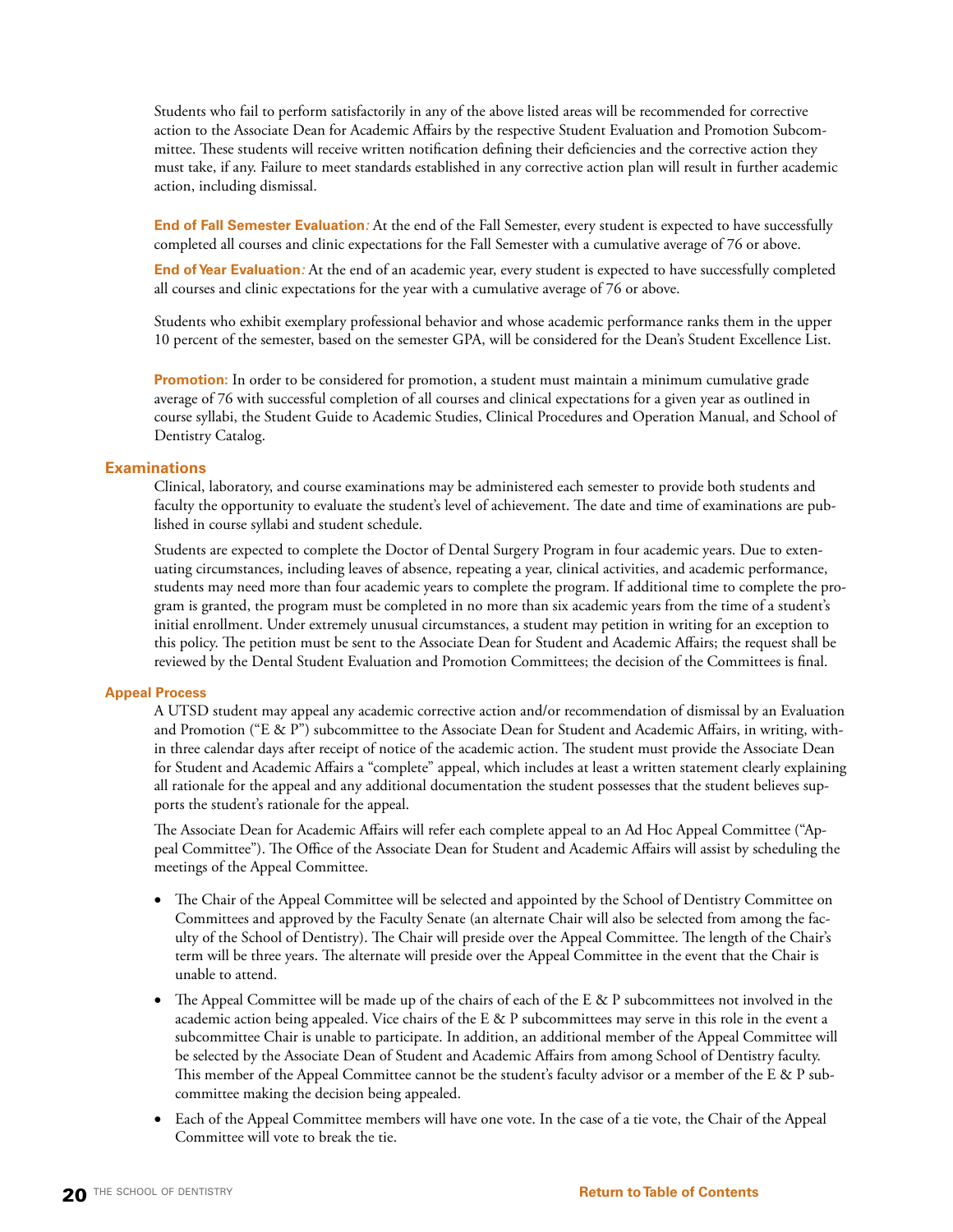The Appeal Committee will review the student's written statement and documentation, if any, submitted by the student, meet with the student, the student's faculty advisor, the Chair of the E & P subcommittee taking the academic action being appealed, and other individuals at the discretion of the Chair of the Appeal Committee. The Chair of the Appeal Committee shall submit a final recommendation to the Dean within seven calendar days of the final Appeal Committee meeting. The Dean shall consider the recommendation of the Appeal Committee, may review the materials submitted to the Appeal Committee, and may interview other individuals. At his or her discretion, the Dean may meet with the student. The student will be notified of the Dean's decision within 10 calendar days after the Dean's receipt of the Appeal Committee recommendation. The Dean's decision regarding the academic action of the E & P subcommittee is final. The results of the Appeal Committee may be shared with the Chair of the Department involved.

The student, upon written request to and approval in writing from the Associate Dean for Student and Academic Affairs, may continue academic studies while the appeal of an academic action is under review and until the student receives notification of a final decision by the Dean.

If after the appeals process is completed an academic action of dismissal is upheld, a dismissed student must immediately discontinue participating in all School of Dentistry educational activities. All personal belongings must be removed from the School of Dentistry facilities immediately upon following receipt of the final decision of the Dean. If the decision is to repeat the year then the student must arrange for enrollment, financial payments, registration, and the removal of any holds on their records.

## GRADUATION REQUIREMENTS

In order to be eligible for graduation, a student must complete the following requirements:

- Successful completion, of the School of Dentistry curriculum as validated by the departments, the Student Evaluation and Promotion Committees, and the Administration, of all courses and clinical procedures.
- Maintenance of a minimum cumulative grade average of 76 for didactic courses.
- Maintenance of a minimum cumulative grade average of 76 for preclinical laboratory courses.
- Maintenance of a minimum cumulative grade average of 76 for clinical courses.
- Satisfactory completion of all required competency examinations.
- Satisfactory completion of all extramural rotations.
- Satisfactory completion of a minimum of four semester hours of Electives and satisfactory completion of two School of Dentistry Continuing Dental Education Courses.
- Passing score on Part I and II of the National Board Dental Examinations.
- Payment of all outstanding fees and return of all loaned equipment.
- Sustained record of satisfactory moral, professional, and ethical behavior.

## CURRICULUM

The dental curriculum has been designed to maximize the student's learning experience. There is intentional integration of the various disciplines to aid the student in assimilating the knowledge base necessary for developing a sound decision-making process and the technical skills necessary in dentistry. The building blocks of this model are the various courses, laboratories, and clinics offered at the School of Dentistry.

Each course is overseen by a course director, who has the responsibility of organizing the educational material contained in the course as well as the efforts of the other faculty who act as course contributors. The ultimate responsibility for each course lies with a specific department chairperson (usually the chairperson of the department of which the course director is also a member).

Each course utilizes a variety of educational instruments to aid the student in learning. These may include traditional lectures, textbooks, and other printed materials, non-printed media accessed through Canvas (the school's learning management, web-based interface), and other web-assisted instruction.

Each of the courses in the curriculum is overseen by a specific department chairperson. The School of Dentistry academic departments are as follows: **Diagnostic and Biomedical Sciences, Endodontics, General**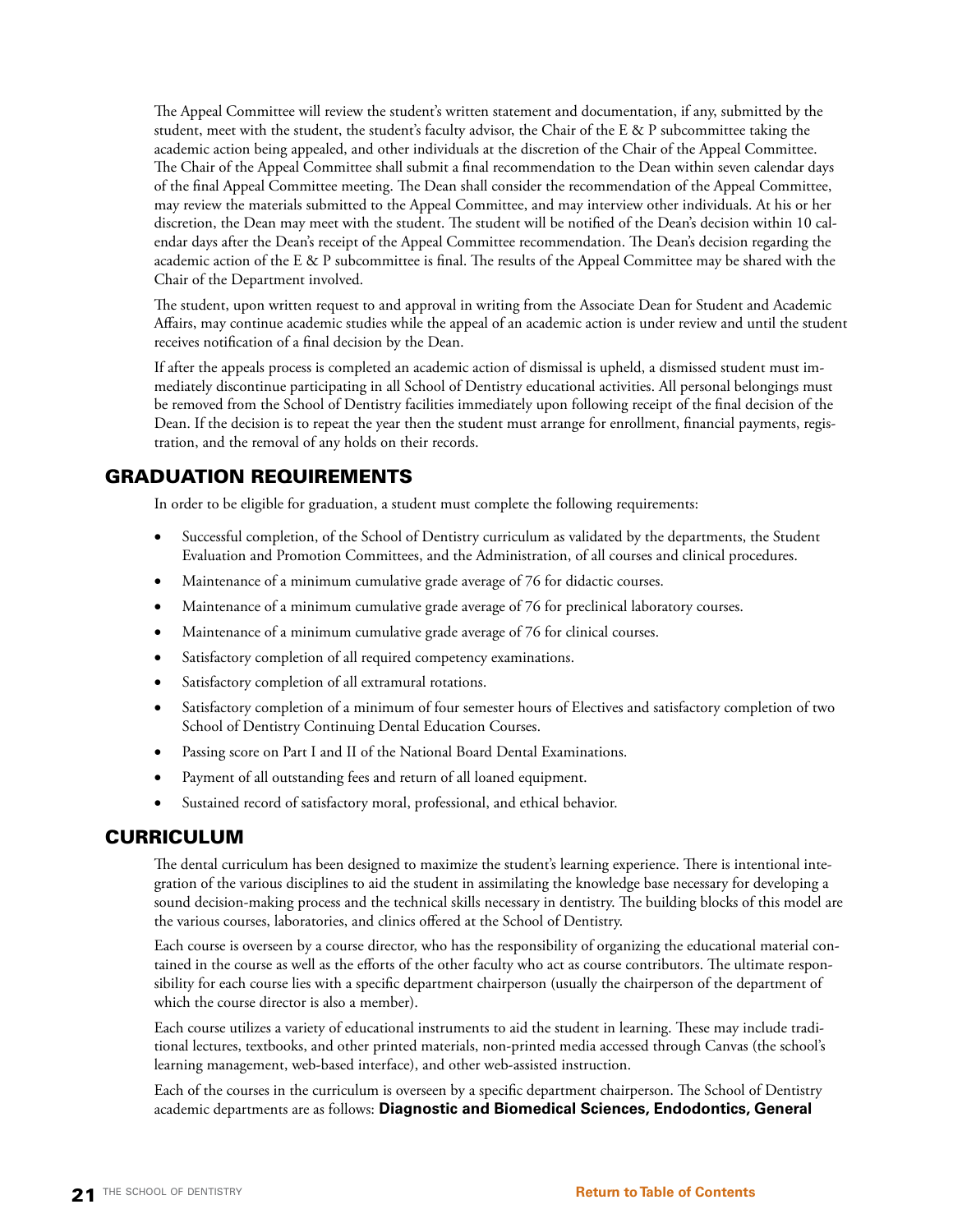## **Practice and Dental Public Health, Oral and Maxillofacial Surgery, Orthodontics, Pediatric Dentistry, Periodontics and Dental Hygiene, and Restorative Dentistry and Prosthodontics.**

The educational program in the School of Dentistry continues throughout the calendar year with approximately four (non-consecutive) weeks off in the Summer, three weeks at the end of the Fall Semester and one week during the Spring Semester.

## COURSES OF INSTRUCTION/DESCRIPTION

Courses of instruction are identified by an eight-character number. The first four characters indicate the type of course and semester. The first digit indicates the year, the second and third digits indicate the department and section, and the last digit is a unique number assigned to each course in the respective department and section.

**Note: Course descriptions are intended to represent skills and knowledge that should accompany successful completion of the course and should not be construed as a guarantee or warranty by UTHealth of the required level of achievement by every student.**

## **FIRST YEAR**

## **DENS 1504 Neurosciences** 3.5 cr

This course covers the aspects of the structure and function of the Central Nervous System (CNS) essential for understanding neurologically-related clinical problems, including cranial nerve disorders, neurological syndromes, mechanisms of pain production and perception and the neurophysiology of mastication and occlusion. At the conclusion of this course, the student should be prepared for detailed study of the medications affecting the nervous system, and for consulting with physicians with respect to patients suffering from neurological disease.

## **DENF 1510 Biomedical Science Core** 6.0 cr

The course is designed to present foundational knowledge starting with biochemical building blocks and proceeding to the cell and tissue levels. The course will integrate biochemistry, general histology, anatomy, and physiology.

### **DENF 1511 Oral Biology I** 4.0 cr

The course is designed to present a roadmap of the oral cavity, looking at a broad integrated view of the oral anatomy, oral histology, saliva, clinical and oral immunology, embryology, and oral microbiology.

### **DENS 1512 Head and Neck Anatomy** 4.0 cr

The course will be lecture and dissection of the head and neck region with an emphasis upon the acquisition of critical knowledge for a practicing dentist. Course Fee \$500.

### **DENS 1513 Human Biology** 4.0 cr

This course integrates the anatomy, histology, and physiology of the major system of the human body and how these topics interrelate in a healthy individual.

### **DENS 1514 Oral Biology II 1.0 cr**

This course provides in-depth information on oral histology and the tempromandibular joint.

### **DENF 1543 Clinical Applications I 2.5 cr**

The course is designed to be a small group learning opportunity for student to correlate topics presented in the Biomedical Science Core and Oral Biology I course as well as other dental courses, through case based discussions and projects

### **DENS 1544 Clinical Applications II** 2.5 cr

The course is designed to be a small group learning opportunity for student's to correlate topics presented in Head and Neck Anatomy, Neurosciences, Human Biology and Oral Biology II as well as other dental courses, through case-based discussions and projects.

**DENU 1561 Principles of Pharmacology** 1.0 cr

This course relates to the study of the basic principles of how the body responds to and reacts to administered agents. This course is composed of three subtopics: Pharmacodynamics; Pharmacokinetics and Pharmacotherapeutics.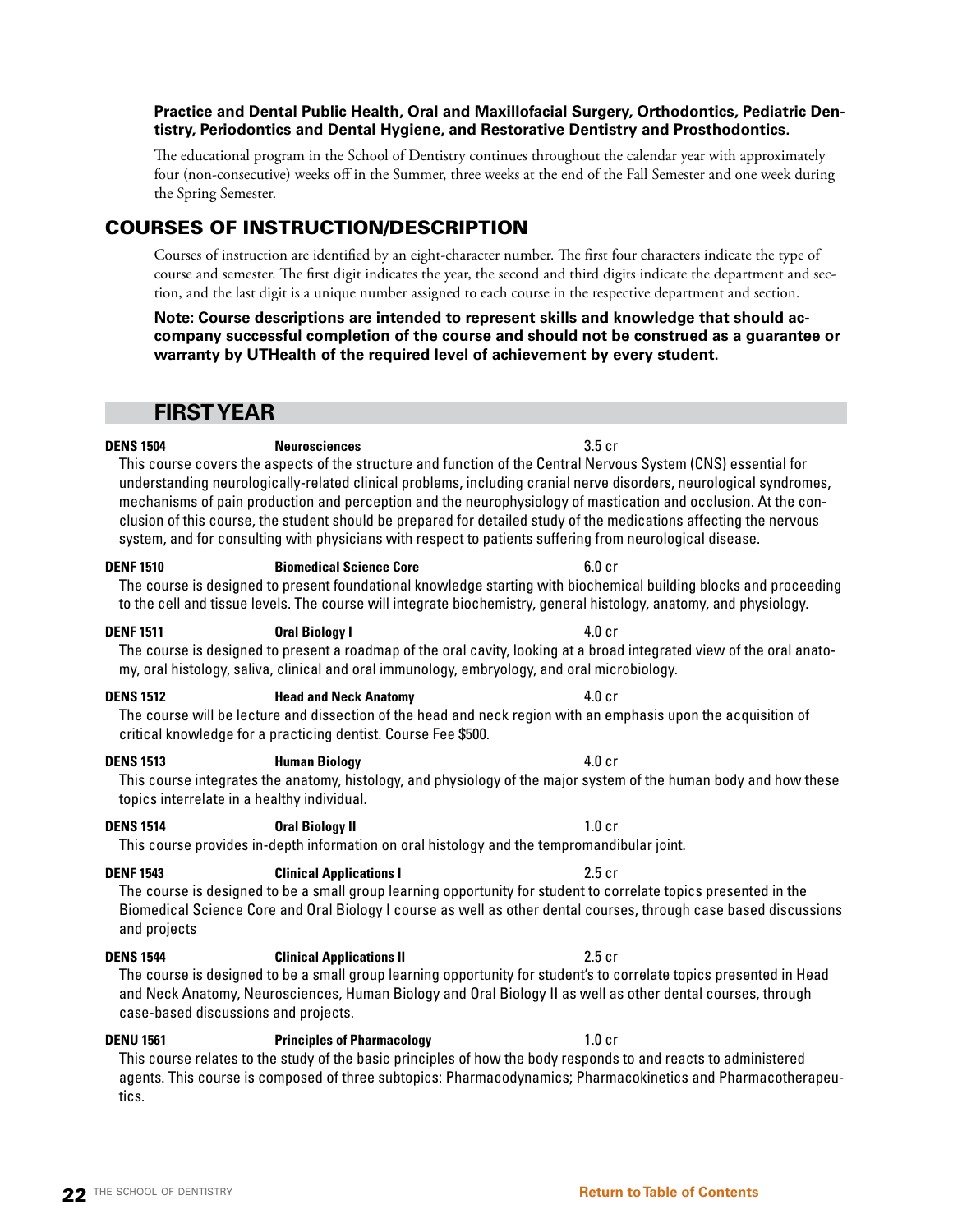### **DENU 1562 Local Anesthesia** 1.0 cr

This course is essential for the performance of a great majority of the clinical procedures students use in treating patients throughout a career. The goal is for students to learn the pharmacology and toxicology of dental local anesthetic drugs and the proper techniques for their administration.

## **DENF 1601 Dental Anatomy I** 2.0 cr

Knowledge of dental anatomy and occlusion is fundamental in the study and practice of all the disciplines of dentistry. It is essential in diagnosis, treatment planning, and treatment. Students are required to learn the anatomical and morphological characteristics of the teeth and their supporting structures, inter-arch and intra-arch relationships and eruption. Combined with the complementary lab courses, students will be able to fabricate dental restorations that meet anatomical, morphological, and functional requirements. This course also provides preparation for the Dental Anatomy and Occlusion section of the National Board Dental Examination-Part 1.

## **DEPF 1602 Dental Anatomy Lab I** 1.0 cr

In this lab course, students will have the opportunity to learn the psychomotor skills and develop the judgment required to restore teeth. Dental inlay wax will be manipulated to restore missing tooth structure to prepared teeth, so that the restored teeth meet morphological and functional requirements. Students will learn to evaluate a wax-up in four aspects: marginal integrity, surface finish, anatomic form, and occlusal relationship.

Students will have the opportunity to learn how the Whip Mix Articulator functions and how to set the anterior guide table to match the anterior guidance of models mounted on the articulator. Students should acquire basic concepts of dynamic and static occlusal relationships, and learn how to apply these concepts in the fabrication and evaluation of restorations.

## **DEPS 1604 Dental Anatomy Lab II: Occlusion Lab** 2.0 cr

In this lab course dental inlay wax will be manipulated to restore missing tooth structure to full crown preparations of selected anterior and posterior teeth. For each preparation, students fabricate a full crown wax pattern that meets anatomical, functional and restorative requirements. Student evaluates each wax-up in four aspects: marginal integrity, surface finish, anatomic form, and occlusal relationships.

**DEPS 1614 CDEPS 1614 Operative Dentistry I 1.0 cr** This course prepares the student to transfer knowledge and skills pertaining to operative dentistry procedures (silver amalgam restorations, composite resin restorations and current bonding systems, techniques) from the dentaforms on the laboratory bench to the clinical setting on a patient. Students will perform the operative procedures on dentaforms mounted in the Kavo heads utilizing direct and indirect vision to simulate clinical operative dentistry procedures. Students will learn how to position the head, the chair, and hand positions for handpiece and instrument utilization that will enable students to perform operative restorative procedures within the Kavo head that simulates the restricted working area of the oral cavity on a patient.

Students will also be introduced to advanced composite resin restorations and the techniques and fabrication procedures involved in their application. Students will learn the correct technique for utilization of a current bonding system as well as becoming knowledgeable regarding the rationale of effective bonding.

### **DENF 1621 Ethics in Dentistry Example 2.5 cm**

This course helps students understand the place of ethics in professional life, to recognize when an ethical problem exists in the performance of academic work, clinical treatment, or research, and to have the capability of analyzing and addressing the problem. The monograph articles represent a diversity of views that relate to the series of ethical issues raised in class discussions. This course seeks to emphasize that ethics is a working discipline to help a dentist understand how to make critical decisions, and how to take appropriate and logical actions in dealing with patients, colleagues, and society.

### **DEBD 1624 Practice Management I** .5 cr

## Business of Dentistry I is designed to begin the educational process of the student in business concepts and definitions related to dentistry. This course includes an introduction to the principles and practices of personal finance, and allows the student to begin to create his/her individually customized strategic plan for a successful career in dentistry, with additional and continuing focus on professionalism, critical thinking, and problem solving.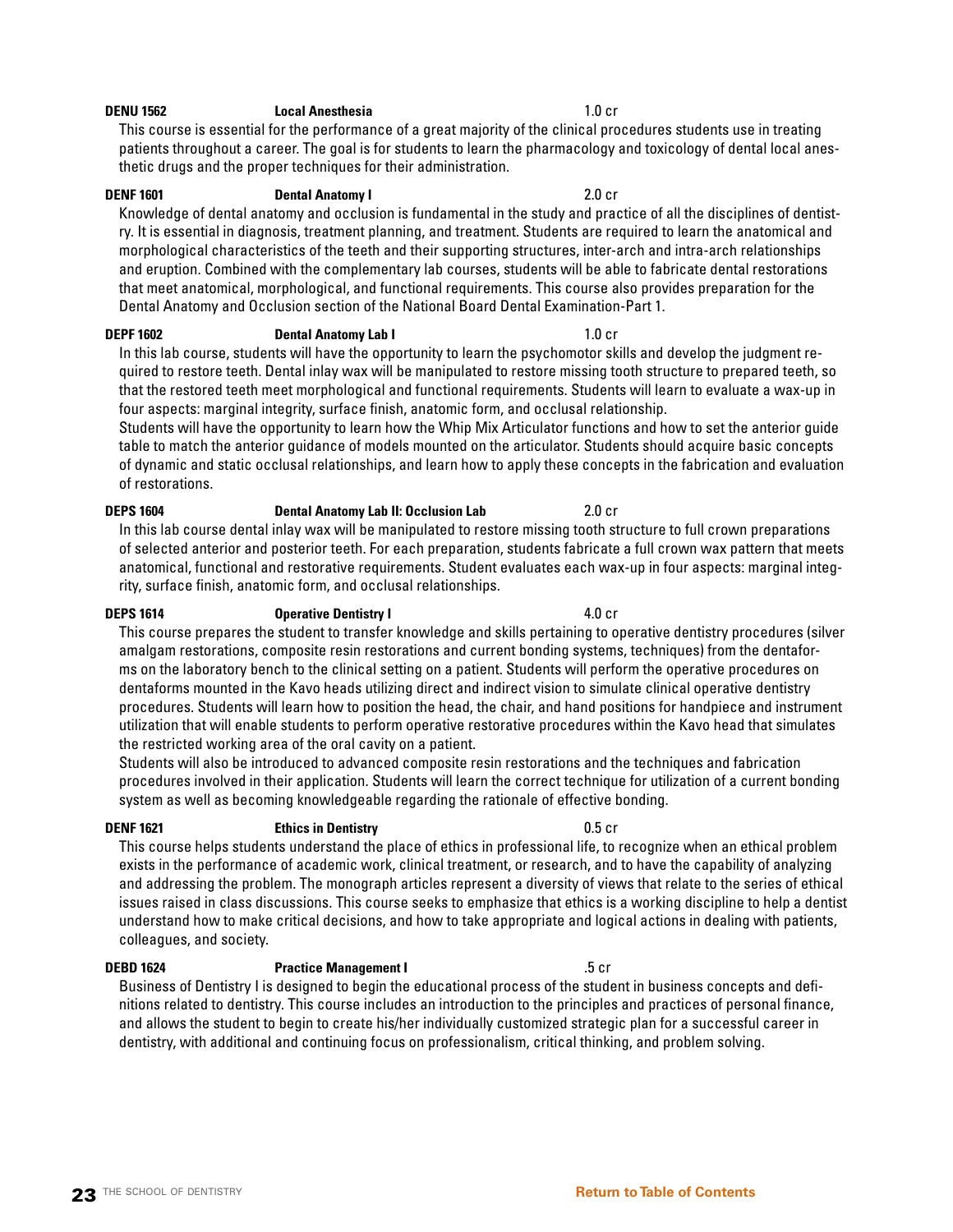## **DENF 1651 Foundational Skills for Clinic I** 1.0 cr

This course will introduce students to foundational skills needed in the clinical setting. Students have the opportunity to learn the importance of infection control and the practical maintenance of barriers to infection in the operatory. Students gain an awareness of the Health Insurance Portability and Accountability Act (HIPAA) and its impact on clinical activities as it relates to patient privacy and confidentiality. Students learn the proper methods of taking and evaluating vital signs. Students are introduced to the principles of fourhanded dentistry, communication skills and the proper positioning of operator and patient in the Dental Auxiliary Utilization clinic. Students learn how to evaluate and treat a patient who sustains cardiac arrest or an airway obstruction in the dental office through the techniques of CPR and Foreign Body Airway Obstruction. Students learn to recognize the early warning signs of a heart attack and the lifestyle changes that may help prevent cardiac arrest. Students learn to arrange the clinic cubicle in a manner promoting efficiency during treatment. Students participate in four-handed dentistry, reinforcing pre-clinical learning, by assisting an upperclassmen or post-graduate resident chair-side. Students prepare the clinic cubicle according to infection control guidelines for the treatment of a patient, and break down the cubicle after the session. Students practice proper infection control standards during each chair-side assist. Students obtain accurate vital signs on patients. This course will prepare students for DENF 2704 Introduction to Clinic.

## **DENS 1652 Foundational Skills for Clinic II 1.0 cr**

Students will continue to build on the concepts learned in Foundational Skills for Clinic I course.

**DENF 1672 Biomaterials I Biomaterials I 1.5 cr** 

This course provides an applied science foundation for understanding important physical, chemical, and mechanical properties of dental materials. The effects of composition and manipulation on the properties and clinical success of selected dental materials will be emphasized. Appropriate biological properties will be described. Laboratory sessions are designed to familiarize the student with the handling of dental materials that will be used in the UTSD preclinical laboratories and clinics, as well as in their eventual professional practice. Upon successful completion of this course, the student will know how the composition and manipulation of selected dental materials affect their properties and clinical success.

**DENU 1703 Oral and Maxillofacial Radiology** 1.5 cr This course introduces students to the basic principles of oral and maxillofacial radiology. The radiographic examination plays an integral role in the diagnostic process in dentistry in conjunction with the clinical examination. Only those conditions and disease states which are detected by examination of the patient can be addressed. The preclinical laboratory sessions are designed to perfect the student's technical skills and familiarize them with the variability of normal radiographic anatomy.

**DENU 1704 Introduction to Clinic** 2.0 cr This course introduces students to the clinical environment and familiarizes them with the steps in doing a comprehensive exam. In addition, it allows students to develop and interpret basic diagnostic aids that enable them to arrive at a diagnosis and treatment outline. Students also become familiar with techniques used to perform a prophylaxis. This course guides students through the process necessary to collect information, interpret that information, and use it in formulating a diagnosis and develop a treatment plan.

**DENU 1721 Perio I: Intro Periodontology** 1.0 cr

This course reviews and expands the student's knowledge regarding the biology of the healthy periodontium. It also introduces students to current classifications of periodontal diseases and fundamental knowledge of the epidemiology, etiology, microbiology and immunology of periodontal diseases. Basic information is integrated with necessary clinical skills to evaluate and diagnose all currently recognized forms of periodontal diseases. This includes the ability to recognize the less common forms of gingivitis and periodontitis and those systemic condition forms of which may influence the initiation, progression, or treatment of periodontal diseases.

**DENS 1931 Basic and Applied Nutrition** 1.0 cr

This course helps students acquire a basic understanding of human nutrition in the context of oral health and disease. It is recognized that the oral cavity is part of the total body system; many fundamental concepts which apply to overall health must be considered in the context of this course. Students are expected to be able to apply the concepts learned in this course to patient diagnosis and treatment planning taught later in the curriculum. Topics in this course include the basics of nutritional assessment, nutrients as an energy source, carbohydrates, lipids and proteins in food, weight control, vitamins and minerals, and the application of basic nutrition to clinical treatment. An explosion of new information concerning the role of human genetics in nutrient utilization is in prog-

## **24** THE SCHOOL OF DENTISTRY **[Return to Table of Contents](#page-2-0)**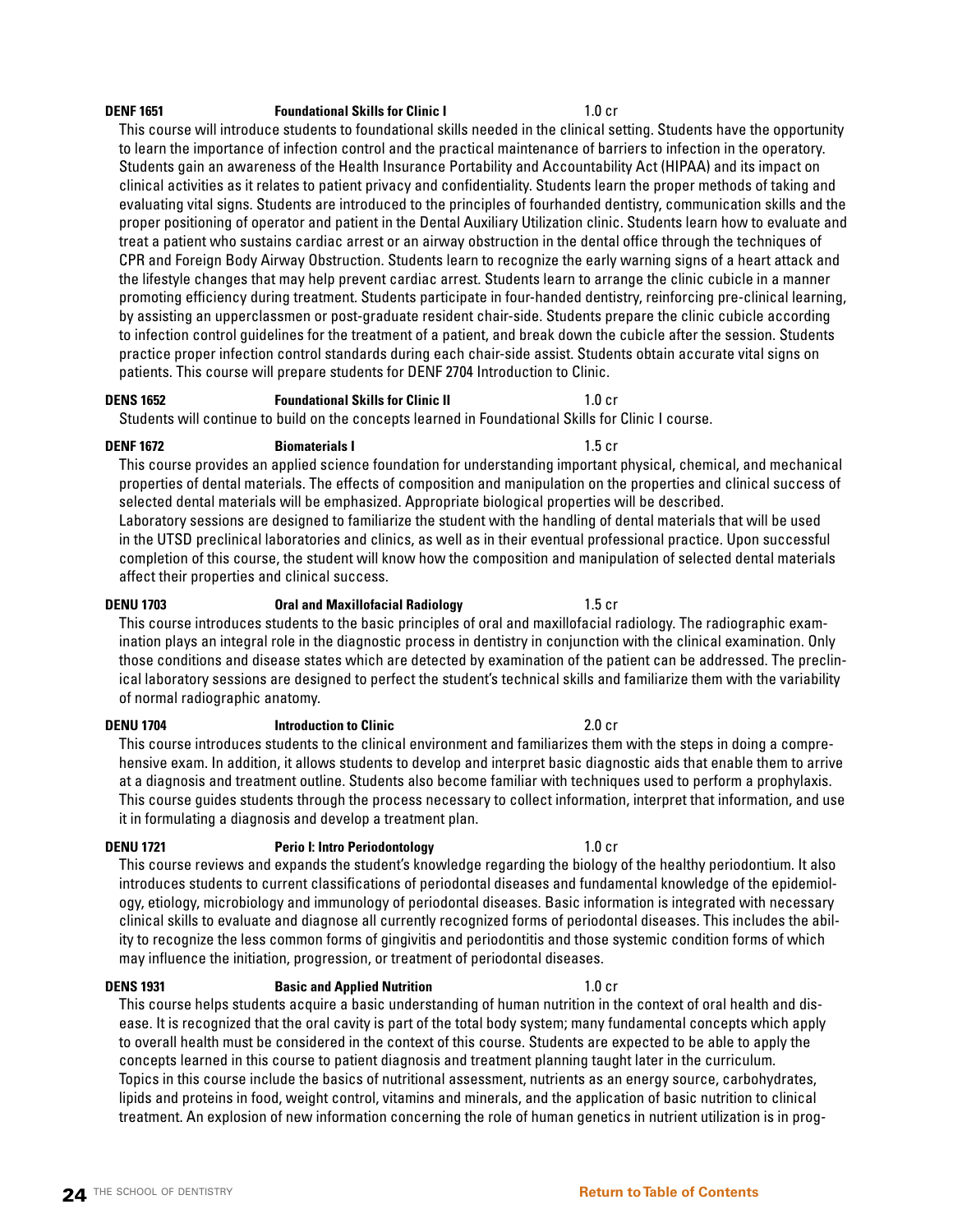**25** THE SCHOOL OF DENTISTRY **[Return to Table of Contents](#page-2-0)** 

ress. New genes are being identified that control basic metabolism, and which may account for much of the individual variation in body form and metabolism. Students are encouraged to develop the habit of lifelong learning, and as health professionals, to continue to incorporate new discoveries into their daily practices.

**DENF 1934 Introduction to Population Health** 1.5 cr

This course will provide students with the necessary information and skills to plan and implement oral health prevention programs. It will emphasize health promotion and prevention at the community and individual levels. This course attempts to make students aware of how cultural traditions and socioeconomic status influence the way individuals seek oral health care. To affect this awareness, students provide oral health promotion and prevention programs for selected schools, community health centers, and community groups. The Greater Houston Area Health Education Center (AHEC) will help identify sites that reflect the diverse cultural, ethnic, racial, and social makeup of the state of Texas.

Instructional methods used in this course are lectures and service-learning activities. The service-learning activities provide both a community service and an opportunity for student reflection via the use of group discussions, journals, and oral presentations. Through a partnership with the AHEC, students are assigned a community site where they will plan and present oral health education programs. The structured community outreach gives students a chance to explore their values, gain knowledge and appreciation of diverse communities and their cultural traditions, and develop a better understanding of oral health needs of populations.

This course provides students with the background information for the community oral health presentation they will make in DENU 1704, Introduction to Clinic.

## **DENF 1991 Introduction to Dental Informatics** 0.5 cr

This course offers an introduction to dental informatics and the technological environment of the School of Dentistry, the information resources to which students have access, and the fundamental skills necessary to navigate within this environment. Dental informatics is the study of how health related information is collected, stored, communicated and presented to enhance patient care and discovery. The course includes an emphasis on understanding the critical role of data and information in dentistry. The course reviews the concepts of clinical decision-making, critical thinking skills, clinical effectiveness, evidence-based dentistry, and the ability to retrieve and critically evaluate information resources.

Using a combination of lectures, demonstrations, and an online approach (Canvas), students will complete course readings, tutorials, and exercises.

This course should give each student a broad understanding of dental informatics information resources and familiarity with clinical technologies available to the dental professional. Using the principles of evidence-based dentistry and the critical thinking processes introduced in this class, students are able to analyze various information resources and evaluate them appropriately. The skills gained in this course should be applied by the student in basic science, behavioral science, and clinical courses throughout their tenure as students at the School of Dentistry. Dental informatics should provide the foundation for an active learning process both in dental school and in the future as dental practitioners.

## **SECOND YEAR**

This course serves as an opportunity for students to gain experiences necessary to provide clinical care to patients. Students will have rotations that provide experience with virtual patients, community rotation, provide anesthesia and work in a mentored environment within their assigned group practice. Students will begin actual treatment of patients as they are assigned appropriate clinical cases.

**CLIN 2503 Second Year Spring/Summer Clinic** 2.0 cr In this course students are expected to gain experience and knowledge in the following clinical areas: electronic patient record (EPR), infection control, diagnosis and treatment planning, radiology, periodontics, anesthesia, and operative dentistry.

The Second Year clinical experience is enhanced by the student's knowledge gained through the basic science courses as well as the pre-clinical didactic and laboratory courses.

### **CLIN 2502 Second Year Fall Clinic** 2.0 cr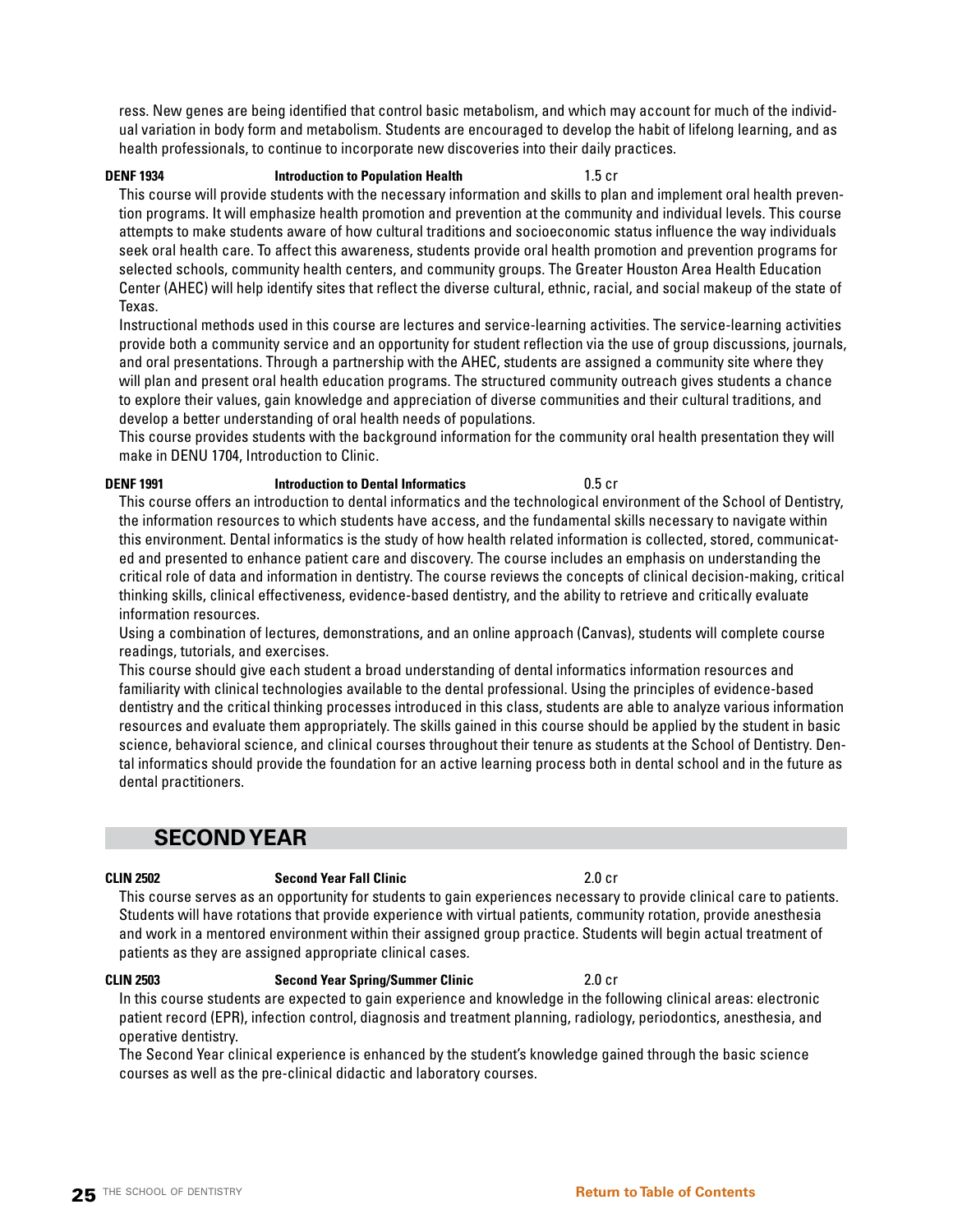## **DENF 2564 Dental Therapeutics** 2.0 cr

The course is designed to provide knowledge of drugs commonly used in the treatment of dental disease. Students will also study drugs primarily used in medicine, which fit in the same categories as dentally used drug, whenever it is appropriate. Topics include antibiotics, autonomic drugs, pain and anxiety control drugs, inflammation and anti-inflammatory drugs, anticaries and antiplaque agents. Principles and application of prescription writing are integrated throughout the course.

## **DEPF 2614 CONFIDERED CONFIDERED ALL OCCUPATION CONFIDERED ALL OCCUPATION CONFIDERATION ALL OCCUPATION**

This course prepares students to transfer knowledge and skills pertaining to operative dentistry procedures (silver amalgam restorations, composite resin restorations and current bonding systems, techniques) from the dentaforms on the laboratory bench to the clinical setting on a patient. Students perform the operative dentistry procedures on dentaforms mounted in the Kavo heads utilizing direct and indirect vision to simulate clinical operative dentistry procedures. Students learn how to position the head, their chairs, and hand positions for handpiece and instrument use enabling students to perform operative restorative procedures within the Kavo head simulating the restricted working area of the oral cavity on an actual patient. Students are also introduced to advanced composite resin restorations and the techniques and fabrication procedures involved in their application. Students will have the opportunity to learn the correct technique for use of a current bonding system and become knowledgeable regarding the rationale of effective bonding.

### **DEBD 2624 Practice Management II** 0.5 cr

This course continues the assignments/projects pertaining to the business vocabulary and concepts of dentistry, as well as individually tailored our-of-school assignments. Students will complete reports regarding the visiting of dental practices, dental office supply companies, financial lending resources, accountants, commercial lease brokers, and other "business team professionals". These practical out-of-school experiences are supplemented by lectures from faculty and guest speakers who work and/or have expertise in professional areas of business.

### **DENF 2625 Digital Dentistry** 1.0 cr

The purpose of this course is to build upon fundamental prosthodontic restorative, indirect restorative, dental anatomy, and occlusion concepts and apply them to the concept of "digital" or CAD/CAM dentistry.

Upon completion of this course, students will be able to understand subtractive technology, digitally scan tooth preparations, complete digital model fabrication, digitally design indirect restorations, and mill and finish their digitally designed restorations in a simulation lab environment. This knowledge will begin the student's preparation to enter third- and fourth-year clinics and enable them to function as "digital dentists."

### **DENF 2705 Pathobiology** 6.0 cr

The course is designed to provide foundational knowledge of the etiology, pathogenesis, morphologic changes, and functional consequences of pathologic processes. The course will encompass the general principles and mechanisms of diseases, as well as the pathologic mechanisms of the various organ systems.

### **DENS 2706 Oral Diseases** 4.0 cr

The course is designed to present a comprehensive background on a wide variety of diseases that affect the oral and maxillofacial regions. Information necessary to identify and manage disease in a private practice setting will be provided. Case based discussions will support the didactic instruction.

## **DEPS 2712 Endodontics I: Simulation** 2.0 cr

This course provides practical preclinical experience in performing a nonsurgical root canal treatment on uncomplicated anterior, premolar, and molar teeth, and prepares students in the management of pulpal and periradicular disease through a series of classes and laboratory sessions, including various simulation projects. Problem-solving skills, critical-thinking, patient-simulation, radiology, and self-assessment criteria are emphasized throughout the course.

## **DENF 2722 Periodontics II: Nonsurgical Periodontics Therapy** 1.0 cr

This course introduces students to the basic principles of periodontal therapy. The core of the course emphasizes the initial phase of periodontal treatment and exposes students to the basic techniques used to eliminate the etiologic factors involved in the development of inflammatory periodontal diseases. Additionally, students are introduced to occlusion as it relates to the nonsurgical phase of periodontal therapy. Clinical decision criteria are presented in order to familiarize students with the concepts of maintenance of periodontal health. Scaling and root planning are taught to students through sessions and a laboratory exercise. This laboratory exercise emphasizes skills essential

## **26** THE SCHOOL OF DENTISTRY **[Return to Table of Contents](#page-2-0)**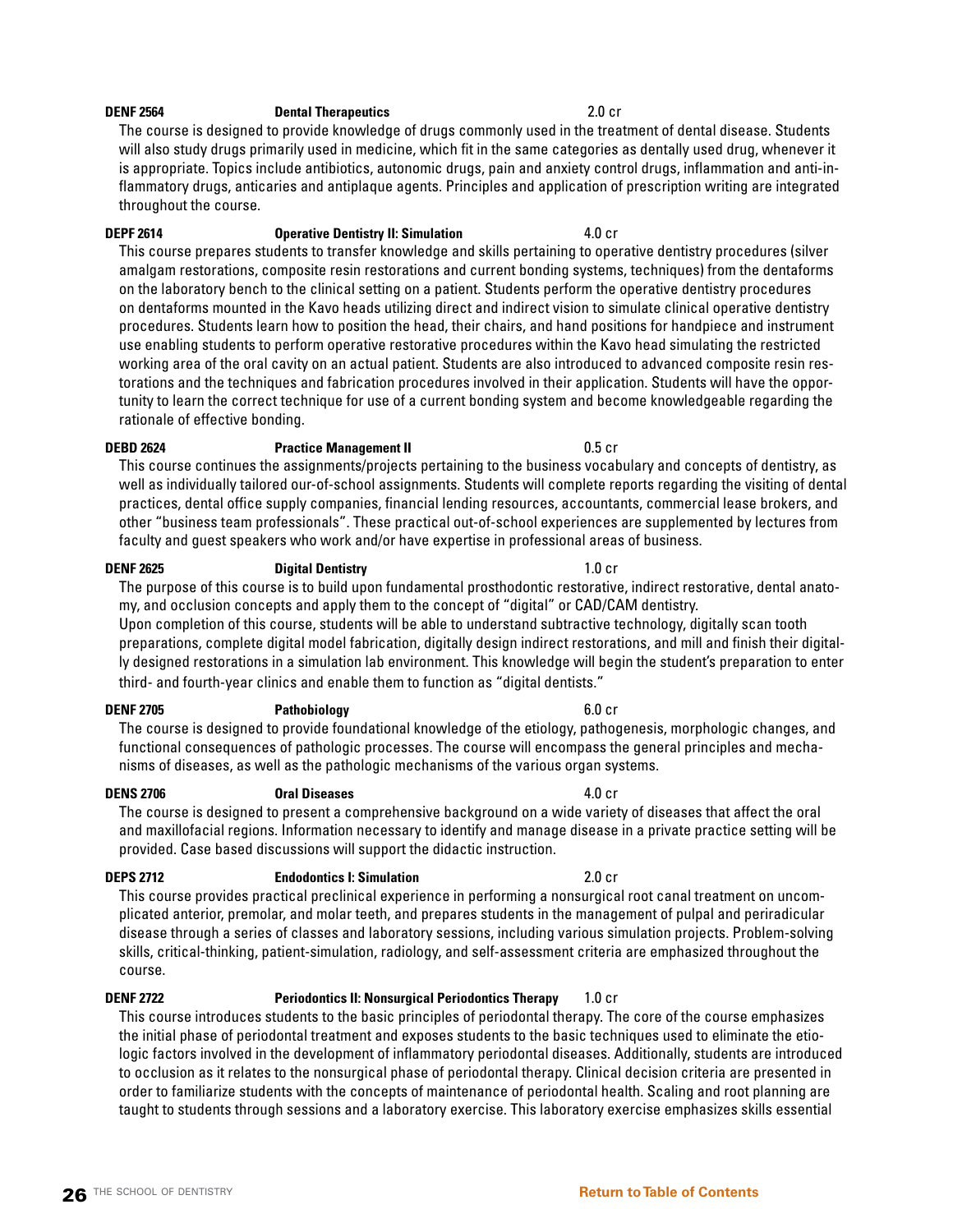## to scale and root plane periodontally affected teeth.

Students should also become familiar with the sequence and phases of periodontal therapy, have the opportunity to understand the rationale for the elimination of etiologic factors to control the most common forms of periodontal diseases, and be able to reevaluate periodontal tissues and develop a periodontal treatment plan. Students should learn the clinical skills necessary to correctly use periodontal instruments utilized for the elimination of plaque and calculus, to understand the significance of occlusion in the treatment of periodontitis. Most importantly, students should understand the significance of evaluating periodontal tissues and be able to make clinical decisions whether to improve or maintain the periodontal health obtained after therapy.

## **DENS 2801 Preclinical Oral and Maxillofacial Surgery** 1.0 cr

This preclinical course introduces students to oral and maxillofacial surgery and prepares them for clinical experience with dentoalveolar surgery. Students will have the opportunity to learn to thoroughly assess patients and to effectively diagnose and treat basic oral surgical problems encountered in general practice.

Students are exposed to the basic principles of surgery, especially oral surgery. This course emphasizes the concepts of patient management: medical and dental history taking, review of systems, tissue handling, and wound repair. Students learn basic surgical principles associated with uncomplicated and complicated exodontia, soft tissue mucoperiosteal flap design, aseptic technique, and surgical armamentarium. Other areas of emphasis include assessing the importance of vital signs and assessing bleeding disorders as they relate to the surgical patient. The informed consent process and medicolegal issues are presented in the context of the clinician's duty and responsibility as it relates to standard of care issues and the surgery patient. This course also teaches students to develop an organization of thought in patient/case presentation.

## **DENS 2804 Essentials of Medicine I** 3.0 cr

The course is design to prepare students to recognize the physical signs of systemic disease while learning the essential techniques of medical history and physical. Students learn to collect adequate information of factual information, correlate and analyze clinical and radiographic findings, establish a differential diagnosis and develop a dental management plan based upon the patient's treatment needs. Pathology, pathophysiology, medical pharmacology, and dental management are emphasized. A practical application component will be provided.

## **DEPS 2908 Fixed Prosthodontics** 2.0 cr

This course introduces students to basic principles of fixed partial prosthodontics. It is designed to teach students the terminology, materials, techniques, and basic principles of treating patients with fixed partial dentures (FPD). Students acquire the knowledge and skills to diagnose and treatment plan gold and metal-ceramic FPD. Students learn the basic principles and skills to prepare, provisionalize, and fabricate FPD and prepare cases for fabrication in a remote dental laboratory. Students are introduced to ceramic materials for esthetics, the basic principles of esthetics, and indications for their use.

## **DEPF 2912** Indirect Single Unit Restoration 4.0 cr

In this course students are introduced to the disciplines of biomaterials, operative dentistry and fixed prosthodontics. The course addresses the terminology, materials, techniques, and basic principles involved with prosthodontic diagnostic procedures, tooth preparations (inlays, onlays, full gold, and metal-ceramic) impression making and master cast fabrication, interim restoration, waxing and occlusion, and the fabrication of cast restorations using the lost wax process. Students learn how to fabricated castings for try in and cementation.

## **DEPF 2913 Removable Prosthodontics I** 2.0 cr

This course is the first part of a series of preclinical preparation courses in basic prosthodontic principles. The purpose of this course is to introduce the student to the basic principles of removable prosthodontics. The course will address the treatment of patients requiring complete denture (CD) therapy and removable partial denture (RPD) therapy. Students will acquire the knowledge and skills to diagnose and treatment plan patients who are either edentulous or partially edentulous. Students will learn the fundamentals of nomenclature, classification, survey/design, and mouth preparation along with the basic sequence of treatment as it relates to the construction, delivery and maintenance of a CD and an RPD. Students will become proficient in the concepts of CDs, designing basic RPDs and in the preparation of work authorizations for the production in the dental laboratory. Students will gain a knowledge of and appreciation for the supportive dental laboratory procedures.

## **DEPS 2914 Removable Prosthodontics II** 1.0 cr

Students will continue to build on the concepts learned in Removable Prosthodontics I course.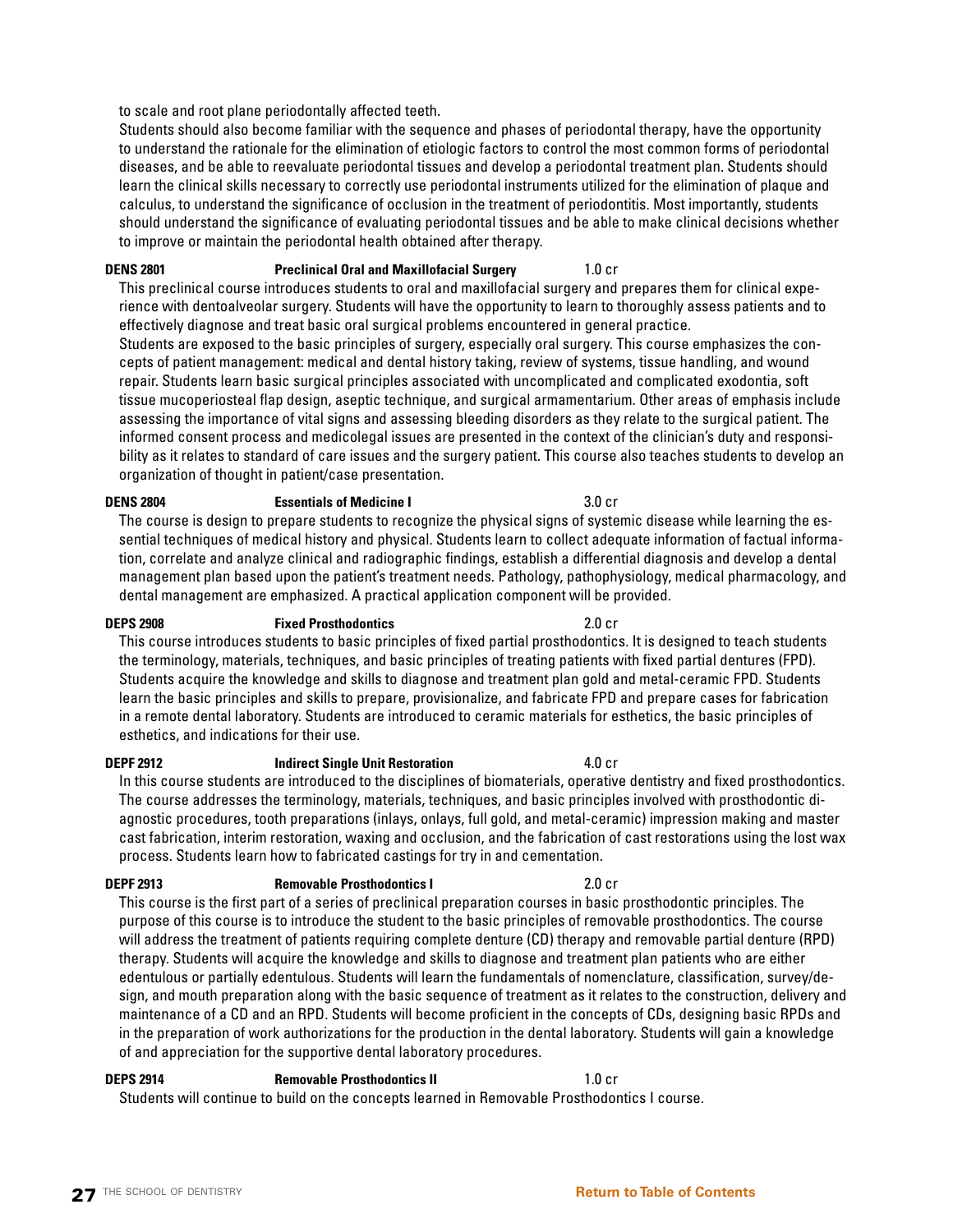## **DENS 2915 Implantology I 1.5 cr**

Students are introduced to the didactic and technical aspects of placing and restoring dental implants for a two implant supported overdenture and a single-implant supported crown. Students are introduced to all phases of the treatment of these two types of cases to include: treatment plan, diagnostic wax-up, fabrication of implant stents, surgical placement of implants, selection of abutment components, provisionalization, and completion of the final prosthesis through lecture and hands-on laboratory exercises. Students learn the foundational knowledge and skills required discussing the potential of implant treatment with a patient, and to treatment plan and restore a non-complex implant case in the third and fourth year clinics.

## **DENS 2936 The Behavioral Context of Dental Patient Management**1.0 cr

This course familiarizes students with the behavioral science aspects of dental patient management. This course attempts to create an awareness of the unique developmental and behavioral facets of the dental patient at each stage of the life span, and to provide the student with the basic knowledge necessary to understand human behavior as it applies to the practice of dentistry. Behavioral concepts covered include cognitive and psychosocial development, aging and ageism, verbal and nonverbal communication, behavior management, stress and coping; pain, anxiety management, and smoking cessation.

This course also focuses on the importance of shared-decision making between patient and provider by introducing the student to the principles of values-based practice (VBP). Another goal of this course is to help students acquire and develop the process of values-based practice that supports evidence-based practice in situations facing individual patients.

## **DENS 2961 Growth & Development** 0.5 cr

This course introduces students to the basic concepts in physical growth and development. Information on physical growth and dental development is presented sequentially beginning with prenatal growth and extending into adult life where developmental changes continue at a slower pace. Students are introduced to basic concepts of postnatal human growth and development, to the nature of craniofacial growth, and to the theories of craniofacial growth. The etiology of malocclusion and the special developmental problems of children with malocclusion and dentofacial deformity are considered in some detail. Students should learn the basic techniques in the assessment of the developing child using four separate analyses: cephalometric, facial form, space, and hand wrist analyses. Students should learn the skills necessary to evaluate and to suggest treatment plans for a number of frequently encountered clinical problems of children.

## **DENF 2962 Pediatric Dentistry I 1.0 cr**

This course, prepares students to render dental treatment to pediatric patients. Students should learn to recognize the differences that exist in the delivery of treatment to children and adults. This course introduces child development, growth and development of the dental arches, and behavior management necessary in the treatment of children. Students should acquire a thorough understanding of the development and morphology of primary and permanent teeth, their eruption sequences, and common developmental disturbances frequently seen in growing children. A review of the cariogenic theories and caries prevalence, as it relates to the developing child, is discussed. This course provides indications and contraindications for fluoride supplementation and sealants, along with necessary information regarding oral hygiene instructions and nutrition requirements of pediatric patients. Students should learn to recognize common signs of child abuse and the appropriate agencies to which they are required by law to report suspected cases of abuse. Common periodontal problems in children are also introduced.

## **DENS 2964 Pediatric Dentistry II: Treatment Concepts** 1.0cr

This course discusses diagnosis and treatment planning for the pediatric population's dental needs. Students will learn different diagnostic methods (including assessment, clinical examination, and radiographic examination), treatment planning options, (including indications and contraindications of restorative treatment, pulpal therapy, and space maintenance), and pharmacologic management of pain infection in pediatric population. The final presentations will allow students to build upon individual lectures to tackle a series of comprehensive case presentations that review patient care, from assessment to case completion. This course should prepare students to become competent in the formulation of a comprehensive treatment plan for children that they will be treating in the dental clinic. The didactic information obtained in this course will supplement the laboratory course DEPS 2965.

## **DEPS 2965 Pediatric Dentistry II Lab: Simulation** 1.0cr

This course will introduce restorative techniques, both cavity preparation and restoration placement, in primary teeth as well as young permanent molars. Within the context of the laboratory, students will learn to prepare primary teeth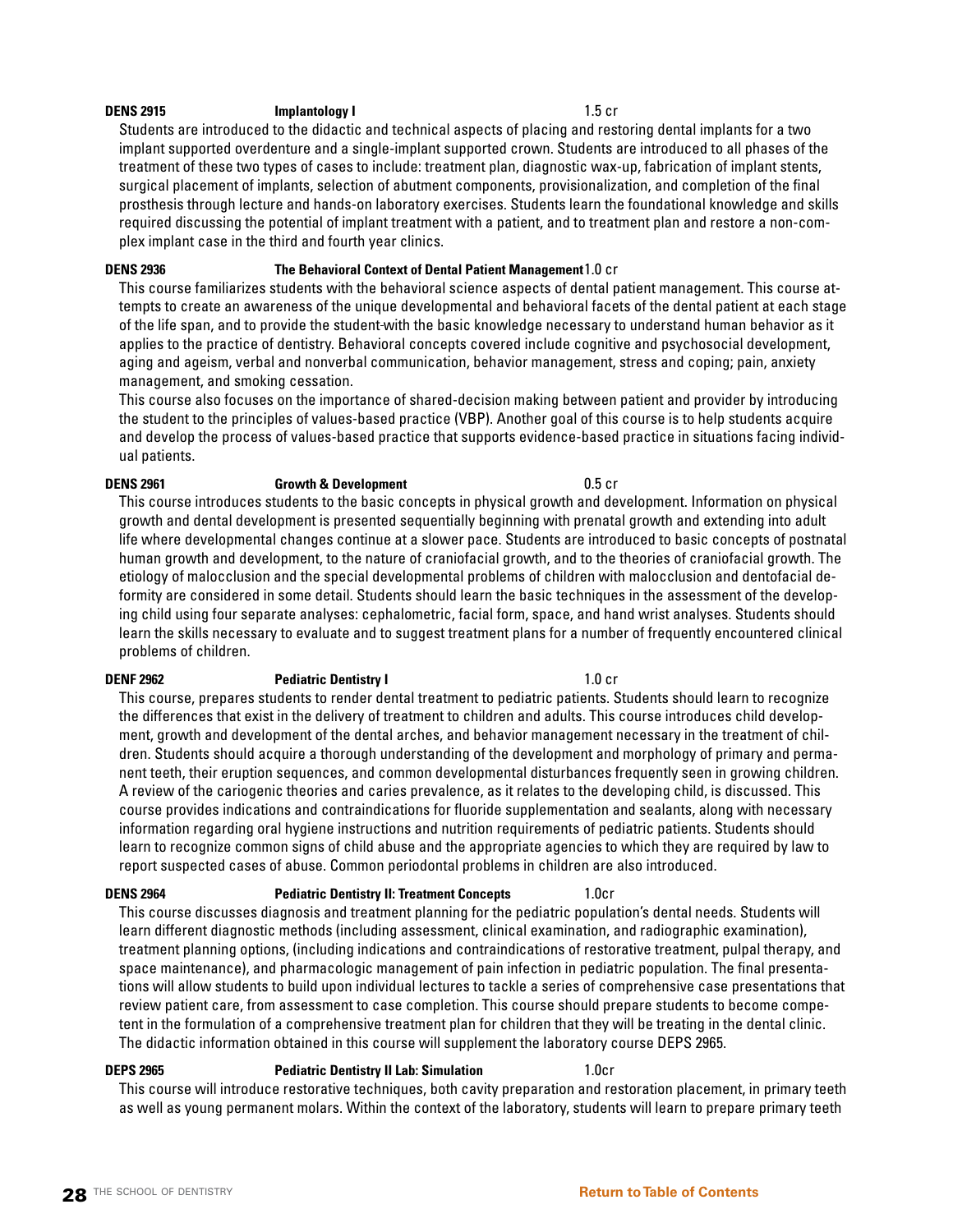**29** THE SCHOOL OF DENTISTRY **[Return to Table of Contents](#page-2-0)** 

ences necessary for primary versus permanent teeth. The space maintenance portion of this course will provide the student with indications and contraindications to various space maintainers. The laboratory simulations will teach the proper construction of these appliances. The purpose of the laboratory course is the acquisition and synthesis of the skill set for basic operative dentistry as it applies to pediatric restorative processes. In adherence with the AAPD standards, student will demonstrate acquisition of synthesis of and competence with pediatric restorative skills. In the final case presentation, during quizzes, and with laboratory projects, each student will quantifiably and specifically demonstrate basic pediatric operative skills. This will allow for supervised treatment of pediatric patients in the dental clinic, utilizing calibrated skill sets.

for the most common types of restorations currently utilized in pediatric dentistry with emphasis placed on the differ-

**DENU 2991 Interdisciplinary Biological Sciences Review** 1.0 cr The objective of this course is to provide a review of the specific topics that will help the student prepare for the National Board Dental Examination, Part I (NBDEI). Where possible, emphasis will be placed on assisting the student in identifying areas of integration between the subtopics in Basic Sciences, especially in the areas of immunopathology, biochemistry-physiology and embryology-anatomy. A mock NDBE examination will be provided to allow the student to assess his or her progress in self-study and identify specific areas of weaknesses and strengths.

## **THIRD YEAR**

The CLIN 3000 series listed below are third-year courses that provide an opportunity for clinical experience in the indicated clinical discipline. Students perform comprehensive dental care under the supervision of faculty from all clinical departments.

## **CLIN 3001 Pediatric Dentistry Clinic** 2.5 cr

This clinic course prepares dental students to render dental treatment to pediatric dental patients. Students learn to recognize the differences that exist in the delivery of treatment of children and adults. Students learn to perform a comprehensive oral examination using all the necessary diagnostic tools to evaluate the dental needs of the pediatric or mixed dentition patient to develop a thorough, comprehensive treatment plan. Students learn to recognize the need for and management of space maintainers. The student will be required to recognize the need to refer treatment beyond his/her expertise. Prevention is emphasized, recognizing the child's level of cognitive and psychomotor development, and parental cooperation and interaction. This course develops the student's skills in the management of both the pediatric patient and their parents, including application of behavior modification skills. The course teaches students to be competent in operative dental procedures modified for use with primary and young permanent teeth, including the administration of local anesthesia and pain control.

## **CLIN 3002 Endodontics Clinic** 1.0 cr

This clinical course enables students to become competent endodontic practitioners by integrating pre-clinical principles and techniques into clinical patient treatment. Quality endodontic patient treatment requires that a practitioner possess and apply basic sciences knowledge in pharmacology, physiology, microbiology and immunology into the various technical aspects of treatment. Although a wide spectrum of endodontic treatment is possible, primarily non-surgical treatment of anterior, premolar, and uncomplicated molar teeth will be performed.

## **CLIN 3003 Radiology Clinic** 1.0 cr

This clinical course affords students the opportunity to integrate principles of preclinical training into the diagnostic process. Students utilize various types of radiographic surveys for their patient evaluations, including the full mouth survey (FMS), partial FMS evaluations, and panoramic evaluations. This course should provide students vital practical experience essential to become proficient in diagnostic radiography.

**CLIN 3005 Prosthodontics Clinic** 6.0 cr

This clinical course introduces students to the clinical aspects of delivering patient care in the specialty of prosthodontics. It is designed to provide the student the opportunity to use critical thinking skills by utilizing information learned in basic sciences, clinical disciplines, and pre-clinical laboratories to treat patients in a clinical setting. Students should develop the necessary skills for gathering diagnostic information, developing a sequential treatment plan, and performing prosthodontic procedures using sound clinical judgment.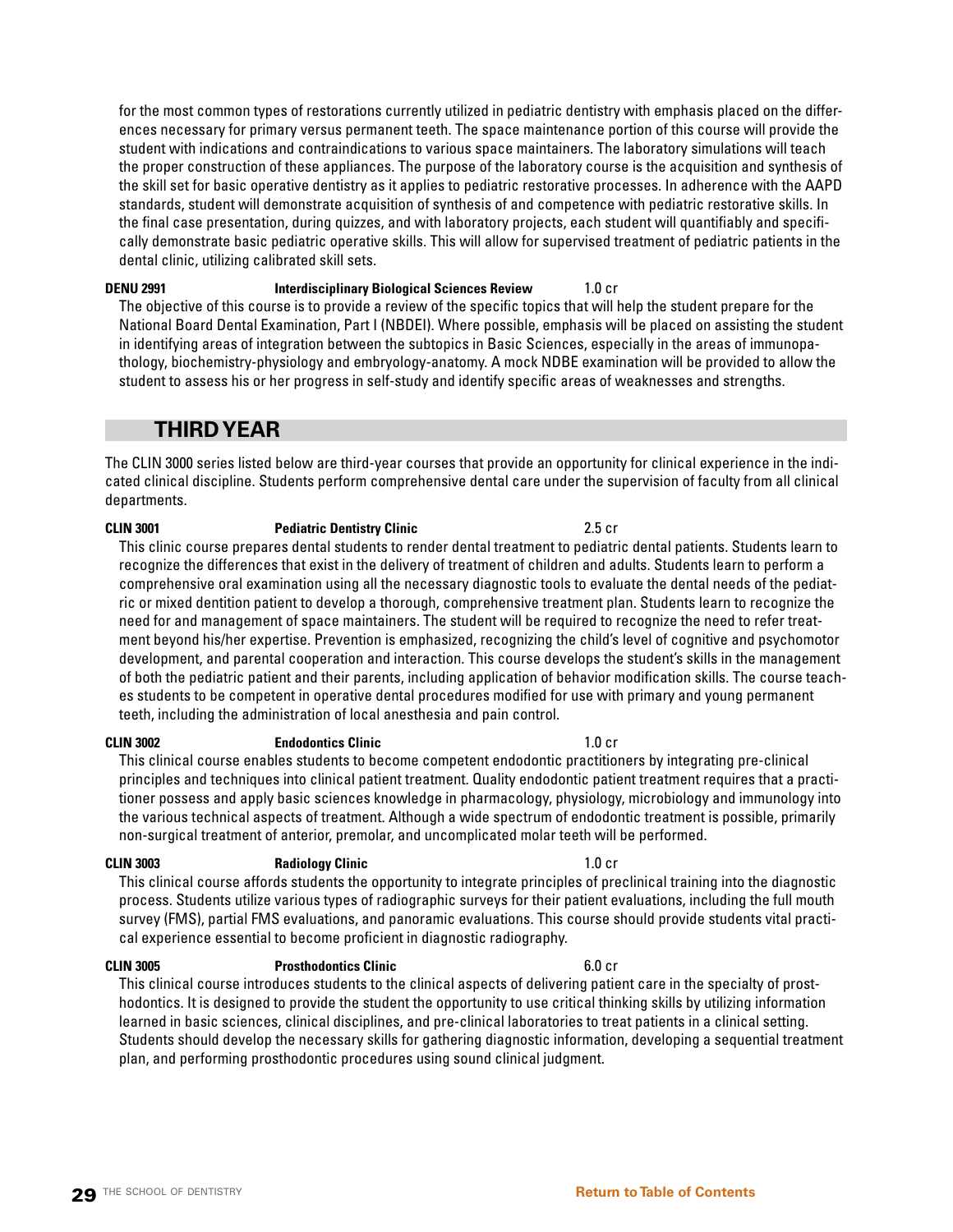### **CLIN 3006 Operative Dentistry Clinic** 4.0 cr

This clinical course helps increase the student's knowledge and improve skills in clinical Operative Dentistry. The course focuses on the management and comprehensive dental care of patients requiring basic operative dentistry procedures. Students also continue to develop patient assessment, diagnosis, prognosis, and treatment planning abilities to help ensure success of subsequent fundamental Operative Dentistry procedures. Emphasis is placed on the delivery of quality, compassionate, and ethical comprehensive dental care. This care includes: 1) the evaluation of the health of pulpal tissue as it relates to the restoration of damaged teeth; 2) the evaluation of the periodontium as it relates to the restoration of damaged teeth; 3) the selection of the appropriate cavity design(s) and dental material(s) to restore damaged teeth to their optimal form, function, and occlusal relationships; and 4) adequate patient comfort.

### **CLIN 3007 Oral Surgery Clinic** 2.0 cr

This clinical course introduces students to clinical oral surgery, which includes patient evaluation, diagnosis, treatment planning, and routine oral surgery procedures commonly employed in general dental practice. Students become familiar with basic armamentarium, nomenclature and function of various surgical instruments. Students learn the principles of aseptic technique and infection control in preparing the surgical team, the patient, and the surgical cubicle for oral surgery procedures. Students develop skills in performing uncomplicated extractions, multiple extractions, alveoloplasty procedures, and routine suturing techniques.

Other areas of emphasis include patient management, use of local anesthesia, prevention, recognition, and management of intraoperative and postoperative complications, prevention and management of medical emergencies in the dental office, and postoperative patient management.

## **CLIN 3008 Periodontics Clinic** 3.0 cr

This clinical course focuses on the application of knowledge gained in the didactic study of Periodontics, and it is directly related to the previous material presented in the second-year clinic course. Students perform a clinical and radiographic examination and diagnose periodontal diseases. Students formulate a sequenced treatment plan and establish a prognosis for patients with gingivitis through moderately advanced periodontitis by integrating periodontics into a total dental and oral preventive approach. Students treat patients nonsurgically, reevaluate them, and identify patients that should be referred to a periodontist. Additionally, students maintain a stable periodontium by establishing and monitoring a recall protocol. Students discuss the rationale behind surgical periodontal procedures by assisting during surgeries.

## **CLIN 3011 Orthodontics Clinic** 0.5 cr

This clinical course introduces students to the practice of clinical orthodontics. The primary goal of this experience is to reinforce didactic concepts taught in the second year and build upon them in a manner that will better prepare the student to recognize, communicate, and manage orthodontic problems in the general dentistry setting.

## **CLIN 3013** Urgent Care Clinic **CLIN 3013** 1.0 cr

This clinical rotation provides students with an opportunity to manage dental emergencies appropriately, and diagnose, stabilize, and refer patients to dental specialists when the appropriate care demands their expertise.

### **CLIN 3014 Clinical Practice I Clinical Practice I 3.0 cr**

This clinical course reinforces and refines students' knowledge and skills required for the clinical practice of dentistry. Students have the opportunity to demonstrate competence in behavioral and patient management skills, in addition to the technical skills and knowledge required of a graduated, licensed dental practitioner. Students are observed and evaluated, and must understand and practice proper comprehensive patient care and management. The latter includes ethical and professional behavior, patient management, proper infection control techniques, and appropriate recording keeping.

**CLIN 3016 Clinical Simulation I** 1.0 cr

This course is providing the dental student with opportunities for the integration and application of theoretical, evidence-based, and clinical knowledge to the individual's practice of dentistry in a controlled student-centered environment. This course will reinforce and enhance student understanding of relevant patient information and its application in dentistry. This course will demonstrate the ability to integrate biomedical and clinical sciences into aspects of patient treatment and how to manage patient situations in an ethical and professional manner. This course will provide students with additional discipline-specific treatment experiences.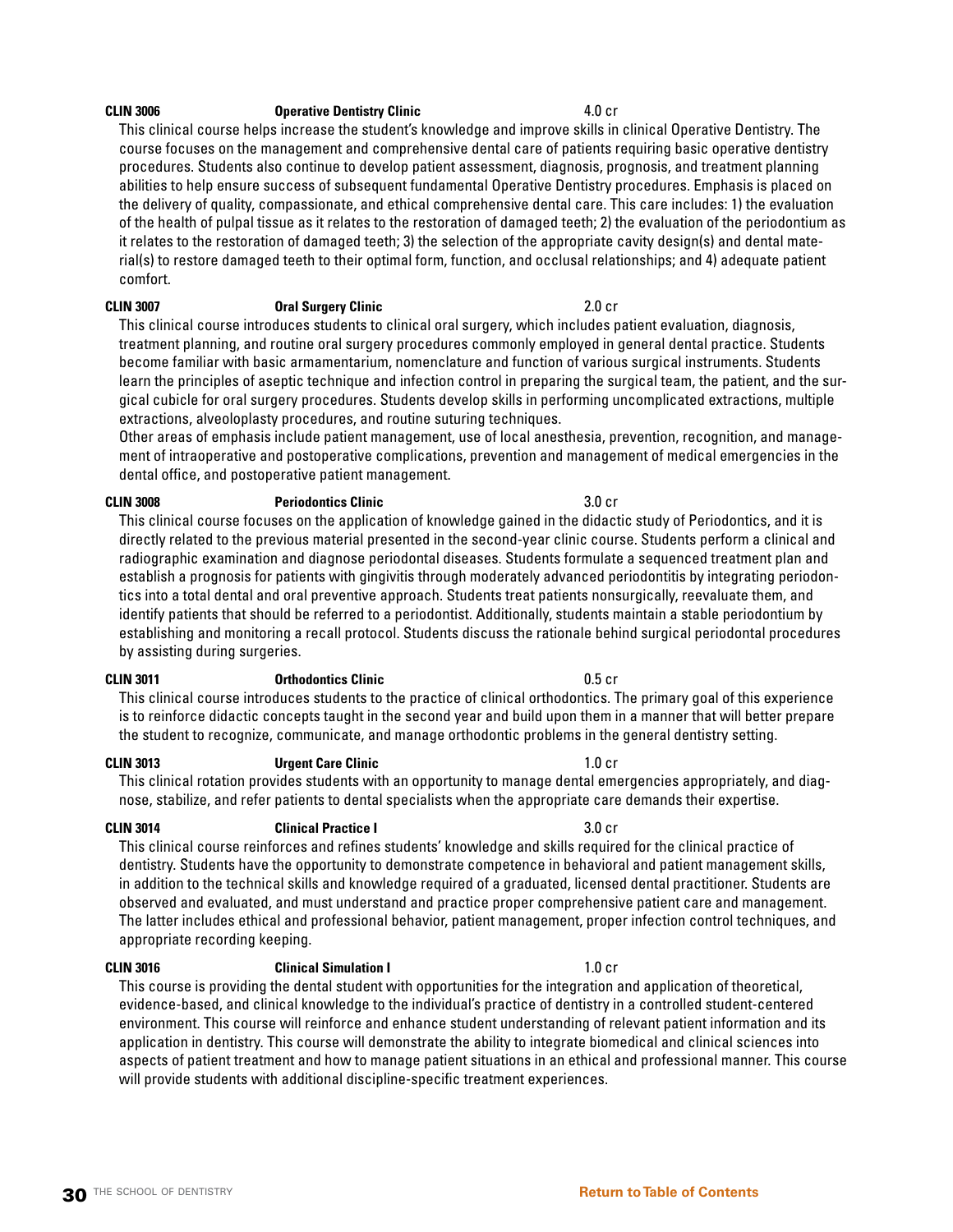## **CLIN 3017 Diagnosis and Treatment Planning Clinic** 3.0 cr

This clinic rotation allows students to gain competence in evaluating a patient's dental needs, determining the complexity of those needs, and recognize and then gather baseline/diagnostic information. Competence will also be gained in the use of specialty consultations, the treatment plan, which cannot be done without the above steps, is an essential process for the modern, successful dental practice.

## **DENF 3541 Emergency Procedures I** 1.0 cr

This course brings together the individual medical emergency procedures presented in courses throughout the dental curriculum. It serves as a method for understanding their use in the clinical situation and to develop a greater sense of confidence in their application.

# **DENF 3622 Practice Management III DENF 3622 DENF 3622**

This course integrates the theoretical with the practical aspects of communication within the bounds of practice management and applies this knowledge to the relationships with patients, staff, colleagues, and spouses. This course includes an introduction to the principles and practices of personal finance and allows the student to continue the development of his/her individually customized strategic plan for a successful career in dentistry, with additional and continuing focus on professionalism, critical thinking, and problem solving. Students will hear seminars by guest speakers on the subject of employment, ownership, partnership, money, staffing, marketing, and other business areas related to dental practice.

## **DENS 3623 Practice Management IV 1.0 cr** The focus of this course is on professionalism, critical thinking, and problem solving. Students will engage experts, dental professional, and faculty in the classroom on the subjects of employment, ownership, partnership, money, staffing, marketing, and other areas related to dental practice. The final project in this course will summarize the work in all of the prior Business in Dentistry courses by using material and knowledge acquired to compile a viable practice and/or career plan.

## **DENF 3672 Biomaterials II** 1.0 cr This course will acquaint the student with the properties of bleaching agents, various types of dental adhesives, laboratory composites, dental cements, and color principles in dentistry. Additionally, the course will provide an opportunity for clinical problem-solving relating to the properties and materials introduced. Special emphasis will be placed on the biomaterials currently used in a dental practice. The information presented in this course will help provide the student with both a sound basis of knowledge and problem-solving skills that will aid in making appropriate selections of materials for each patient's unique needs.

## **DEPF 3673 Advanced Restorative & Esthetics** 2.0

This is a preclinical course presented in the simulation center to expose students to current techniques and materials in esthetic dentistry and restorative dentistry. This course equips students with the skills to properly diagnose, treatment plan and perform a variety of advanced restorative procedures with appropriate materials in context of comprehensive care. This course will present new developments, innovative techniques and scientific evidence related to restorative and esthetic dentistry as they become available.

## **DENF 3703 Dral & Maxillofacial Radiology II 1.0 cr**

This course introduces students to the advanced aspects of oral and maxillofacial radiology. The radiographic examination plays an integral role in the diagnostic process in dentistry. The practitioner uses radiographic images to diagnose those structures which cannot be seen during the clinical evaluation. The dentist must therefore possess a sound knowledge of radiographic principles and be highly proficient in certain extraoral techniques to complement their overall diagnostic skills.

## **DENS 3705 Oral Oncology** 0.5 cr

This course enables students to recognize and manage head and neck oral cancer, make appropriate referrals, and manage the oral complications secondary to cancer treatment.

## **DENU 3706 Differential Diagnosis-Soft Tissue** 1.0 cr

This course assists students in establishing a differential diagnosis for soft tissue pathoses occurring in the oral and paraoral regions. This course is designed to present an orderly and sequential approach to the formulation of a working diagnosis. This involves learning the classification system of lesions, the characteristic features of these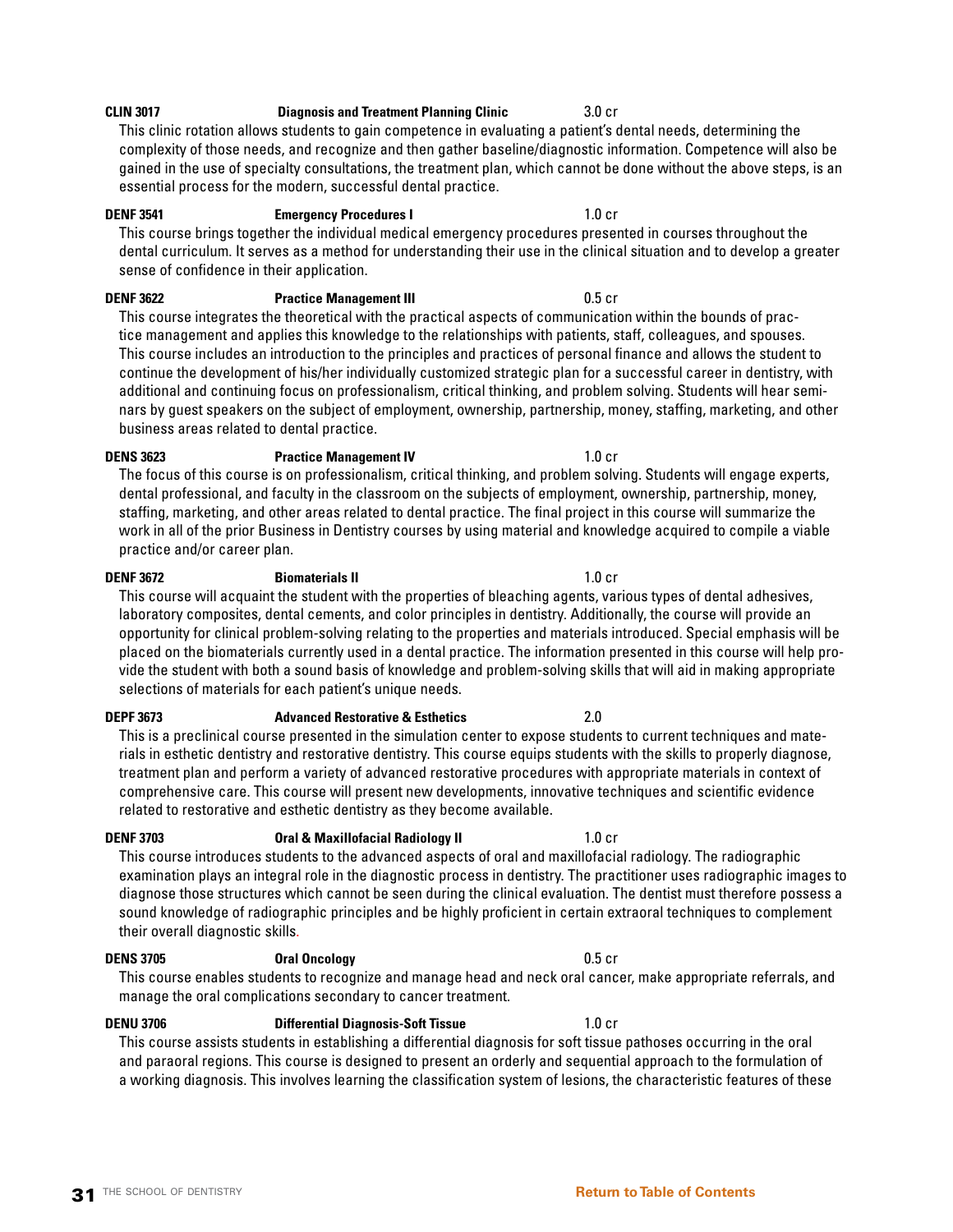lesions, the relative incidence of these conditions, and the gender, age, anatomical site, and ethnic predilection of patients. Students learn to describe the characteristics of the more common oral and head and neck lesions. In addition, students provide at least three reasonable differential diagnoses for each lesion based on clinical description, symptomatology, and epidemiological data. Students also learn to formulate an appropriate treatment plan derived from the working diagnosis.

## **DENU 3707 Differential Diagnosis-Hard Tissue** 1.0

This course assists students in establishing a working diagnosis based on the radiographic findings of patients affected by lesions or conditions involving the teeth, jaws, and adjacent oral anatomy. This course is designed to present an orderly and sequential approach to the formulation of a radiographic differential diagnosis. A differential diagnosis is obtained by including or excluding certain lesions or conditions based on their radiographic manifestations and clinical presentation. When coordinated with a patient's history and other pertinent clinical and laboratory data, a working diagnosis usually can be established. In many instances a biopsy and/or surgical treatment may be indicated.

## **DENF 3710 Endodontics II: Biological Applications in Endo**. 0.5 cr

This course helps students acquire a more in-depth understanding of pupal and periradicular pathophysiology, of techniques for diagnosing pulpal and periradicular disease, and of techniques for biomechanical canal instrumentation and obturation. Also included is an in-depth discussion of the management of endodontic emergencies.

## **DENS 3711 Endodontics III: Advanced Endodontics** 1.0 cr This course enables students to diagnose the need for and describe the endodontic treatment related to assessment of difficulty factors; traumatic injuries to teeth, including vital pulp exposures; root resorption; endodontic-periodontic relationships; surgical endodontics; pain and anxiety management; antibiotics, analgesics, and bleaching of vital and pulpless teeth; pediatric-endodontics; post-endodontic restorations, and case difficulty assessment; endodontic

## **DENF 3721 Periodontics III: Surgical Periodontal Therapy** 0.5 cr This course prepares students to manage patients in their practices who have been diagnosed as having periodontal disease. Students will have the opportunity to learn to select patients they are capable of treating and identify those with more complex cases who should be referred to a periodontist. In addition, students should apply the rationale for periodontal surgical procedures, compare and evaluate basic periodontial surgical techniques, and perform simple flap procedures in the laboratory, under the supervision of a Periodontics faculty member.

failures/retreatment; and geriatric endodontics. Additional clinical scenarios are also presented in this course.

**DENS 3723 Advanced Periodontics** 1.0 cr This course is designed to bring together concepts resented to student in previous courses in Periodontics. This course will focus on clinical application of these concepts in a case-based approach. The students will be required to make judgments when faced with clinical situations requiring integration of biomedical and clinical periodontics to deliver quality care to the patient.

This course exposes students to the complexities of implant case treatment planning and the decision-making process relative to conventional prosthodonitcs and implant supported prosthetics. This course will present multiple case scenarios. Topics of discussion include: how a case is assessed or "worked up," rationales for conventional or

implant supported prosthetic restoration, decision-making regarding the selection of an implant system, the number of implants required and cost/time to completion considerations, rationales and uses for hard and soft tissue grafting, and post-restoration maintenance.

**DENF 3807 Advanced Oral & Maxillofacial Surgery** 0.5 cr This course prepares students to recognize advanced oral and maxillofacial surgery problems that in most cases will require a referral to an oral and maxillofacial surgeon. These procedures include biopsy of both soft and hard tissue lesions, correction of dentofacial deformities, surgical treatment of cleft lip and palate and treatment of salivary gland diseases.

**DENF 3808 Essentials in Medicine II** 2.0 cr This course is an in-depth examination and continuation of the medical principles presented in Essentials in Medicine I. The course will prepare the student to quantify pertinent positive findings obtained from the subjective medical history and objective focused physical examination. The course incorporates and distinguishes the clinical relevance of pertinent applied pharmacotheuraptics in patient management.

## **32** THE SCHOOL OF DENTISTRY **[Return to Table of Contents](#page-2-0)**

## **DENS 3806 Implantology II: Treatment Planning COLOGY COLOGY**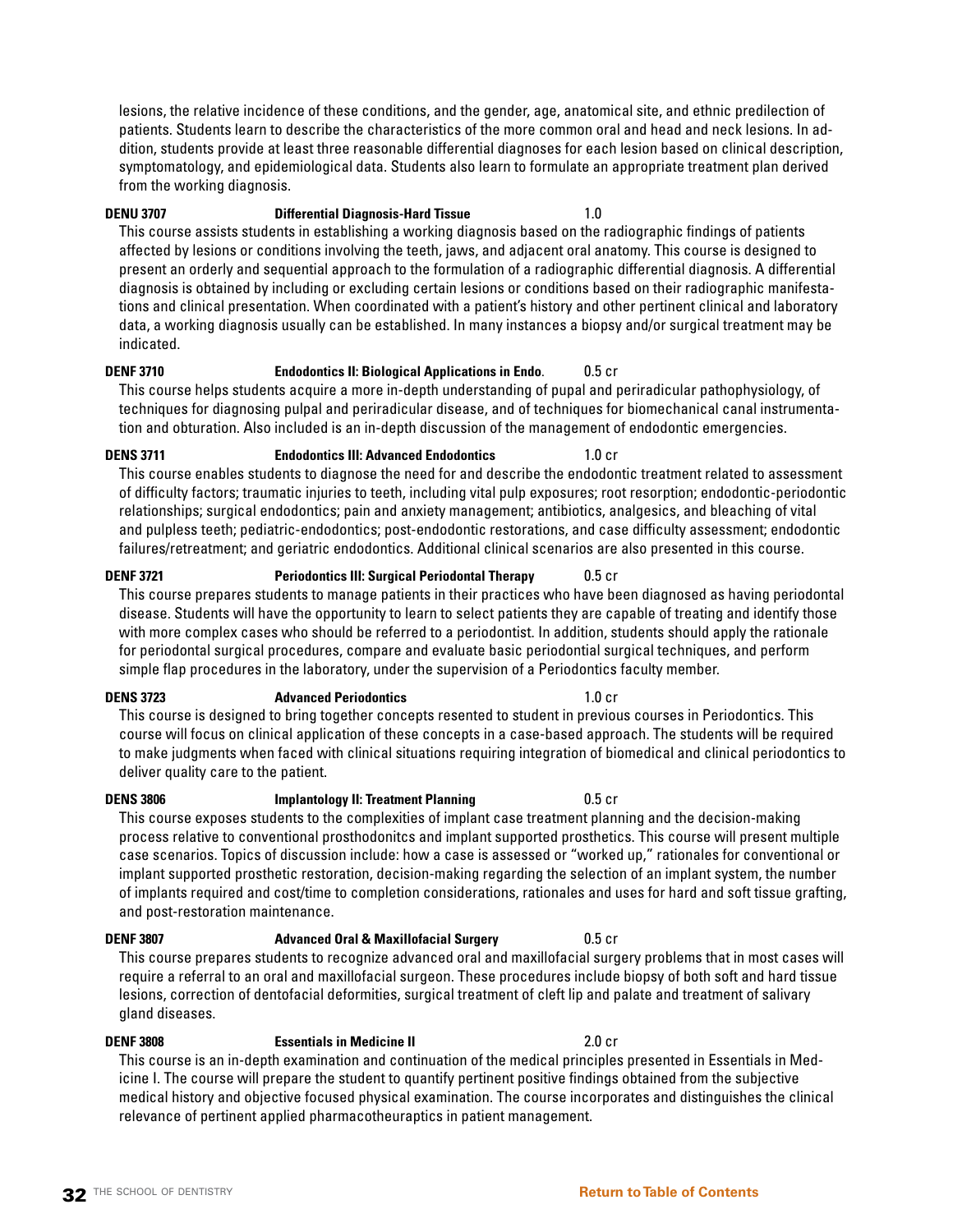## **DENS 3809 Essentials in Medicine III** 2.0 cr

This is the capstone course in the Essentials in Medicine course series. In this course, the students will be challenged with medically complex patient cases through discussion, analysis and applications of relevant principles of medicine and therapeutics presented in Essentials I and II.

## **DENU 3811 Dental Anesthesiology** 1.0 cr

This course introduces students to the wide spectrum of pain and anxiety control in dentistry. During this course, students establish a basic understanding of additional techniques available to the dental practitioner to cope with the problems of anxiety and fear common in patients. The techniques learned are not only used for the purpose of aiding the fearful dental patient, but also in the prevention of medical emergencies in the dental office by attenuating the potentially harmful effects associated with stress response. A large portion of this course concentrates on the training of nitrous oxide inhalation sedation.

## **DENF 3901 Clinical Prosthodontics** 1.0 cr

This course provides students with basic prosthodontic principles to enable students to accomplish various clinical procedures necessary to treat the edentulous and the partially edentulous patient, as well as the patient requiring fixed restorations. Complete dentures emphasize clinical aspects, from the examination of the edentulous mouth through all the essential steps of treatment, to post-insertion instructions and follow-up. Removable partial dentures emphasize the biomechanical factors involved in the design and fabrication of the prosthesis. Fixed prosthodontics emphasizes treatment planning, preparation design, impression making, and the clinical insertion appointment.

**DENS 3902 Advanced Prosthodontics 1.0 cr.** This course is a continuum of the ongoing Prosthodontic series of courses. The course is organized to provide an overview of Occlusion, Fixed Prosthodontics, Removable Prosthodontics, and Implant restorations. An important component of this course is the presentation of several case-based studies and clinical scenarios that involve diagnosis and treatment planning. These cases have been developed to challenge the student to investigate, analyze, justify, and objectively evaluate the outcomes of the proposed treatment plans.

## **DENS 3932 Dental Public Health** 1.0 cr

This course exposes students to the various processes important to the provision of dental care to the individual and the community, emerging non-traditional forms of private practice, and basic concepts of dental public health. Student gain knowledge of the principles of dental public health, various forms of financing of dental care, as well as different oral health care systems.

## **DENF 3961 Pediatric Dentistry III 1.0 cr**

This course prepares students to provide dental care to their pediatric patients. Students learn the reasons for oral health examinations, and the methods by which such exams are conducted. Students also become familiar with important principles and guidelines for rendering treatment to the pediatric patient with special needs. Additionally, students should be able to render treatment to teeth that have sustained trauma (both primary and permanent) and oral soft tissues that have been burned. Various oral habits and basic principles of minor tooth movement are presented. Small group sessions are used to help students integrate their dental knowledge to plan comprehensive treatment for the pediatric patient.

## **DENF 3971 Orthodontics** 1.0 cr

This course provides students an introduction and background in elements of orthodontics with which the general practitioner should be familiar in order to treat limited orthodontic cases. The course begins with a comprehensive introduction to orthodontic diagnosis and treatment planning. Students then learn orthodontic triage: separating patients who can be treated by a general practitioner from those who will require referral to a dental specialist. The biologic and mechanical aspects of orthodontic tooth movement follow and are presented in detail. Orthodontic problems of a dental nature and those requiring growth modifications are covered. The three major stages of comprehensive orthodontic treatment are presented. Simple orthodontic procedures that the general practitioner can perform to control disease and restore function as part of their restorative procedures are reviewed.

**DENU 3991 Interdisciplinary Clinical Sciences Review** 1.0 cr This course is not to teach new content, but to review information and develop critical thinking and problem-solving skills to help maximize student performance on the National Board Dental Examination, Part II. This course should not be considered a substitute for individual student preparation to take the National Board Dental Examination.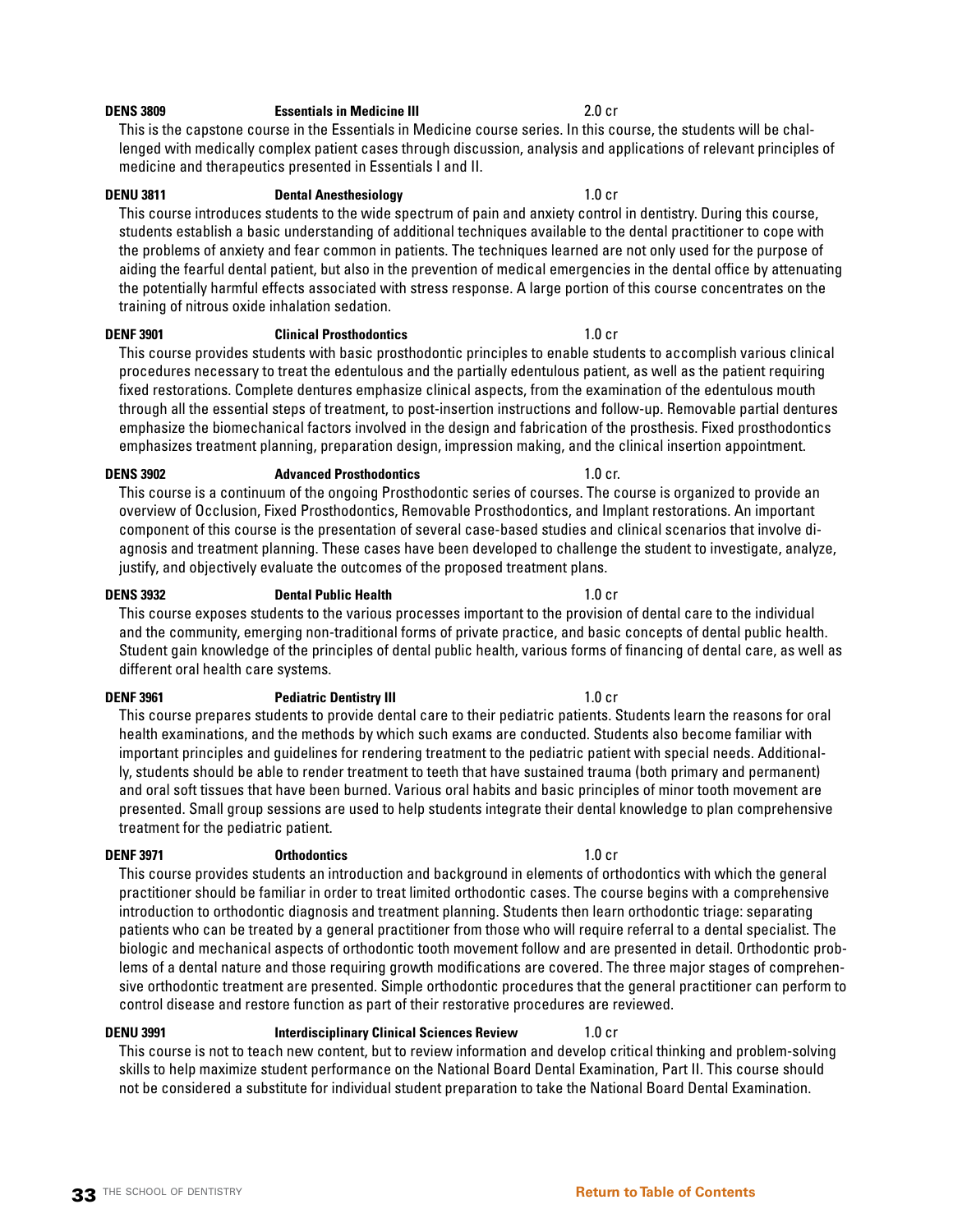## **FOURTH YEAR**

The CLIN 4000 series listed below are fourth year courses, which provide an opportunity for clinical experience in the indicated clinical discipline. Students perform comprehensive dental care under the supervision of faculty from all clinical departments.

## **CLIN 4001 Pediatric Dentistry Clinic** 2.0 cr

This clinical course prepares students to render dental treatment to pediatric dental patients. Students learn to recognize the differences that exist in the delivery of treatment to children and adults. Students learn to perform a comprehensive oral examination using all the necessary diagnostic tools to evaluate the dental needs of the pediatric or mixed dentition patient to develop a thorough, comprehensive treatment plan. Students will recognize the need for and management of space maintainers. Students will recognize the need to refer treatment beyond their expertise. Prevention is emphasized, recognizing a child's level of cognitive and psychomotor development and parental cooperation and interaction. This course develops the student's skills in the management of both the child patient and their parents, including application of behavior modification skills. This course teaches students to be competent in operative dental procedures modified for use with primary and young permanent teeth, including the administration of local anesthesia and pain control.

### **CLIN 4002 Endodontics Clinic** 2.0 cr

This clinical course enables students to become competent endodontic practitioners by integrating pre-clinical principles and techniques into clinical patient treatment. Quality endodontic patient treatment requires that a practitioner possess and applies basic sciences knowledge in pharmacology, physiology, microbiology and immunology into the various technical aspects of treatment. Although a wide spectrum of endodontic treatment is possible, primarily non-surgical treatment of anterior, premolar, and uncomplicated molar teeth will be performed.

## **CLIN 4003 Radiology Clinic CLIN 4003 1.0 cr**

This clinical course affords students the opportunity to integrate principles of preclinical training into the diagnostic process. Students utilize various types of radiographic surveys for their patient evaluations, including the full mouth survey (FMS), partial FMS evaluations and panoramic evaluations. This course should provide students vital practical experience essential to become proficient in diagnostic radiography.

## **CLIN 4004 Special Patient Care Clinic CLIN 4004 1.0 cr**

This course is comprised of two clinical rotations. The extra-mural rotations provide students with an opportunity to develop competency in providing community-based dental care. The Medically Complex Patient Rotation (of which Dental Auxiliary Utilization (DAU) is a component) provides students with an opportunity to deliver treatment to medically compromised, handicapped and/or geriatric patients. These rotations create awareness in students of the dental needs of communities and community health programs. Equally important, these rotations demonstrate how financial and social status influence access to health care and, more specifically, dental care. The goal is for students to realize and accept their social responsibility to provide care for all segments of the population via their experience in these rotations.

### **CLIN 4005 Prosthodontics Clinic** 8.0 cr

## This clinical course continues introducing students to the clinical aspects of delivering patient care in the area of prosthodontics. It is designed to provide students the opportunity to use critical thinking skills by utilizing information learned in basic sciences, clinical disciplines, and pre-clinical laboratories to treat patients in a clinical setting. Students should continue to develop the necessary skills for gathering diagnostic information, developing a sequential treatment plan, and performing prosthodontic procedures using sound clinical judgment.

## **CLIN 4006 Operative Dentistry Clinic** 4.0 cr This clinical course allows students to continue to develop and refine their knowledge necessary to properly diagnose, establish a treatment plan, and perform a variety of procedures with appropriate materials, or manage the patient's care in the context of comprehensive care.

## **CLIN 4007 Oral Surgery Clinic** 1.0 cr

This clinical course reinforces basic skills developed during the third-year clinical course, and facilitate continued development as the student performs routine oral surgery procedures commonly employed in general dental practice. Students continue application of their acquired basic science knowledge in the clinical arena as they continue to develop skills for proper preoperative assessment, diagnosis, and treatment of patients who require routine oral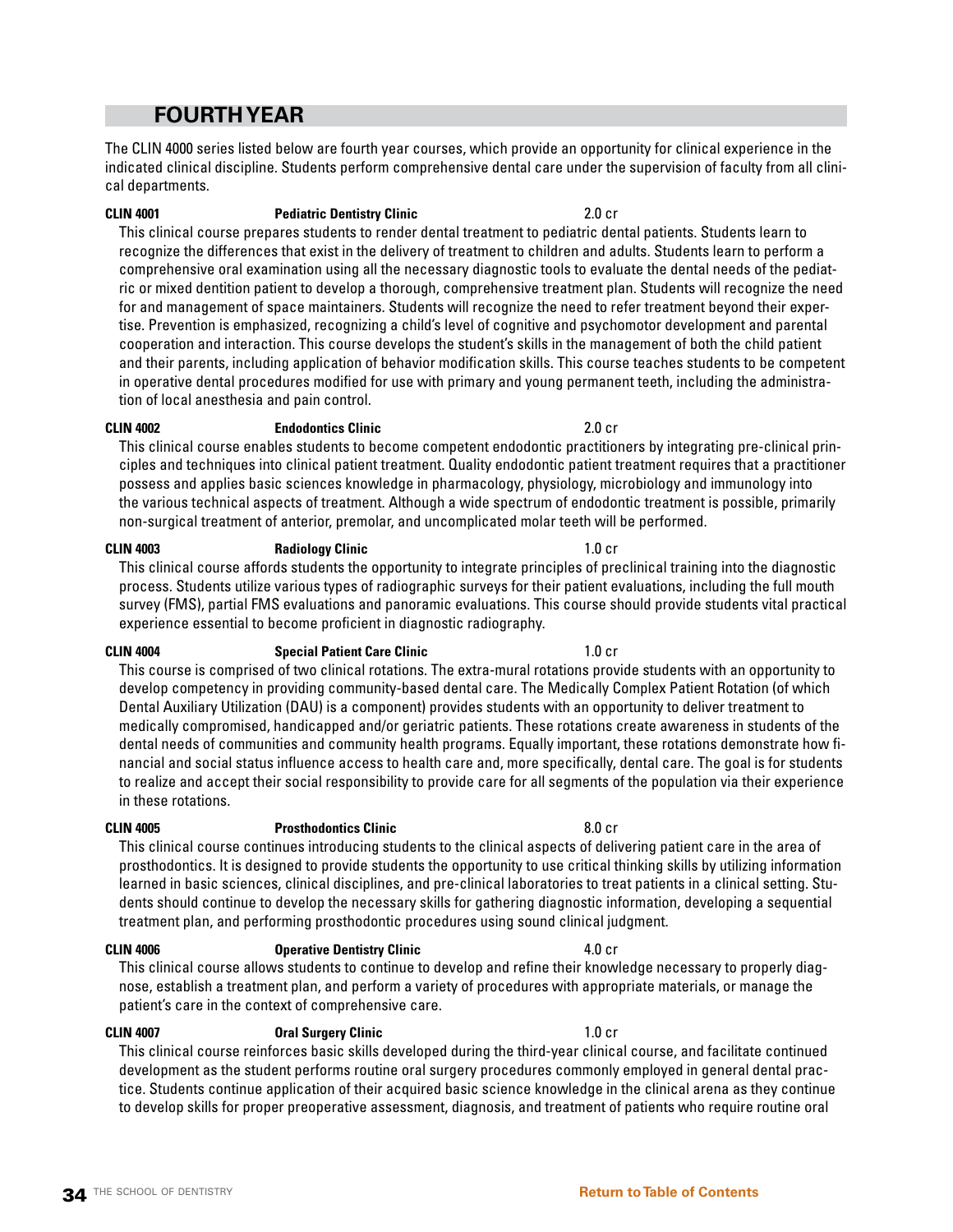surgical procedures. Areas of emphasis will be physical evaluation and assessment, principles of aseptic technique and infection control, uncomplicated exodontia, multiple extractions, complicated exodontia, and routine preprosthetic surgical procedures.

Other areas of emphasis include patient management, use of local anesthesia, prevention, recognition and management of intraoperative and postoperative complications, prevention and management of medical emergencies in the dental office, and postoperative patient management.

### **CLIN 4008 Periodontics Clinic** 3.0 cr

This clinical course focuses on the application of knowledge gained in the didactic study of Periodontics, and is directly related to the previous material presented in the second- and third-year clinic courses. Students perform a clinical and radiographic examination and diagnose periodontal diseases. Students formulate a sequenced treatment plan and establish a prognosis for patients with gingivitis through moderately advanced periodontitis by integrating periodontics into a total dental and oral preventive approach. Students treat patients nonsurgically, reevaluate them and identify patients that should be referred to a periodontist. Additionally, students maintain a stable periodontium by establishing and monitoring a recall protocol. Students apply the principles behind periodontal surgery by assisting surgical procedures.

### **CLIN 4011 Orthodontic Clinic** 0.5 cr

This clinical course continues to introduce students to the practice of clinical orthodontics. The primary goal of this experience is to reinforce didactic concepts and build upon them in a manner that will better prepare the student to recognize, communicate, and manage orthodontic problems in the general dentistry setting.

 **CLIN 4012 Diagnosis and Treatment Planning Clinic** 2.0 cr This clinic rotation allows students to gain competence in evaluating a patient's dental needs, determining the complexity of those needs, and recognize and then gather baseline/diagnostic information. Competence will also be gained in the use of specialty consultations, the formulation of a treatment plan, and treatment sequencing of that treatment plan. The finalized treatment plan, which cannot be done without the above steps, is an essential process for the modern, successful dental practice.

### **CLIN 4013 Urgent Care Clinic** 2.0 cr

This clinical rotation provides students with an opportunity to manage dental emergencies appropriately, and diagnose, stabilize, and refer patients to dental specialists when the appropriate care demands their expertise.

### **CLIN 4014 Clinical Practice II** 3.0 cr

This clinical allows students the opportunity to refine the skills and knowledge needed to properly diagnose, treatment plan, and manage and provide patient treatment in an environment that closely approximates a private practice setting. Students learn the technical skills and knowledge required of a graduated, licensed dental practitioner. Students must also demonstrate competence in behavioral and patient management skills.

### **CLIN 4016 Clinical Simulation II** 0.5 cr

Students will continue to build on the concepts learned in Clinical Simulation I course.

### **DENS 4541 Emergency Procedures II DENS 4541 0.0 cr**

This course brings together all of the individual medical emergency procedures presented in courses throughout the student's dental education. It is meant to serve as a method for understanding their use in the clinical situation, to develop a greater sense of confidence in their application, and provide "hands on" practice.

## **DENS 4622 Laws & Regulations Affecting Dentistry** 0.5 cr

This seminar series enables students to comply with the requirements of the various regulatory agencies associated with the practice of dentistry. In particular, students should have the opportunity to gain sufficient understanding of the Occupations Code – Title 1, Title 2, Title 3 (Texas Dental Practice Act) /Rules and Regulations to ultimately pass the jurisprudence exam administered by the Texas State Board of Dental Examiners.

| <b>MBE 4200</b>  | <b>Mock Board Examination</b>                    | 0.0 c <sub>r</sub> |
|------------------|--------------------------------------------------|--------------------|
| <b>NBDE 4300</b> | <b>National Board Dental Examination-Part II</b> | $0.0 c$ r          |
| <b>CDEP 4100</b> | <b>Continuing Dental Education Programs</b>      | $0.0 c$ r          |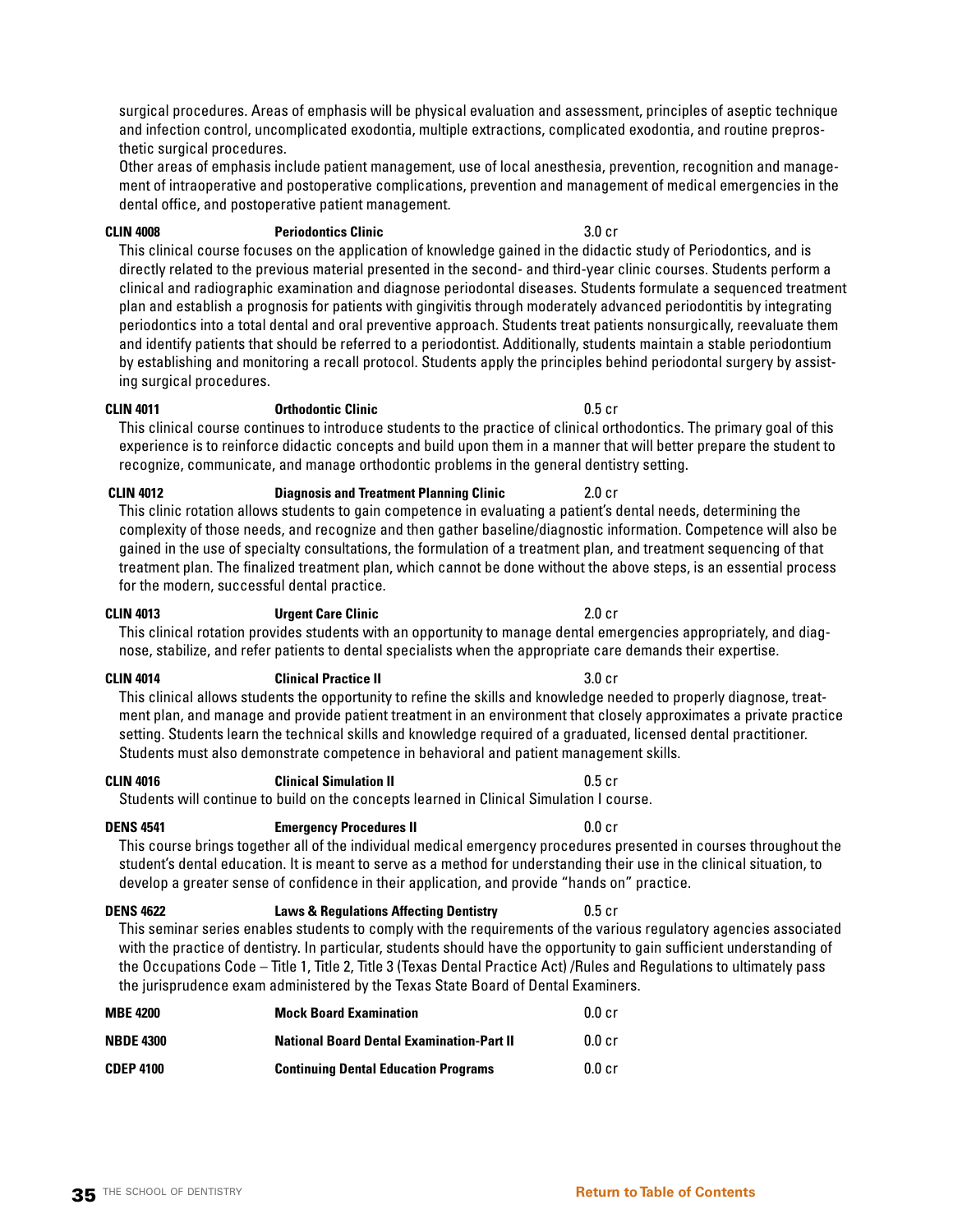## CURRICULUM BY YEAR

## **FIRST YEAR**

| Course                                   | <b>Number</b>    | <b>Credit Hours</b> |
|------------------------------------------|------------------|---------------------|
| Neurosciences                            | <b>DENS 1504</b> | 3.5                 |
| <b>Biomedical Science Core</b>           | <b>DENF 1510</b> | 6.0                 |
| Oral Biology I                           | <b>DENF 1511</b> | 4.0                 |
| Head and Neck Anatomy (Course Fee \$500) | <b>DENS 1512</b> | 4.0                 |
| Human Biology                            | <b>DENS 1513</b> | 4.0                 |
| Oral Biology II                          | <b>DENS 1514</b> | 1.0                 |
| <b>Clinical Applications I</b>           | <b>DENF 1543</b> | 2.5                 |
| <b>Clinical Applications II</b>          | <b>DENS 1544</b> | 2.5                 |
| Principles of Pharmacology               | <b>DENU 1561</b> | 1.0                 |
| Local Anesthesia                         | <b>DENU 1562</b> | 1.0                 |
| Dental Anatomy I                         | <b>DENF 1601</b> | 2.0                 |
| Dental Anatomy Lab I                     | <b>DEPF 1602</b> | 1.0                 |
| Dental Anatomy Lab II: Occlusion         | <b>DEPS 1604</b> | 2.0                 |
| <b>Operative Dentistry I</b>             | <b>DEPS 1614</b> | 4.0                 |
| <b>Ethics in Dentistry</b>               | <b>DENF 1621</b> | 0.5                 |
| Practice Management I                    | <b>DEBD 1624</b> | 1.5                 |
| Foundational Skills for Clinic I         | <b>DENF 1651</b> | 1.0                 |
| <b>Foundational Skills for Clinic II</b> | <b>DENS 1652</b> | 1.0                 |
| <b>Biomaterials I</b>                    | <b>DENF 1672</b> | 1.5                 |
| Oral and Maxillofacial Radiology         | <b>DENU 1703</b> | 1.5                 |
| Introduction to Clinic                   | <b>DENU 1704</b> | 1.0                 |
| Perio I: Intro to Periodontology         | <b>DENU 1721</b> | 1.0                 |
| <b>Basic and Applied Nutrition</b>       | <b>DENF 1931</b> | 1.0                 |
| Introduction to Population Health        | <b>DENF 1934</b> | 1.5                 |
| Introduction to Dental Informatics       | <b>DENF 1991</b> | 0.5                 |
|                                          |                  |                     |

## **SECOND YEAR**

| Course                                     | <b>Number</b>    | <b>Credit Hours</b> |
|--------------------------------------------|------------------|---------------------|
| <b>Dental Therapeutics</b>                 | <b>DENF 2564</b> | 2.0                 |
| <b>Operative Dentistry II Simulation</b>   | <b>DEPF 2614</b> | 4.0                 |
| Practice Management II                     | <b>DEBD 2624</b> | 1.5                 |
| Digital Dentistry                          | <b>DEPU 2625</b> | 1.0                 |
| Oral and Maxillofacial Radiology           | <b>DENF 2703</b> | 1.0                 |
| Pathobiology                               | <b>DENF 2705</b> | 6.0                 |
| Oral Diseases                              | <b>DENS 2706</b> | 4.0                 |
| Endodontics I: Simulation                  | <b>DEPS 2712</b> | 2.0                 |
| Periodontics II: Nonsurgical Perio Therapy | <b>DENS 2722</b> | 1.0                 |
| Preclinical Oral and Maxillofacial Surgery | <b>DENS 2801</b> | 1.0                 |
| <b>Essentials of Medicine I</b>            | <b>DENS 2804</b> | 3.0                 |
| Dental Anesthesiology                      | <b>DENU 2811</b> | 1.0                 |
| <b>Fixed Prosthodontics</b>                | <b>DEPS 2908</b> | 2.0                 |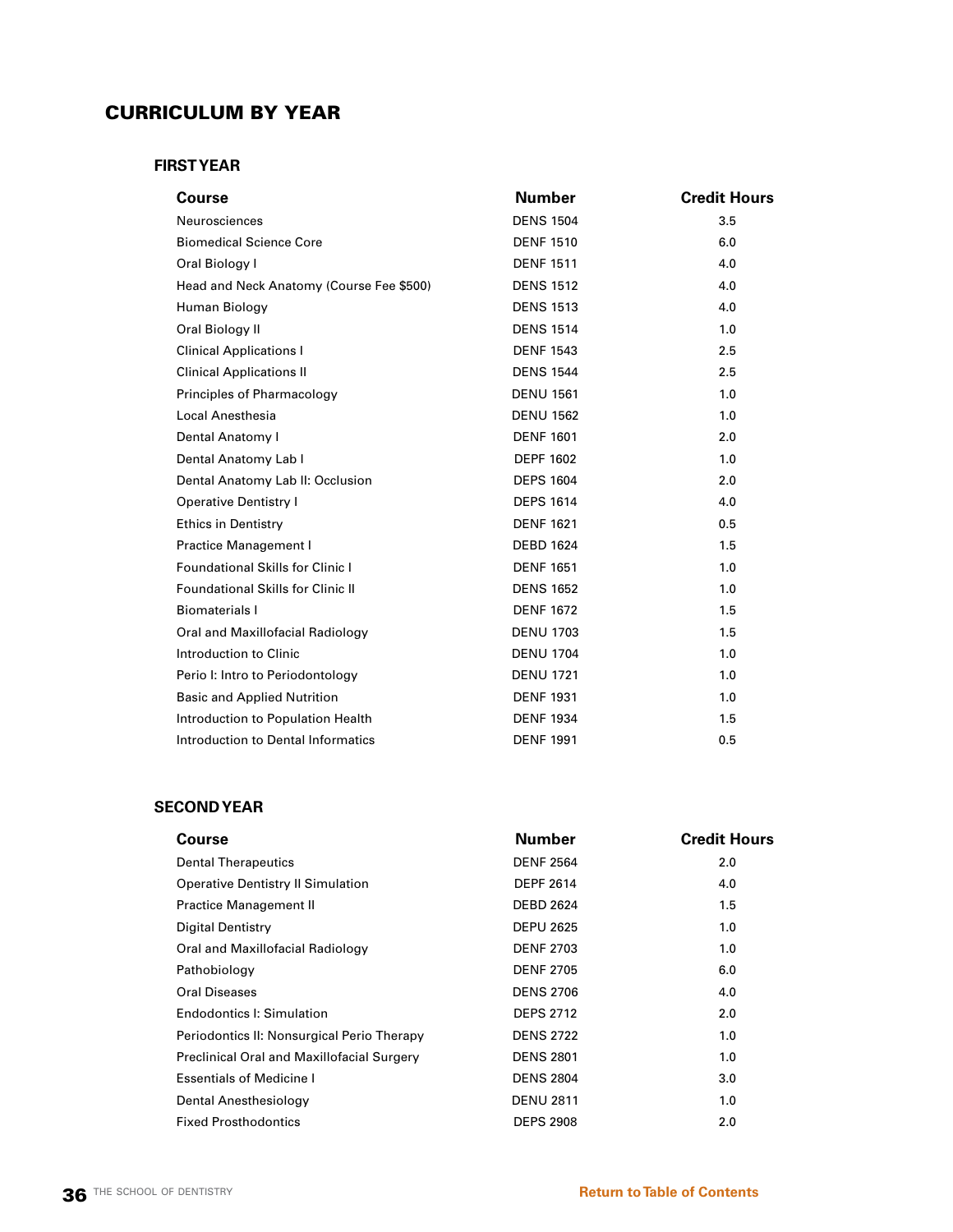| Indirect Single Unit Restoration                  | <b>DEPF 2912</b> | 4.0 |
|---------------------------------------------------|------------------|-----|
| <b>Removable Prosthodontics I</b>                 | <b>DEPF 2913</b> | 2.0 |
| Removable Prosthodontics II                       | <b>DEPS 2914</b> | 1.0 |
| Implantology I                                    | <b>DENS 2915</b> | 1.5 |
| <b>Behavior Context-Dental Patient Management</b> | <b>DENS 2936</b> | 1.0 |
| Growth & Development                              | <b>DENS 2961</b> | 0.5 |
| Pediatric Dentistry I                             | <b>DENF 2962</b> | 1.0 |
| <b>Pediatric Dentistry II: Treatment Concepts</b> | <b>DENS 2964</b> | 1.0 |
| Pediatric Dentistry II Lab: Simulation            | <b>DEPS 2965</b> | 1.0 |
| Interdisciplinary Biological Sciences Review      | <b>DENU 2991</b> | 1.0 |
| <b>CLINIC:</b>                                    |                  |     |
| Second Year Fall Clinic                           | <b>CLIN 2502</b> | 2.0 |
| Second Year Spring/Summer Clinic                  | <b>CLIN 2503</b> | 2.0 |

# **THIRD YEAR**

| Course                                                        | <b>Number</b>    | <b>Credit Hours</b> |
|---------------------------------------------------------------|------------------|---------------------|
| <b>Emergency Procedures I</b>                                 | <b>DENF 3541</b> | 1.0                 |
| <b>Practice Management III</b>                                | <b>DENF 3622</b> | 0.5                 |
| Practice Management IV                                        | <b>DENS 3623</b> | 1.0                 |
| <b>Biomaterials II</b>                                        | <b>DENF 3672</b> | 1.0                 |
| <b>Advanced Restorative &amp; Esthetics</b>                   | <b>DEPF 3673</b> | 2.0                 |
| Oral & Maxillofacial Radiology II                             | <b>DENF3703</b>  | 1.0                 |
| Oral Oncology                                                 | <b>DENS 3705</b> | 0.5                 |
| Differential Diagnosis-Soft Tissue                            | <b>DENU 3706</b> | 1.0                 |
| Differential Diagnosis-Hard Tissue                            | <b>DENU 3707</b> | 1.0                 |
| <b>Endodontics II: Biological Applications in Endodontics</b> | <b>DENF 3710</b> | 0.5                 |
| <b>Endodontics III: Advanced Endodontics</b>                  | <b>DENS 3711</b> | 1.0                 |
| Periodontics III: Surgical Periodontal Therapy                | <b>DENF 3721</b> | 0.5                 |
| <b>Advanced Periodontics</b>                                  | <b>DENS 3723</b> | 1.0                 |
| Implantology II: Treatment Planning                           | <b>DENS 3806</b> | 0.5                 |
| Advanced Oral & Maxillofacial Surgery                         | <b>DENF 3807</b> | 0.5                 |
| <b>Essentials in Medicine II</b>                              | <b>DENF 3808</b> | 2.0                 |
| <b>Essentials in Medicine III</b>                             | <b>DENS 3809</b> | 2.0                 |
| Dental Anesthesiology                                         | <b>DENU 3811</b> | 1.0                 |
| <b>Clinical Prosthodontics</b>                                | <b>DENF 3901</b> | 1.0                 |
| <b>Advanced Prosthodontics</b>                                | <b>DENS 3902</b> | 1.0                 |
| Dental Public Health                                          | <b>DENS 3932</b> | 1.0                 |
| <b>Pediatric Dentistry III</b>                                | <b>DENF 3961</b> | 1.0                 |
| Orthodontics                                                  | <b>DENF 3971</b> | 1.0                 |
| <b>Interdisciplinary Clinical Sciences Review</b>             | <b>DENU 3991</b> | 1.0                 |
| <b>CLINIC:</b>                                                |                  |                     |
| <b>Pediatric Dentistry</b>                                    | <b>CLIN 3001</b> | 2.0                 |
| <b>Endodontics</b>                                            | <b>CLIN 3002</b> | 1.0                 |
| Radiology                                                     | <b>CLIN 3003</b> | 1.0                 |
| <b>Prosthodontics</b>                                         | <b>CLIN 3005</b> | 6.0                 |
| <b>Operative Dentistry</b>                                    | <b>CLIN 3006</b> | 4.0                 |
|                                                               |                  |                     |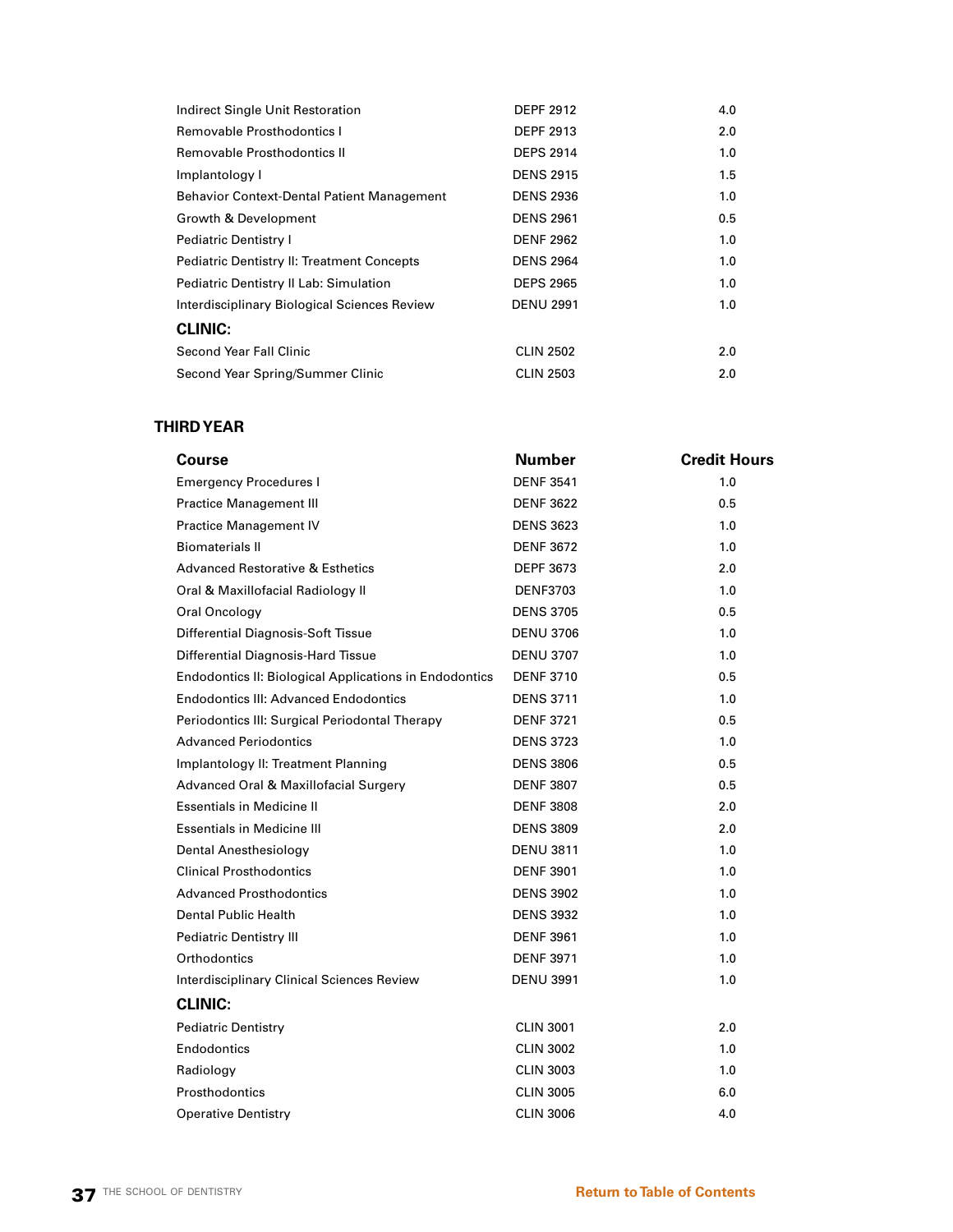| Oral Surgery                            | <b>CLIN 3007</b> | 2.0 |
|-----------------------------------------|------------------|-----|
| Periodontics                            | <b>CLIN 3008</b> | 3.0 |
| Orthodontics                            | <b>CLIN 3011</b> | 0.5 |
| Urgent Care                             | <b>CLIN 3013</b> | 1.0 |
| <b>Clinical Practice I</b>              | <b>CLIN 3014</b> | 3.0 |
| <b>Clinical Simulation I</b>            | <b>CLIN 3016</b> | 1.0 |
| Diagnosis and Treatment Planning Clinic | <b>CLIN 3017</b> | 3.0 |

# **FOURTH YEAR**

| Number           | <b>Credit Hours</b> |
|------------------|---------------------|
| <b>DENS 4541</b> | 0.0                 |
| <b>DENS 4622</b> | 0.5                 |
| <b>CDEP 4100</b> | 0.0                 |
| <b>MBE 4200</b>  | 0.0                 |
| <b>NBDE 4300</b> | 0.0                 |
|                  |                     |
| <b>CLIN 4001</b> | 2.0                 |
| <b>CLIN 4002</b> | 2.0                 |
| <b>CLIN 4003</b> | 1.0                 |
| <b>CLIN 4004</b> | 1.0                 |
| <b>CLIN 4005</b> | 8.0                 |
| <b>CLIN 4006</b> | 4.0                 |
| <b>CLIN 4007</b> | 1.0                 |
| <b>CLIN 4008</b> | 3.0                 |
| <b>CLIN 4011</b> | 0.5                 |
| <b>CLIN 4012</b> | 2.0                 |
| <b>CLIN 4013</b> | 2.0                 |
| <b>CLIN 4014</b> | 3.0                 |
| <b>CLIN 4016</b> | 0.5                 |
|                  |                     |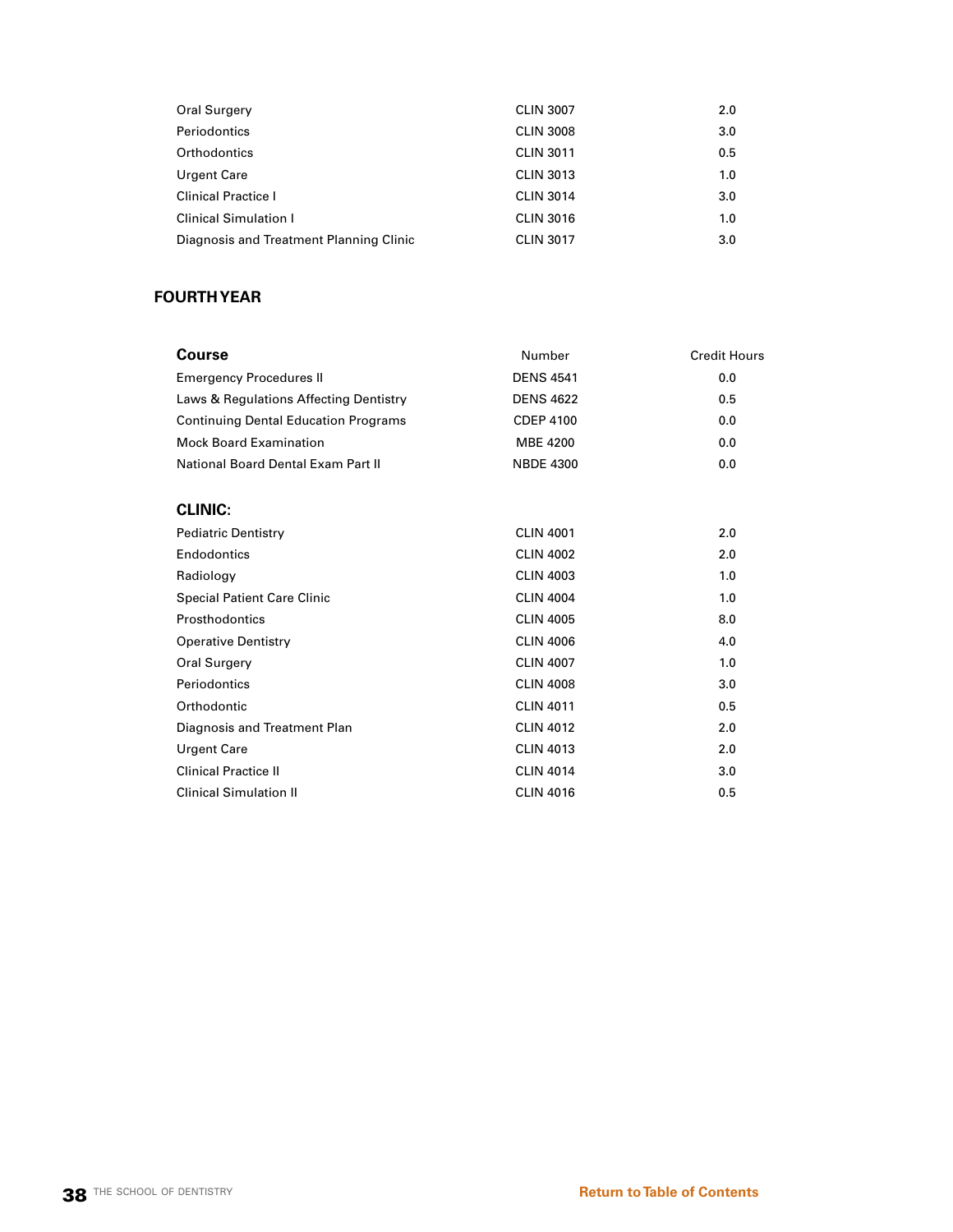# **ELECTIVES**

The electives program at UTSD is designed to offer enrichment courses in a variety of areas beyond the scope of the required pre-doctoral curriculum. A listing of electives is provided in the Student Guide to Academic Studies at https://dentistry.uth.edu/students/docs/student-guide-academic-studies.pdf

Each student must complete four semester hours of elective courses, plus two Continuing Dental Education Courses to be eligible for graduation. The number of elective courses per year, eligibility requirements and associated information are listed in the *Student Guide to Academic Studies*.

Although some electives are offered during the first and second year of the curriculum, the majority of elective courses are offered in the third and fourth years of the curriculum. The following types of elective courses are offered:

**General information courses** all students

**Thesis writing** first and second year students **Table clinics** all students **Lecture courses** second, third and fourth year students **Laboratory courses** third and fourth year students **Case presentations** third and fourth year students **Research projects** all students **Seminars** third and fourth year students **Extramural clinical activities** third and fourth year students

Elective grades are Pass ("P") or Fail ("F")

# **ADVANCED EDUCATION PROGRAMS**

The UTSD Postgraduate Program offers three types of programs designed for the postgraduate dentist who wishes to pursue additional education: graduate (degree/certificate), postgraduate (certificate), and residency (certificate).

#### **Graduate**

The graduate programs lead to a Master of Science in Dentistry (MSD) degree and Certificate in a specialty area of dentistry. The programs are designed to meet eligibility requirements for examination by the particular American Specialty Board and accreditation standards of the Commission on Dental Accreditation. The following clinical specialties are offered: Endodontics, Periodontics, and Prosthodontics

The curriculum in the graduate programs varies between programs based upon discipline specific requirements. Orientation in research methodology and human subjects' research is required for students pursuing a graduate degree. A thesis is required and the total length of the program varies with the area of specialty. The minimum period of study is 26 months, depending on the requirements of the particular specialty. Graduate programs are combined programs and under no circumstances are the Degree and Certificate awarded separately.

#### **Postgraduate**

The postgraduate programs lead to certificate in general dentistry or in a specialty area, and an optional Master of Science in Dentistry degree consisting primarily of basic science courses, clinical science courses and seminars, and a clinical program designed to meet eligibility requirements for examination by the particular American Specialty Board and accreditation standards of the Commission on Dental Accreditation. The following specialties are offered: Orthodontics, and Pediatric Dentistry. General Dentistry programs include the Advanced Education in General Dentistry (AEGD) and the General Practice Residency (GPR). A thesis is required if a Master of Science in Dentistry degree. Orientation in research methodology and human subjects' research is required for students pursuing a specialty certificate. The award of the certificate is contingent upon satisfactory completion of the required basic and clinical science courses, clinical conferences, appropriate clinical training for the area of specialization and research project (if required by the department).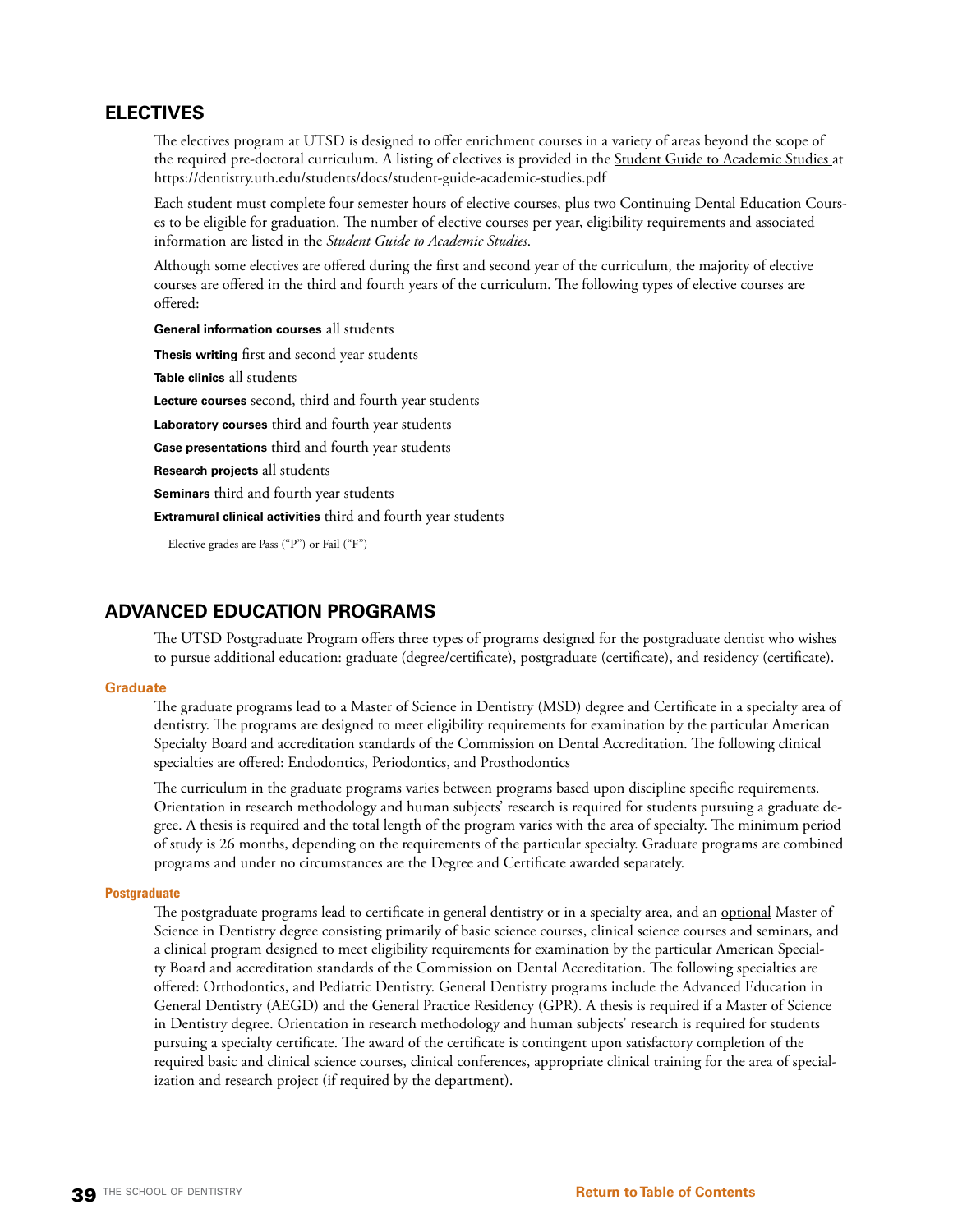# **Residency**

The Residency programs lead to a Certificate and consist primarily of basic science courses, clinical science courses and a clinical program designed to meet eligibility requirements for examination by the particular American Specialty Board (if applicable) and accreditation standards of the Commission on Dental Accreditation. The following specialty program is offered Oral and Maxillofacial Surgery. Four-year Certificate and six-year combined MD/ Certificate Oral and Maxillofacial Surgery programs are included. The awarding of a Certificate is contingent upon satisfactory completion of requirements of both programs.

# APPLICATION PROCEDURE

All programs require application through the Postdoctoral Application Support Service (PASS). Applications for PASS are obtained from https://www.adea.org/PASSapp/applicants/

Programs in GPR, AEGD, Oral and Maxillofacial Surgery, Pediatric Dentistry, and Orthodontics participate in the National Matching Service for final selection. Registration forms may be obtained from<http://www.natmatch.com/>

 National Matching Services, 595 Bay Street, Suite 300, Toronto, Ontario, Canada M5G 2C2, (416) 977-3431. Applicants applying to programs participating in the Match must register separately with the National Matching Services in addition to completing the required PASS application.

# **Application deadlines**

All deadlines are listed in the program profiles in the ADEA PASS Search Engine and in the Program Designations section of the application. ADEA PASS must receive the completed electronic application, payment and all required documents by the listed deadline.

Applicants to graduate programs leading to a Master of Science in Dentistry Degree may be required to take the Graduate Record Examination (GRE). The GRE requirement is determined by the individual programs. Information regarding the GRE can be obtained from Educational Testing Service, Box 955, Princeton, New Jersey 08540 or online at http://www.gre.org.

#### **Criteria For Acceptance**

Generally, applicants for advanced education programs at UTSD are considered on the basis of the following criteria:

- Completed Application
- Dental School Grade Point Average
- Dental School Class Standing
- Pattern of Academic Achievement
- • National Board Scores
- • Graduate Record Examination (if applicable)
- **Experience and Training**
- Recommendations
- Specific Program Requirements
- • Personal Interview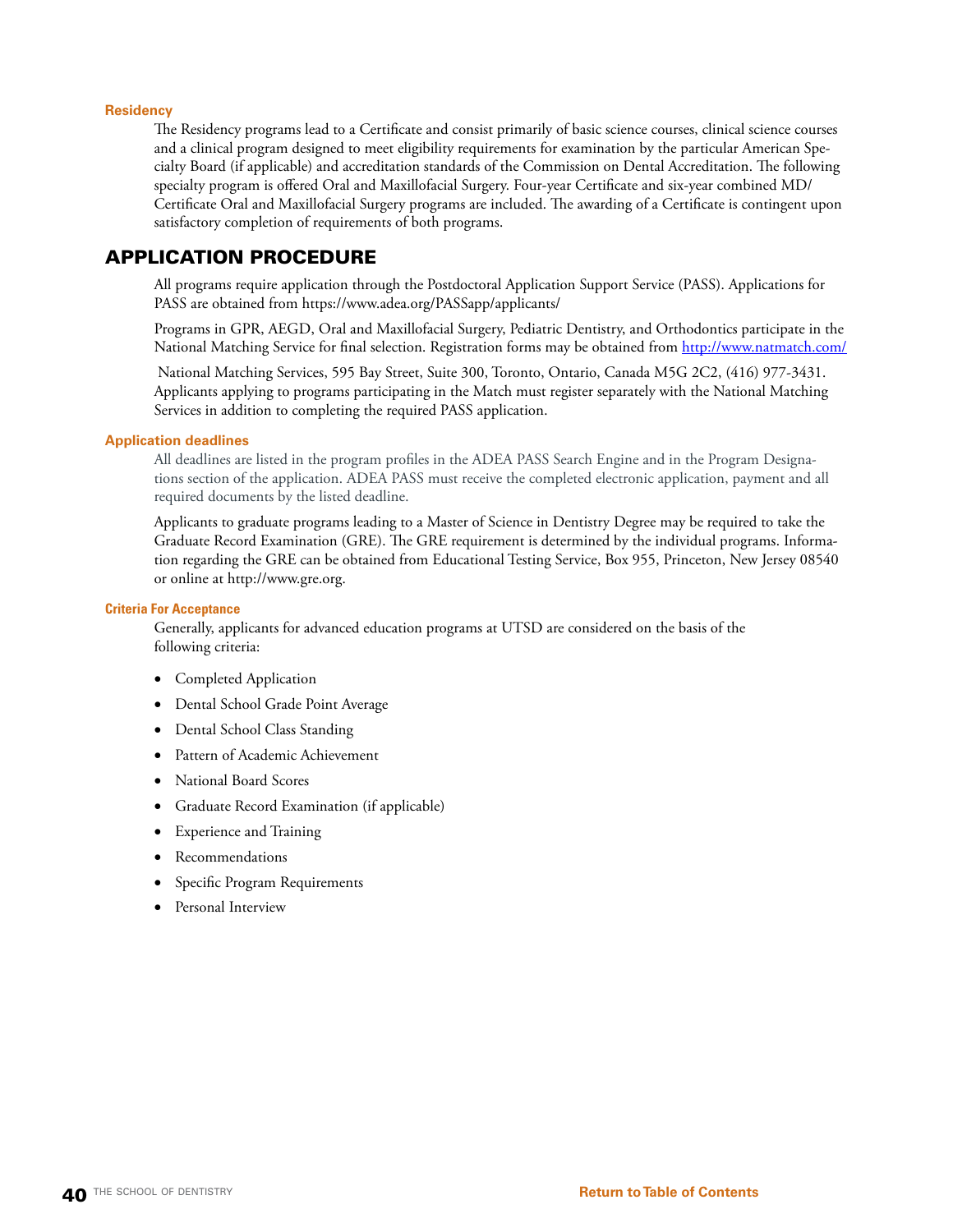# EXPENSES

### **Tuition - Fall and Spring Semesters**

Beginning 2020-2021, resident tuition is170 per semester credit hour. Non-resident tuition will be 691 per semester credit hour. Payment of tuition and fees during the summer session maybe paid through the following alternatives: one full payment of tuition and fees in advance of the beginning of the 12-week Summer session, or two one-half payment of tuition and fees in advance of the beginning of the Summer session. Tuition is subject to change according to the actions of the Texas State Legislature or the UT System Board of Regents.

For the most current list of the Tuition and Fee Schedule go to Registrar's website at

<https://www.uth.edu/registrar/current-students/registration/tuition--fee-schedule.htm>

**FEES** (see Incidental Fees above for fees that pertain to all UTHealth students)

**Application Fee:** \$60 to be enclosed with application.

**Course Fee***:* Charges are listed per course as follows:

**DBPG 1101 Anatomy-Head & Neck:** \$500

**Technology Resource Fee:** A \$1990 fee annually.

**Professional Liability Insurance Fee***:* All advanced education students must participate in the institution's liability insurance coverage program. Fees for 2020-2021 is \$675/year for the programs of Endodontics, Orthodontics and Prosthodontics. Fees for AEDG, GPR, Pedo and Perio is \$935 .

**Health Insurance: Per semester Fall \$1,020, Spring \$1,514, Summer \$519.** Health insurance is required of all UTHealth students. If you have your own health insurance policy, you may provide proof of comparable insurance coverage to Auxiliary Enterprises no later than the 12th class day to have this charge waived.

**Instrument Sterilization Fee:** A fee of \$2500 annually

**Advanced Education Program Fee:** \$500 per semester (\$1500/year) for **(**Endodontics, General Dentistry, General Practice, Pediatric, Periodontics, Oral Pathology and Prosthodontics)

**Evacuation/Repatriation Insurance:** Fall \$32, Spring \$48, Summer \$16

# ADVANCED EDUCATION SCHOLARSHIPS

There are several scholarships available to the advanced education students at the School of Dentistry. The Heyl G. Tebo Endowed Scholarship is awarded annually. The recipient(s) are selected by the Advanced Education Committee. Recommendations of the committee are then forwarded to the Dean. To be eligible for consideration, the applicant must have completed the first year of his/her advanced education program. Selection criteria include academic excellence, clinical excellence, professionalism, and financial need. Preference is given to native-born Texans. Applications are available from the Program Director and the Office of Advanced Education/Student & Academic Affairs. Department Specific scholarships are also available. Please see Program Director for criteria.

# ACADEMIC STANDARDS

#### **Grading System**

In the Postgraduate Program, letter grades are given for basic and clinical science courses. An "A"= 4.0 quality points per semester hour; a "B" =3.0 quality points; a "C" =2.0 quality points; and a "D"=1.0 quality point. Grades of "F" do not carry quality points and "I" (incomplete) indicates unfinished work.

Research, thesis, seminars, special project courses, literature surveys, and comprehensive oral examinations are graded Pass/Fail. Each clinical specialty department has the discretion to grade clinical rotations on a Pass/Fail or letter grade basis.

Grades of D or F must be removed by re-examination, repeating instruction, and/or additional work to the satisfaction of the course director. It is the responsibility of the student to contact the instructor within ten school days to arrange for remediation. The final grade will be the average of the "D" or "F" and the remake grade, but in no case may the final grade be higher than a "C." A grade of "I" (incomplete) may be assigned when required work has not been completed. In these instances, requirements must be met within one semester and any appropriate grade may be assigned by the instructor. Failure to remove the "I" will result in a final grade of "F" on the transcript.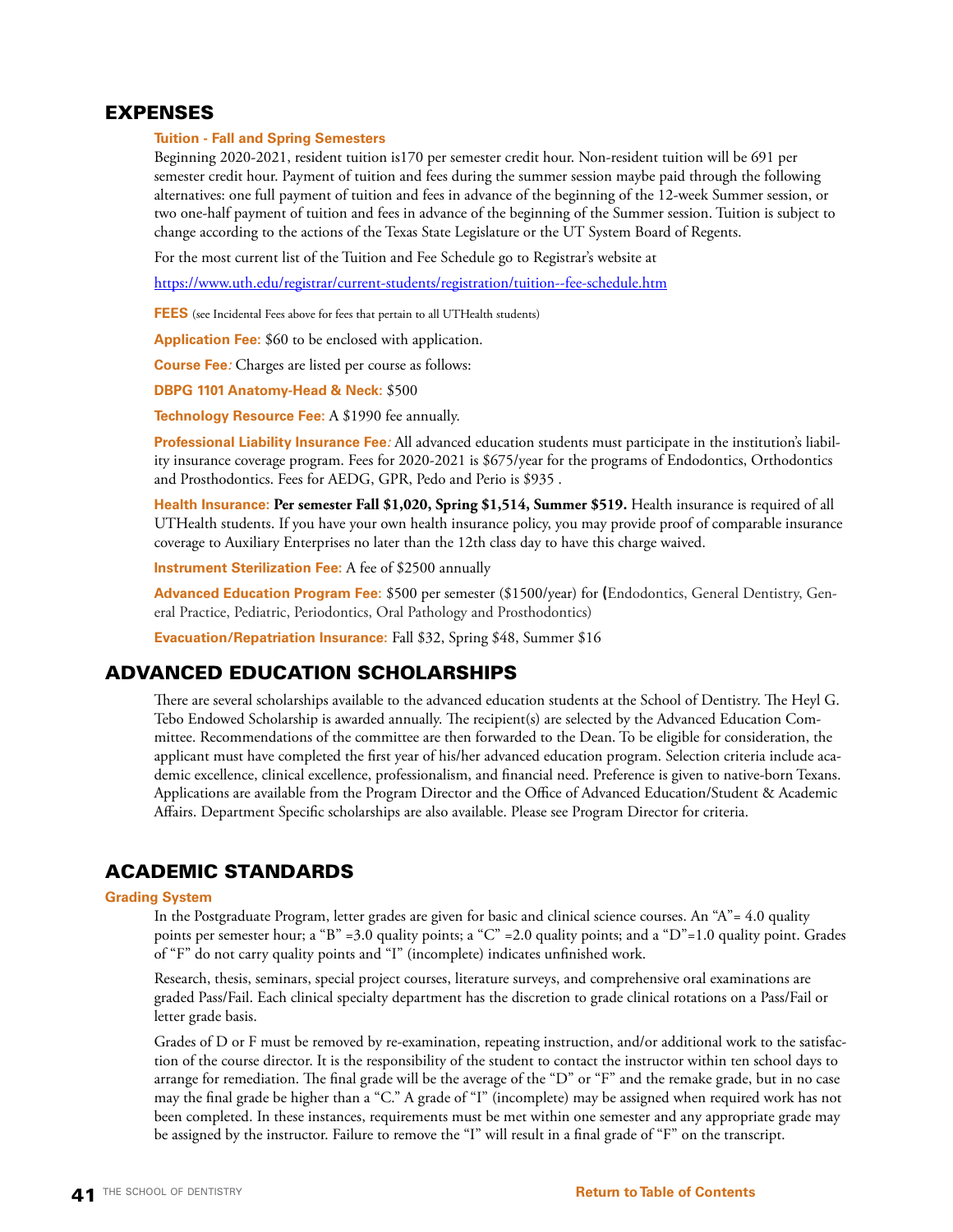A student may withdraw from a course with permission of the department chairperson up to the midpoint of the semester. A grade of "WP" (withdrawn passing) or "WF" (withdrawn failing) will be assigned to indicate status. After the semester midpoint, the course must be continued and a final grade will be assigned in the course at semester end. Students on academic probation as described below may not withdraw after the first two weeks of a course.

#### **Grade Requirements**

To receive a Master of Science in Dentistry degree and/or Postgraduate Certificate in an advanced education program, a student must have at least a "B" (3.0) cumulative grade point average. A minimum grade of "C" must be attained in all courses. Students not meeting this standard will be required to retake the course at its next offered time.

A student will be placed on academic probation at the end of any semester in which the cumulative GPA is below 3.0. A student will be considered for dismissal (1) if the cumulative GPA is below a 3.0 for three consecutive semesters; (2) for failure to remove grades of "I" or "F" in the designated time period of one semester;(3) upon receipt a grade of "F", and/or (4) for serious scholastic, clinical, or professionalism/ethics difficulties as determined by the Department and administration.

# **Appeal Process**

A student who is considering a review of an academic action that affects their standing in the program should first inquire whether their program has an existing review procedure. For programs without specific review procedures, the following procedures will apply.

Advanced Education students (except those participating in the Oral and Maxillofacial Surgery Residency Program) may appeal any academic action to the Associate Dean for Student and Academic Affairs, in writing, within five working days after receipt of their letter stating academic actions. The letter should present the basis upon which the appeal is being requested. If the Associate Dean for Student and Academic Affairs accepts the appeal, the process described below will apply.

The Associate Dean for Student and Academic Affairs will refer the appeal to an ad hoc appeal committee consisting of the Director of Advanced Education, who will serve as chair, and three additional program directors appointed by the Director of Advanced Education. The director of the involved program will not be eligible to serve on the ad hoc appeals committee. The appeal committee will review the circumstances leading to the academic action, meet with the student and other involved individuals, and submit a final recommendation to the Dean within 15 working days of the final committee meeting. The student will be notified of the Dean's decision within five working days following receipt of the committee's recommendations. The Dean's decision is final.

Individuals participating in the Oral and Maxillofacial Surgery Residency Program will be subject to the policies and provisions of the program as described in the OMFS residency manual.

# CURRICULUM

The curriculum consists of basic and clinical science courses, conferences, hospital rotations, and clinical conferences that meet the requirements for examination by the various American Specialty Boards and Commission on Dental Accreditation. The courses are scheduled on an academic year basis from July 1 to June 30, and are conducted according to the School of Dentistry academic calendar. Basic and clinical science courses, hospital rotations, clinical activities, and clinical resident conferences may be added, deleted, or modified at the discretion of the school. The official listings of courses available in a given semester are published online by the Office of the Registrar.

**NOTE:** In addition to basic and clinical science courses and seminars required by the Advanced Education Program, all advanced education students are required to be trained in human subjects and research ethics offered during orientation.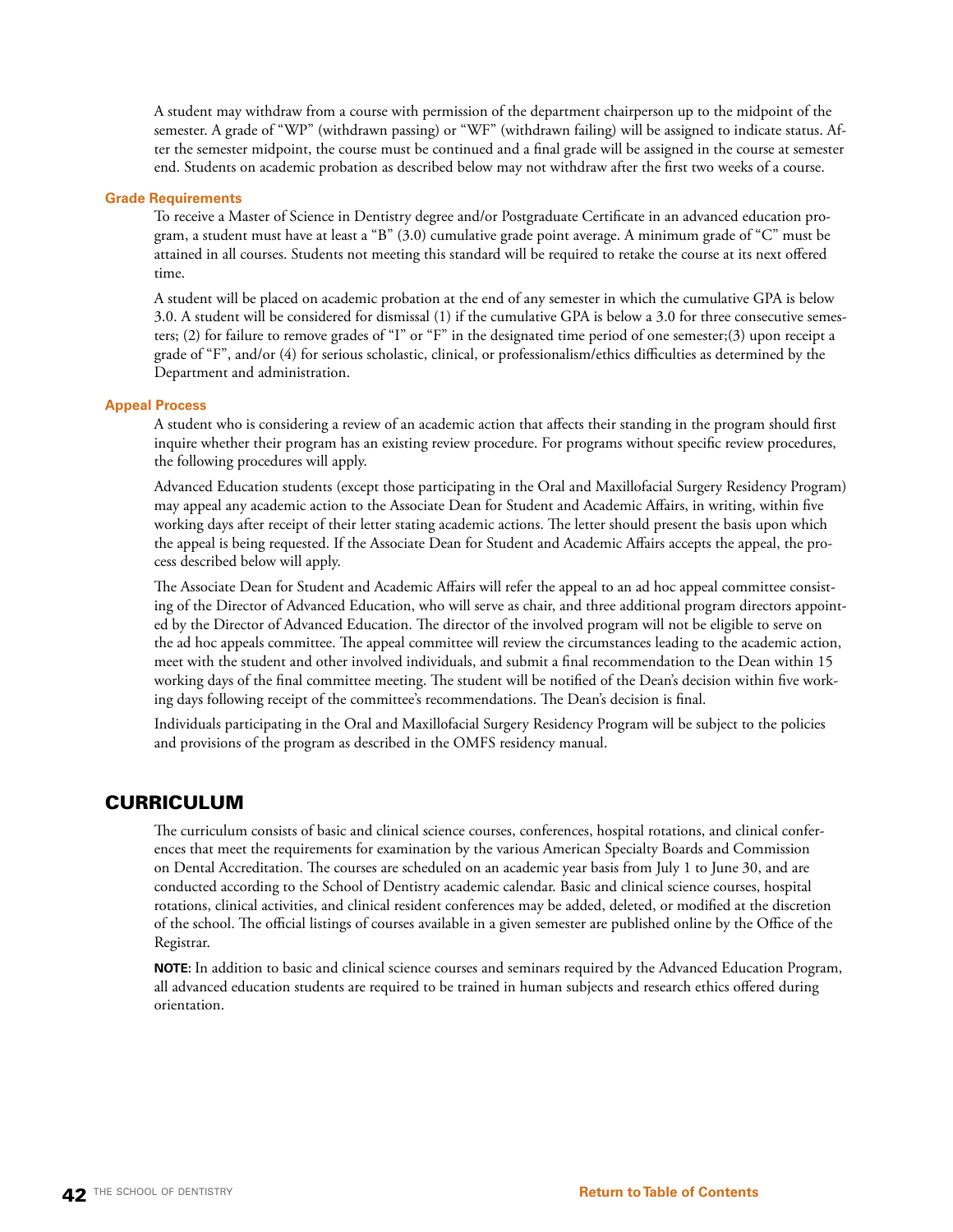#### **Courses of Instruction/Description**

Courses of instruction are identified by an eight-digit number. The first four characters indicate the school and program; the first two numbers indicate the specialty area of the basic and clinical sciences in a numerical range of 01-99, and the last two numbers indicate the numerical sequence of the courses offered by the respective basic and clinical sciences specialty or department in a numerical range of 01-99.

Note: Course descriptions are intended to represent skills and knowledge that should accompany successful completion of the course and should not be construed as a guarantee or warranty by UTHealth of the required level of achievement by every student.

# BASIC SCIENCES

Core Curriculum

# **DBPG 1115 Advanced Basic Sciences I**

*Myers. 3 SH. Fall*

Students will be provided with an advanced understanding of neurosciences and pharmacology. Topics to be covered in neurosciences may include neurotransmitters as chemical messengers; neural pathways of somatosensation; ascending sensory pathways; motor pathways; clinical entities affecting the spinal cord or peripheral nerves; clinical symptoms of cranial nerve damage; clinical syndromes of the head and neck region; pain reception and peripheral mediation; pain mediation through the dorsal horn and ascending pain pathways-structure, function and pathology; clinical pain in dentistry; and mastication and oral reflexes. Topics in pharmacology may include principles and pharmacokinetics, autonomic drugs, fluoride and anti-plaque agents, neurologic drugs, sedatives, opiate analgesics and anticonvulsants, local anesthetics, antibiotics, anti-inflammatory drugs, antihistamines and corticosteroids, cardiovascular drugs, drug laws and drug abuse, and general anesthetics.

# **DBPG 1116 Advanced Basic Sciences II**

# *Streckfus. 4 SH. Spring*

Students will be provided with an advanced understanding of tissue fine structure, wound healing, hemostasis, microbiology, and immunology. Topics to be covered in tissue fine structure may include cell structure, epithelia and glands, connective tissue, cartilage, bone and bone formation, other hard tissues, muscle, and peripheral blood vessels, and nerves. Topics to be covered in wound healing may include injury and the initial response, the proliferative phase of healing, epithelization and the remodeling phase, collagen and the ground substance, angiogenesis in wound healing, healing of bone fractures, muscle and nerve repair, growth factors and wound healing, and nutrition and wound healing. Topics to be covered in hemostasis may include vascular response, endothelial hemostatic balance, platelet microanatomy, function and evaluation, extrinsic and intrinsic coagulation, acute phase response, fibrinolysin, inhibitors of hemostasis, and bleeding disorders and laboratory evaluation prior to dental treatment. Topics to be covered in microbiology may include: basic bacteriology; biofilms, plaque, caries; periodontal pathogens, pulp and periapical infection, diagnostic microbiology, oral virus infections, and oral fungal infections. Topics to be covered in immunology may include introduction, immunoglobulin and antigen-antibody reactions, innate immunity and complement, major histocompatibility complex and antigen processing, b cells and t cells, cytokines and chemokines, cell-mediated immunity and dendritic cells, immunology of wound healing, and inflammation.

# **ANATOMICAL SCIENCES**

#### **DBGP 1101 Anatomy (Head & Neck)**

*Warner. 3 SH Summer*

This course is designed to review basic head and neck anatomy to cover details that may not have been included in a general anatomy course. Each region is treated by lecture followed by dissection. A good faculty-to-student ratio and discussion in the laboratory ensures that the material is being understood and learned. Course Fee: \$500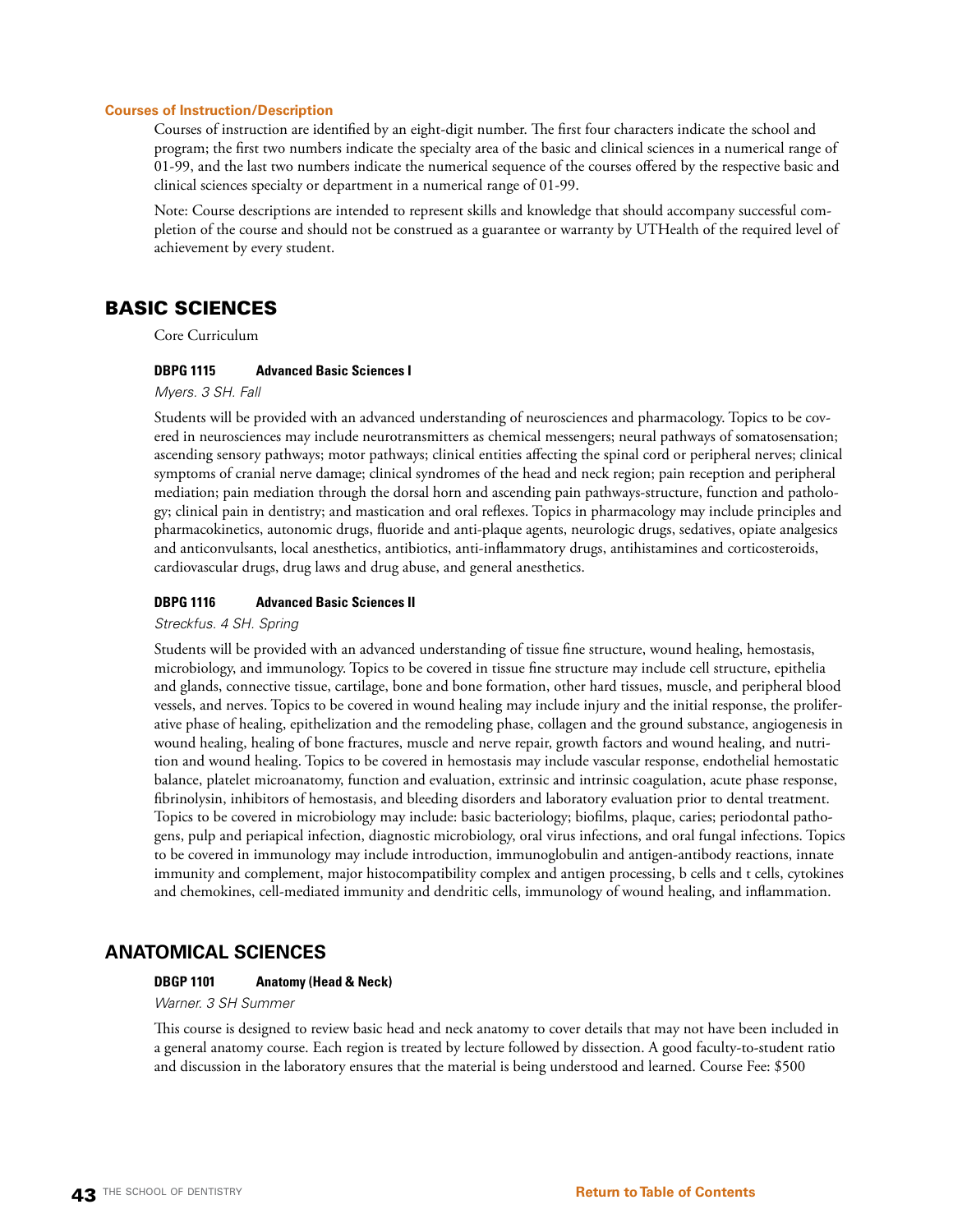# **DBPG 1106 Cell/Developmental Biology**

*Kasper 1 SH. Fall*

This course will familiarize students with principles of molecular biology and provide a basic understanding of genetics and cytogenetics, and a detailed knowledge of development of the craniofacial complex, including formation of the face and the bones of the skull. A review of cell structure and reproduction is included, as well as a session on special techniques the student is likely to encounter in their studies and/or research.

# **DBPG 1110 Oral Biology: Development, Structure and Function of Oral Tissues**

*Kasper 1 SH. Fall*

Students will be provided with a basic understanding of the developmental anatomy, light and ultrastructual microscopic features, biochemistry, and functional properties of oral tissues. In particular, emphasis will be placed on developing and adult mineralized tissues of enamel, dentin, bone, and cementum as well as pulp, periodontium, oral mucosa, and salivary glands. Advanced instruction will include information about current research advances (basic and translational) within each of the topic areas.

# **ORAL BIOMATERIALS**

# **DBPG 1304 Oral Biomaterials---Endodontics**

*Jaramillo. 1 SH. Summer*

This didactic and laboratory course is designed to provide the student with the opportunity to learn the biological, chemical, and physical properties of materials used in the endodontic treatment of teeth. This course is offered and complete in the fall semester.

#### **DBPG 1305 Oral Biomaterials ---Orthodontic Biomechanics and Materials**

*English, 2 SH Fall*

This didactic and laboratory course is designed to provide the student with the opportunity to learn the properties of materials used in Orthodontics.

The following courses are offered by the Graduate School of Biomedical Sciences.

# **DBPG 1081 Oral Biomaterials II**

*Paravina 1 SH. Fall*

This didactic course will provide the student the opportunity to learn current concepts in the oral biomaterials applied to fixed and removable prosthodontics

#### **DBPG 1091 Oral Biomaterials I**

*Ontiveros 1 SH. Spring*

This didactic course will provide the student the opportunity to learn current concepts in oral biomaterials applied to operative and esthetic dentistry.

# **STOMATOLOGY**

# **DBPG 1612 Graduate Oral Pathology**

*Ogbureke 2 SH. Fall*

This course is comprised of advanced lectures in oral pathology for students in the various specialties. Topics in this course include the oral manifestations of infectious diseases, inflammatory conditions, odontogenic cysts and neoplasms, selected benign and malignant neoplasms of the soft and hard tissues, salivary gland disorders and mucocutaneous diseases. Emphasis is placed on the pertinent clinical and microscopic findings, treatment, and prognosis and differential diagnosis.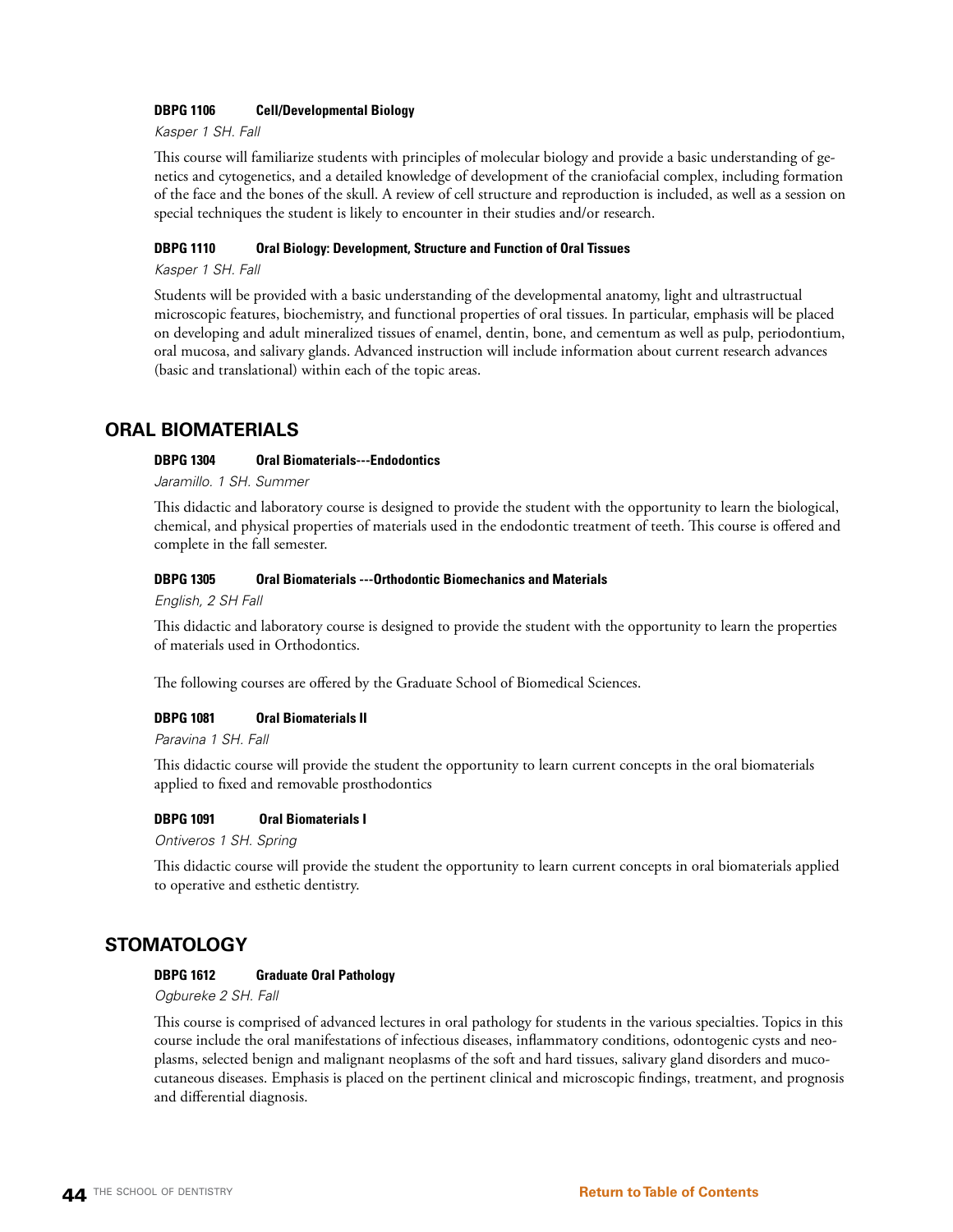# PHYSIOLOGY

# **DBPG 1804 Pulp Biology**

*Silva.1 SH. Summer*

This is a lecture/seminar course designed to provide the student with an in-depth knowledge of the dental pulp, both in health and disease. Emphasis will be placed on the embryology, microanatomy, physiology, and histology of the dental pulp. Both classic and current literature are used to highlight the various pulpal reactions to a variety of irritants, along with associated diagnostic and clinical therapeutic procedures.

# NON-DEPARTMENTAL

# **DBPG 1911 A-E (by dept. sections) Research**

*Faculty Committee. Variable 1-6 SH. Credit given in final semester*

Research activity usually includes registration for one - four hours of credit per fall or spring semester, beginning either in the spring preceding graduation or fall of the terminal year. A minimum of four semester hours is required for all degree programs, except Periodontics which requires six. Refer to Graduation Requirements for additional information.

# **DBPG 1912 A&C (by dept. sections) Thesis**

*Faculty Committee. 2 SH. Credit given in final semester*

The student, in consultation with the Clinical Department Chairperson, selects a research project in a basic science area or in a clinically applied specialty area as early as possible. The Department Chairperson appoints a Thesis Committee Chairperson knowledgeable in the area of the research chosen. Other members of the Thesis Committee are chosen by the Department Chairperson and by the Thesis Committee Chairperson.

# **DBPG 1920 Applied Sciences II**

*Melchor 2 SH. Summer*

This course provides the advanced student with the opportunity to understand the principles of ethics, jurisprudence and risk management, behavioral sciences, and education and teaching methodology.

# **DBPG 5352 Biostatistics for Dental Professionals**

 *Neumann. 3 SH. SUMMER* 

This course provides the student the opportunity to develop basic competencies in the measurement, design, analysis, interpretation and critical evaluation of health information research and evaluation studies. Students will have the opportunity to learn and apply the most important and most frequently used statistical measures and methods, as well as to critically evaluate their appropriate use in health informatics research and evaluation. Topics include the study of frequency distributions, measures of central tendency, variance, hypothesis testing, correlation and both parametric and non-parametric inferential methods including t-tests, analysis of variance, chi-square tests of significance, and tests of measures of association.

# CLINICAL SCIENCES

# **DBPG 1001 Conscious Sedation I**

*Whitmire. 1 SH. Summer*

This course will encompass the principles of sedation patient selection, the pharmacology and physiology of certain anesthesia-related topics and limited clinical assignments. The lectures will be concerned primarily with nitrous oxide conscious sedation. Clinical proficiency in the delivery of nitrous oxide is not evaluated in this course, although, didactic requirements for nitrous oxide sedation are fulfilled. This course will complete in the fall semester.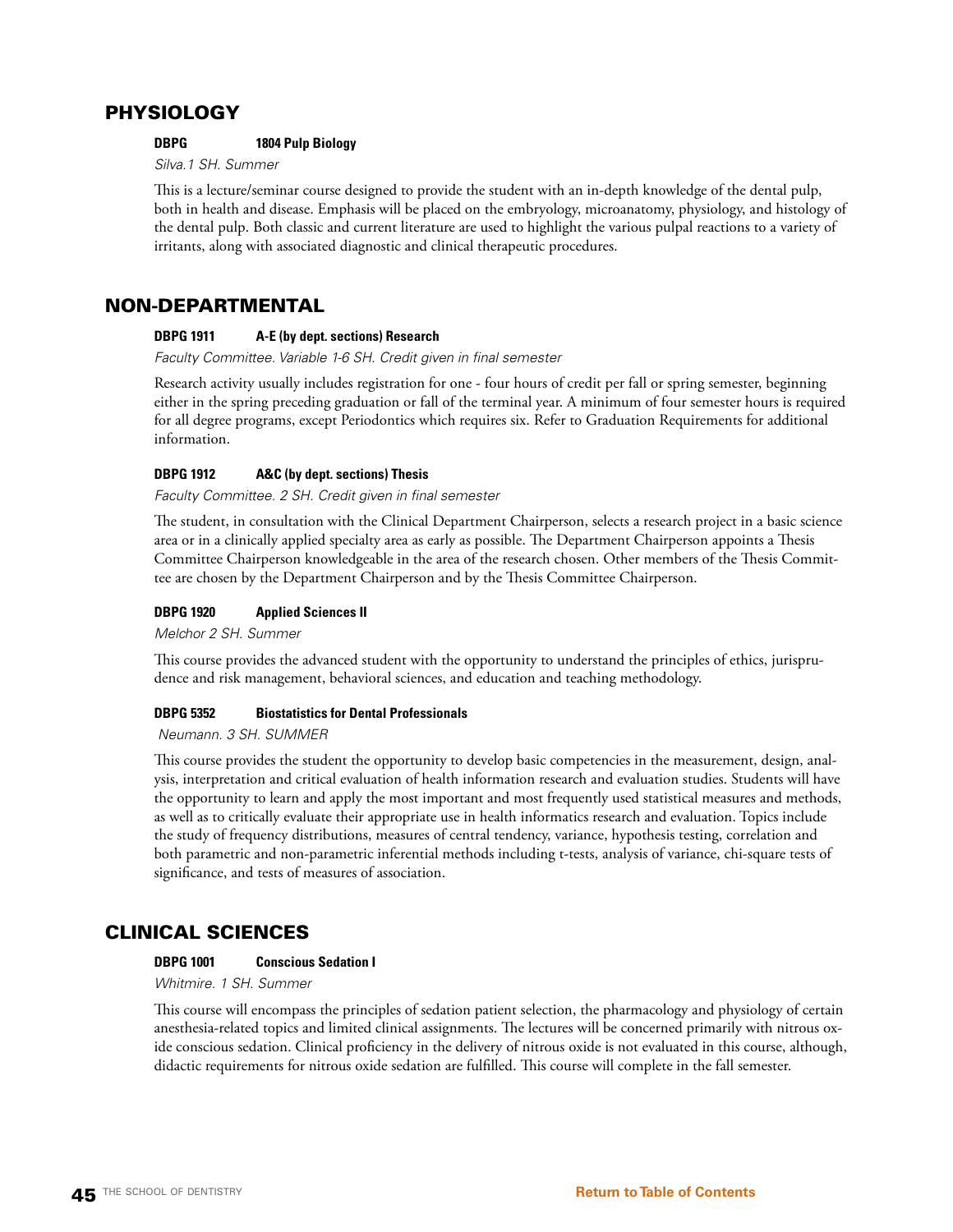# **DBPG 1002 Conscious Sedation II**

*Whitmire. 1 SH. Fall*

The second of two courses, this section of conscious sedation directs its attention to principles and practice of other forms of sedation including oral, intravenous, and intramuscular approaches. This is primarily a didactic course with little clinical management, more clinical application to the patient's history, and clinical presentation. Conscious Sedation I is a prerequisite for Conscious Sedation II.

# **DBPG 1007 Practice Management**

*Weltman. 1 SH. Fall*

This course is intended for the student in the final year of matriculation, and will discuss associateships, buying and borrowing, staffing, financial planning-personal insurance and computerization of the dental office.

# **DBPG 1008 Graduate Oral Radiology**

*Zhang 1 SH. Spring*

This course offers an in-depth study of skull and related extraoral radiograph techniques. The resident will be introduced to panoramic radiology as well as Direct Digital imaging, both intraoral and extraoral. Localization techniques, image manipulation, and networking will also be presented in this course.

# **DBPG 1009 Interdisciplinary Research Seminar I**

*Kasper 1 SH. Fall*

This seminar series exposes the graduate student to the various research projects occurring in other disciplines in the School of Dentistry as well as other areas of the Medical Center. Presentations will be given by graduate students as well as guest scientists from other institutions in the Medical Center and Rice University.

# **DBPG 1010 Interdisciplinary Research Seminar II**

*Kasper 1 SH. Spring*

This seminar series exposes the first-year graduate student to the various research projects occurring in other disciplines in the School of Dentistry as well as other areas of the Medical Center. Presentations will be given by graduate students as well as guest scientists from other institutions in the Medical Center and Rice University.

This course meets at noon every Wednesday. It is required for first-year orthodontic residents for both fall semesters. Interdisciplinary Research Seminar II (DBPG 1009) is a prerequisite for this course.

# **DBPG 1011 Interdisciplinary Research Seminar III**

*Kasper 1 SH. Fall*

This seminar series exposes the second-year graduate student to the various research projects occurring in other disciplines in the School of Dentistry as well as other areas of the Medical Center. Presentations will be given by graduate students as well as guest scientists from other institutions in the Medical Center and Rice University.

This course meets at noon every Wednesday. It is required for second-year orthodontic residents for both fall semesters. Interdisciplinary Research Seminar II (DBPG 1010) is a prerequisite for this course.

# **DBPG 1012 Interdisciplinary Research Seminar IV**

*Kasper 1 SH. Spring*

This seminar series exposes the second-year graduate student to the various research projects occurring in other disciplines at UTSD as well as other areas of the Medical Center. Presentations will be given by graduate students as well as guest scientists from other institutions in the Medical Center and Rice University.

This course meets at noon every Wednesday. It is required for second-year orthodontic residents for both fall semesters. Interdisciplinary Research Seminar II (DBPG 1011) is a prerequisite for this course.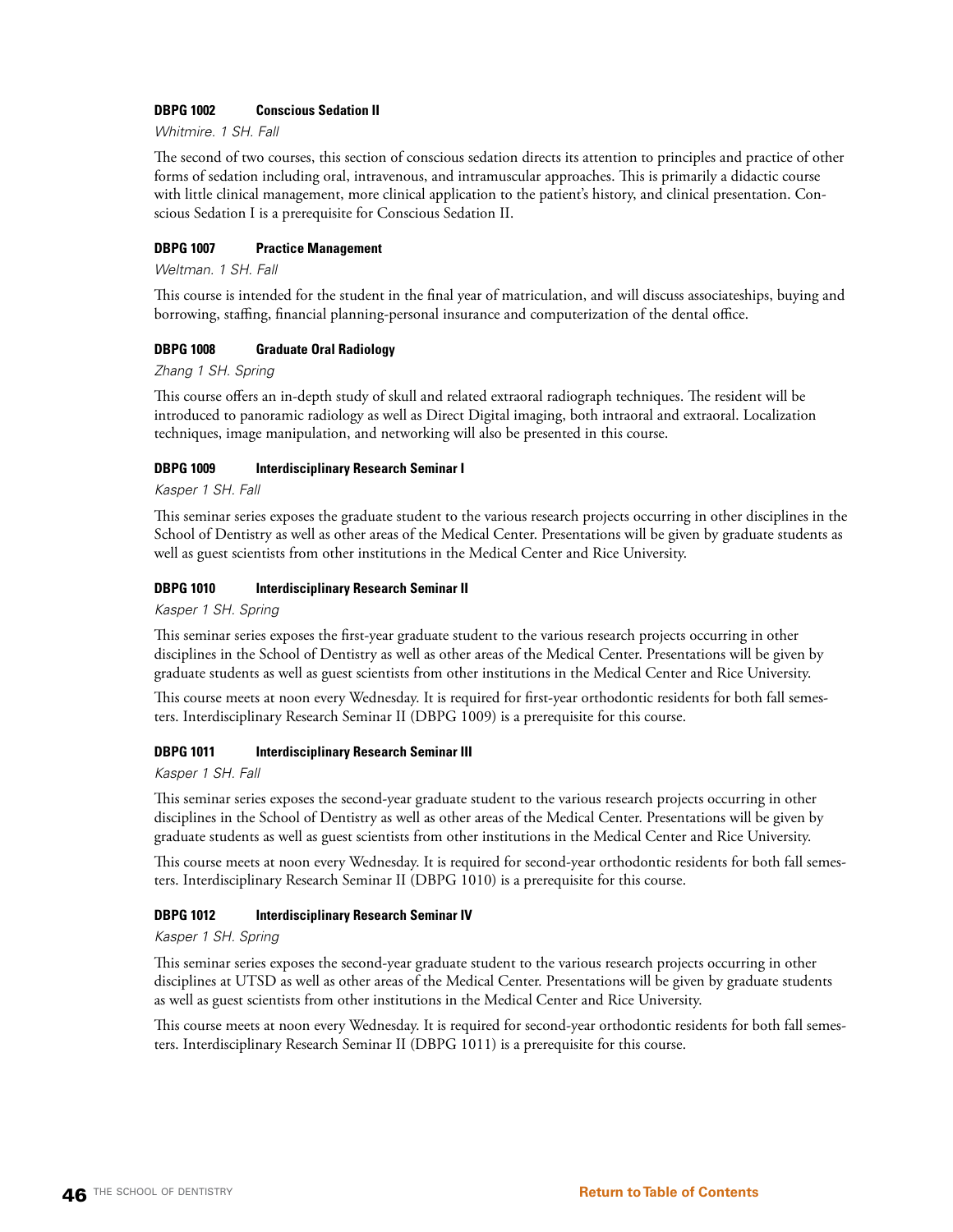# ENDODONTICS

# **DBPG 2004A Preclinical Graduate Endodontics**

*Kirkpatrick. 1 SH. Summer*

The objective of this introductory course is to present major biological and technical aspects of endodontic treatment in a seminar/laboratory setting. The student will learn various instrumentation and obturation modalities in a simulated clinical environment. The student will be expected to develop, enhance, and assess his/his clinical skills prior to beginning the clinical phase of the program.

# **DBPG 2005 Endodontic Surgery**

*Silva. 1 SH Spring*

The objective of this lecture/seminar course is to provide a comprehensive analysis of contemporary principles of endodontic surgery. At the conclusion of the course, the student will have the opportunity to acquire a sound understanding of the scientific literature and biological principles that support the surgical skills necessary to properly manage cases not amenable to nonsurgical therapy.

# **DBPG 2006A Topical Seminar in Endodontics**

*Kirkpatrick. 1SH. Fall* 

This seminar course presents an in-depth analysis of the biological principles and scientific foundation for all aspects of endodontic therapy. A critical evaluation of the classical and contemporary literature will be emphasized to help provide the student with a rationale for clinical treatment. Extensive readings of texts and literature along with presentation of papers directly applicable to endodontics will be required.

# **DBPG 2006B Topical Seminar in Endodontics**

*Kirkpatrick 1 SH. Spring*

A continuation of topical seminar presented in DBPG 2006A

# **DBPG 2006C Topical Seminar in Endodontics**

*Kirkpatrick 1 SH. Fall*

A continuation of topical seminar presented in DBPG 2006B

# **DBPG 2006D Topical Seminar in Endodontics**

*Kirkpatrick 1 SH. Spring*

A continuation of topical seminar presented in DBPG 2006C

# **DBPG 2008A Current Literature Seminar**

*Letra. 1SH. Fall* 

This seminar course is intended to broaden the student's background in endodontics through a critical analysis of the current literature.

# **DBPG 2008B Current Literature Seminar**

*Letra 1 SH. Spring*

A continuation of current literature seminar presented in DBPG 2008A

# **DBPG 2008C Current Literature Seminar**

*Letra 1 SH. Fall*

A continuation of current literature seminar presented in DBPG 2008B

# **DBPG 2008D Current Literature Seminar**

*Letra 1 SH. Spring*

A continuation of current literature seminar presented in DBPG 2008C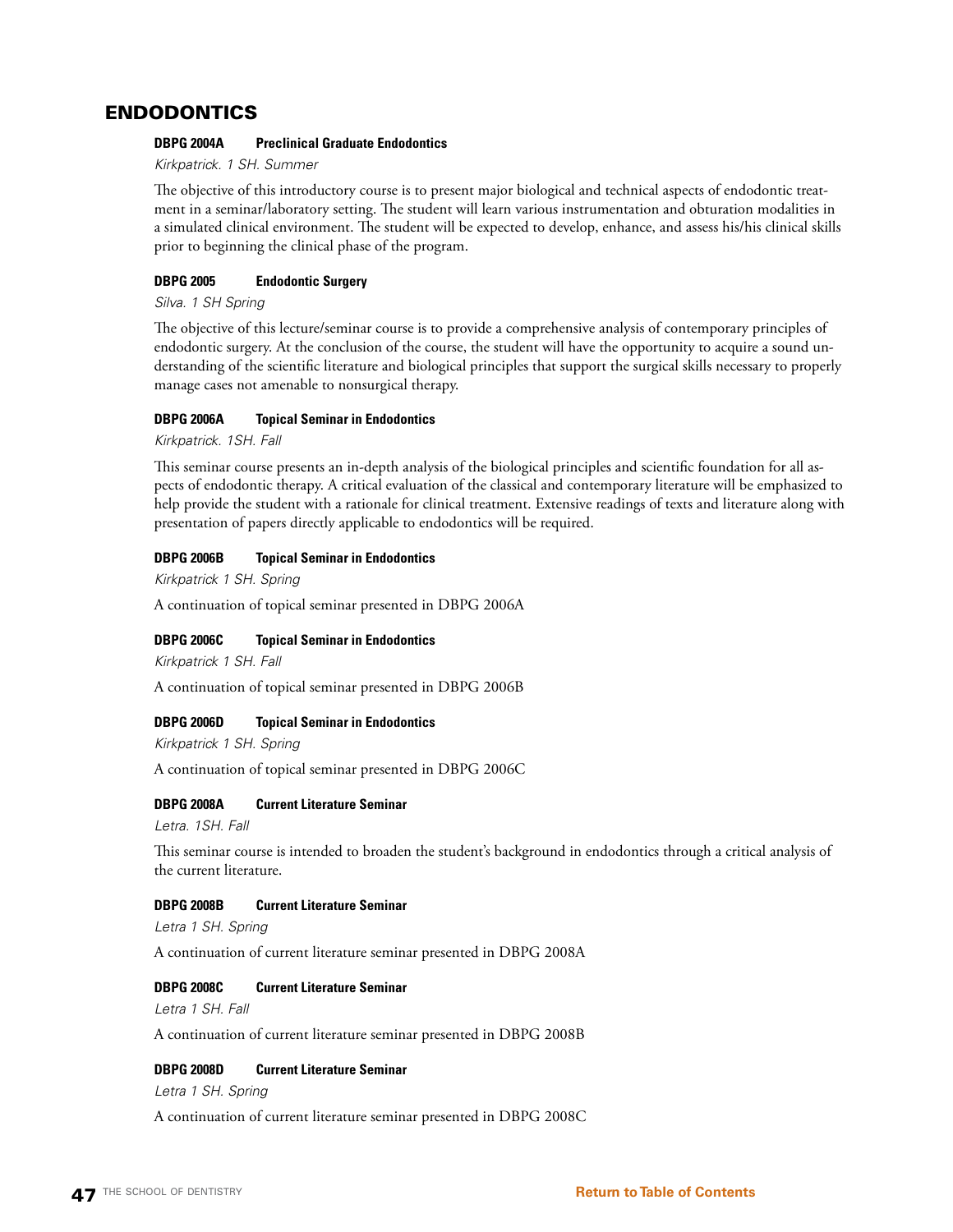# ORAL AND MAXILLOFACIAL SURGERY

# **DBPG 4001 A Oral and Maxillofacial Surgery Seminar**

*Wong 1 SH. Summer*

This seminar will cover a variety of topics in oral and maxillofacial surgery. The syllabus is composed of a core curriculum repeated every year from July-October and a rotating curriculum for the remainder of the year. Core subjects include hospital protocol, introduction to the management of maxillofacial trauma, maxillofacial infections fluid and electrolyte balance, renal function, head and neck imaging, peri-operative analgesia, soft and hard tissue healing. The rotating curriculum will cover various topics in a three-year cycle, and will include maxillofacial trauma, head and neck cancer, reconstructive and bone graft surgery, dentoalveolar surgery, pre-prosthetioc surgery, facial cosmetic surgery, cleft surgery, TMJ dysfunction, and microneurosurgery.

# **DBPG 4001B Oral and Maxillofacial Surgery Seminar**

*Wong 1 SH Fall*

A continuation of Oral and Maxillofacial Surgery seminar presented in DBPG 4001A

# **DBPG 4001C Oral and Maxillofacial Surgery Seminar**

*Wong 1 SH Spring*

A continuation of Oral and Maxillofacial Surgery seminar presented in DBPG 4001B

# **DBPG 4002A Orthognathic Conference**

*English. 1 SH. Fall* 

The orthognathic conference is jointly presented by faculty from the Departments of Oral and Maxillofacial Surgery and Orthodontics. Weekly presentations will cover the diagnosis, treatment planning, and treatment of patients with dentofacial deformities. Topics covered will include orthodontics preparation of patients for orthognathic surgery, surgical procedures, distraction techniques, and the management of syndromic patients.

# **DBPG 4002B Orthognathic Conference**

*English 1 SH. Spring*

A continuation of orthognathic conference presented in DBPG 4002A

# **DBPG 4002C Orthognathic Conference**

*English 1 SH. Fall*

A continuation of orthognathic conference presented in DBPG 4002B

# **DBPG 4002D Orthognathic Conference**

*English 1 SH. Spring*

A continuation of orthognathic conference presented in DBPG 4002C

# **DBPG 4003A Clinico-Pathlogic Conference (CPC)**

*Gilbert. 1 SH. Summer*

The CPC is a 20 – 30 minute presentation incorporated into the Department of Oral Maxillofacial Surgery's weekly meeting at Methodist. Interesting pathology cases are presented using a clinical approach. Emphasis is placed on the initial presentation, interpreting radiographic and serological results, development of a differential diagnosis, and confirmation of the diagnosis with histology. Treatment measures are also discussed.

# **DBPG 4003B Clinico-Pathlogic Conference (CPC)**

*Gilbert 1 SH. Fall*

A continuation of clinico-pathlogic conference (cpc) presented in DBPG 4003A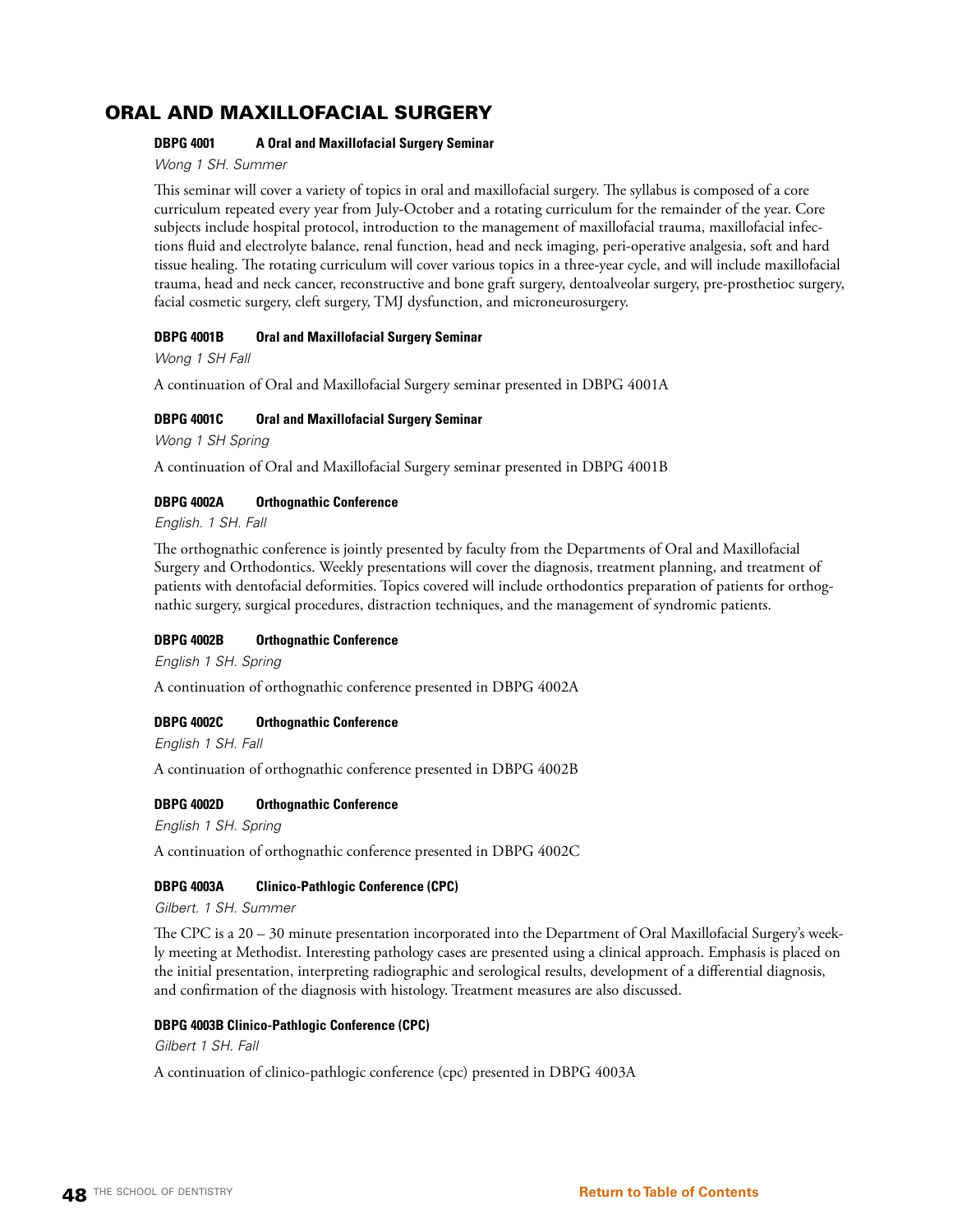### **DBPG 4003C Clinico-Pathlogic Conference (CPC)**

*Gilbert 1 SH. Spring*

A continuation of clinico-pathlogic conference (cpc) presented in DBPG 4003B

# ORTHODONTICS

# **DBPG 5005A Current and Classical Literature in Orthodontics I**

*English. 1 SH. Fall*

This course reviews current and classical orthodontic literature. Reading assignments are given to each resident. Abstracts of each article are completed by the residents assigned that article. A short question/answer/discussion follow each abstract presentation. Topics in Orthodontics I (DBPG 5010) is a prerequisite for this course.

# **DBPG 5005B Current and Classical Literature in Orthodontics II**

*English. 1 SH. Spring*

This course reviews current and classical orthodontic literature. Reading assignments are given to each resident. Abstracts of each article are completed by the resident assigned that article. A short question/answer/discussion follow each abstract presentation. Current and Classic Literature in Orthodontics I (DBPG 5005A) is a prerequisite for this course.

#### **DBPG 5005C Current and Classical Literature in Orthodontics III**

*English. 1SH. Fall*

This course reviews current and classical orthodontic literature. Reading assignments are given to each resident. Abstracts of each article are completed by the resident assigned that article. A short question/answer/discussion follow each abstract presentation. Current and Classic Literature in Orthodontics I (DBPG 5005B) is a prerequisite for this course.

# **DBPG 5005D Current and Classical Literature in Orthodontics IV**

*English. 1SH. Spring*

This course reviews current and classical orthodontic literature. Reading assignments are given to each resident. Abstracts of each article are completed by the resident assigned that article. A short question/answer/discussion follow each abstract presentation. Current and Classic Literature in Orthodontics I (DBPG 5005C) is a prerequisite for this course.

#### **DBPG 5010 Topics in Orthodontics I**

*English, Faculty. 2 SH. Summer*

This advanced course provides the student with the opportunity to learn the scientific knowledge, biomechanical principles, and orthodontic techniques required to diagnose, treatment plan, and correct routine and complex malocclusions of growing and skeletally mature patients. Students are required to make oral case presentations of patients diagnosed and treated in the postgraduate clinic. Class time is a combination of lectures, seminars, laboratories and clinical activities. Topics include orthodontic diagnosis and treatment planning, cephalometrics and radiology, orthodontic and orthodontic appliance design, orthodontic techniques, dentofacial orthopedics, biomechanical principles, interdisciplinary comprehensive care, interdisciplinary care lecture series, clinical photography, and clinical orthodontic treatments/cases management.

#### **DBPG 5011 Topics in Orthodontics II**

*English, Faculty. 4 SH. Fall*

See DBPG 5010 for course description.

#### **DBPG 5012 Topics in Orthodontics III**

*English, Faculty. 4 SH. Spring*

See DBPG 5011 for course description.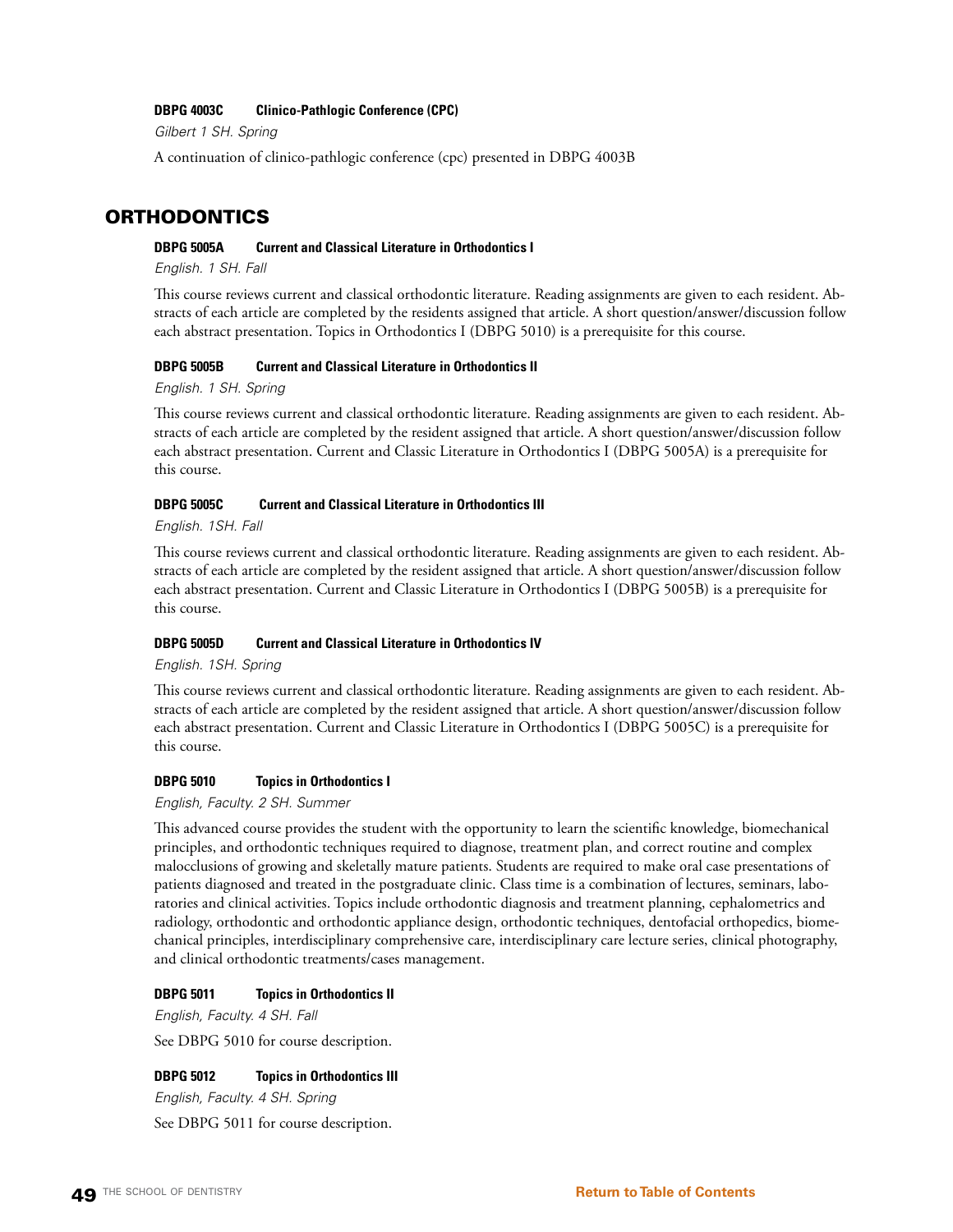# **DBPG 5013 Topics in Orthodontics IV**

*English, Faculty. 2 SH. Summer*

This advanced course provides the student with advanced knowledge in orthodontic diagnosis, analysis/case management, and treatment. Various approaches to routine orthodontic tooth movement, dentofacial orthopedic techniques, surgical-orthodontic techniques, and techniques for managing cleft palate and craniofacial deformities patients are presented. Instruction in different topic areas consists of a combination of lectures, seminars, laboratories, and clinical activities throughout the year. Students are required to make oral case presentations throughout the year on patients they are treating in the postgraduate or craniofacial deformities clinic. At the completion of the course each resident is required to present a comprehensive oral and written case analysis of some or all their patients to the faculty. Topics in Orthodontics I (DBPG 5012) is a prerequisite for this course.

# **DBPG 5014 Topics in Orthodontics V**

*English, Faculty. 4 SH. Fall*

See DBPG 5013 for course description.

# **DBPG 5015 Topics in Orthodontics VI**

*English, Faculty. 4 SH. Spring*

See DBPG 5013 for course description

# **DBPG 5016 Craniofacial Growth and Development I**

*Kasper 2 SH. Spring*

This course will provide the student with a basic understanding of prenatal and postnatal craniofacial growth and development as it relates to orthodontic diagnosis and treatment planning. Topics include molecular aspects of prenatal craniofacial patterning, clinical genetics, syndrome delineation, general concepts of physical growth, postnatal development of the cranial vault, cranial base, midface and mandible, patterning and control mechanisms during postnatal development, correlative growth and facial growth prediction, speech and language development, and relevant aspects of cognitive, emotional, and psychosocial development. Instruction will utilize lectures, seminars/ discussions, and student presentations. Topics in Orthodontics I (DBPG 5010) is a prerequisite for this course.

# **DBPG 5017 Craniofacial Growth and Development II**

*English 2 SH. Fall*

A continuation of Craniofacial Growth and Development Part I

# **DBPG 5020 Orthodontic Practice Management**

*English.1SH. Spring*

This orthodontic practice management course will focus on the business aspects of an orthodontic practice. It will include the AAO Practice Alternative Program, valuation of orthodontic practices, bank-related issues, development of a practice plan, insurance issues including professional liability and disability, and computerization of the orthodontic office.

# PEDIATRIC DENTISTRY

# **DBPG 6001A Topics in Pediatric Dentistry I**

*Cardenas, Faculty. 2 SH. SUMMER* 

This advanced course provides the student with the knowledge, principles and comprehensive understanding of Pediatric Dentistry required to diagnose, formulate treatment plans and provide quality patient care. Class time is a combination of lectures, seminars, and clinical activities. Students are presented with a series of topics covering areas of Pediatric Dentistry in lecture and discussion format by the faculty. Students are required to make oral case presentations Written and oral exams are given to verify each student has mastered all topic areas which are required for completion of certificate requirements. (This is for DBPG 6001A)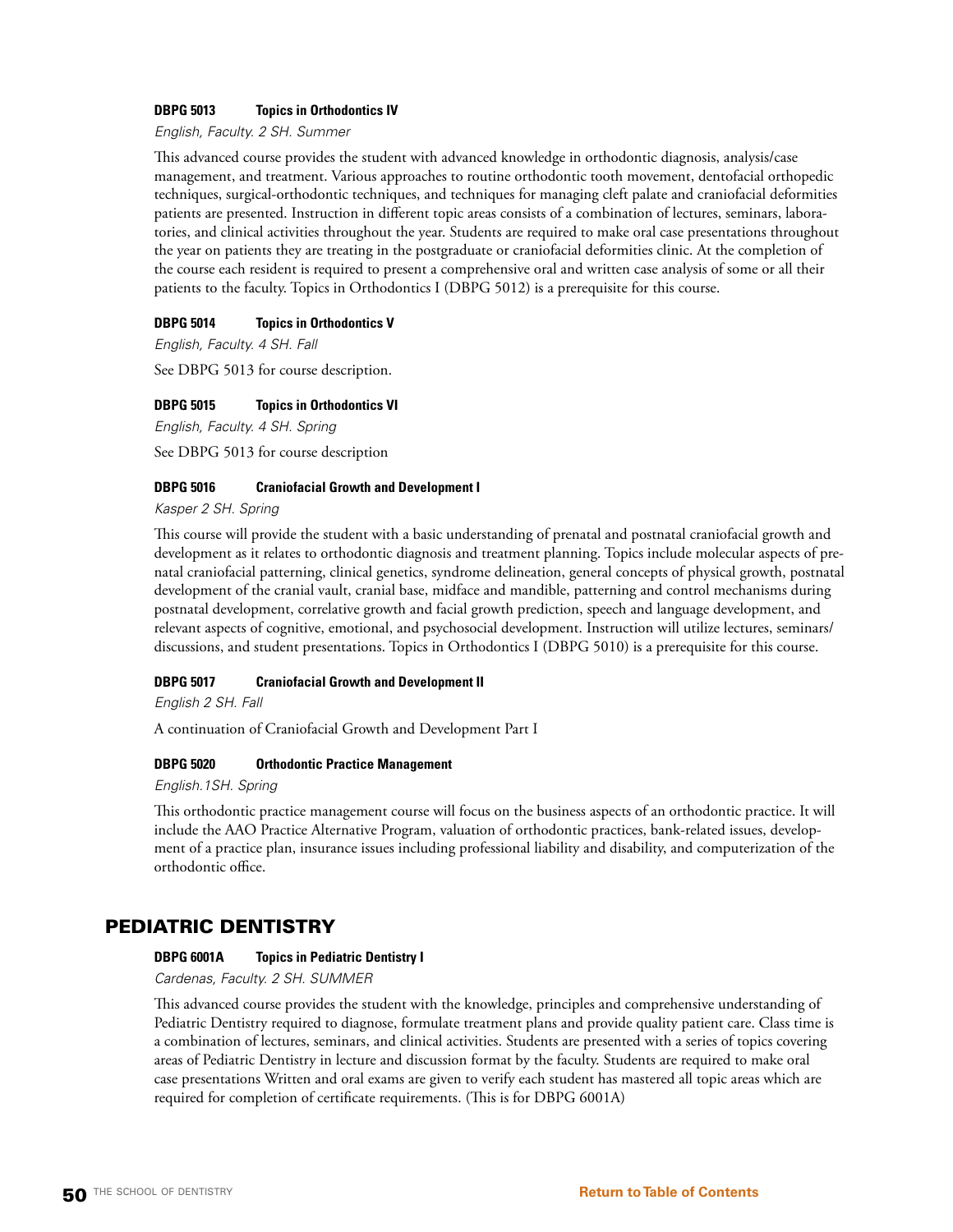# **DBPG 6001B Topics in Pediatric Dentistry I**

*Cardenas, Faculty. 2 SH. Fall*

A continuation of advanced topics presented in DBPG 6001A.

### **DBPG 6001C Topics in Pediatric Dentistry I**

*Cardenas, Faculty. 2 SH Spring*

A continuation of advanced topics presented in DBPG 6001B.

#### **DBPG 6001D Topics in Pediatric Dentistry II**

*Cardenas, Faculty. 2 SH. Summer*

This advanced course continues to provide the student with advanced knowledge and comprehensive understanding of Pediatric Dentistry. Class time is a combination of lectures, seminars, and clinical activities. Students are presented with a series of topics covering areas of Pediatric Dentistry in lecture and discussion format by the faculty. Students are required to make oral case presentations throughout the year. Written and oral exams are given to verify each student has mastered all the topic areas which are required for completion of certificate requirements. Topics in Pediatric Dentistry I (DBPG 6001) is a prerequisite for this course (This is for DBPG 6001D)

#### **DBPG 6001E Topics in Pediatric Dentistry II**

*Cardenas, Faculty. 2 SH. FALL*

A continuation of advanced topics presented in DBPG 6001.

#### **DBPG 6001F Topics in Pediatric Dentistry II**

*Cardenas, Faculty. 2 SH. SPRING*

A continuation of advanced topics presented in DBPG 6001.

### **DBPG 6007A Current & Classical Literature Review in Pediatric Dentistry I**

*Acharya. 1 SH. FALL*

This course reviews current and classical pediatric dental and related literature. Reading assignments are given to each resident. Abstracts of each article are completed by the residents assigned that article. A short question and answer discussion follow each abstract presentation. Topics in Pediatric Dentistry I (DBPG 6001) is a prerequisite for this course.

### **DBPG 6007B Current & Classical Literature Review in Pediatric Dentistry I**

*Acharya. 1 SH. SPRING*

This course reviews current and classical pediatric dental and related literature. Reading assignments are given to each resident. Abstracts of each article are completed by the residents assigned that article. A short question and answer discussion follow each abstract presentation. Current & Classical Literature Review in Pediatric Dentistry I (DBPG 6007) is a prerequisite.

#### **DBPG 6007C Current & Classical Literature Review in Pediatric Dentistry II**

*Acharya. 1 SH. SUMMER*

This course reviews current and classical pediatric dental and related literature. Reading assignments are given to each resident. Abstracts of each article are completed by the residents assigned that article. A short question and answer discussion follow each abstract presentation

Current & Classical Literature Review in Pediatric Dentistry I (DBPG 6007) is a prerequisite for this course.

# **DBPG 6007D Current & Classical Literature Review in Pediatric Dentistry II**

*Acharya. 1 SH. FALL*

This course reviews current and classical pediatric dental and related literature. Reading assignments are given to each resident. Abstracts of each article are completed by the residents assigned that article. A short question and answer discussion follow each abstract presentation. Current & Classical Literature Review in Pediatric Dentistry I (DBPG 6007) is a prerequisite for this course.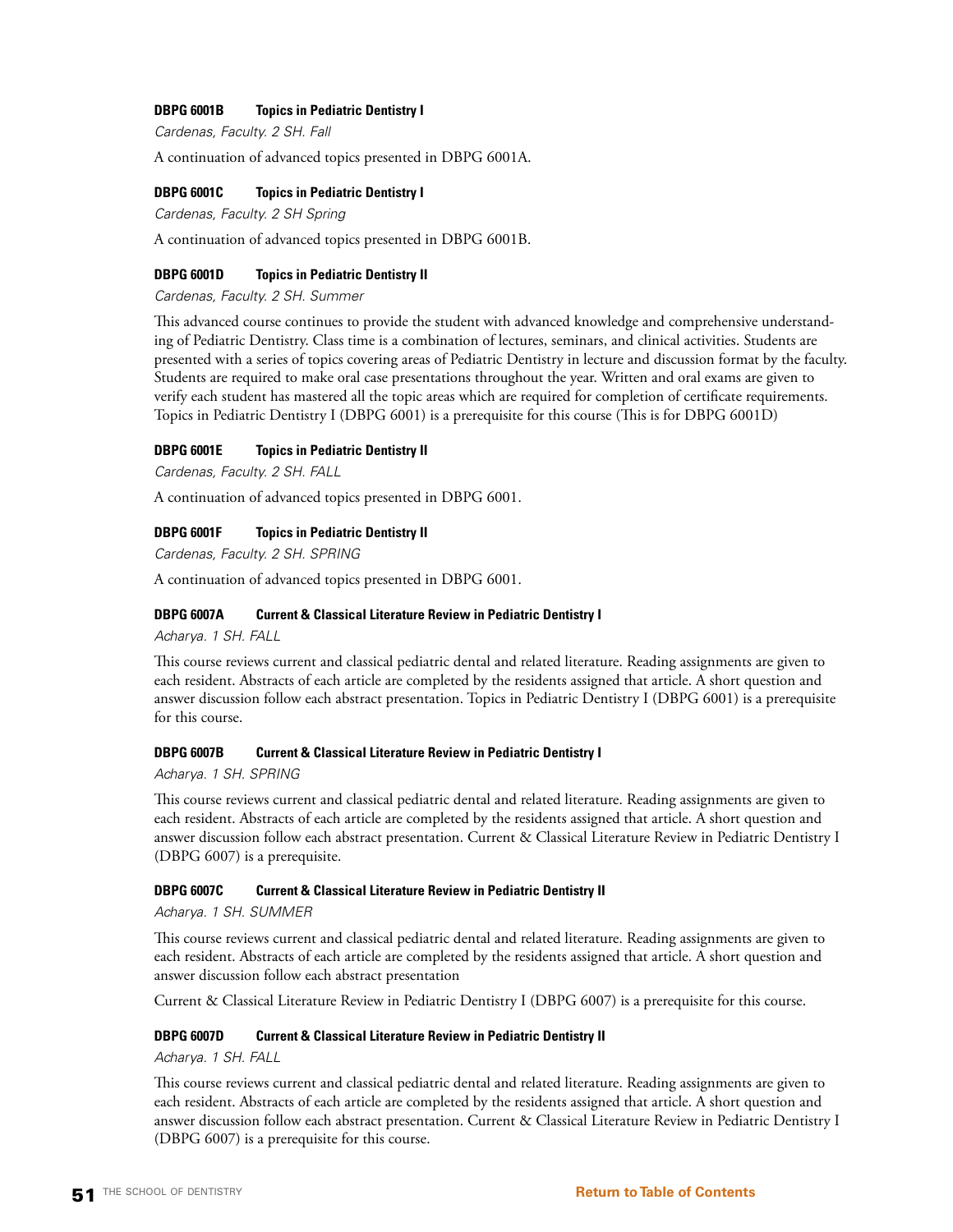# **DBPG 6007E Current & Classical Literature Review in Pediatric Dentistry II**

*Acharya. 1 SH. SPRING*

This course reviews current and classical pediatric dental and related literature. Reading assignments are given to each resident. Abstracts of each article are completed by the residents assigned that article. A short question and answer discussion follow each abstract presentation. Current & Classical Literature Review in Pediatric Dentistry I (DBPG 6007) is a prerequisite for this course.

# **DBPG 6017 Pediatric Seminar in Craniofacial Development II**

*Chiquet. 2 SH. FALL*

This course involves the review of etiology, manifestations and treatment considerations of syndromes affecting patients commonly treated by Pediatric Dentists. Through this seminar course, participants will discuss these syndromes based on (1) presentation of developmental anomaly and systems involved, if applicable, (2) treatment modifications, (3) medical management of the patient, and (4) pertinent research on disease etiology. Additionally, speech and hearing specialists who work with affected children will discuss various therapies available to treat these patients.

# PERIODONTICS

# **DBPG 7008 Dental Implant Lecture Series**

*Eswaran. 2 SH. SPRING*

This course introduces first-year periodontology students to the broad discipline of implant dentistry. Implant Seminars I and II are offered to second- year students in the spring and fall semesters, respectively. These seminars will provide additional didactic exposure. The course consists of a series of lectures given by faculty members and practitioners involved with dental implants. The lectures will include diagnosis and treatment planning, surgical and prosthetic considerations, and implant maintenance. Additionally, as part of the course, the students will be required to treatment plan a case incorporating dental implants. Implants concepts based on scientific literature, rather than concepts based on non-validated dogmas, will be emphasized through the course.

# **DBPG 7009A Topics in Periodontics**

# *Weltman & Faculty 2 SH. Fall*

This series of seminars, which extend sequentially through three semesters, concentrate in a thorough, in-depth review, discussion, and evaluation of the periodontal literature related to different aspects of therapy. All non-surgical and surgical approaches, as well as different aspects of the occlusion are reviewed. Weekly papers are required on specific assigned topic. An oral presentation of the subject, by one of the graduate students, will be followed by a discussion with participation of all the students, under the direction of the faculty member conducting the seminar.

# **DBPG 7009B Topics in Periodontics**

*Weltman & Faculty 2 SH. Spring*

A continuation of topics in periodontics present in DBPG 7009A.

# **DBPG 7009C Topics in Periodontics**

*Weltman & Faculty 2 SH. Fall*

A continuation of topics in periodontics present in DBPG 7009B.

# **DBPG 7009D Topics in Periodontics**

*Weltman & Faculty 2 SH. Spring*

A continuation of topics in periodontics present in DBPG 7009C.

# **DBPG 7009E Topics in Periodontics**

*Weltman & Faculty 2 SH. Fall*

A continuation of topics in periodontics present in DBPG 7009D.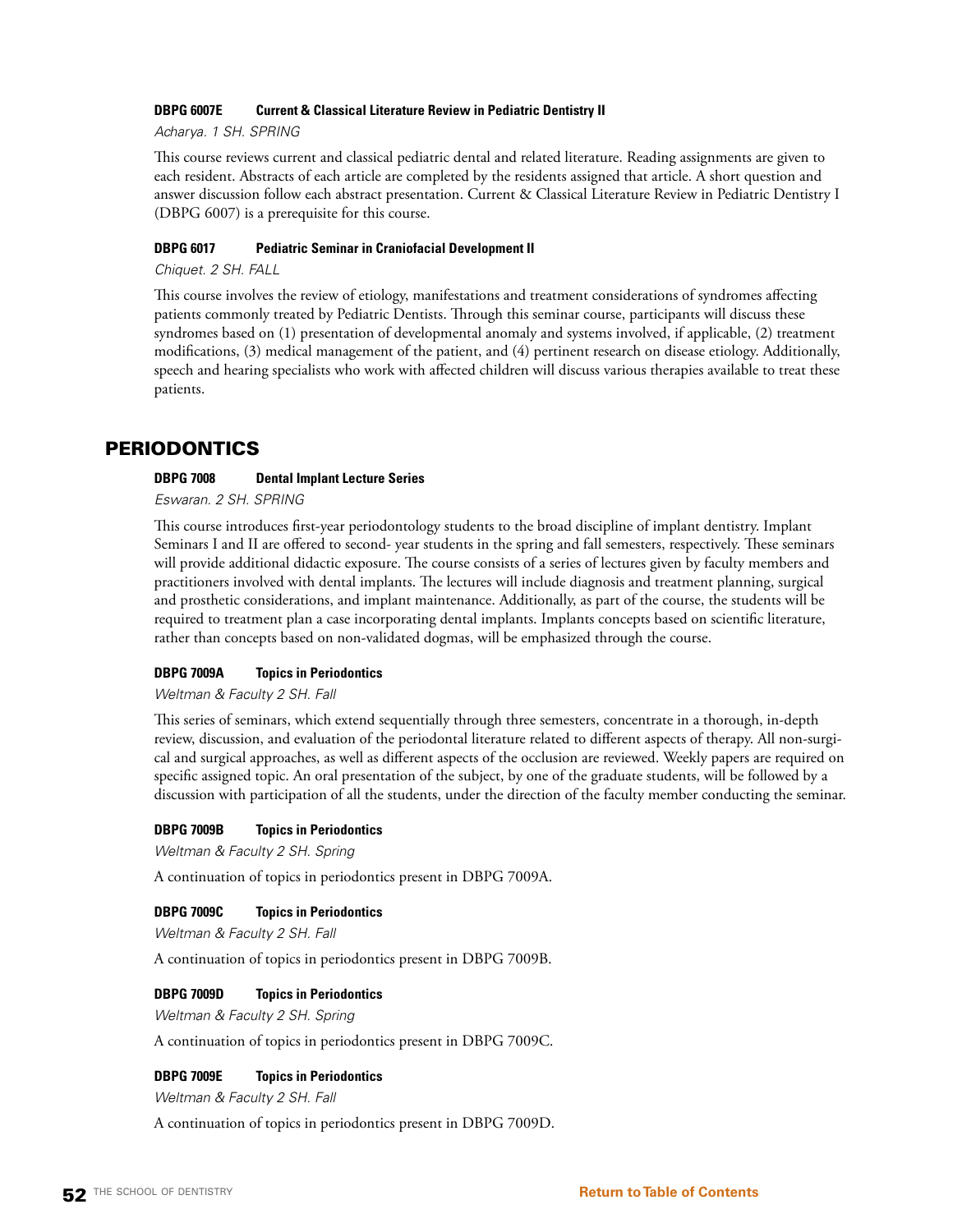# PROSTHODONTICS

# **DBPG 8006A Periodontics/Prosthodontic/Endodontics Conference I**

*Belles, Weltman and Kirkpatrick 1 SH. Spring*

This course requires a periodontic student and a prosthodontic resident to jointly prepare a patient's case for diagnosis and treatment planning conference. The students will be scheduled to present this patient case to their peer group and mentors. The mentors in attendance will evaluate and grade the students' presentation and audience participation. Objectives are learning the process of determining a differential dental diagnosis, developing optional treatment plans, learning sequential treatment planning, evaluation of the dental fees to the patient, learning coordinated interdisciplinary care, and preparing and delivering case presentations.

# **DBPG 8006B Periodontics/Prosthodontic/Endodontics Conference II**

*Belles, Weltman and Kirkpatrick 1 SH. Spring*

This course requires a periodontic student and a prosthodontic resident to jointly prepare a patient's case for diagnosis and treatment planning conference. The students will be scheduled to present this patient case to their peer group and mentors. The mentors in attendance will evaluate and grade the students' presentation and audience participation. Objectives are learning the process of determining a differential dental diagnosis, developing optional treatment plans, learning sequential treatment planning, evaluation of the dental fees to the patient, learning coordinated interdisciplinary care, and preparing and delivering case presentations.

# **DBPG 8006C Periodontic/Prosthodontic Conference III**

*Belles, and Weltman 1 SH Spring*

This course requires a periodontic student and a prosthodontic resident to jointly prepare a patient's case for diagnosis and treatment planning conference. The students will be scheduled to present this patient case to their peer group and mentors. The mentors in attendance will evaluate and grade the students' presentation and audience participation. Objectives are learning the process of determining a differential dental diagnosis, developing optional treatment plans, learning sequential treatment planning, evaluation of the dental fees to the patient, learning coordinated interdisciplinary care, and preparing and delivering case presentations.

# **DBPG 8010 Graduate Prosthodontics I**

*Belles. 2SH Summer*

This is a preclinical course for first-year advanced prosthodontic students. It includes all of the clinical and laboratory phases of complete denture therapy and the first half of a two-semester course in occlusion.

# CLINICAL ACTIVITIES

**DBPG 2001 Endodontic Clinic I** *Silva. 2-7 SH*

**DBPG 2003 Endodontic Clinic III** *Silva. 2-7 SH*

**DBPG 5002 Orthodontic Clinic II** *English. 2-5 SH*

**DBPG6006 Pediatric Clinic II** *Acharya. 1 SH*

**DBPG 7002 Periodontal Clinic II** *Weltman. 1-5 SH*

**DBPG 8001 Prosthodontic Clinic I** *Belles. 1-5 SH*

**DBPG 8005 Prosthodontic Clinic III** *Belles. 3-6 SH*

**DBPG 2002 Endodontic Clinic II** *Silva 2-7 SH*

**DBPG 5001 Orthodontic Clinic I** *English. 2-5 SH*

**DBPG6005Pediatric Clinic I** *Acharya. 1SH*

**DBPG 7001 Periodontal Clinic I** *Weltman. 1-5 SH*

**DBPG7003 Periodontal Clinic III** *Weltman. 1-5 SH*

**DBPG 8002 Prosthodontic Clinic II** *Belles. 1-5 SH*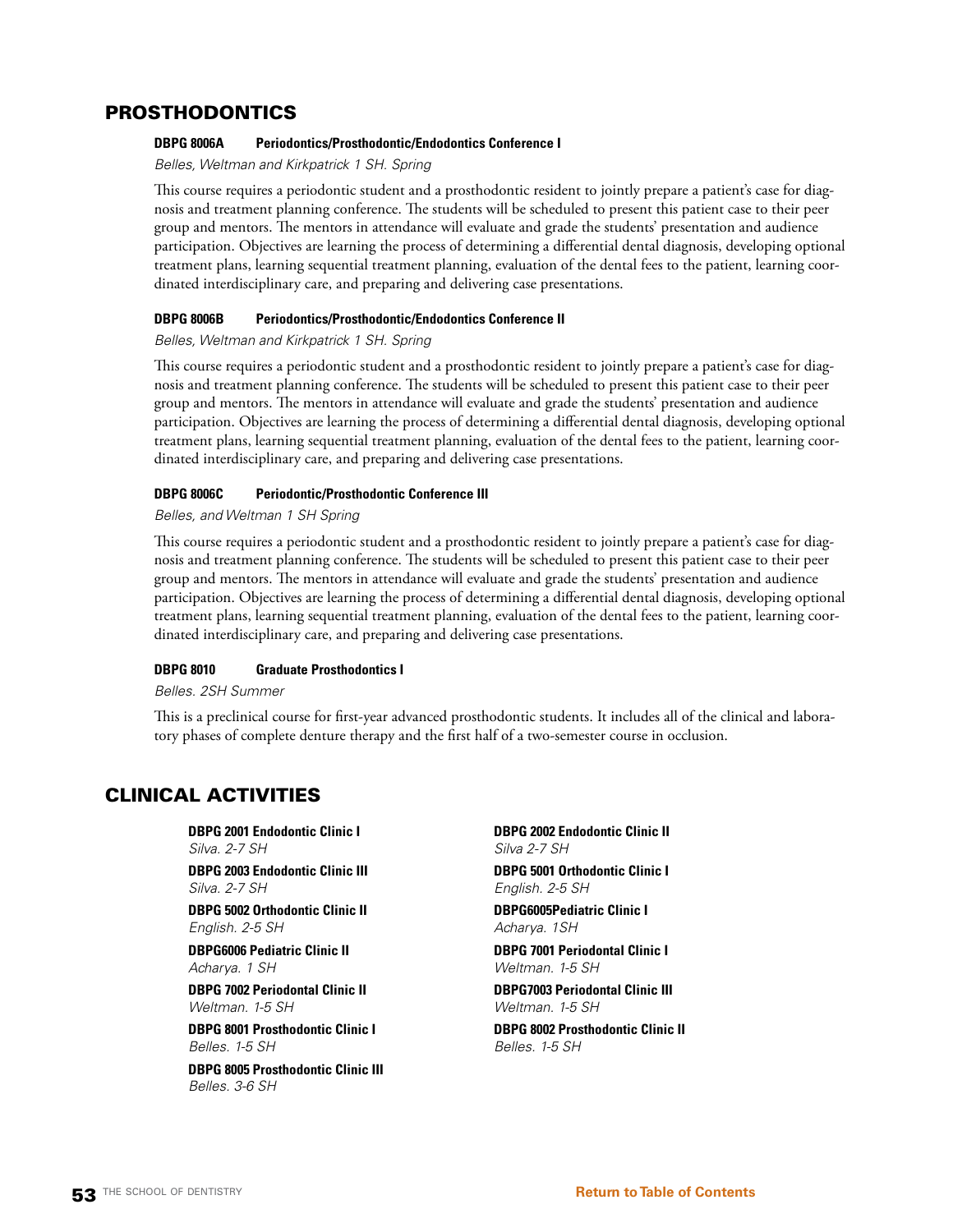# ADVANCED EDUCATION PROGRAMS

The basic and clinical science courses, clinical activities, clinical conferences, and hospital rotation may vary according to changes dictated by requirements for accreditation by the particular American Specialty Board.

# **Endodontics 26 Month Program**

The Advanced Education Program in Endodontics is an academically intense 26 Month Advanced Education Program accredited by the Commission on Dental Accreditation of the American Dental Association and leads to the award of a Specialty Certificate in Endodontics and a Master of Science in Dentistry degree. Award of the Certificate and Degree requires completion of 68 semester hours of formal courses.

| <b>FIRST YEAR CURRICULUM</b>  |                                                               |                      |
|-------------------------------|---------------------------------------------------------------|----------------------|
| <b>Course No.</b>             | <b>Descriptive Title</b>                                      | Semester Hrs.        |
| <b>Summer Session</b>         |                                                               |                      |
| <b>DBPG 1101</b>              | Anatomy-Head and Neck (Course Fee: \$500)                     | 3                    |
| <b>DBPG 1304</b>              | Oral Biomaterials-Endodontics                                 | 1                    |
| <b>DBPG 1804</b>              | Pulp Biology                                                  | 1                    |
| <b>DBPG 1001</b>              | <b>Conscious Sedation I</b>                                   | 1                    |
| <b>DBPG 2004A</b>             | <b>Endodontic Pre-Clinical Technique</b>                      | 1                    |
| <b>DBPG 5352</b>              | <b>Biostatistics for Dental Professionals</b>                 | 3                    |
| <b>Fall Semester:</b>         |                                                               |                      |
| <b>DBPG 1106</b>              | Cell/Development Biology                                      | 1                    |
| <b>DBPG 1110</b>              | Oral Biology: Development, Structure Function of Oral Tissues | 1                    |
| <b>DBPG 1115</b>              | <b>Advanced Basic Sciences I</b>                              | 3                    |
| <b>DBPG 1002</b>              | <b>Conscious Sedation II</b>                                  | 1                    |
| <b>DBPG 2001A</b>             | <b>Endodontic Clinic</b>                                      | 4                    |
| <b>DBPG 2006A</b>             | <b>Topical Seminar in Endodontics</b>                         | 1                    |
| <b>DBPG 2008A</b>             | <b>Current Literature Seminar</b>                             | $\mathbf{1}$         |
| <b>Spring Semester:</b>       |                                                               |                      |
| <b>DBPG 1116</b>              | <b>Applied Basic Sciences II</b>                              | 4                    |
| <b>DBPG 2001B</b>             | <b>Endodontic Clinic I</b>                                    | 4                    |
| <b>DBPG 2005</b>              | <b>Endodontic Surgery</b>                                     | 1                    |
| <b>DBPG 2006B</b>             | <b>Topical Seminar in Endodontics</b>                         | 1                    |
| <b>DBPG 2008B</b>             | <b>Current Literature Seminar</b>                             | 1                    |
| <b>TOTALS</b>                 |                                                               | 33                   |
|                               |                                                               |                      |
| <b>SECOND YEAR CURRICULUM</b> |                                                               |                      |
| <b>Course No.</b>             | <b>Descriptive Title</b>                                      | <b>Semester Hrs.</b> |
| <b>Summer Session:</b>        |                                                               |                      |
| <b>DBPG 1920</b>              | <b>Applied Sciences II</b>                                    | 2                    |
| <b>DBPG 2002A</b>             | Endodontic Clinic II                                          | 4                    |

#### **Fall Semester:**

| <b>DBPG 1612</b>  | Graduate Oral Pathology               | 2  |
|-------------------|---------------------------------------|----|
| <b>DBPG 2002B</b> | Endodontic Clinic II                  | 5  |
| <b>DBPG 2006C</b> | <b>Topical Seminar in Endodontics</b> | 1  |
| <b>DBPG 2008C</b> | <b>Current Literature Seminar</b>     | 1. |
| <b>DBPG 1911A</b> | Research                              | 2  |
| <b>DBPG 1007</b>  | <b>Practice Management</b>            |    |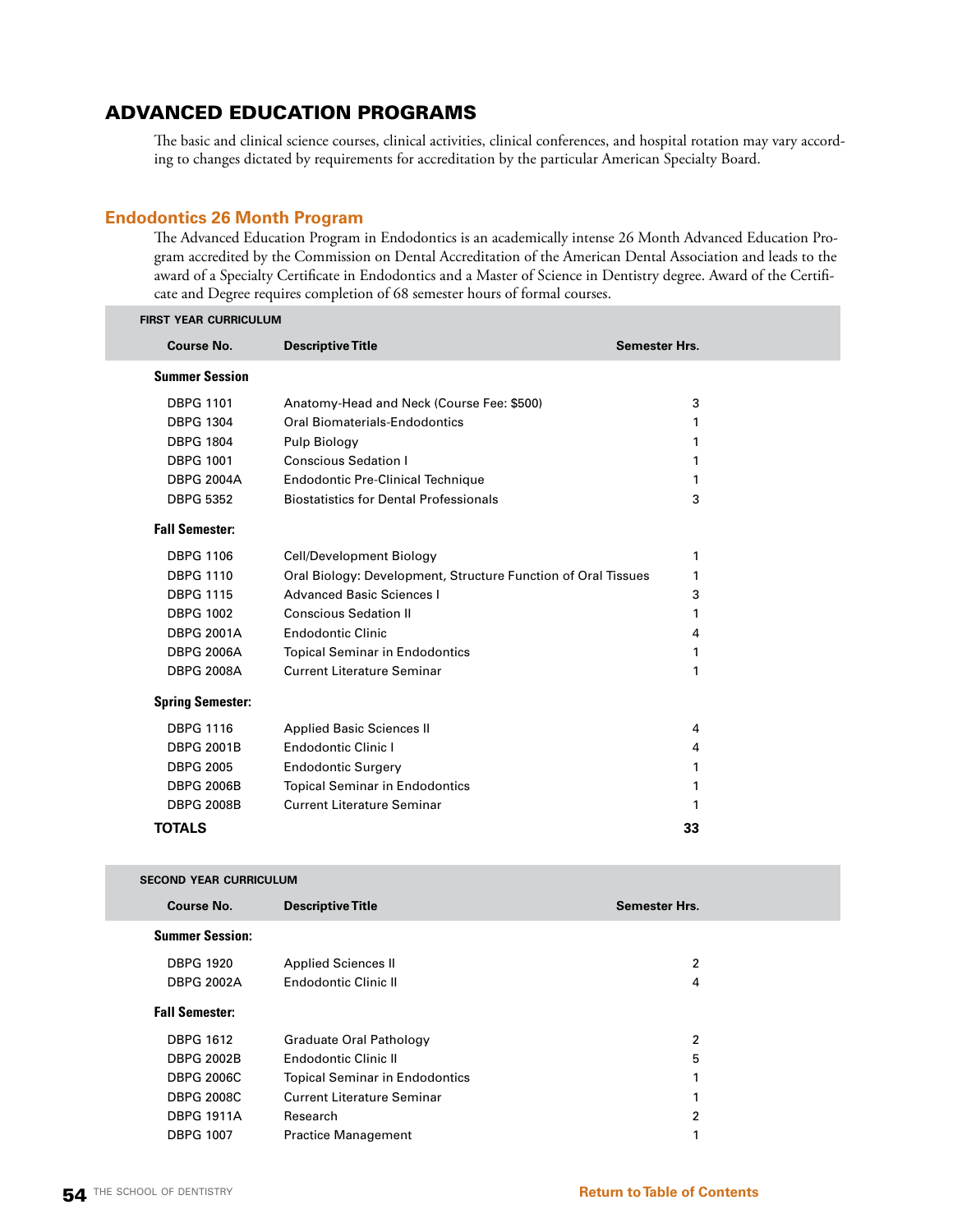# **Spring Semester:**

| TOTALS            |                                       | 29            |
|-------------------|---------------------------------------|---------------|
| <b>DBPG 1911B</b> | Research                              | $\mathcal{P}$ |
| <b>DBPG 2008D</b> | <b>Current Literature Seminar</b>     | 1.            |
| <b>DBPG 2006D</b> | <b>Topical Seminar in Endodontics</b> | 1             |
| <b>DBPG 2002C</b> | <b>Endodontic Clinic II</b>           |               |
|                   |                                       |               |

| THIRD YEAR CURRICULUM  |                          |                      |
|------------------------|--------------------------|----------------------|
| <b>Course No.</b>      | <b>Descriptive Title</b> | <b>Semester Hrs.</b> |
| <b>Summer Session:</b> |                          |                      |
| <b>DBPG 2003A</b>      | Endodontic Clinic III    | 4                    |
| *DBPG 1912A            | Thesis                   | 2                    |
| <b>TOTALS</b>          |                          | 6                    |
| Practice Teaching      |                          |                      |

Semester schedules are published by the Program Director.

Written and oral progress evaluation are performed each semester by the Program Director.

**\*MASTER OF SCIENCE IN DENTISTRY DEGREE ONLY**

# **Advanced Education General Dentistry (AEGD)One-Year Program (with optional second year)**

The advanced education program in general dentistry (AEGD) requires satisfactory completion of the following for award of the residency certificate:

| <b>FIRST YEAR CURRICULUM</b> |                                                                                                                                                                                                                                                                                                                                                                  |                      |
|------------------------------|------------------------------------------------------------------------------------------------------------------------------------------------------------------------------------------------------------------------------------------------------------------------------------------------------------------------------------------------------------------|----------------------|
| <b>Course No.</b>            | <b>Descriptive Title</b>                                                                                                                                                                                                                                                                                                                                         | <b>Semester Hrs.</b> |
| Summer:                      |                                                                                                                                                                                                                                                                                                                                                                  |                      |
| <b>DBPG 1001</b>             | <b>Conscious Sedation I</b><br>2-week hands-on and mini-lecture courses in Prosthodontics,<br>Endodontic, Dental Photography, Periodontal techniques, Oral<br>Medicine, Oral Surgery Laser Therapy, E4D CEREC training,<br><b>CBCT</b> and Virtual Implant Planning<br>Weekly 4 hr seminars in Diagnosis & Treatment Planning<br><b>General Dentistry Clinic</b> | 1                    |
| Fall:                        |                                                                                                                                                                                                                                                                                                                                                                  |                      |
| <b>DBPG 1081</b>             | Oral Biomaterials I<br>Weekly 4-hour seminars in Diagnosis & Trt Plng.<br><b>Current Literature Seminars</b><br>Implant hands-on courses (3-4 different system,<br>surgical and prosthetic)<br>Weekly lunch and learn or morning courses<br>Preparation/Presentation of Table Clinic at GHDS<br><b>General Dentistry Clinic</b>                                  | 1                    |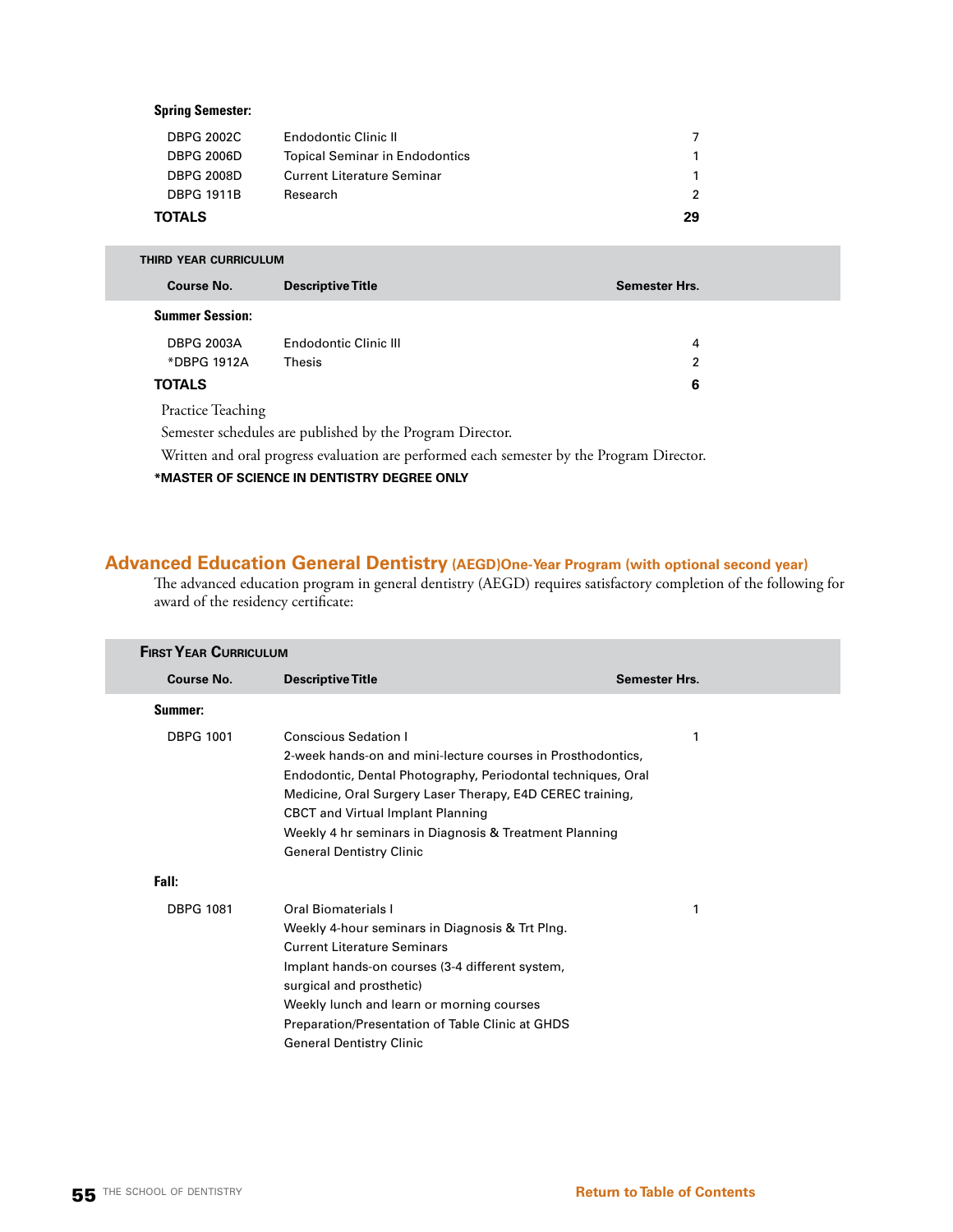# **Spring:**

| <b>DBPG1091</b> | Oral Biomaterials II                                           |  |
|-----------------|----------------------------------------------------------------|--|
|                 | Weekly 4-hour seminars in Diagnosis & Trt. Plng.               |  |
|                 | <b>Current Literature Seminars</b>                             |  |
|                 | Implant hands-on courses (3-4 systems surgical and prosthetic) |  |
|                 | 5 bi-weekly Piero-Restorative Seminar                          |  |
|                 | Weekly lunch and learn or morning courses                      |  |
|                 | Presentation of Table Clinic at GHDS                           |  |
|                 | <b>General Dentistry Clinic</b>                                |  |
| TOTAL           |                                                                |  |

Rotations: The Houston Dept. of Health and Human Services, Bureau of Oral Health, Pediatric Clinic. Monthly/weekly schedules are published by the Program Director. Written and oral progress evaluations are performed three times per year by the Program Director.

# **AEGD Optional Second Year**:

| Summer: DBPG 1920 Applied Sciences II                                                   |
|-----------------------------------------------------------------------------------------|
| <b>DBPG1007 Practice Management</b>                                                     |
| DBPGA 8006A Perio/Pros Tx Planning Conference                                           |
| The Houston Department of Health and Human Services, Bureau of Oral Health,             |
| <b>Pediatric Clinics</b>                                                                |
| UT M. D. Anderson Cancer Center, Maxillofacial Prosthetic and Dental Oncology           |
| Clinic (US top cancer center)                                                           |
| The Bering Omega HIV/AIDS clinic (a United Nations model agency)                        |
| San Jose Charity Clinic (the region largest and most comprehensive charity care clinic) |
| School of Dentistry fourth year undergraduate dental clinic and urgent care             |
| 70% plus                                                                                |
|                                                                                         |

Monthly/weekly schedules are published by the Program Director.

Written and oral progress evaluations are performed three times per year by the Program Director.

# **General Practice Residency (GPR) One-Year Program (with optional second year)**

The advanced education (residency) program in general practice (GPR) requires satisfactory completion of the following for award of the residency certificate:

| <b>FIRST YEAR CURRICULUM</b> |                             |                                                                                                          |                      |
|------------------------------|-----------------------------|----------------------------------------------------------------------------------------------------------|----------------------|
| <b>Course No.</b>            | <b>Descriptive Title</b>    |                                                                                                          | <b>Semester Hrs.</b> |
|                              |                             | Rotations during year off site: Oral Surgery (OMFS)<br><b>ENT</b><br>Internal Medicine<br>Anesthesiology |                      |
| Summer:                      |                             |                                                                                                          |                      |
| <b>DBPG 1001</b>             | <b>Conscious Sedation I</b> |                                                                                                          | 1                    |
| Fall:                        |                             |                                                                                                          |                      |
|                              |                             |                                                                                                          |                      |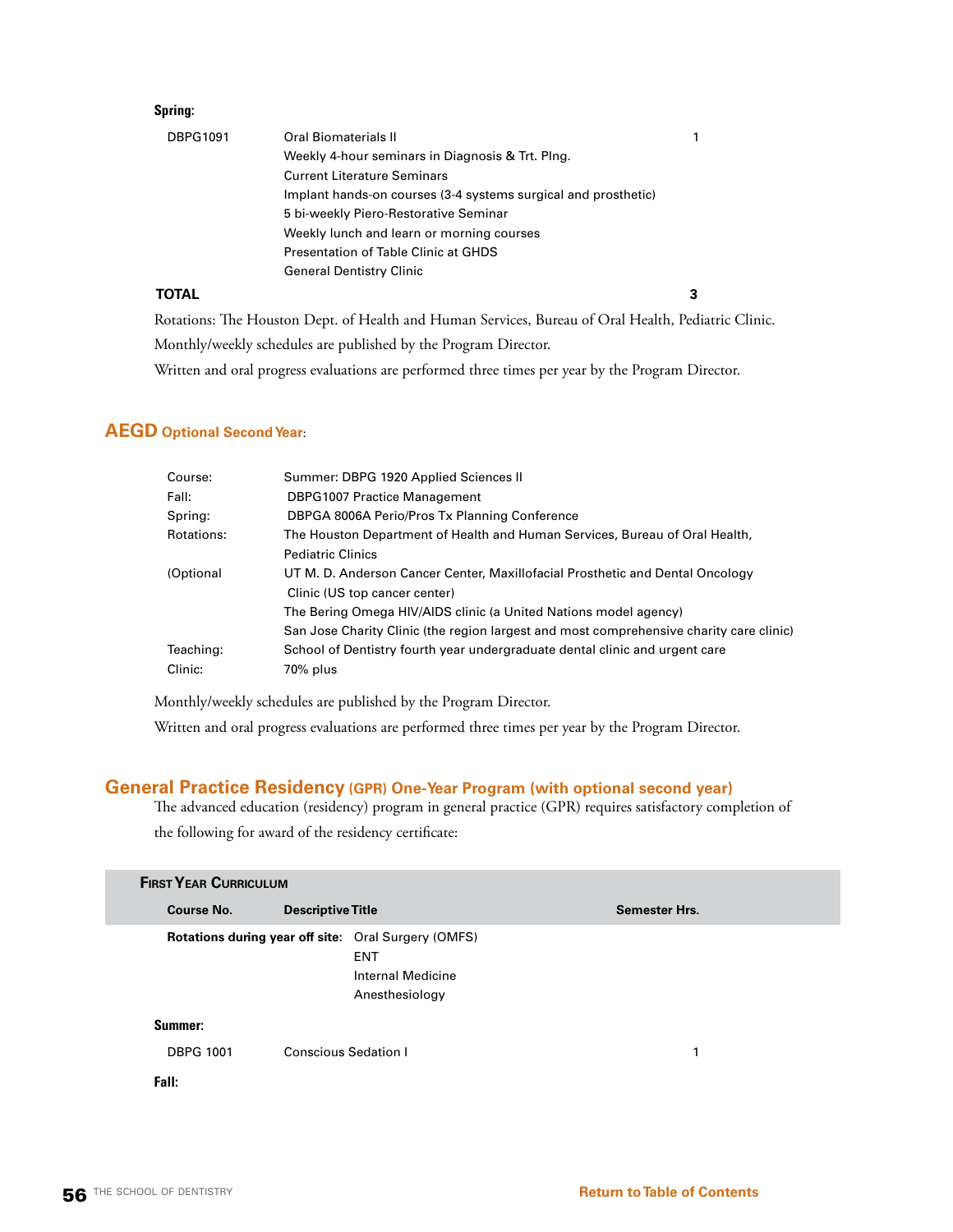| <b>DBPG 1002</b>                       | <b>Conscious Sedation II</b>                                              | 1 |
|----------------------------------------|---------------------------------------------------------------------------|---|
|                                        | 10 weekly seminars in Periodontics                                        |   |
|                                        | Selected seminars in Oral Biomaterials I                                  |   |
|                                        | Weekly to biweekly seminars in Diagnosis & Trt Plng.                      |   |
|                                        | <b>Restorative Dentistry Clinic</b>                                       |   |
| Spring:                                |                                                                           |   |
| <b>DBPG 1091</b>                       | <b>Oral Biomaterials II</b>                                               | 1 |
|                                        | 12 weekly seminars in Implantology                                        |   |
|                                        | Implant hands-on courses (3-4 different systems, surgical and prosthetic) |   |
|                                        | 10 weekly seminars in Periodontics                                        |   |
|                                        | Weekly 4 hr seminars in Diagnosis & Trt.Plng.                             |   |
|                                        | Weekly lunch and learn or morning courses                                 |   |
|                                        | <b>General Dentistry Clinic</b>                                           |   |
| <b>TOTAL</b>                           |                                                                           | 3 |
|                                        |                                                                           |   |
| <b>Optional Second Year:</b><br>Summer |                                                                           |   |
| DRPG 1920                              | Annlied Sciences II                                                       |   |

| <b>DBPG 1920</b>  | <b>Applied Sciences II</b>                                 | $\overline{2}$ |
|-------------------|------------------------------------------------------------|----------------|
| Fall              |                                                            |                |
| <b>DBPG</b>       | 1007 Practice Management                                   | 1              |
| <b>Spring</b>     |                                                            |                |
| <b>DBPG 8006A</b> | Perio/Pros Treatment Planning                              | 1              |
|                   | Conference                                                 |                |
| <b>TOTAL</b>      |                                                            | 4              |
|                   | Rotations: Anesthesia, Oncology (@ LBJ), OMFS, MD Anderson |                |
| Clinic: 80% plus  |                                                            |                |
| Call with faculty |                                                            |                |

# **Oral and Maxillofacial Surgery (OMFS) Four -Year Program**

The four-year advanced education (residency) program in oral and maxillofacial surgery requires satisfactory completion of the following for award of the OMFS specialty certificate:

# **SCHEDULE OF DEPARTMENT CONFERENCES**

# **1. ORTHOGNATHIC SURGERY SEMINAR**

# *Mondays, 7:00 – 8:00 AM UTSD, Room 6520*

The goals and objectives of the Orthognathic Surgery Seminar are: 1) To provide residents with a comprehensive didactic experience in the diagnosis and combined surgical-orthognathic management of patients with cranio-maxillofacial and cleft deformities, 2) to provide an interactive environment for members of the Departments of Oral and Maxillofacial Surgery and Orthodontics to discuss and formulate treatment plans for actual clinical cases and 3) to provide an interactive environment for members of the Department of OMS and Orthodontics to audit the results of combined cases.

**GPR Optional Second Year**: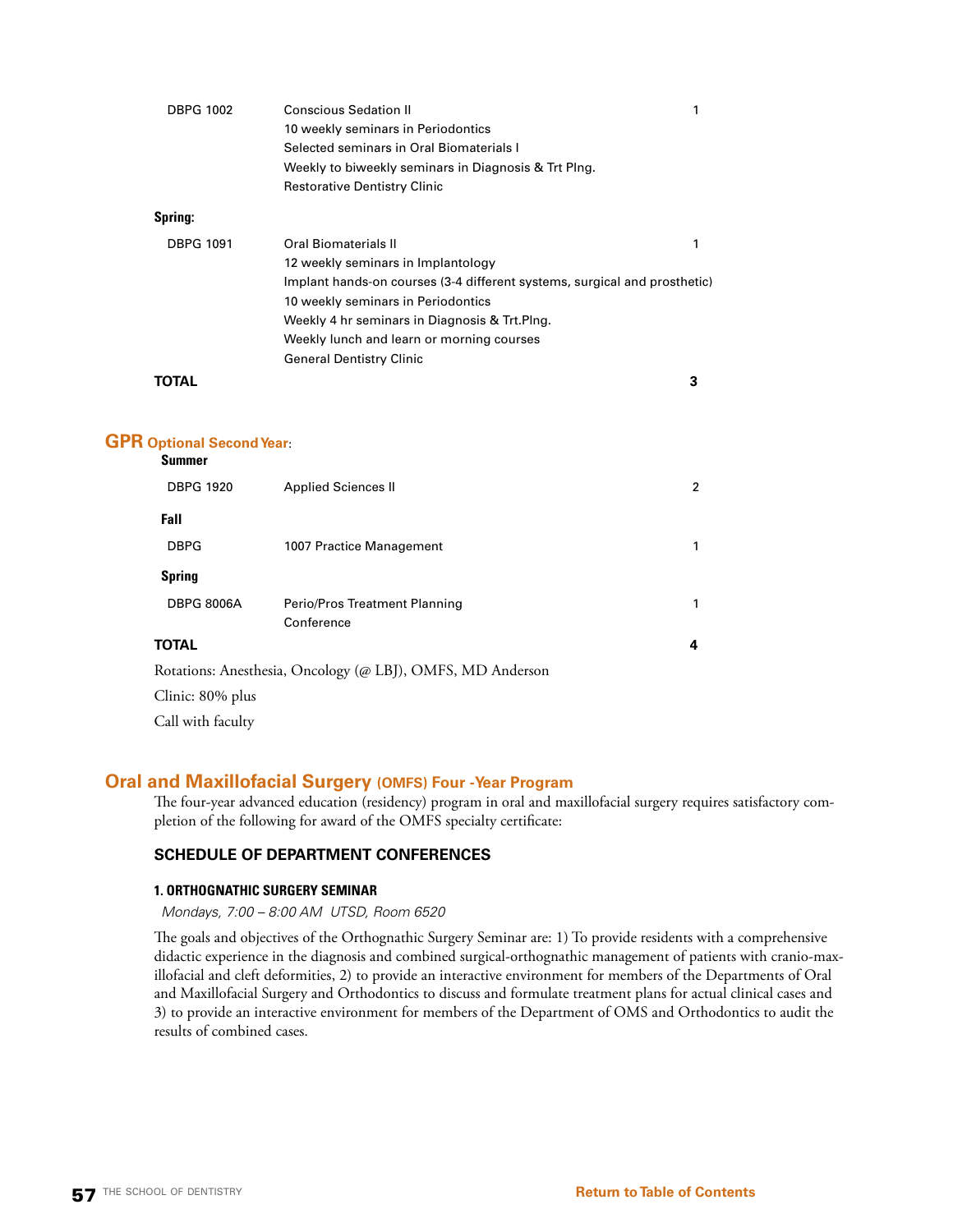#### **2. OMS SEMINAR**

*Tuesdays, 7:00 – 8:00 AM* UTSD, Room 6520

The OMS Seminar series is organized into two categories of lectures. The core category is conducted in the first three months of the academic year and covers essential material required by junior grade residents to function oncall and in a hospital environment. Upper level residents find these lectures a helpful review of basic material. The second category of lectures is composed of a series of rotating topics in all the major subject areas of the specialty. These topics will be repeated every three years, enabling all residents to hear the lectures at least twice during their residency. The goal of this conference is to provide residents with in-depth knowledge in these selected areas. Invited speakers from other specialties and institutions are often featured during this seminar.

#### **3. Clinico-Pathologic-Conference**

#### *Thursdays, 7:00 – 8:00 AM* TMH

The goals and objectives of the CPC are to review the diagnosis and management of oral pathology. These sessions are presented by residents who gain experience in oral presentation techniques and computerized slide making. The question and answer sessions which follow the presentation are opportunities for Socratic teaching and are felt to help residents prepare for future oral examinations.

# **Department of Oral and Maxillofacial Surgery Four Year OMS CERTIFICATE PROGRAM OUTLINE**

| YEAR             | <b>ACTIVITY</b>            | <b>DURATION</b> |
|------------------|----------------------------|-----------------|
| PGY <sub>1</sub> | OMS                        | 12 months       |
| PGY <sub>2</sub> | Internal Medicine          | 3 months        |
| PGY <sub>2</sub> | Anesthesia                 | 4 months        |
| PGY <sub>2</sub> | Neurosurgery               | 1 months        |
| PGY <sub>2</sub> | <b>OMS</b>                 | 4 months        |
| PGY 3            | OMS                        | 7 months        |
| PGY <sub>3</sub> | Pediatric Anesthesia       | 1 month         |
| PGY <sub>3</sub> | <b>General Surgery</b>     | 4 months        |
| PGY 4            | <b>OMS Chief Residency</b> | 12 months       |

# **Oral and Maxillofacial Surgery**

# **OMFS/MD Dual Degree Program with McGovern Medical School Six-Year Program/Dual Degree Program**

The six-year OMS/MD candidate must meet the admissions requirements for McGovern Medical School at UTHealth. More detailed information may be found at McGovern Medical School website

https://med.uth.edu/surgery/education/residency/oral-and-maxillofacial-surgery-residency/

The six-year advanced education (dual degree) program in oral and maxillofacial surgery requires satisfactory completion of the following for the award of the MD degree from McGovern Medical School and OMFS specialty certificate (OMFS/MD):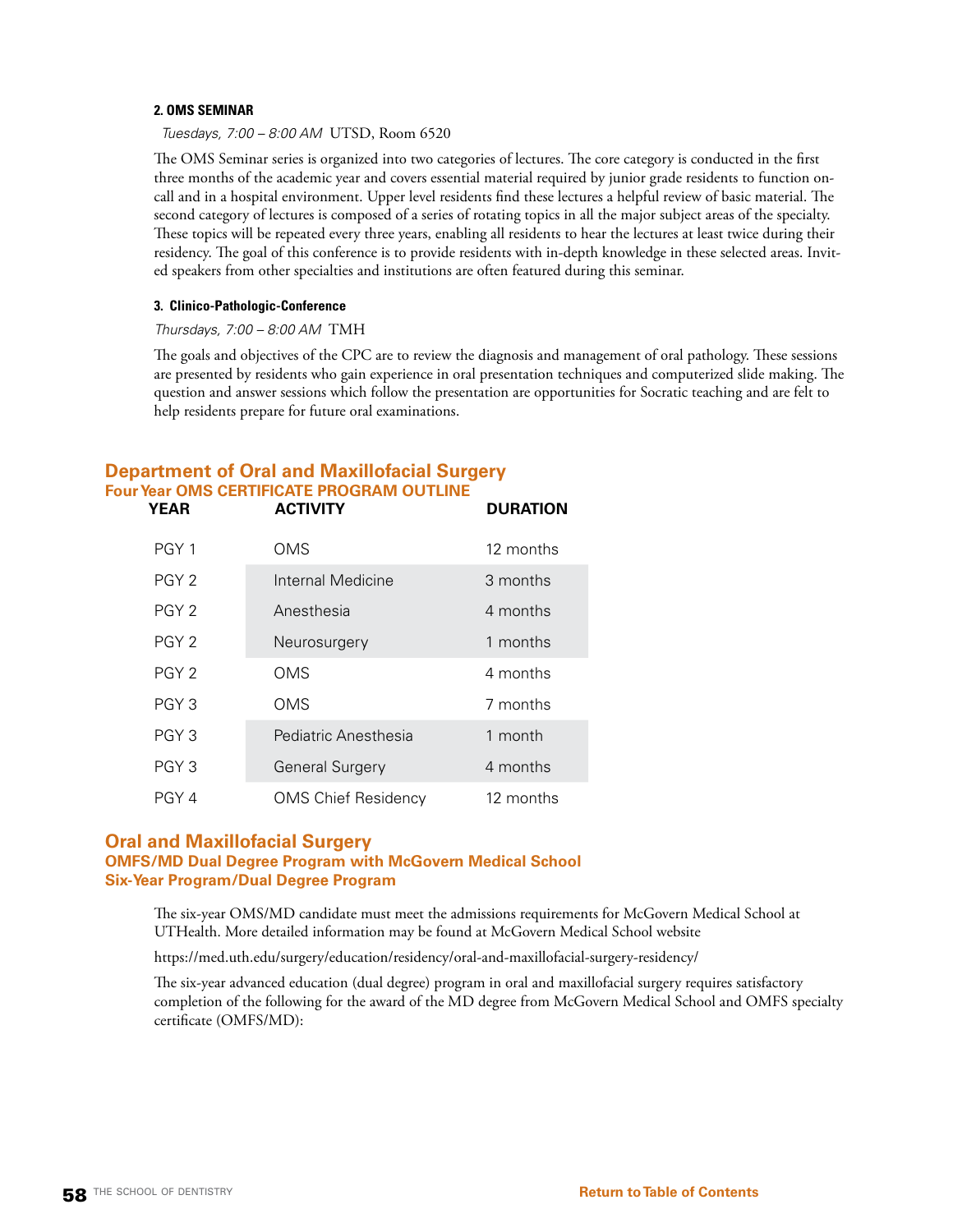# **SCHEDULE OF DEPARTMENT CONFERENCES**

# **1. ORTHOGNATHIC SURGERY SEMINAR**

*Mondays, 7:00 – 8:00 AM MSB B.603*

The goals and objectives of the Orthognathic Surgery Seminar are: 1) To provide residents with a comprehensive didactic experience in the diagnosis and combined surgical-orthognathic management of patients with cranio-maxillofacial and cleft deformities, 2) to provide an interactive environment for members of the Departments of Oral and Maxillofacial Surgery and Orthodontics to discuss and formulate treatment plans for actual clinical cases and 3) to provide an interactive environment for members of the Department of OMS and Orthodontics to audit the results of combined cases.

# **2. OMS SEMINAR**

# *Tuesdays, 7:00 – 8:00 AM MSB 2.135*

The OMS Seminar series is organized into two categories of lectures. The core category is conducted in the first three months of the academic year and covers essential material required by junior grade residents to function oncall and in a hospital environment. Upper level residents find these lectures a helpful review of basic material. The second category of lectures is composed of a series of rotating topics in all the major subject areas of the specialty. These topics will be repeated every three years, enabling all residents to hear the lectures at least twice during their residency. The goal of this conference is to provide residents with in-depth knowledge in these selected areas. Invited speakers from other specialties and institutions are often featured during this seminar.

# **3. Clinico-Pathologic-Conference**

# *Thursdays, 7:00 – 8:00 AM TMH, Dunn/Guadalupe-Pecos*

The goals and objectives of the CPC are to review the diagnosis and management of oral pathology. These sessions are presented by residents who gain experience in oral presentation techniques and computerized slide making. The question and answer sessions which follow the presentation are opportunities for Socratic teaching and are felt to help residents prepare for future oral examinations.

# **4. M&M Conference**

# *Final Tuesday of every other 7:00 – 8:00 MSB 2.135*

The bi-monthly Morbidity and Mortality Conference presented by the chief residents. Each resident summarizes the clinical activity of the hospital services and reports on any morbidity or mortality. Significant morbidity is the discussed in a mini-presentation with an analysis of events, recommendation for corrective action and a relevant literature review. These discussions are developed with the assistance and approval of the faculty member responsible for the case.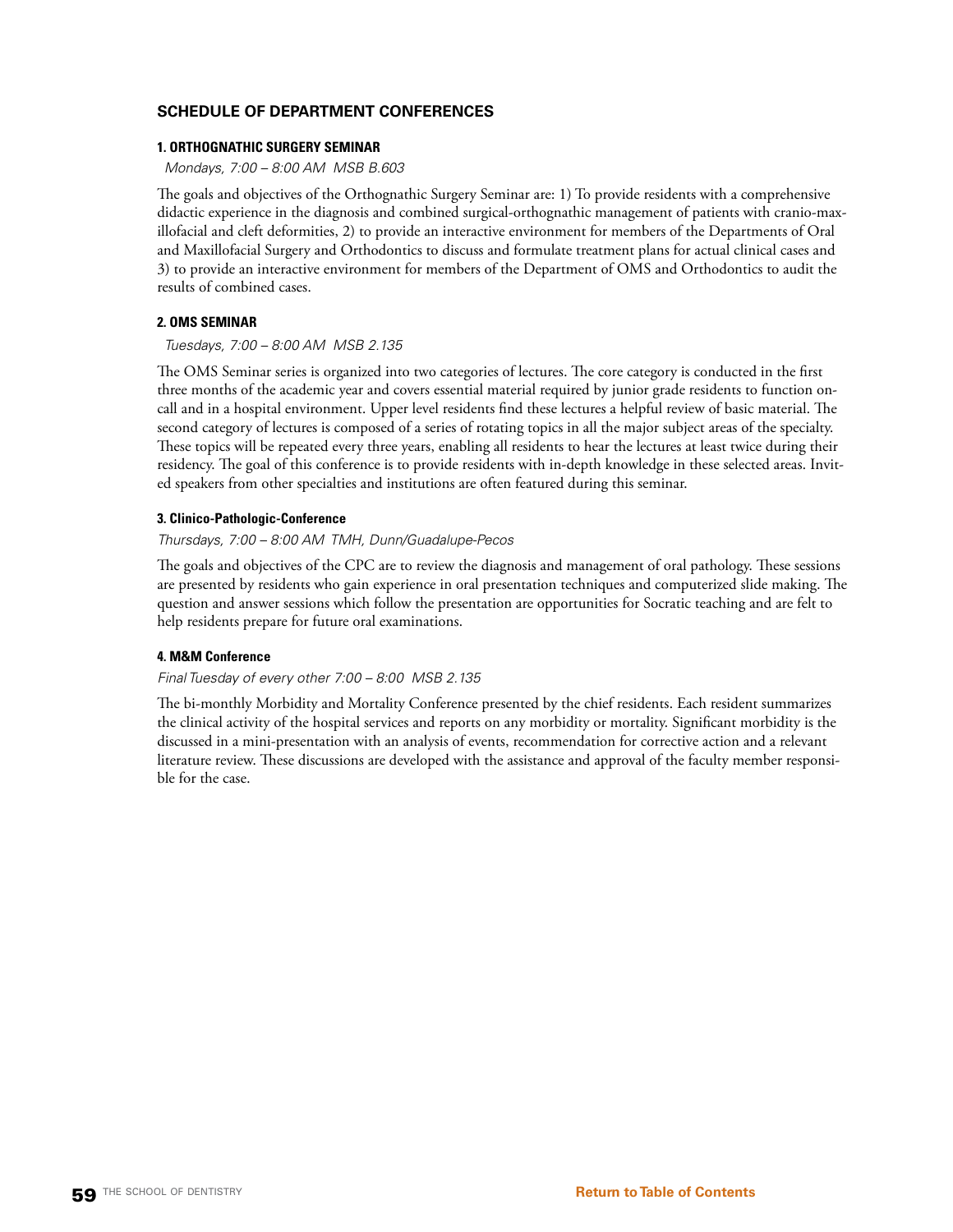# **Department of Oral and Maxillofacial Surgery Integrated OMFS/MD Program Outline**

| YEAR             | <b>ACTIVITY</b>                              | <b>DURATION</b> |
|------------------|----------------------------------------------|-----------------|
| PGY 1            | <b>OMS</b>                                   | 12 months       |
| PGY <sub>2</sub> | <b>OMS</b>                                   | 2 months        |
| PGY <sub>2</sub> | MS II (USMLE Step 1)                         | 10 months       |
| PGY <sub>3</sub> | MS III                                       | 12 months       |
| PGY 4            | MS 4 (USMLE Step 2)                          | 3 months        |
| PGY 4            | Neurosurgery                                 | 1 month         |
| PGY 4            | Anesthesia (OMS Rotation)                    | 4 months        |
| PGY 4            | <b>OMS</b>                                   | 4 months        |
| PGY 4            | Pedi Anesthesia                              | 1 months        |
| PGY <sub>5</sub> | General Surgery Internship<br>(USMLE Step 3) | 4 months        |
| PGY 5            | OMS                                          | 7 months        |
| PGY 6            | <b>OMS Chief Residency</b>                   | 12 months       |

# **Orthodontics 26-Month Program**

The Advanced Education Program in Orthodontics is an academically intense 26-month Advanced Education Program accredited by the Commission on Dental Accreditation of the American Dental Association, and leads to the award of a Specialty Certificate in Orthodontics and an optional Master of Science in Dentistry degree. Award of the Certificate requires completion of 82 semester hours and a Master of Science degree requires 88 semester hours of formal courses.

| <b>First Year Curriculum</b> |                                                               |                      |
|------------------------------|---------------------------------------------------------------|----------------------|
| Course No.                   | <b>Descriptive Title</b>                                      | <b>Semester Hrs.</b> |
| <b>Summer Session</b>        |                                                               |                      |
| <b>DBPG 1101</b>             | Anatomy-Head and Neck (Course Fee \$500)                      | 3                    |
| <b>DBPG 5352</b>             | <b>Biostatistics for Dental Professionals</b>                 | 3                    |
| <b>DBPG 5001A</b>            | Orthodontic Clinic I                                          | 3                    |
| <b>DBPG 5010</b>             | Topics in Orthodontics                                        | $\overline{2}$       |
| <b>Fall Semester:</b>        |                                                               |                      |
| <b>DBPG 1106</b>             | Cell/Development Biology                                      | 1                    |
| <b>DBPG 1110</b>             | Oral Biology: Development, Structure Function of Oral Tissues |                      |
| <b>DBPG 1305</b>             | Oral Biomaterials                                             | 2                    |
| <b>DBPG 1009</b>             | Interdisc. Res. Seminar                                       |                      |
| <b>DBPG 4002A</b>            | Orthognathic Seminar                                          |                      |
| <b>DBPG 5001B</b>            | Ortho Clinic I                                                | 5                    |
| <b>DBPG 5005A</b>            | <b>Current/Classic Lit</b>                                    |                      |
| <b>DBPG 5011</b>             | Topics in Orthodontics II                                     | 4                    |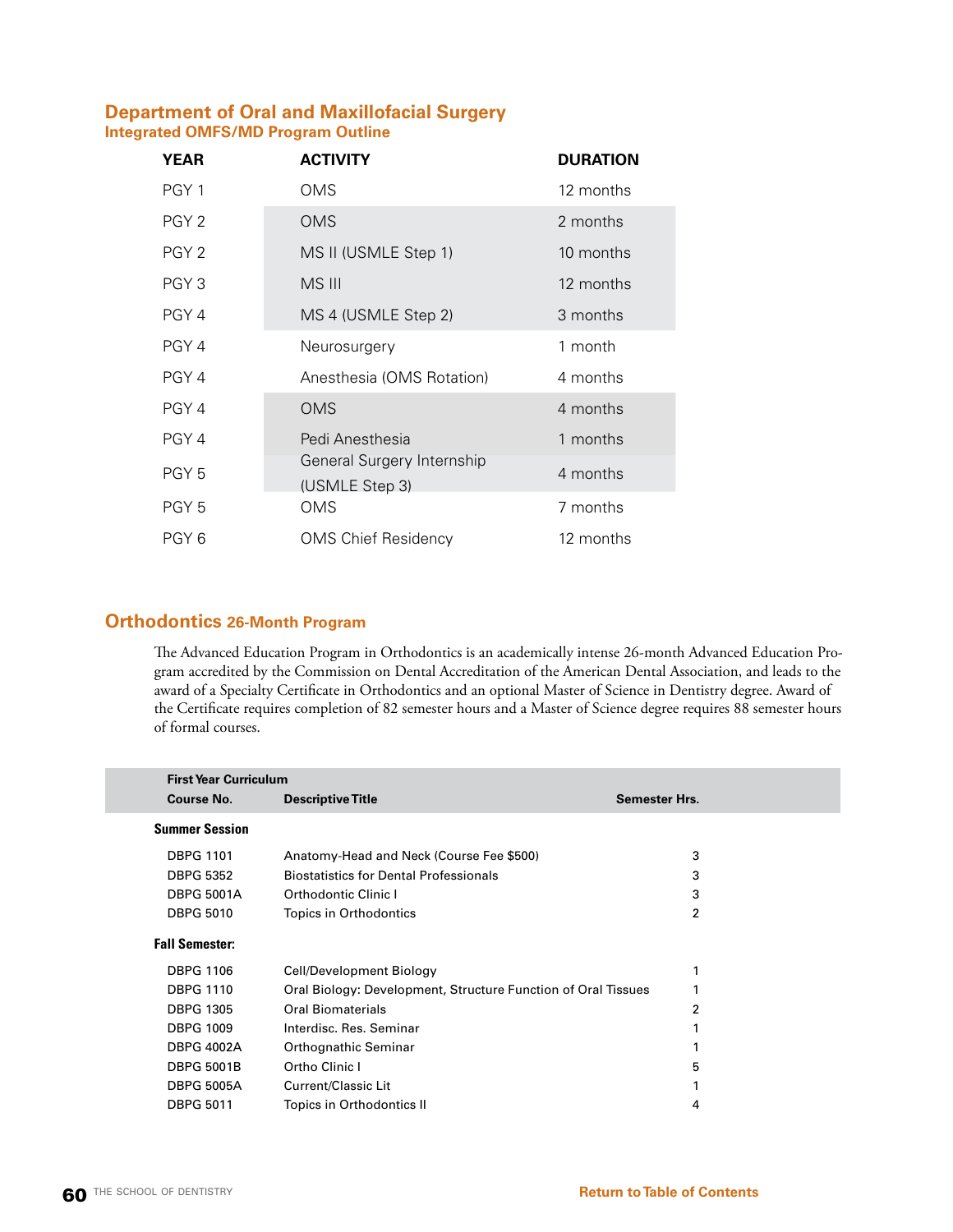# **Spring Semester:**

| TOTAL             |                                                         | 42 |
|-------------------|---------------------------------------------------------|----|
| <b>DBPG 5020</b>  | Ortho Practice Management * (take one time in odd year) | 1  |
| <b>DBPG 5016</b>  | Craniofacial Growth & Dev I                             | 2  |
| <b>DBPG 5012</b>  | Topics in Orthodontics III                              | 4  |
| <b>DBPG 5005B</b> | Current/Classical Lit II                                | 1  |
| <b>DBPG 5001C</b> | Orthodontic Clinic I                                    | 5  |
| <b>DBPG 4002B</b> | Orthognathic Seminar                                    |    |
| <b>DBPG 1010</b>  | Interdisc Res Seminar II                                |    |
|                   |                                                         |    |

| <b>Second Year Curriculum</b> |                                |                      |
|-------------------------------|--------------------------------|----------------------|
| <b>Course No.</b>             | <b>Descriptive Title</b>       | <b>Semester Hrs.</b> |
| <b>Summer Session:</b>        |                                |                      |
| <b>DBPG 1920</b>              | <b>Applied Sciences II</b>     | $\overline{2}$       |
| <b>DBPG 5002A</b>             | Orthodontics Clinic II         | 5                    |
| <b>DBPG 5013</b>              | Topics in Orthodontics IV      | $\overline{2}$       |
| <b>Fall Semester:</b>         |                                |                      |
| <b>DBPG 1612</b>              | <b>Graduate Oral Pathology</b> | $\overline{2}$       |
| <b>DBPG 1011</b>              | Interdiscip. Res. Seminar      | 1                    |
| <b>DBPG 4002C</b>             | Orthognathic Seminar           | 1                    |
| <b>DBPG 5002B</b>             | Orthodontic Clinic II          | 5                    |
| <b>DBPG 5005C</b>             | Current & Classical Lit. III   | 1                    |
| <b>DBPG 5014</b>              | Topics in Orthodontics V       | 4                    |
| <b>DBPG 5017</b>              | Cranio-Facial Growth & Dev.    | $\overline{2}$       |
| <b>Spring Semester:</b>       |                                |                      |
| <b>DBPG 1911A</b>             | Research                       | $\overline{2}$       |
| <b>DBPG 1008</b>              | <b>Grad Oral Radiology</b>     | 1                    |
| <b>DBPG 1012</b>              | Interdisc. Res. Seminar IV     | 1                    |
| <b>DBPG 4002D</b>             | Orthognathic Seminar           | 1                    |
| <b>DBPG 5002C</b>             | Orthodontic Clinic II          | 5                    |
| <b>DBPG 5005D</b>             | Current/Classical Lit IV       | 1                    |
| <b>DBPG 5015</b>              | Topics in Orthodontics VI      | 4                    |
| <b>TOTAL</b>                  |                                | 40                   |

| <b>Third Year Curriculum</b> |                          |                      |
|------------------------------|--------------------------|----------------------|
| Course No.                   | <b>Descriptive Title</b> | <b>Semester Hrs.</b> |
| <b>Summer Session:</b>       |                          |                      |
| <b>DBPG 1911B</b>            | Research                 | 2                    |
| *DBPG 1912A                  | Thesis                   | 2                    |
| <b>DBPG 5003</b>             | Orthodontic Clinic III   | 2                    |
| <b>TOTAL</b>                 |                          | 6                    |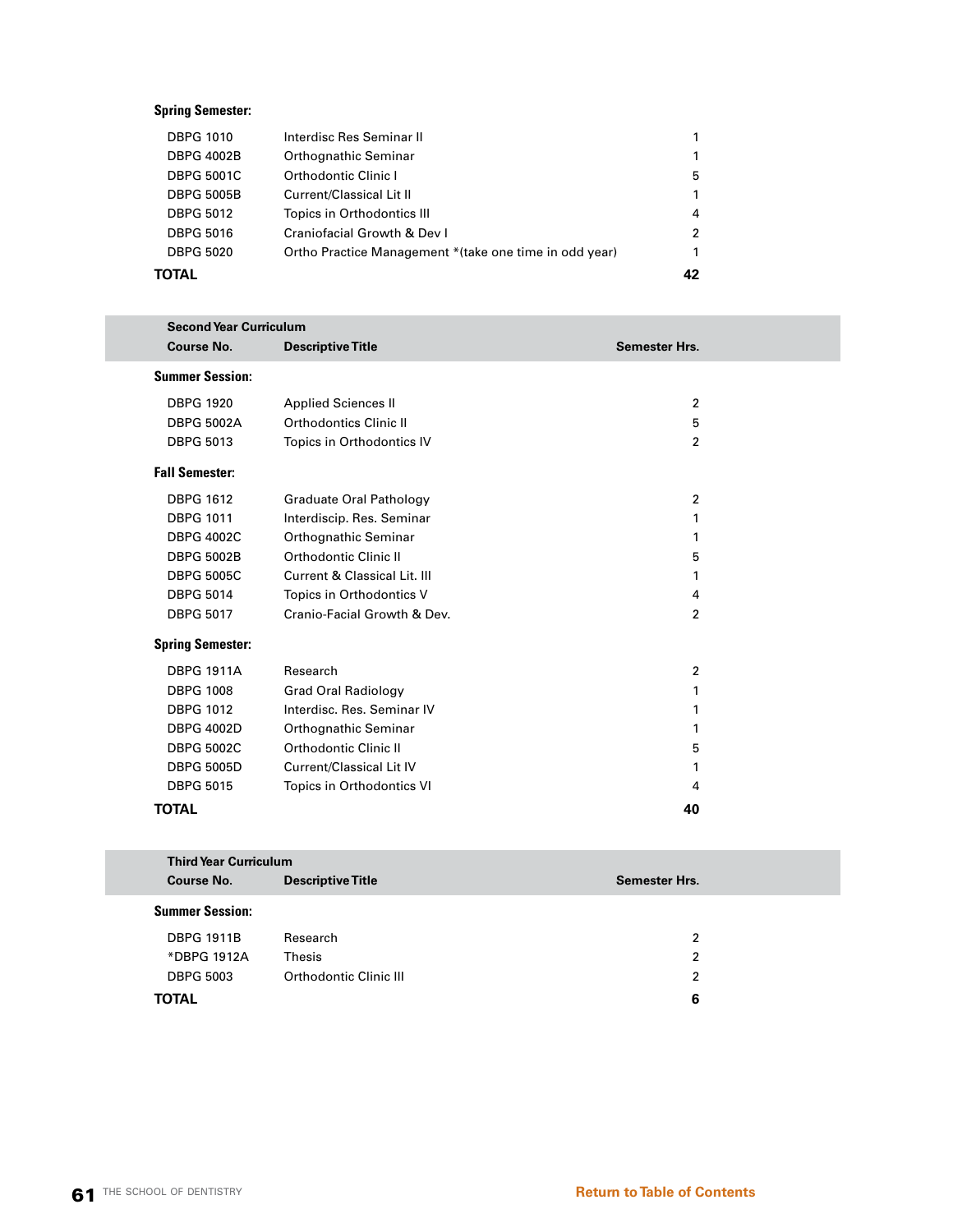# **Research/Thesis**

Candidates for the Master of Science in Dentistry Degree must complete an original research project, write the thesis and submit a publishable version of the research to the Department.

Candidates for the certificate in orthodontics must complete a research project and submit a publishable version of the research activity of the Department.

Semester schedules are published by the program director.

Satisfactory written and oral progress evaluations are completed quarterly by the Program Director after consultation with the appropriate faculty.

# \*MASTER OF SCIENCE IN DENTISTRY DEGREE ONLY

# **Pediatric Dentistry Two -Year Program**

The Advanced Education Program in Pediatric Dentistry is an academically intense 24 month Advanced Education Program accredited by the Commission on Dental Accreditation of the American Dental Association and leads to the award of a Specialty Certificate in Pediatric Dentistry and an optional Master of Science in Dentistry degree. Award of the Certificate requires completion of 47 semester credit hours and a Master of Science in Dentistry requires 53 semester credit hours for completion.

| <b>Descriptive Title</b><br><b>Conscious Sedation I</b><br><b>Topics in Pediatric Dentistry</b><br>Pediatric Clinic I<br><b>Applied Sciences II</b><br>Head and Neck Anatomy | <b>Semester Hrs.</b><br>1<br>2<br>1<br>2<br>3 |                                                                                                                                  |
|------------------------------------------------------------------------------------------------------------------------------------------------------------------------------|-----------------------------------------------|----------------------------------------------------------------------------------------------------------------------------------|
|                                                                                                                                                                              |                                               |                                                                                                                                  |
|                                                                                                                                                                              |                                               |                                                                                                                                  |
|                                                                                                                                                                              |                                               |                                                                                                                                  |
|                                                                                                                                                                              |                                               |                                                                                                                                  |
|                                                                                                                                                                              |                                               |                                                                                                                                  |
|                                                                                                                                                                              |                                               |                                                                                                                                  |
|                                                                                                                                                                              |                                               |                                                                                                                                  |
|                                                                                                                                                                              |                                               |                                                                                                                                  |
| Advanced Basic Sciences I                                                                                                                                                    | 3                                             |                                                                                                                                  |
| Graduate Oral Pathology                                                                                                                                                      | 2                                             |                                                                                                                                  |
| <b>Conscious Sedation II</b>                                                                                                                                                 | 1                                             |                                                                                                                                  |
| Topics in Pediatric Dentistry I                                                                                                                                              | 2                                             |                                                                                                                                  |
| <b>Pediatric Clinic I</b>                                                                                                                                                    |                                               |                                                                                                                                  |
|                                                                                                                                                                              | 1                                             |                                                                                                                                  |
|                                                                                                                                                                              |                                               |                                                                                                                                  |
| <b>Grad Oral Radiology</b>                                                                                                                                                   | 1                                             |                                                                                                                                  |
| <b>Craniofacial Growth and Development I</b>                                                                                                                                 | 2                                             |                                                                                                                                  |
| Topics in Pediatric Dentistry I                                                                                                                                              | 2                                             |                                                                                                                                  |
| Pediatric Clinic I                                                                                                                                                           | 3                                             |                                                                                                                                  |
|                                                                                                                                                                              | 1                                             |                                                                                                                                  |
|                                                                                                                                                                              | 28                                            |                                                                                                                                  |
|                                                                                                                                                                              |                                               | Current & Classical Literature Review in Pediatric Dentistry I<br>Current & Classical Literature Review in Pediatric Dentistry I |

| <b>Second Year Curriculum</b> |                                                                 |               |
|-------------------------------|-----------------------------------------------------------------|---------------|
| <b>Course No.</b>             | <b>Descriptive Title</b>                                        | Semester Hrs. |
| <b>Summer Session:</b>        |                                                                 |               |
| <b>DBPG 6001D</b>             | Topics in Pediatric Dentistry II                                | 2             |
| <b>DBPG 5352</b>              | <b>Biostatics for Dental Professionals</b>                      | 3             |
| <b>DBPG 6006A</b>             | <b>Pediatric Clinic II</b>                                      |               |
| <b>DBPG 6007C</b>             | Current & Classical Literature Review in Pediatric Dentistry II |               |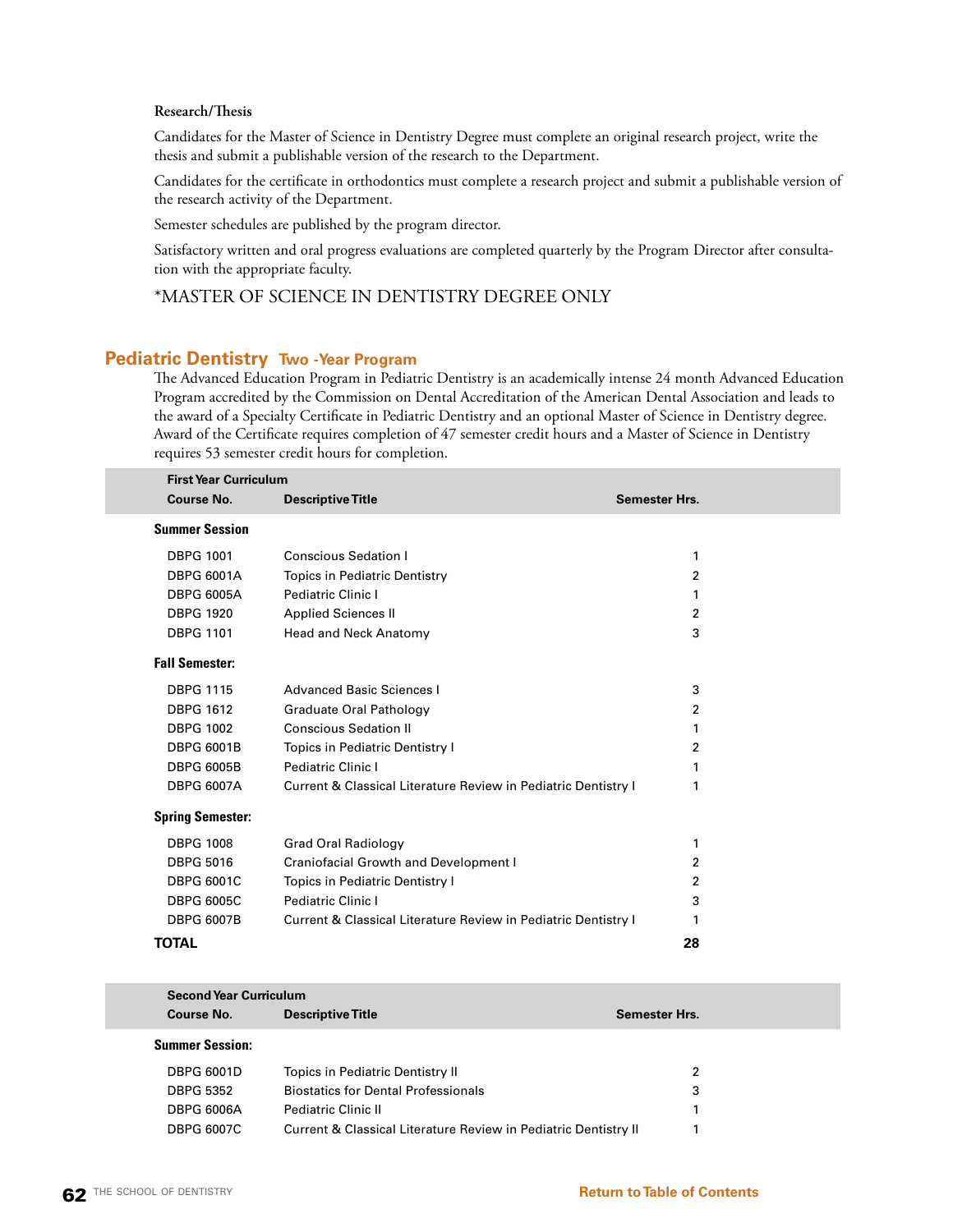# **Fall Semester:**

| <b>DBPG 6017</b>        | Pediatric Seminar in Craniofacial Development II                |   |
|-------------------------|-----------------------------------------------------------------|---|
| <b>DBPG 6001E</b>       | Topics in Pediatric Dentistry II                                | 2 |
| <b>DBPG 6006B</b>       | <b>Pediatric Clinic II</b>                                      | 2 |
| <b>DBPG 6007D</b>       | Current & Classical Literature Review in Pediatric Dentistry II |   |
| <b>DBPG 1911A</b>       | Research                                                        |   |
| <b>Spring Semester:</b> |                                                                 |   |
| <b>DBPG 6001F</b>       | Topics in Pediatric Dentistry II                                | 2 |
| <b>DBPG 6006C</b>       | <b>Pediatric Clinic II</b>                                      | з |
| <b>DBPG 6007E</b>       | Current & Classical Literature Review in Pediatric Dentistry II |   |
| <b>DBPG 1911B</b>       | Research                                                        | 2 |
| *DBPG 1912A             | Thesis                                                          | 2 |
|                         |                                                                 |   |

#### **TOTAL 25**

Annual schedules are published by the Program Director to include clinical rotations.

Written progress evaluations are completed each semester by the Program Director in consultation with the graduate faculty.

\* MASTER OF SCIENCE IN DENTISTRY DEGREE ONLY

# **Periodontics Three Year Program**

The Advanced Education (graduate) Program in requires satisfactory completion of the following for award of the Master of Science in Dentistry degree and specialty certificate. Award of the Certificate and the Master of Science in Dentistry requires 79 semester credit hours for completion.

| <b>First-Year Curriculum</b> |                                                 |                      |
|------------------------------|-------------------------------------------------|----------------------|
| <b>Course No.</b>            | <b>Descriptive Title</b>                        | <b>Semester Hrs.</b> |
| <b>Summer Session</b>        |                                                 |                      |
| <b>DBPG 1101</b>             | Anatomy-Head and Neck (Course Fee \$500)        | 3                    |
| <b>DBPG 1001</b>             | <b>Conscious Sedation I</b>                     | 1                    |
| <b>DBPG 7001A</b>            | <b>Periodontics Clinic I</b>                    |                      |
| <b>DBPG 5352</b>             | <b>Biostatistics for Dental Professionals</b>   | 3                    |
|                              | Periodontial Therapy I                          |                      |
|                              | Introduction to Intra-Oral Photography          |                      |
|                              | Physical Diagnosis at VA Hospital               |                      |
| <b>Fall Semester:</b>        |                                                 |                      |
| <b>DBPG 1612</b>             | Graduate Oral Pathology                         | $\overline{2}$       |
| <b>DBPG 1115</b>             | <b>Advanced Basic Sciences I</b>                | 3                    |
| <b>DBPG 1002</b>             | <b>Conscious Sedation II</b>                    |                      |
| <b>DBPG 7001B</b>            | <b>Periodontics Clinic I</b>                    | 3                    |
| <b>DBPG 7009A</b>            | <b>Topical Seminars in Periodontics</b>         | 2                    |
|                              | <b>Physical Diagnosis at VA-continues</b>       |                      |
|                              | <b>Current Literature</b>                       |                      |
|                              | <b>Clinical Conference</b>                      |                      |
|                              | <b>Bering Clinic</b>                            |                      |
|                              | Graduate Introduction to Implant Prosthodontics |                      |
|                              | Mucocutaneous Clinic                            |                      |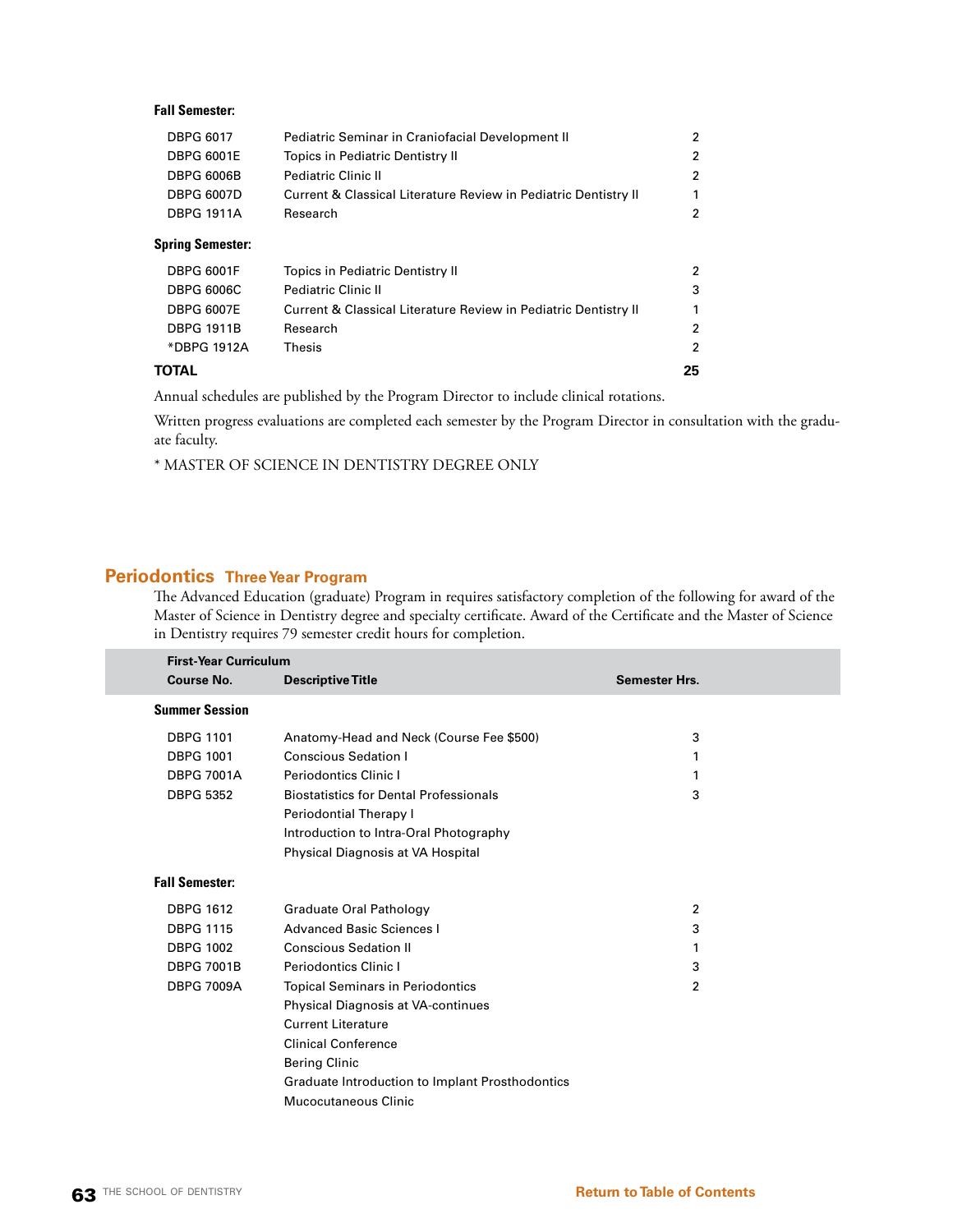# **Spring Semester:**

| <b>Advanced Basic Sciences II</b>           | 4 |
|---------------------------------------------|---|
| Periodontics Clinic I                       | 3 |
| Dental Implant Lecture Series               | 2 |
| <b>Topical Seminars in Periodontics</b>     | 2 |
| Perio/Pros Conference                       |   |
| <b>Current Literature</b>                   |   |
| Clinical Conference                         |   |
| <b>Bering Clinic Rotation</b>               |   |
| Mucocutaneous Clinic                        |   |
| Dental Hygiene Supervision                  |   |
| <b>ACLS Class in January</b>                |   |
| Implant Board Meeting                       |   |
| Perio/AEGD/GPR Class                        |   |
| Graduate Occlusion-Dr. Ronald C. Auvenshine |   |
| OrthoPerio Conference                       |   |
|                                             |   |

#### **TOTAL 31**

| <b>Second Year-Curriculum</b> |                                                                   |                      |  |
|-------------------------------|-------------------------------------------------------------------|----------------------|--|
| <b>Course No.</b>             | <b>Descriptive Title</b>                                          | <b>Semester Hrs.</b> |  |
| <b>Summer Session:</b>        |                                                                   |                      |  |
| <b>DBPG 1911A</b>             | Research                                                          | 2                    |  |
| <b>DBPG 7002A</b>             | Periodontics Clinic II                                            | 4                    |  |
|                               | <b>Bering Clinic Rotation</b>                                     |                      |  |
|                               | Dental Hygiene Supervision                                        |                      |  |
|                               | OrthoPerio Conference                                             |                      |  |
| <b>Fall Semester:</b>         |                                                                   |                      |  |
| <b>DBPG 1106</b>              | Cell/Development Biology                                          | 1                    |  |
| <b>DBPG 1110</b>              | Oral Biology: Development, Structure and Function of Oral Tissues | $\mathbf{1}$         |  |
| <b>DBPG 7002B</b>             | Periodontics Clinic II                                            | 5                    |  |
| <b>DBPG 7009C</b>             | <b>Topical Seminars in Periodontics</b>                           | $\overline{2}$       |  |
|                               | <b>Current Literature</b>                                         |                      |  |
|                               | <b>Clinical Conference</b>                                        |                      |  |
|                               | <b>Bering Clinic</b>                                              |                      |  |
|                               | <b>Mucocutaneous Clinic</b>                                       |                      |  |
|                               | <b>Advanced Implant Lecture Series</b>                            |                      |  |
|                               | <b>Clinical Conference Oral Boards</b>                            |                      |  |
|                               | <b>Implant Board Meeting</b>                                      |                      |  |
|                               | Perio/AEGD/GPR Class                                              |                      |  |
|                               | Dental Hygiene Supervision                                        |                      |  |
|                               | OrthoPerio Conference                                             |                      |  |
| <b>Spring Semester:</b>       |                                                                   |                      |  |
| <b>DBPG1911B</b>              | Research                                                          | 1                    |  |
| <b>DBPG 7002C</b>             | <b>Periodontics Clinic II</b>                                     | 5                    |  |
| <b>DBPG 7009D</b>             | <b>Topical Seminars in Periodontics</b>                           | $\overline{2}$       |  |
| <b>DBPG 8006B</b>             | Perio/Pros Conference                                             | 1                    |  |
|                               | <b>Current Literature</b>                                         |                      |  |

Clinical Conference Bering Clinic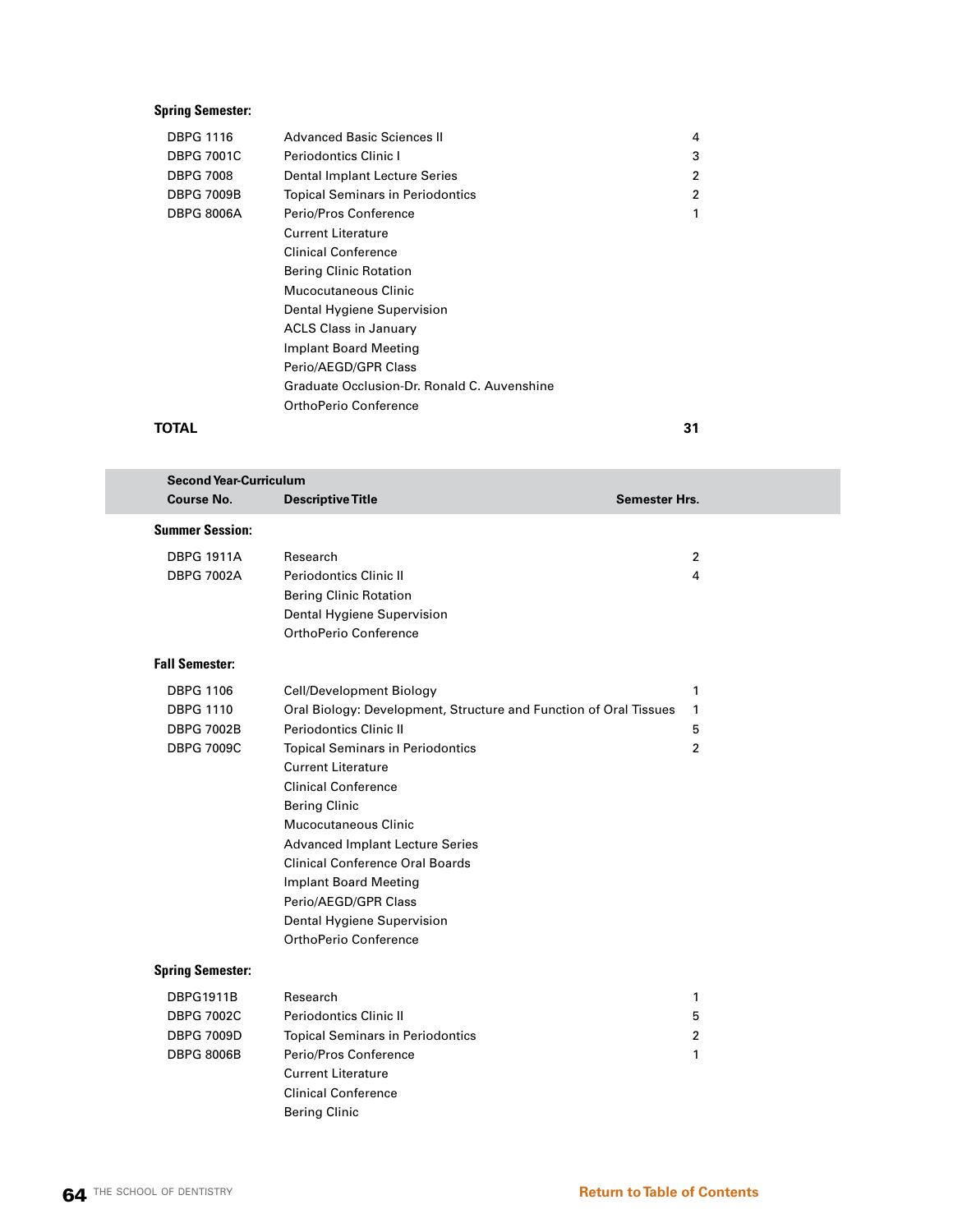Dental Hygiene Supervision Mucocutaneous Clinic Graduate Occlusion-Dr. Ronald C. Auvenshine Implant Board Meeting Perio/AEGD/GPR Class AAP In-Service Exam OrthoPerio Conference

#### **TOTAL 24**

| <b>Third-Year Curriculum</b> |                                                      |                      |  |
|------------------------------|------------------------------------------------------|----------------------|--|
| <b>Course No.</b>            | <b>Descriptive Title</b>                             | <b>Semester Hrs.</b> |  |
| <b>Summer Session:</b>       |                                                      |                      |  |
| <b>DBPG 1911C</b>            | Research                                             | 1                    |  |
| <b>DBPG 1920</b>             | <b>Applied Sciences II</b>                           | $\overline{2}$       |  |
| <b>DBPG 7003A</b>            | <b>Periodontics Clinic III</b>                       | 3                    |  |
|                              | <b>Bering Rotation</b>                               |                      |  |
|                              | Dental Hygiene Supervision                           |                      |  |
|                              | OrthoPiero Conference                                |                      |  |
| <b>Fall Semester:</b>        |                                                      |                      |  |
| <b>DBPG 1911D</b>            | Research                                             | 1                    |  |
| <b>DBPG 1007</b>             | <b>Practice Management</b>                           | $\mathbf{1}$         |  |
| <b>DBPG 7003B</b>            | <b>Periodontics Clinic III</b>                       | 5                    |  |
| <b>DBPG 7009E</b>            | <b>Topical Seminars in Periodontics</b>              | $\overline{2}$       |  |
|                              | <b>Current Literature</b>                            |                      |  |
|                              | <b>Clinical Conference</b>                           |                      |  |
|                              | <b>Clinical Conference Oral Boards</b>               |                      |  |
|                              | <b>Bering Dental Clinic Rotation</b>                 |                      |  |
|                              | <b>Mucocutaneous Clinic</b>                          |                      |  |
|                              | <b>Implant Board Meeting</b>                         |                      |  |
|                              | <b>LBJ</b> Rotation                                  |                      |  |
|                              | Perio/AEGD/GPR Class                                 |                      |  |
|                              | OrthoPerio Conference                                |                      |  |
| Spring:                      |                                                      |                      |  |
| <b>DBPG 1911E</b>            | Research                                             | 1                    |  |
| *DBPG 1912A                  | Thesis                                               | 2                    |  |
| <b>DBPG 7003C</b>            | <b>Periodontics Clinic III</b>                       | 5                    |  |
| <b>DBPG 8006C</b>            | Perio/Pros Conference                                | $\mathbf{1}$         |  |
|                              | <b>Current Literature</b>                            |                      |  |
|                              | <b>Clinical Conference</b>                           |                      |  |
|                              | <b>Clinical Conference Oral Boards</b>               |                      |  |
|                              | <b>Bering Dental Clinic Rotation</b>                 |                      |  |
|                              | Dental Hygiene Supervision                           |                      |  |
|                              | <b>Mucocutaneous Clinic</b>                          |                      |  |
|                              | Graduate Occlusion-Dr. Ronald C. Auvenshine          |                      |  |
|                              | Implant Board Meeting                                |                      |  |
|                              | Perio/AEGD/GPR Class                                 |                      |  |
|                              | <b>AAP In-Service Exams</b><br>OrthoPerio Conference |                      |  |
|                              |                                                      |                      |  |

**TOTAL 24**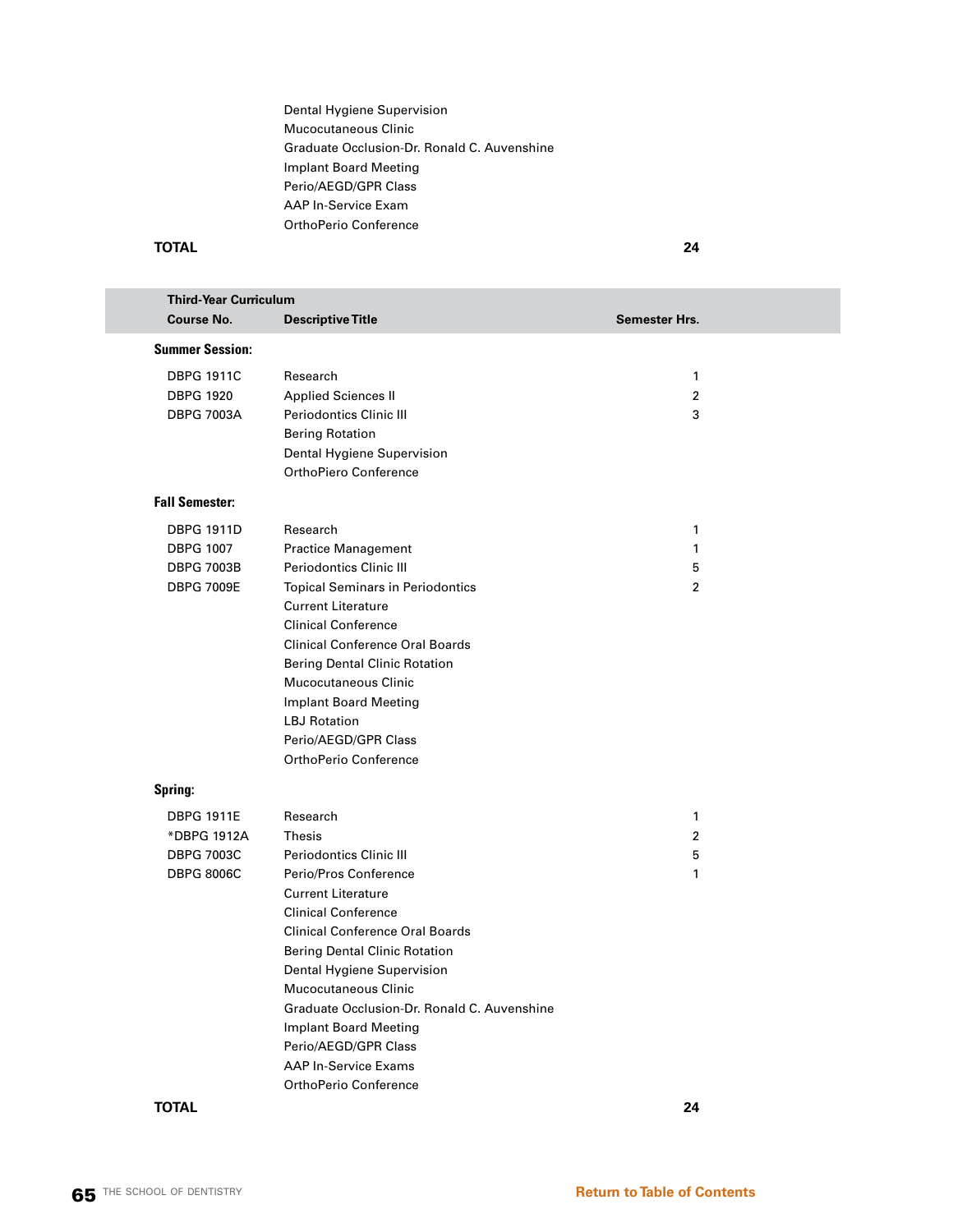Practice Teaching

Annual/Semester schedules are published by the Program Director.

Written and oral progress evaluations are performed at the end of each semester by the Program Director.

\*MASTER OF SCIENCE IN DENTISTRY DEGREE ONLY

# **Prosthodontics Three -Year Program**

The Advanced Education Program in Prosthodontics is an academically intense three-year Advanced Education Program accredited by the Commission on Dental Accreditation of the American Dental Association and leads to the award of a Specialty Certificate in Prosthodontics and a Master of Science Degree. Award of the Certificate and the Master of Science in Dentistry requires completion of 74 semester credit hours.

| <b>First-Year Curriculum</b> |                                                                |                      |  |
|------------------------------|----------------------------------------------------------------|----------------------|--|
| Course No.                   | <b>Descriptive Title</b>                                       | <b>Semester Hrs.</b> |  |
| <b>Summer Session</b>        |                                                                |                      |  |
| <b>DBPG 1101</b>             | Anatomy-Head and Neck (Course Fee \$500)                       | 3                    |  |
| <b>DBPG 8010</b>             | <b>Graduate Prosthodontics I</b>                               | $\overline{2}$       |  |
| <b>DBPG5352</b>              | <b>Biostatistics for Dental Professionals</b>                  | 3                    |  |
| <b>Fall Semester:</b>        |                                                                |                      |  |
| <b>DBPG 1115</b>             | Advanced Basic Sciences I                                      | 3                    |  |
| <b>DBPG 1612</b>             | <b>Graduate Oral Pathology</b>                                 | 2                    |  |
| <b>DBPG 8001A</b>            | Graduate Prosthodontic Clinic I                                | 4                    |  |
|                              | Classical Prosthodontic Literature Review I                    |                      |  |
|                              | Study Club I                                                   |                      |  |
|                              | Graduate Prosthodontic Resident Case Presentation Conference I |                      |  |
|                              | Graduate Implantology Seminar                                  |                      |  |
|                              | <b>Graduate Prosthodontic Treatment Planning Conference I</b>  |                      |  |
|                              | Current Prosthodontic Literature Review I                      |                      |  |
| <b>Spring Semester:</b>      |                                                                |                      |  |
| <b>DBPG 1116</b>             | <b>Advanced Basic Sciences II</b>                              | 4                    |  |
| <b>DBPG 8001B</b>            | Graduate Prosthodontic Clinic I                                | 4                    |  |
| <b>DBPG 8006A</b>            | Periodontic/Prosthodontic Conference I                         | $\mathbf{1}$         |  |
|                              | Classical Prosthodontic Literature Review I                    |                      |  |
|                              | <b>Current Prosthodontic Literature Review I</b>               |                      |  |
|                              | Study Club I                                                   |                      |  |
|                              | Graduate Prosthodontic Resident Case Presentation Conference L |                      |  |
|                              | Graduate Prosthodontic Treatment Planning Conference I         |                      |  |
|                              | Pre-doctoral Teaching                                          |                      |  |
| TOTAL                        |                                                                | 26                   |  |

| <b>Second-Year Curriculum</b><br>Course No. | <b>Descriptive Title</b>            | Semester Hrs. |
|---------------------------------------------|-------------------------------------|---------------|
| <b>Summer Session:</b>                      |                                     |               |
| <b>DBPG 1920</b>                            | <b>Graduate Applied Sciences II</b> | 2             |
| <b>DBPG 8002A</b>                           | <b>Prosthodontic Clinic II</b>      | 3             |
| <b>DBPG 1001</b>                            | <b>Conscious Sedation I</b>         |               |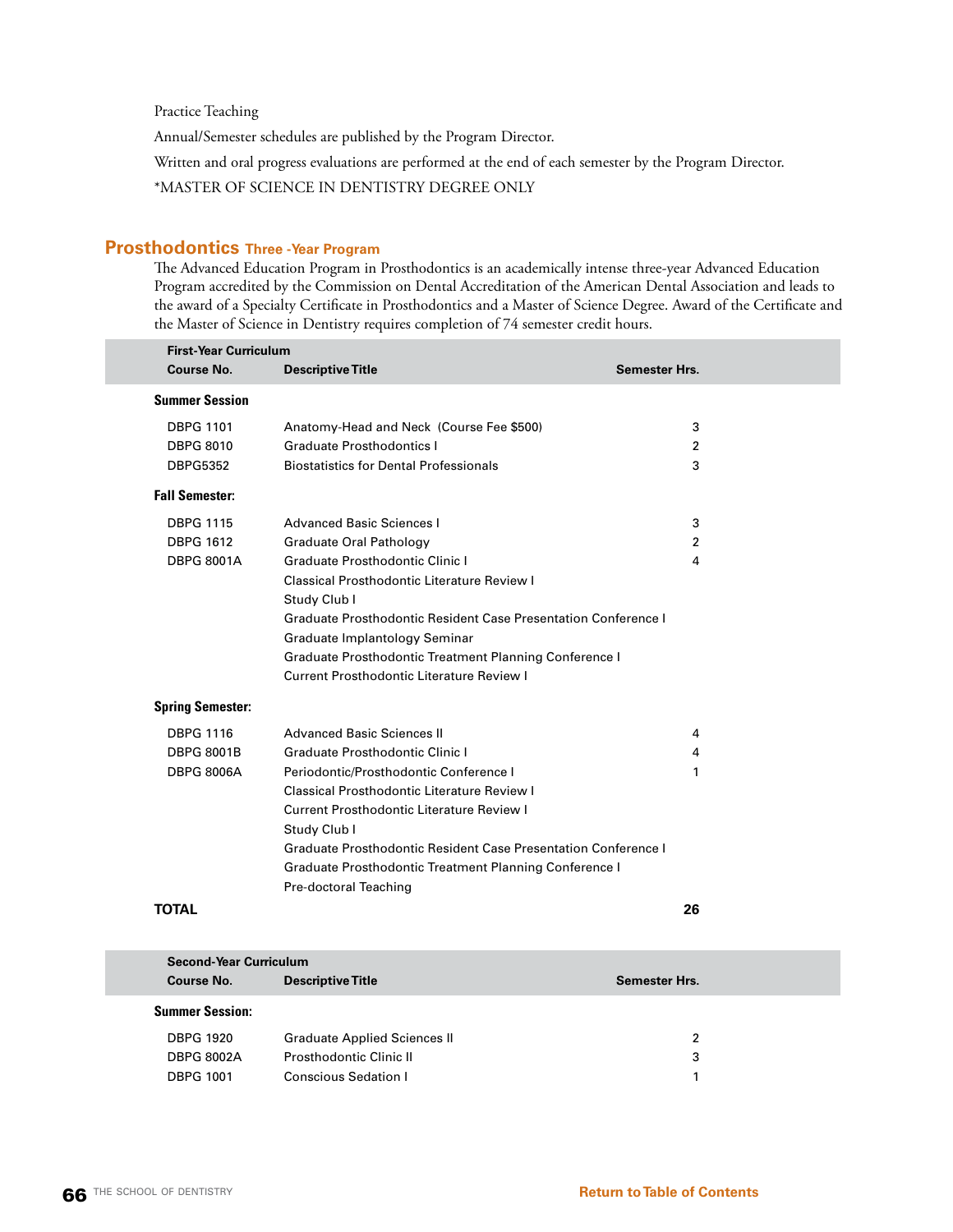# **Fall Semester:**

| <b>DBPG 1002</b>        | <b>Conscious Sedation II</b>                                    |   |
|-------------------------|-----------------------------------------------------------------|---|
| <b>DBPG 1106</b>        | Cell Development/Oral Biology                                   |   |
| <b>DBPG 1911A</b>       | Research                                                        | 2 |
| <b>DBPG 1110</b>        | Oral Biology; Dev. Structure of Oral Biology                    |   |
| <b>DBPG 8002B</b>       | Graduate Prosthodontic Clinic II                                | 4 |
|                         | <b>Gnathologic Instrumentation Study Club II</b>                |   |
|                         | Current Prosthodontic Literature Review II                      |   |
|                         | Graduate Prosthodontic Resident Case Presentation Conference II |   |
|                         | Graduate Prosthodontic Treatment Planning Conference II         |   |
|                         | Classical Prosthodontic Literature Review II                    |   |
|                         | Pre-doctoral teaching                                           |   |
| <b>Spring Semester:</b> |                                                                 |   |
| DBPG 1911B              | Research                                                        | 2 |

| DBPG 1911B | Research                                                        | 2              |
|------------|-----------------------------------------------------------------|----------------|
| DBPG 8002C | <b>Graduate Prosthodontic Clinic II</b>                         | $\overline{4}$ |
| DBPG 8006B | Periodontic/Prosthodontic Conference II                         | 1              |
| DBGP 7008  | Dental Implant Lecture Series                                   | 2              |
|            | <b>Classical Prosthodontic Literature Review II</b>             |                |
|            | Current Prosthodontic Literature Review II                      |                |
|            | Graduate Prosthodontic Resident Case Presentation Conference II |                |
|            | Graduate Prosthodontic Treatment Planning Conference II         |                |
|            |                                                                 |                |

#### **TOTALS 24**

| <b>Third-Year Curriculum</b> |                                                                  |                      |
|------------------------------|------------------------------------------------------------------|----------------------|
| Course No.                   | <b>Descriptive Title</b>                                         | <b>Semester Hrs.</b> |
| <b>Summer Session*:</b>      |                                                                  |                      |
| <b>DBPG 1911C</b>            | Research                                                         | $\overline{2}$       |
| <b>DBPG 8005A</b>            | Prosthodontic Clinic III                                         | 4                    |
| <b>Fall Semester*:</b>       |                                                                  |                      |
| <b>DBPG 1911D</b>            | Research                                                         | $\overline{2}$       |
| <b>DBPG 8005B</b>            | Prosthodontic Clinic III                                         | 7                    |
|                              | <b>Current Prosthodontic Literature Review III</b>               |                      |
|                              | Classical Prosthodontic Literature Review III                    |                      |
|                              | Graduate Prosthodontic Resident Case Presentation Conference III |                      |
|                              | Graduate Prosthodontic Treatment Planning Conference III         |                      |
|                              | <b>Student Teaching</b>                                          |                      |
| Spring*:                     |                                                                  |                      |
| *DBPG 1912A                  | <b>Thesis</b>                                                    | 2                    |
| <b>DBPG 8005C</b>            | Prosthodontic Clinic III                                         | 6                    |
| <b>DBPG 8006C</b>            | Periodontic/Prosthodontic Conference III                         | 1                    |
|                              | Classical Prosthodontic Literature Review III                    |                      |
|                              | Current Prosthodontic Literature Review III                      |                      |
|                              | Graduate Prosthodontic Resident Case Presentation Conference III |                      |
|                              | Graduate Prosthodontic Treatment Planning Conference III         |                      |
|                              | Graduate Prosthodontic Senior Resident Lecture                   |                      |
|                              | Student Teaching-clinic                                          |                      |
| <b>TOTAL</b>                 |                                                                  | 24                   |
|                              | Quarterly schedules are published by the program director.       |                      |

Written and oral progress evaluations are made by the Program Director.

\*MASTER OF SCIENCE IN DENISTRY DEGREE ONLY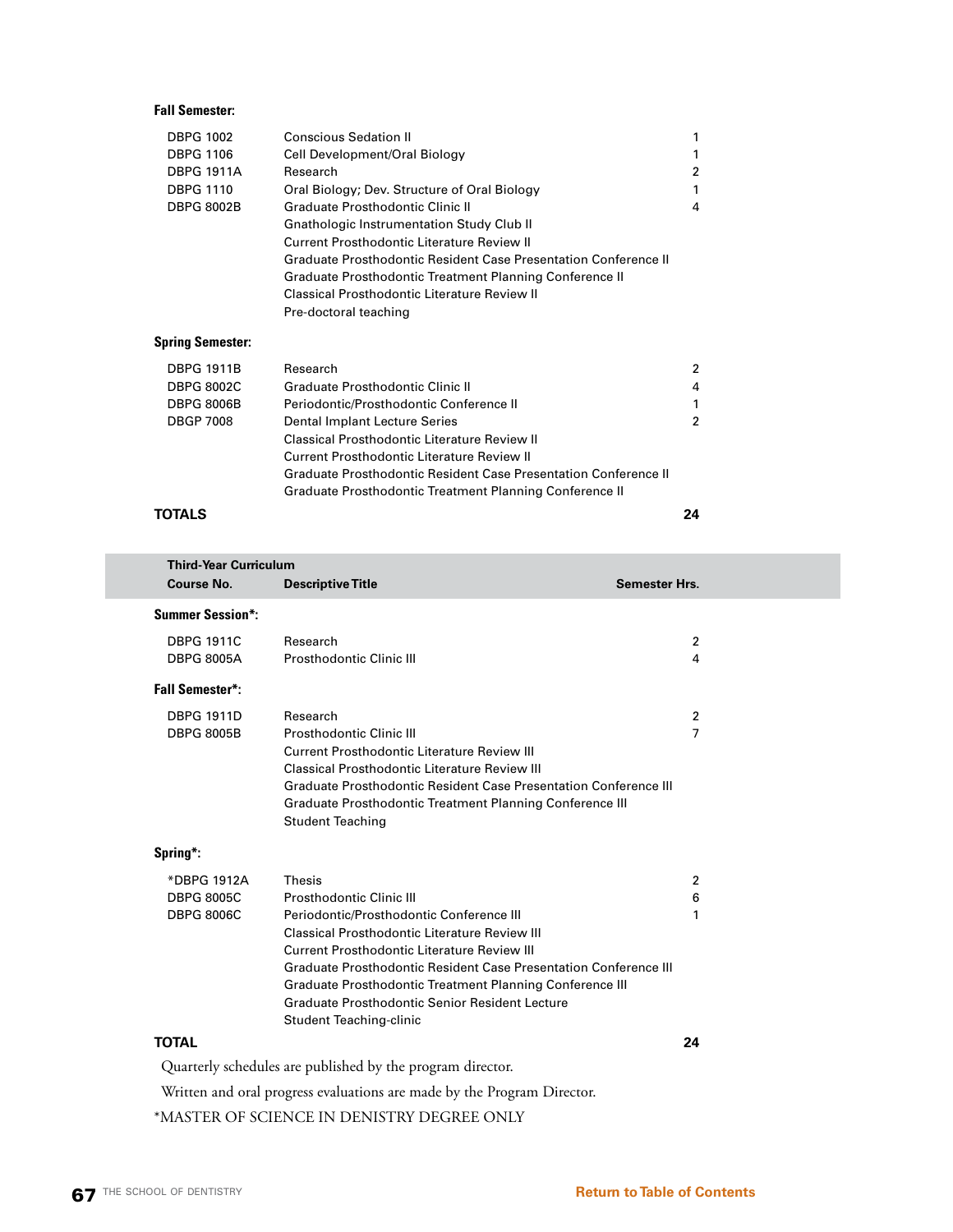# GRADUATION REQUIREMENTS

**DEGREE:** The minimum requirement for the Master of Science in Dentistry Degree (MSD) is 30 semester hours, 24 of which must be in basic and clinical science courses, with a minimum grade point average of B (3.0). Actual hours required for the Master of Science in Dentistry Degree are defined within the specific programs. In addition, four hours of research (six for Periodontics) and two hours for acceptable thesis, the latter awarded in the terminal semester, is required. At departmental discretion, additional assignments may be made. All requirements are expected to be completed within the program time frame.

Exceptions or extensions may only be granted through approval by the program director and the Director of Advanced Education.

**CERTIFICATE:** The minimum requirement is completion of basic and clinical science courses with a minimum grade point average of B (3.0) and departmental clinical conferences and seminars required by the specialty department. Actual hours required for completion of the certificate programs are defined within the specific programs. Demonstration of satisfactory clinical proficiency, satisfactory completion of additional departmental assignments and, at the discretion of the department, completion of an orientation in research methodology and submission of a paper suitable for publication are also required.

**DEGREE/CERTIFICATE:** Combination of requirements outlined above.

In addition to basic and clinical science courses and seminars required by the Advanced Education Programs, all advanced education students are required to be trained in human subjects and research ethics. The training requires attendance at the research methodology seminars (literature review, research protocol, human subjects, and research ethics) offered during the summer term and completing the certification offered on the following web site: [www.](http://www.uth.edu/cphs/for-researchers/training.htm) [uth.edu/cphs/for-researchers/training.htm](http://www.uth.edu/cphs/for-researchers/training.htm)

# DENTAL HYGIENE PROGRAM

Dental hygienists have several career paths available to them. For instance, dental hygienists in a clinical role assess, diagnose, plan, implement, evaluate and document treatment for prevention, intervention and control of oral diseases, while practicing in collaboration with other health professionals in a variety of settings: private dental practices, community clinics, hospitals, university dental clinics, prison facilities, nursing homes and schools. Corporate dental hygienists are employed by companies that support the oral health industry through the sale of products and services. Dental hygienists can also work in community health programs that are typically funded by government or nonprofit organizations. These positions often offer an opportunity to provide care to those who otherwise would not have access to dental care. Dental hygienists in administrative positions apply organizational skills, communicate objectives, identify and manage resources, and evaluate and modify programs of health, education and health care. Dental Hygiene educators are currently and will continue to be in great demand. Colleges and universities throughout the U. S. employ dental hygiene instructors who use educational theory and methodology to educate competent oral health care professionals. Corporations also employ educators who provide continuing education to both students in dental hygiene programs as well as licensed dental hygienists and dentists (see ADHA.org).

The goal of the UTSD Dental Hygiene Program is to provide the student with the opportunity to develop clinical competency and proficiency in preventive and therapeutic oral health skills, and to develop the personal characteristics of a professional attitude, ethical behavior, and dedication to community service and continuing education. The program provides the student with the opportunity to develop these entry-level dental hygiene skills through completion of the two-year post-degree certificate, baccalaureate degree curriculum and a Master of Science in Dental Hygiene. The dental hygiene curriculum emphasizes the basic and dental sciences including microbiology, chemistry, anatomy, physiology, oral histology and embryology, oral pathology, and nutrition. Other components of the curriculum are designed to develop the clinical skills of the dental hygiene student to provide preventive dental health services to the public. The new Master's program opens opportunities for dental hygienist to teach in dental hygiene programs. The program prepares graduates for positions in teaching, administration, management and oral health research.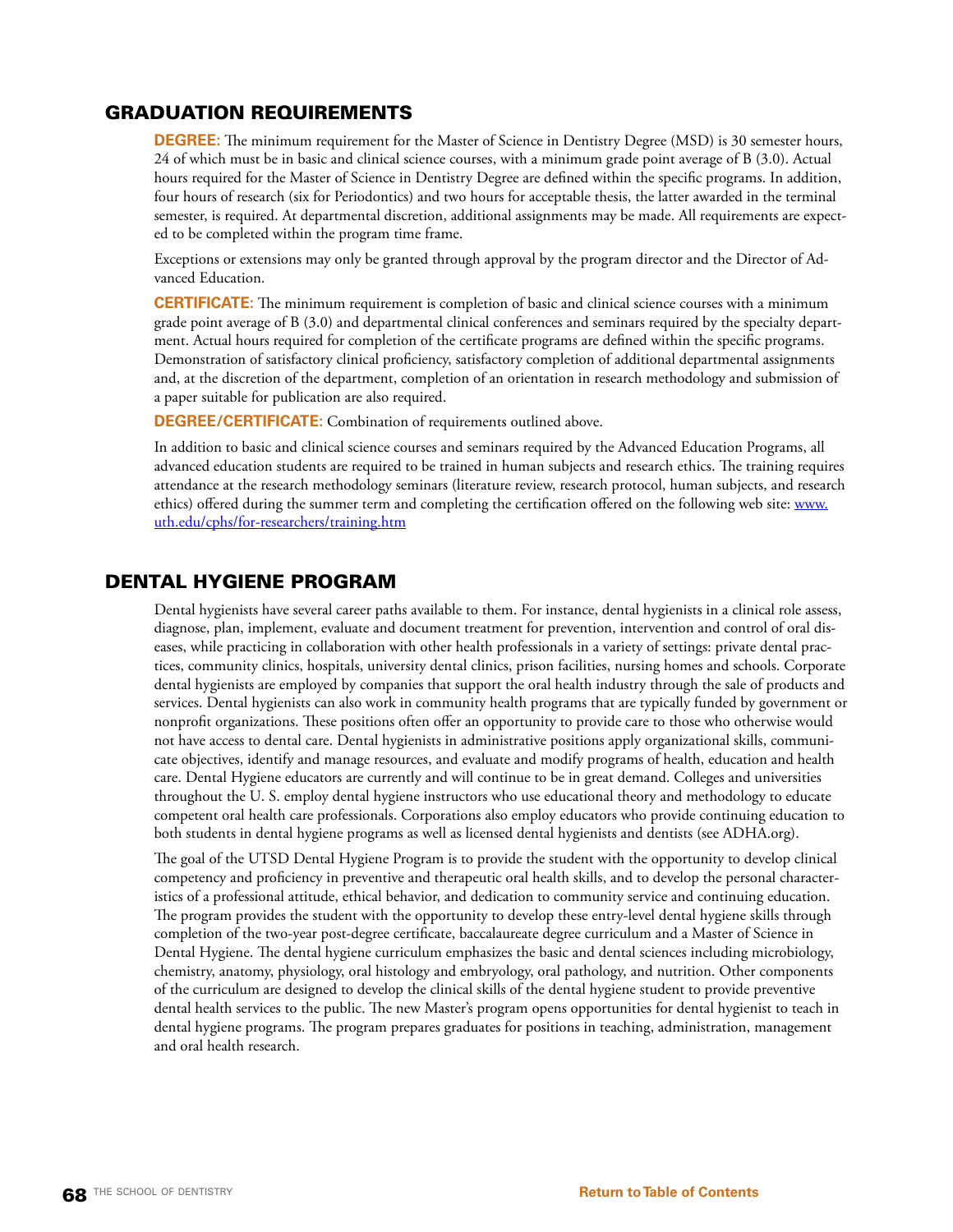#### **Dental Hygiene Licensure Eligibility**

According to State law and the Texas Board of Dental Examiners, a person applying for initial licensure to practice Dental Hygiene in the State of Texas may be ineligible for licensure due to a previous conviction or deferred adjudication for a felony or misdemeanor offense.

# **For more information contact the Texas State Board of Dental Examiners by email: [information@tsbde.texas.gov](mailto:information@tsbde.texas.gov) or by phone: (512) 463-6400.**

The UTSD Dental Hygiene Program offers a fully accredited two-year program, which leads to either a certificate or Bachelor of Science Degree in dental hygiene. The Dental Hygiene Admissions Committee considers all applicants to the program and makes recommendations to the Dean for admission of forty students into the program each fall semester. The minimum requirement for the Bachelor of Science Degree in Dental Hygiene is 128 semester hours or for a Certificate in Dental Hygiene is 100 semester hours, 66 of which must be in the required dental hygiene coursework.

In addition to the entry-level program, the Dental Hygiene Program also offers a RDH to BS Program for dental hygienists who have completed an associate's degree or certificate in dental hygiene. After completing the required prerequisites, students enrolled in the UTSD RDH to BS Degree Program have an opportunity to successfully complete the distance-education curriculum and receive a Bachelor of Science degree. The minimum requirement for a non-UTSD graduate to obtain a Bachelor of Science Degree in Dental Hygiene is 128 semester hours, 30 of which must be in the required program curriculum offered at UTSD, and up to 36 semester hours transferred from an AAS Dental Hygiene Program. Graduates from UTSD will only be required to complete 12 semester hours to obtain a Bachelor of Science Degree in Dental Hygiene.

The Master of Science Dental Hygiene (MSDH) degree program is offered online to dental hygienists who have a bachelor's degree in any field. The MSDH creates opportunities for dental hygienists to teach in dental hygiene programs (especially at universities or dental schools) and prepares graduates for positions in teaching, administration, management and oral health research. The American Dental Education Association reports that the need for dental hygiene educators will be increasing in the near future. The minimum requirement for the Master of Science Degree in Dental Hygiene is 33 semester hours.

#### **Application Procedure**

Applications are available on line: [https://apply.uth.tmc.edu/psp/applyuth/APPLYUTH/CS\\_20/h/?tab=UT\\_CS\\_NVT\\_AP-](https://apply.uth.tmc.edu/psp/applyuth/APPLYUTH/CS_20/h/?tab=UT_CS_NVT_APPLY_SIGNON)[PLY\\_SIGNON](https://apply.uth.tmc.edu/psp/applyuth/APPLYUTH/CS_20/h/?tab=UT_CS_NVT_APPLY_SIGNON)

The application and all supporting documents must be submitted to the Registrar by the stated deadline for each respective dental hygiene program for the year preceding expected enrollment. Application must be made on the current year's application form. The applicant pool will be considered as a whole in admissions consideration. If the applicant was enrolled at an accredited college or university in the fall term of the application submission year, or spring term of the entering year, the applicant must submit transcript updates to the Office of the Registrar as soon as the grades are available.

# CRITERIA FOR ADMISSIONS

#### **Texas Core Curriculum Requirements**

Students who will be receiving their first baccalaureate degrees from UTSD must successfully complete the Texas Core Curriculum requirements. The core curriculum consists of 42-semester credit hour in specified component areas. Applicants are encouraged to contact the Office of the Registrar or UTSD to inquire about other courses that may satisfy Core Curriculum requirements.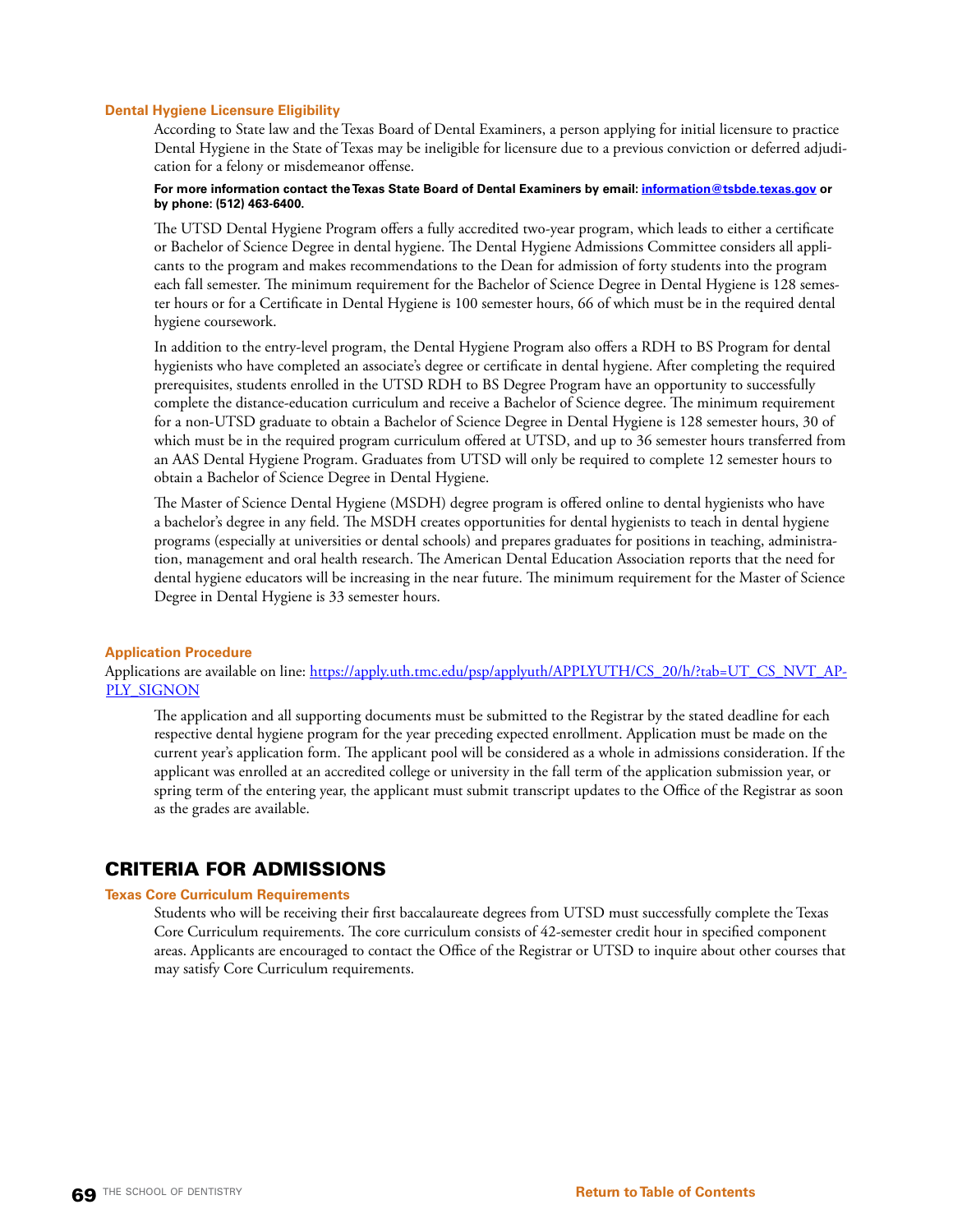| <b>Texas Core Curriculum Component Areas and Requirements</b>                                                                                                                                                                                                                                                                                                                                        | Credit Hours |
|------------------------------------------------------------------------------------------------------------------------------------------------------------------------------------------------------------------------------------------------------------------------------------------------------------------------------------------------------------------------------------------------------|--------------|
| Communication (English rhetoric/composition) ENGL 1301, ENGL 1302,<br>ENGL 1311, ENGL, 1312, ENGL 2311, ENGL 2314, ENGL 2315, or<br>Equivalent*                                                                                                                                                                                                                                                      | 6            |
| <b>Mathematics</b> 3 hours in Algebra – MATH 1314 or higher; 3 hours in<br>Statistics - MATH 1342, MATH 1442, MATH 2342, MATH 2442, or<br>PSYC 2317, or equivalent                                                                                                                                                                                                                                   | 3            |
| <b>Natural Sciences</b> Courses with prefixes BIOL, CHEM, GEOL, PHYS,<br>HORT, or other natural sciences                                                                                                                                                                                                                                                                                             | 9            |
| Humanities & Visual and Performing Arts Must include: 3 hours in<br>visual/performing arts - Courses with prefixes ART, DANC, MUAP,<br>MUEN, MUSI, DRAM, or equivalent; 3 hours in "other", including<br>literature, philosophy, modem or classical language/literature, and<br>cultural studies**                                                                                                   | 6            |
| <b>Social and Behavioral Sciences</b> Must include: 6 hours in U.S. history -<br>Either HIST 1301 & HIST 1302, or HIST 1301 & HIST 2301; 6 hours in<br>political science - GOVT 2301 & GOVT 2302, or GOVT 2301 & GOVT<br>2305, or GOVT 2301 & GOVT 2306, or GOVT 2305 & GOVT 2306<br>& GOVT 2107; 6 hours in social/behavioral science – Courses with<br>prefixes ECON, CRIJ, GEOG, PSYC, SOCI, SOCW | 18           |
| <b>Total Texas Core Curriculum Semester Credit Hours</b>                                                                                                                                                                                                                                                                                                                                             | 42           |

**TSI - Texas Success Initiative** [Formerly TASP] The Texas Success Initiative (TSI), formerly TASP, is a State program that is designed to improve student success and outcomes in college. Any student seeking to enroll in an undergraduate program at UTHealth must provide proof of successful completion of the Texas Success Initiative (or applicable exemption) prior to enrollment. For more information on specific testing requirements, testing exemptions, and college readiness, go to<http://www.thecb.state.tx.us/>.

| <b>Course Name</b>            | <b>Semester Hours</b> |
|-------------------------------|-----------------------|
| <b>English Composition I</b>  | 3                     |
| <b>Fundamentals of Speech</b> | 3                     |
| General Psychology            | 3                     |
| Sociology                     | З                     |
| Human Anatomy & Physiology I  | $4^*$                 |
| Human Anatomy & Physiology II | $4*$                  |
| Chemistry                     | $4*$                  |
| Microbiology                  | $4^*$                 |
| <b>Nutrition</b>              | 3                     |
| Computer Science (with lab)   | $3**$                 |
| Electives***                  |                       |
| <b>Total Semester Hours</b>   | 34                    |
|                               |                       |

\**Laboratory time required* 

*\*\*Workforce courses POFI and ITSC will not be accepted for Computer Science.*

*\*\*\*Recommended electives include foreign language, research design, and statistics. No PE or remedial courses accepted.*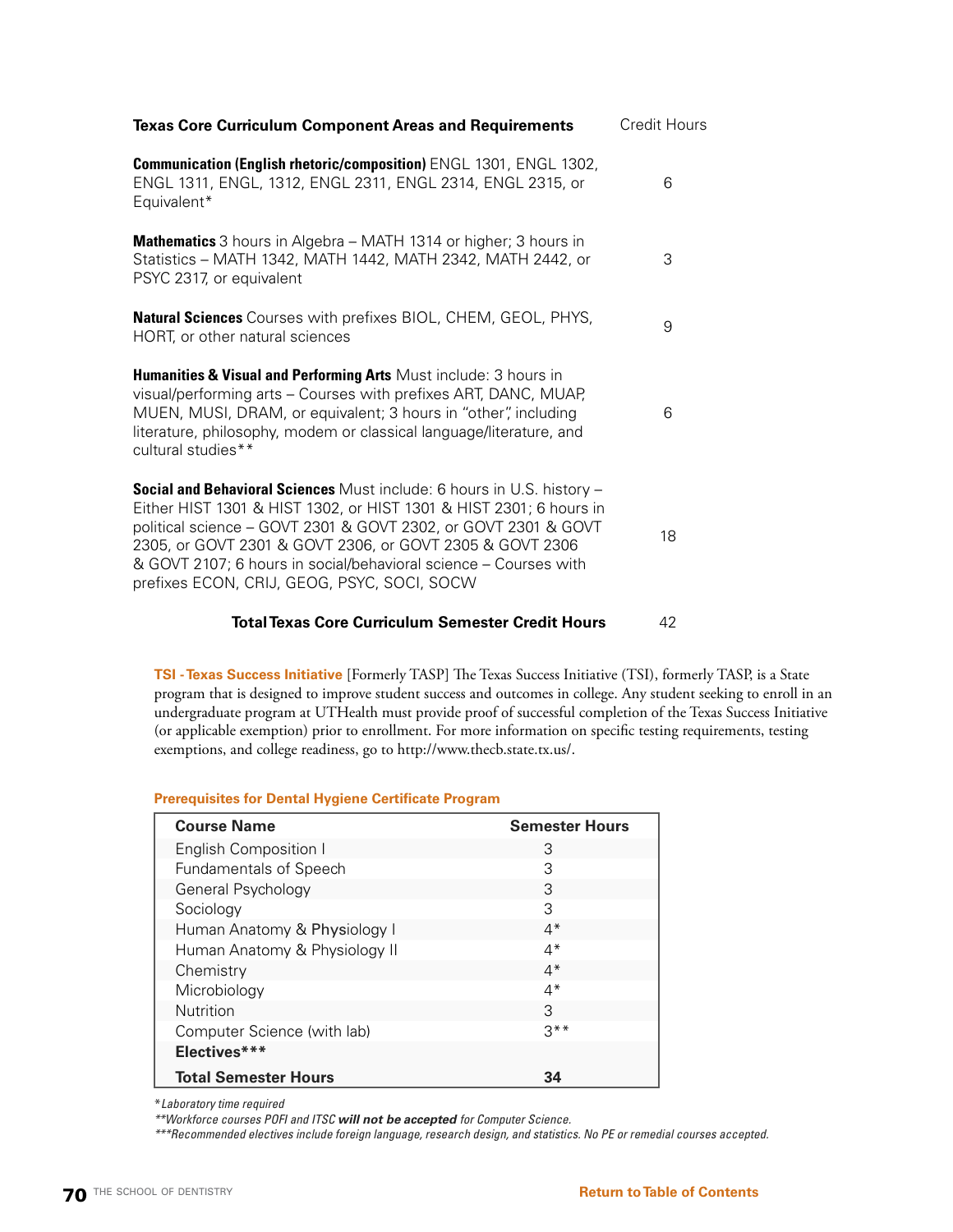**Prerequisites for Dental Hygiene Bachelor of Science Program**

| <b>Course Name</b>                                  | <b>Semester Hours</b> |
|-----------------------------------------------------|-----------------------|
| English Composition   & II                          | 6                     |
| Speech                                              | 3                     |
| College Math (or higher)                            | 3                     |
| Human Anatomy and Physiology I                      | $4*$                  |
| Human Anatomy and Physiology II                     | $4*$                  |
| Chemistry                                           | $4*$                  |
| Microbiology                                        | $4*$                  |
| General Psychology                                  | 3                     |
| Sociology                                           | 3                     |
| U.S. History (may include 3 hours<br>Texas History) | 6                     |
| U.S. Government                                     | 3                     |
| Tex as Government                                   | 3                     |
| Computer Science (with lab)                         | $3***$                |
| <b>Humanities</b>                                   | 3                     |
| Visual & Performing Arts                            | 3                     |
| Nutrition                                           | 3                     |
| Electives                                           | $4***$                |
| <b>Total Semester Hours</b>                         | 62                    |

\**Laboratory time required* 

*\*\*Workforce courses POFI and ITSC will not be accepted for Computer Science.*

*\*\*\*Recommended electives include foreign language, research design, and statistics. No PE or remedial courses accepted.*

# **Dental Hygiene Certificate/Bachelor of Science Program**

Dental Hygiene applicants will be considered for admission upon satisfactory completion of the following requirements:

- • Applications for the on-campus BSDH and Post-Degree Certificate programs will be available online starting **April 1** and ending **August 31** of the year prior to the year of entry.
- Properly completed application along with required fees and documentation
- Must have graduated from an accredited high school or equivalent
- • A grade of at least C must be earned in each of the required courses while maintaining a minimum cumulative grade point average of at least 2.5 (see Guide for Transfer Student at https://dentistry.uth.edu/students/dental-hygiene/index.htm)
- • Must have a minimum of **20 hours** of shadowing experience
- • Must have previously completed an associate or bachelor's degree prior to enrolling in the program.
- Health Science Reasoning Test (not required for RDH-to-BSDH applicants)
- Test of English as a Foreign Language (TOEFL) examination if high school attended was not in the U.S.
- Three letters of recommendation from 2 professors and 1 employer using the institutional form.

–Print and fill out your portion of the form and give it to the person writing the recommendation. The person completing the recommendation should send the completed recommendation form to the registrar. The official university form must be submitted.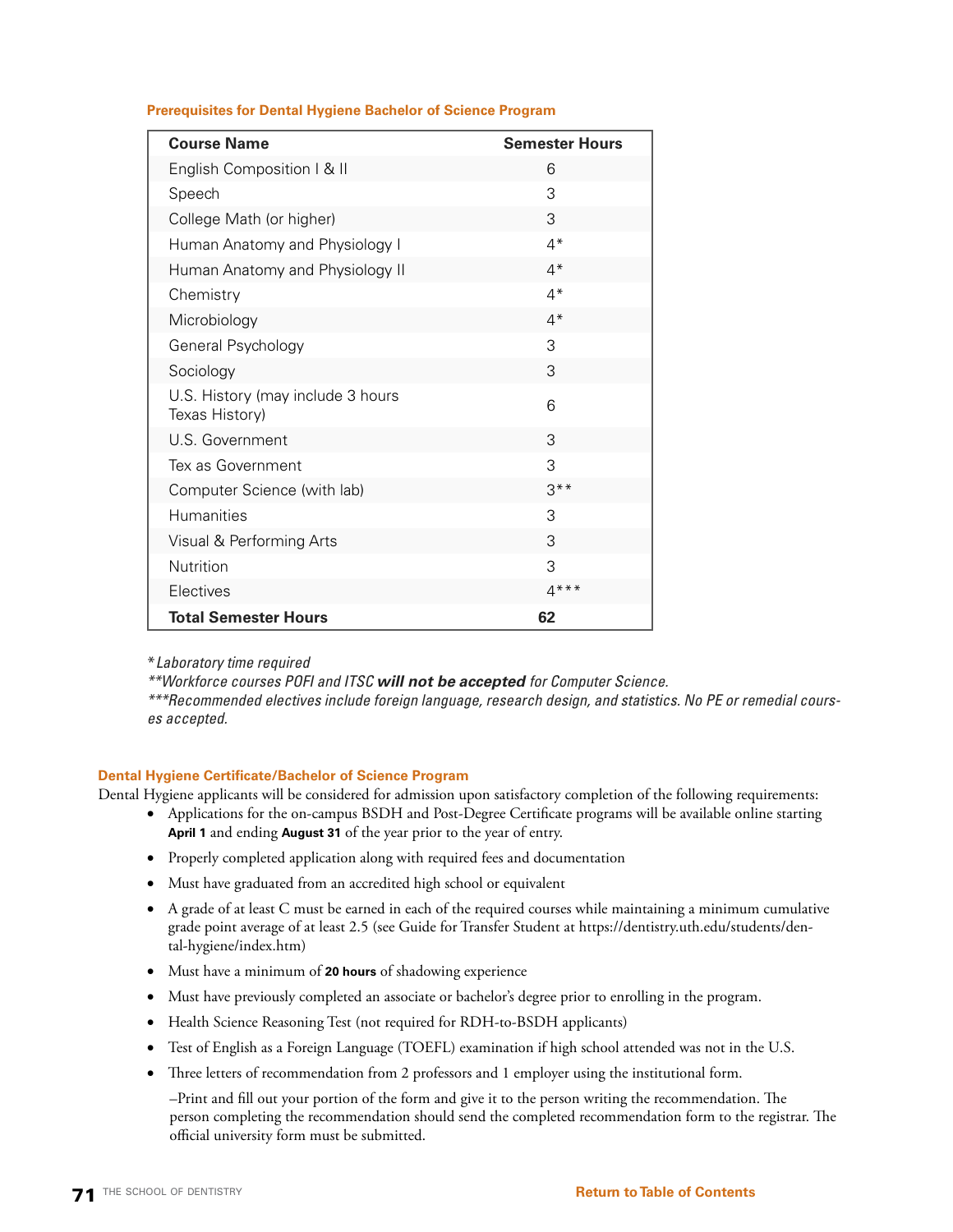Applicants outside of Texas MUST reside in a participating National Council for State Authorization Reciprocity Agreements (NC-SARA) state to be accepted into our program. To see if your state participates, or to get more information, please visit the [NC-SARA](http://nc-sara.org/) website.at<https://www.nc-sara.org/>

Residents of the State of Texas, applicants to the Bachelor of Science Degree program, and applicants with coursework in the last five years are given preference in the selection process. Personal interviews are required and scheduled based upon committee evaluation.

Student applying to the Dental Hygiene Program are required to take the Health Science Reasoning Test (HSRT) as part of a holistic application process. The HRST is a computer-based test specifically designed to measure critical thinking skills. The test consists of critical thinking questions in health sciences contexts, although no specialized technical knowledge is required. The Health Science Reasoning Test (HSRT) is only administered on specific days that are listed on the UTSD website. Applicants must register to take the test which can only be taken once per application cycle. A score of 15 or above is recommended for applicants to receive the highest consideration for admission Call 713-486-4084 for more information and to schedule the test.

Relative competitiveness of the applicant pool is determined by the above requirements. Additional factors considered include:

- nature of academic program
- demonstrated strength in science prerequisites
- demonstrated leadership
- public/community activities
- • evidence of public/humanitarian service
- extracurricular activities
- communication skills
- employment history
- • employment experience in the dental profession

# **RDH to BSDH Program**

RDH to BSDH applicants will be considered for admission upon satisfactory completion of the following requirements:

- The application for this program opens online Nov. 1 and closes on June 1 for August entry of the same year. All prerequisites must be completed by May 31 prior to the start of the fall semester.
- • An associate's degree or certificate in dental hygiene from a program accredited by the Commission on Dental Accreditation (CODA). A grade of "C" or higher must be earned in all dental hygiene courses. Dental hygiene students currently enrolled in a program may be considered on a case-by-case basis.
- An active RDH license or ability to secure a license in the first semester of enrollment.
- GPA of 2.75 or higher in the prerequisite courses listed below. These courses must be completed at a regionally accredited institution prior to enrollment.
- • Completion of the Texas General Education [Core Curriculum](http://www.thecb.state.tx.us/apps/tcc/).
- One letter of recommendation from a professor using the [institutional form.](https://www.uth.edu/registrar/docs/dhyg_ref_2018_name_edited.pdf)
- Print and fill out your portion of the form and give it to the person writing the recommendation. The person completing the recommendation should send the completed recommendation form to the UTHealth Office of the Registrar. The official university form must be submitted.
- • Applicants outside of Texas MUST reside in a participating National Council for State Authorization Reciprocity Agreements (NC-SARA) state to be accepted into our program. To see if your state participates, or to get more information, please visit the [NC-SARA](http://nc-sara.org/) website at<https://www.nc-sara.org/> .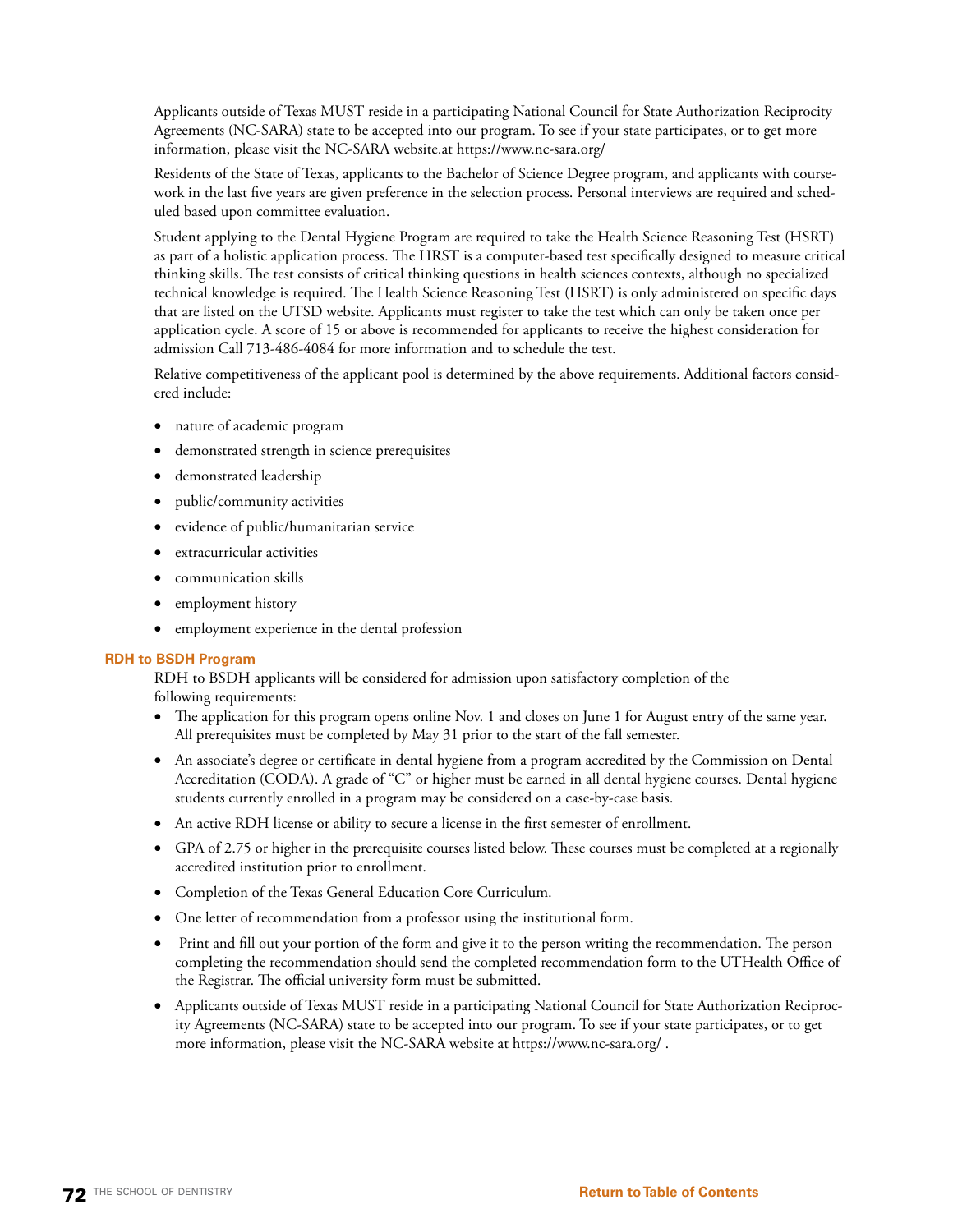### **Master of Science in Dental Hygiene (MSDH) Program**

Applicants for the MSDH program will be considered for admission upon satisfactory completion of the following requirements:

- The application process opens November 1st and closes June 1st for entry in August of the same year. Applicants will be notified of their standing on or around July 1. Students will be offered admission for August, January or May entries.
- Bachelor's degree (in any field) from a regionally accredited university or college
- • Certificate or associate degree in dental hygiene from a [CODA](https://www.ada.org/en/coda)-accredited dental hygiene program.
- GPA of 3.0 or higher in your dental hygiene coursework.
- Cumulative GPA of 3.0 or higher.
- State license to practice dental hygiene.
- One letter of recommendation from a professor using the [institutional form.](https://www.uth.edu/registrar/docs/dhyg_ref_2018_name_edited.pdf)
- Print and fill out your portion of the form and give it to the person writing the recommendation. The person completing the recommendation should send the completed recommendation form to the UTHealth Office of the Registrar. The official university form must be submitted.
- • Applicants outside of Texas MUST reside in a participating National Council for State Authorization Reciprocity Agreements (NC-SARA) state to be accepted into our program. To see if your state participates, or to get more information, please visit the [NC-SARA](http://nc-sara.org/) website at. <https://www.nc-sara.org/>

### **Readmission Policy**

A student who voluntarily withdraws or is dismissed from the dental hygiene program in good

standing and subsequently applies for readmission will be considered on an individual basis by the

Dental Hygiene Admissions Committee.

Requirements that govern the readmission of applicants to the dental hygiene programs are as follows:

- Must not have been out of dental hygiene school for more than five years at the time of acceptance.
- Readmitted students will be required to audit previously taken courses if more than three years old or if major course revisions have occurred since their enrollment and must complete all course requirements satisfactorily.
- An interview will be required prior to an offer of admission.

## EXPENSES

### **Tuition**

### **BSDH/Certificate Undergraduate Tuition**

Beginning 2020-2021, resident tuition is \$ 156 per semester credit hour. Non-resident tuition will be \$ 565 per semester credit hour. Tuition and fees are subject to change according to the actions of the Texas State Legislature or the UT System Board of Regents and changes become effective when enacted.

### **MSDH Graduate Tuition**

Beginning 2020-2021, resident tuition is \$298 per semester credit hour. Non-resident tuition will be \$1116 per semester credit hour. Tuition and fees are subject to change according to the actions of the Texas State Legislature or the UT System Board of Regents and changes become effective when enacted, For the Most current list of the Tuition and Fee Schedule go to Registrar's website at [https://www.uth.edu/registrar/current-students/registration/](https://www.uth.edu/registrar/current-students/registration/tuition--fee-schedule.htm) [tuition--fee-schedule.htm](https://www.uth.edu/registrar/current-students/registration/tuition--fee-schedule.htm)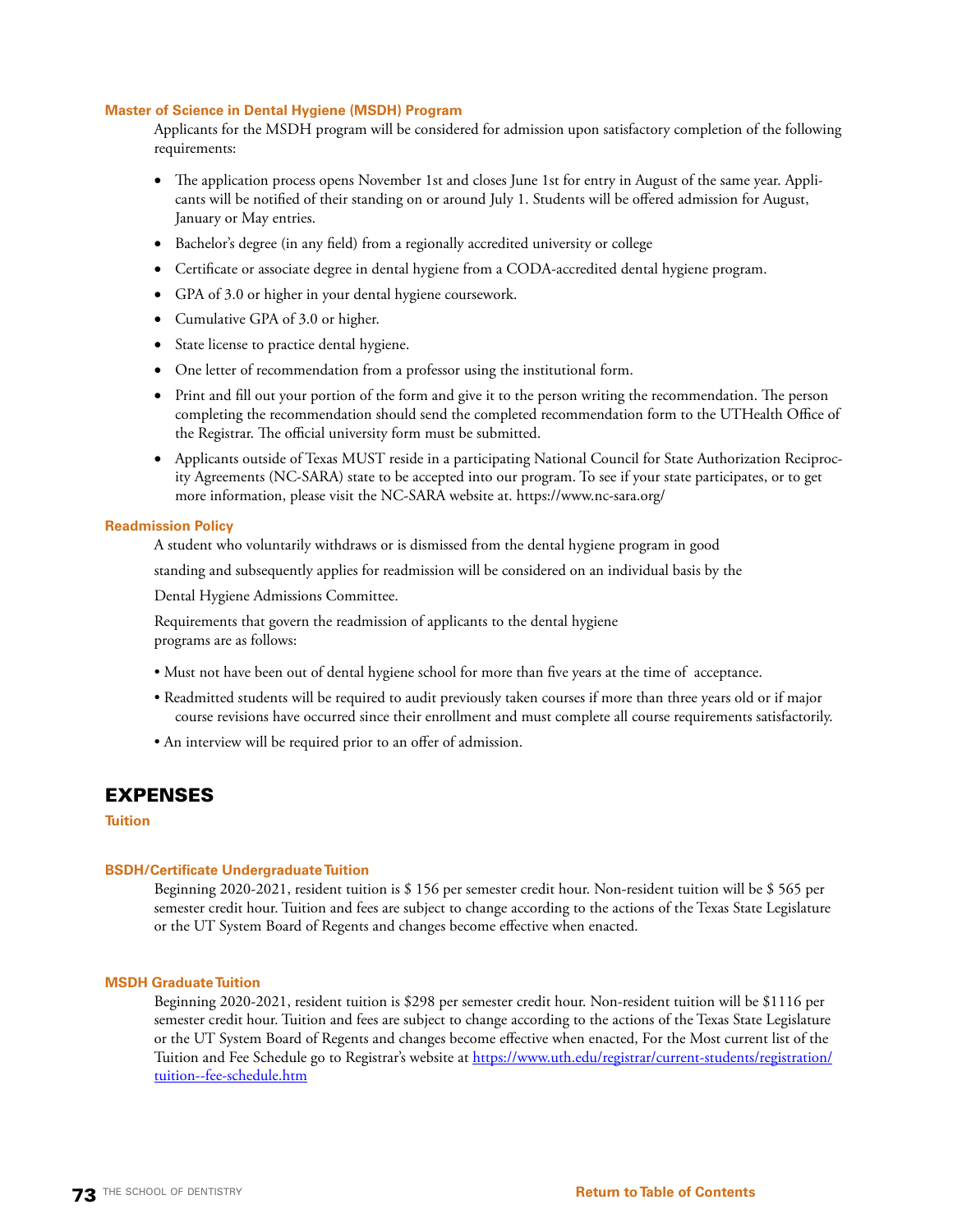### FEES (SEE INCIDENTAL FEES ABOVE FOR FEES THAT PERTAIN TO ALL UTHEALTH STUDENTS)

**Instrument Rental Kit Fee:** \$675 annually.

**Instrument Sterilization Fee:** \$900 per academic year.

**Laboratory Fee:** A laboratory fee of \$20 per year is required

**Professional Liability Insurance Fee:** This fee varies from year to year (currently it is \$14.50).

**Health Insurance:** \$2790 annually. Health insurance is required of all Health Science Center students**.** If you have your own health insurance policy, you may provide proof of comparable insurance coverage to Auxiliary Enterprises no later than the 12th class day to have this charge waived.

**Information Technology Access Fee:** A fee of \$38 per semester.

**Simulation Fee:** \$175 annually.

**Technology Resource Fee:** A fee \$545 per semester

### **Dental Hygiene Course Fees**:

DHCT 2103, Introduction to Dental Hygiene, \$20 per semester DHCT 3303, Community Dental Health, \$20 per semester DHBS 3103, Introduction to Dental Hygiene, \$20 per semester DHBS 4303. Community Dental Health, \$20 per semester DENS 2502, Culinary Dentistry Nutrition, \$100 per semester DHCT 2107, Gross Anatomy, Head & Neck, \$100 per semester DHBS 3107, Gross Anatomy, Head & Neck, \$100 per semester

### **Instruments, Supplies and Books**

Students are required to furnish the instruments, supplies, books, and equipment necessary in the various courses.

Text and supplemental materials information, including the maximum extent practicable the International Standard Book Number (ISBN) and retail price information, is available on the DH Curriculum Website. Visit the Website at: https://inside.uth.edu/dentistry/docs/dhbooklist.pdf

A student is not under any obligation to purchase a textbook from a university-affiliated bookstore. The same textbook may be available from an independent retailer, including an online retailer, at a lower price that the price charged for the textbook by a university-affiliated bookstore.

Approximate costs, depending upon fluctuations in market price and changing needs in the curriculum, are as follows:

|                                                  | <b>First Year</b> | <b>Second Year</b> |
|--------------------------------------------------|-------------------|--------------------|
| <b>Instruments &amp; Supplies</b><br>(Purchased) | \$3500            | \$1300             |
| <b>Books</b><br>(Purchased)                      | \$1229            | \$700              |

### **Dental Hygiene Scholarships**

The Shirah May Hall Memorial Scholarship in Dental Hygiene support scholarships to second year dental hygiene students who have demonstrated financial need, are in good standing and who have exhibited the characteristics of compassion, focus and motivation, teamwork, leadership and advocacy of the profession of dental hygiene.

The Dental Hygiene Class of 2003 Endowed Scholarship is awarded to assist a second year dental hygiene student who has exhibited the characteristics of compassion, academic excellence (maintained an academic excellent maintain GPA of 3.0) or higher, financial need, and an outstanding dental hygiene citizen among faculty, students, and staff.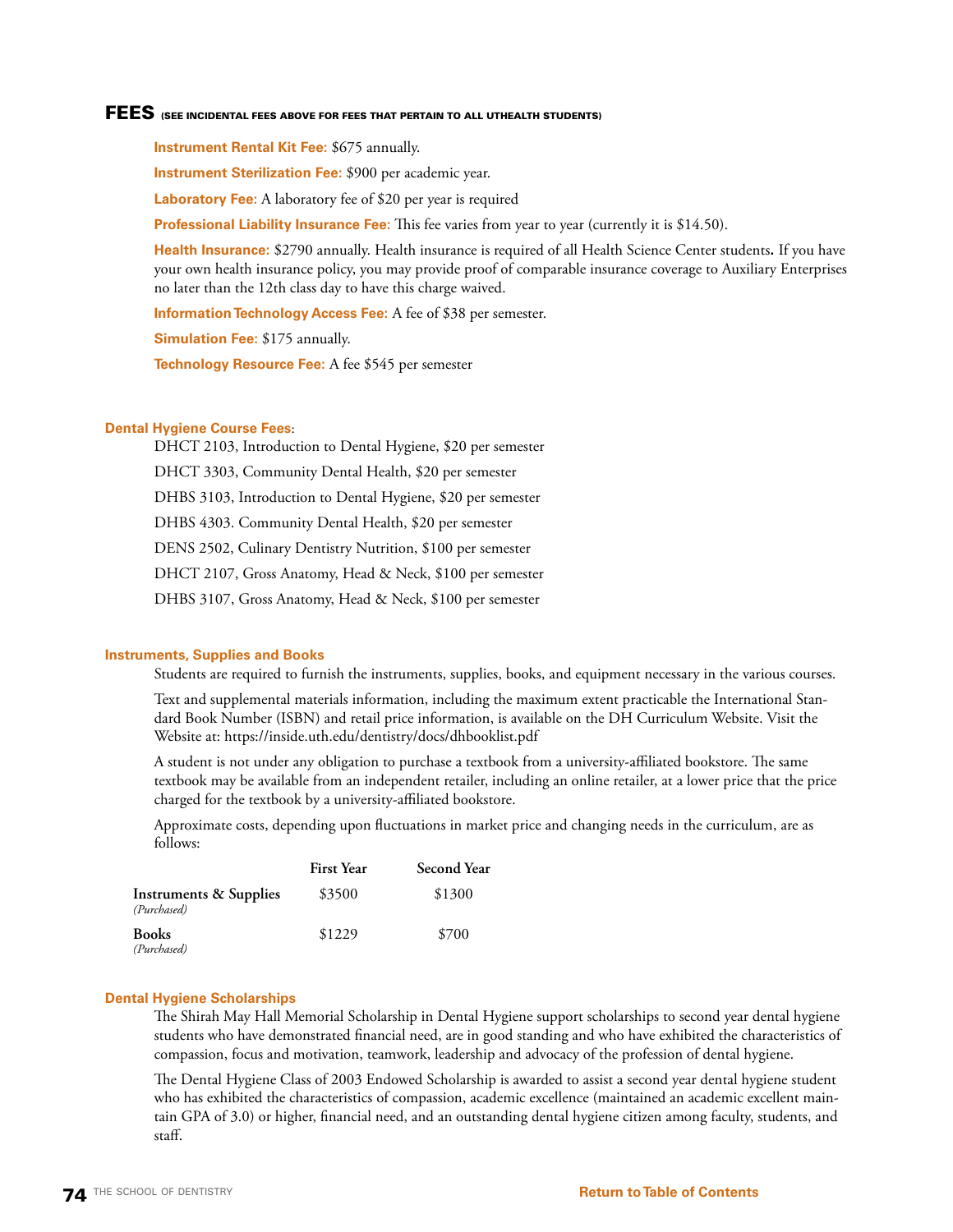The Greater Houston Dental Hygienists' Association Ushma Ramaiya Memorial Scholarship distributions shall be used to support scholarships to second year dental hygiene students who are in good academic standing. Preference shall be given to students who have exhibited the characteristics of compassion, focus and motivation, teamwork, leadership, and advocacy of the profession through outstanding community service.

There are several local organizations/companies that provide scholarship funding for dental hygiene students. Upon request, UTSD dental hygiene provides to the awarding organization the critical data required for selection, and the selections are made by the selection committee of the sponsoring organization. Primary factors for the award are academic performance, community service, and promise for professional growth and financial need.

## ACADEMIC STANDARDS

### **Attendance**

Attendance at all scheduled classes, laboratories, and clinic sessions is required. The minimum attendance for which credit will be given or which will admit a student to the final examination is 90 percent of the time scheduled for instruction in that course. The margin of 10 percent absence is provided to accommodate only unavoidable absences due to illness, delayed registration, or approved causes, and it is not contemplated that this concession shall apply to other than exceptional cases.

### **Punctuality**

Students entering a lecture or laboratory after the roll has been taken are recorded as absent for the entire period. Absence from any portion of a period is considered as absence from the full period.

### **Grading System**

| <b>GRADING SYSTEM FOR CLINIC AND</b> | <b>GRADING SYSTEM FOR NON-CLINIC</b> |
|--------------------------------------|--------------------------------------|
| <b>CLINIC RELATED CLASSES:</b>       | <b>RELATED CLASSES:</b>              |
| $93 - 100 = A$                       | $90 - 100 = A$                       |
| $84 - 92 = B$                        | $80-89 = B$                          |
| $75 - 83 = C$                        | $79-70 = C$                          |
| $\langle 75 = F \rangle$             |                                      |
| $\epsilon$ 70 = F                    |                                      |

**Passing:** Grades for didactic and clinic courses are letter grades. A minimum grade of C will be required in all courses and an overall average of C (2.00 GPA) must be maintained. Organization officers must maintain a 2.00 GPA to remain in office. An acceptable level of clinical proficiency must be demonstrated in each clinic before the student will be permitted to begin the next clinic.

**Failing:** A grade of 69 or below or "F" designates failing work in non-clinical courses and a grade of 74 or below designates unacceptable work in clinical courses.

**Incomplete:** A grade of "I" may be given under rare circumstances and only upon approval by the Director of Dental Hygiene and the Evaluation and Promotion Committee. A grade of incomplete while passing or incomplete yet failing. A grade of Incomplete yet failing generally results in a Final course grade of F.

**Warning:** Students will receive a letter of warning at mid-semester for unsatisfactory progress in didactic, laboratory or clinical courses. Students will be expected to show sufficient improvement with a passing grade in those areas of deficiency by the end of that semester to avoid being placed on probation or considered for dismissal. In addition, the student is expected to make satisfactorily progress in the other courses in the curriculum.

**Probation:** Students having a semester GPA or cumulative GPA below 2.0 will be placed on probation if not dismissed from the program. Students who have been placed on probation must show acceptable improvement and satisfy the conditions of the letter placing them on probation within the following semester, or they may be dismissed for academic reasons. Students on probation become ineligible for financial aid, and are ineligible to hold Class or organization offices. Re-instatement is at the discretion of the dental hygiene program director.

**Dismissal:** Students will be considered for academic dismissal if they have a cumulative GPA below 2.0 at the end of any semester. Students will be considered for academic action, including dismissal, if they have one or more failing course grades in a given semester.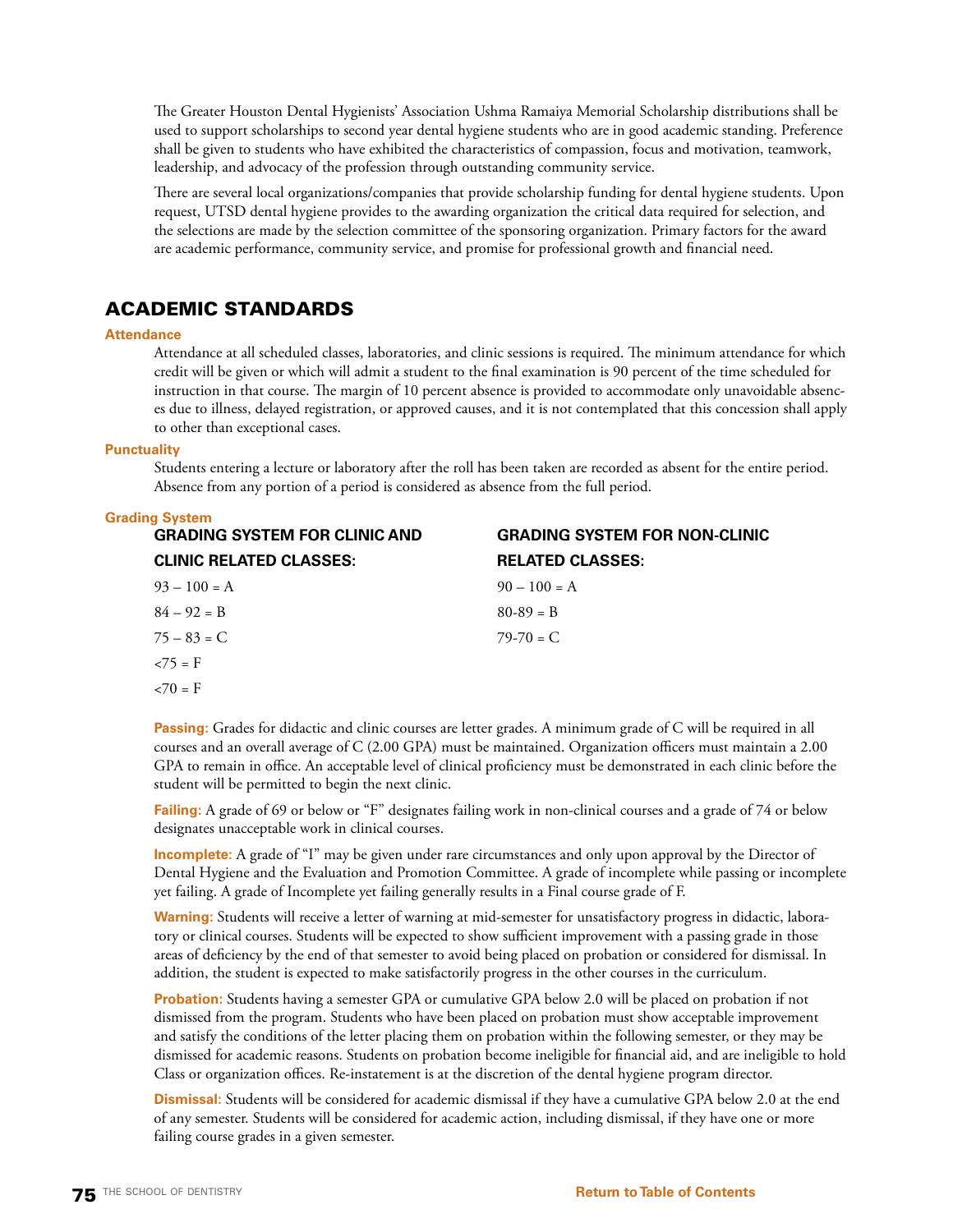### **Appeal Process**

If a student demonstrates the inability to process either didactically or clinically, he/she will be considered for dismissal from the Dental Hygiene Program by the Student Evaluation and Promotion Committee – Dental Hygiene Subcommittee. The decision will be made by the committee members at a meeting held at the end of the semester. Specific guidelines for academic dismissal are listed above.

A UTSD Dental Hygiene student may appeal any academic corrective action and/or recommendation of dismissal by an Evaluation and Promotion ("E & P") subcommittee to the Associate Dean for Student and Academic Affairs, in writing, within three calendar days after receipt of notice of the academic action. The student must provide the Associate Dean for Student and Academic Affairs a "complete" appeal, which includes at least a written statement clearly explaining all rationale for the appeal and any additional documentation the student possesses that the student believes supports the student's rationale for the appeal.

The Associate Dean for Student and Academic Affairs will refer each complete appeal to an Ad Hoc Appeal Committee ("Appeal Committee"). The Office of the Associate Dean for Student and Academic Affairs will assist by scheduling the meetings of the Appeal Committee.

- The Chair of the Appeal Committee will be selected and appointed by the School of Dentistry Committee on Committees and approved by the Faculty Senate (an alternate Chair will also be selected from among the faculty of the School of Dentistry). The Chair will preside over the Appeal Committee. The length of the Chair's term will be three years. The alternate will preside over the Appeal Committee in the event that the Chair is unable to attend.
- The Appeal Committee will be made up of the chairs of each of the E & P subcommittees not involved in the academic action being appealed. Vice chairs of the E & P subcommittees may serve in this role in the event a subcommittee Chair is unable to participate. In addition, an additional member of the Appeal Committee will be selected by the Associate Dean of Student and Academic Affairs from among School of Dentistry faculty. This member of the Appeal Committee cannot be the student's faculty advisor or a member of the E & P subcommittee making the decision being appealed.
- Each of the Appeal Committee members will have one vote. In the case of a tie vote, the Chair of the Appeal Committee will vote to break the tie.

The Appeal Committee will review the student's written statement and documentation, if any, submitted by the student, meet with the student, the student's faculty advisor, the Chair of the E & P subcommittee taking the academic action being appealed, and other individuals at the discretion of the Chair of the Appeal Committee. The Chair of the Appeal Committee shall submit a final recommendation to the Dean within seven calendar days of the final Appeal Committee meeting. The Dean shall consider the recommendation of the Appeal Committee, may review the materials submitted to the Appeal Committee, and may interview other individuals. At his or her discretion, the Dean may meet with the student. The student will be notified of the Dean's decision within 10 calendar days after the Dean's receipt of the Appeal Committee recommendation. The Dean's decision regarding the academic action of the E & P subcommittee is final.

The student, upon written request to and approval in writing from the Associate Dean for Student and Academic Affairs, may continue academic studies while the appeal of an academic action is under review and until the student receives notification of a final decision by the Dean.

If after the appeals process is completed an academic action of dismissal is upheld, a dismissed student must immediately discontinue participating in all UTSD educational activities. All personal belongings must be removed from the UTSD facilities immediately upon following receipt of the final decision of the Dean.

**Promotion and Graduation:** In order to be considered for promotion and graduation, a Dental Hygiene student must have satisfactorily removed all grades of F through remediation/repeat and in addition, must have a cumulative grade point average of 2.0 or higher.

### **Examinations**

Numerous examinations are given during each course. These examinations serve as a method of instruction and provide both student and instructor the opportunity to evaluate the student's level of achievement.

The final grade in a course may include evaluation of the student in all aspects of the entire course (didactic, laboratory, professional behavior/ development, and clinical) and failure in any one aspect may result in a failing grade for the entire course.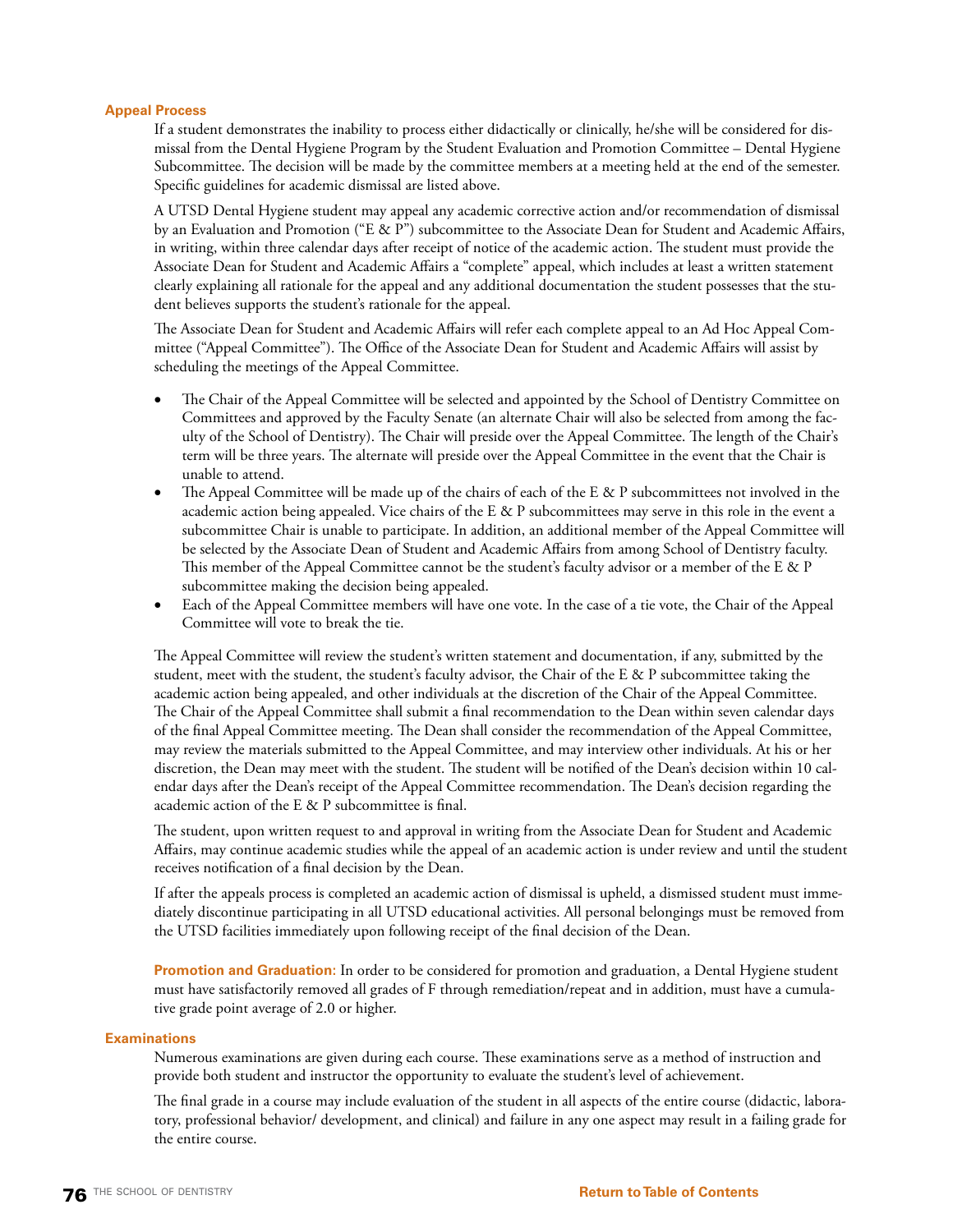## CURRICULUM

Credit Hours: For each semester credit hour awarded a didactic course, there is one classroom hour per week. For each semester credit hour awarded for a laboratory or clinic course, there are normally three to four laboratory hours per week.

Note: Course descriptions are intended to represent skills and knowledge that should accompany successful completion of the *course and should not be construed as a guarantee or warranty by UTHealth of the required level of achievement by every* student.

## **Dental Hygiene Certificate/Dental Hygiene Bachelor of Science Courses**

## **FIRST YEAR**

### **FALL SEMESTER**

## **DHCT 2101/DHBS 3101 Pre-Clinical Technique** 5 credit hours (3 lec., 6 lab)

An introduction to the basic theories, principles, and procedures used in dental hygiene practice, with primary emphasis on the techniques of instrumentation used in performing diagnostic, preventive, and therapeutic services. The dental hygiene student will have an opportunity to practice these techniques on manikins and student partners in the clinic.

## **DHCT 2103/DHBS 3103** Introduction to Dental Hygiene 3 credit hours (3 lec., 1 lab)

A course designed to provide the student with the background knowledge to assess patient oral health needs, to select appropriate preventive strategies, and to present information and demonstration techniques for effective patient education. Course Fee: \$20

### **DHCT 2105/DHBS 3105 Dental Radiology I Dental Radiology I 2 credit hours (2 lec., 1 lab)**

An introduction to the production and emission of dental x-radiation, safety precautions, and the exposure processing and interpretation of dental radiographs.

### **DHCT 2107/DHBS 3107 Head and Neck Anatomy** 2 credit hours (2 lec)

A study of the anatomic structures of the head and neck. Emphasis is placed on the muscles of mastication, salivary glands, and the vascular, lymphatic, and nerve supply to the head and neck as it relates to the clinical practice of the dental hygienist. Course Fee: \$100

### **DHCT 2108/DHBS 3108 Oral Histology and Embryology <b>2** credit hours (2 lec.)

A study of the embryology and microscopic anatomy of human tissues with emphasis on the formation of the face, oral cavity, and dental structures. Clinical relevance will be stressed for applicability to pathology and periodontology.

### **DHCT 2109/DHBS 3109 Dental Anatomy** 3 credit hours (2 lec., 2 lab)

The essentials of nomenclature, anatomical form, structure and function of the permanent teeth, with some study devoted to primary teeth, is presented. Laboratory practice includes identification of natural extracted teeth, the reproduction of tooth forms to emphasize morphology and functional relationships, and the adaptability of clinical instrument to root structures of varying topography.

### **SPRING SEMESTER**

### **DHCT 2201/DHBS 3201 Clinical Practice I 3 credit hours (10 clinic)**

Prerequisite: DHCT 2101 and DHBS 2105.

This introductory clinical course offers the student individual instruction and clinical practice in all phases of providing basic dental hygiene services.

### **DHCT 2202/DHBS 3202 Clinical Seminar I** 3 credit hours (3 lec.)

A continuation of information designed to provide an opportunity to enhance performance of procedures in a clinical setting. Emphasis will be place on patient management, care of appliances, caries recognition, pulp testing, and desensitization. Periodontal nomenclature and clinical characteristics of periodontal tissues in health and disease will be introduced.

**77** THE SCHOOL OF DENTISTRY **[Return to Table of Contents](#page-2-0)**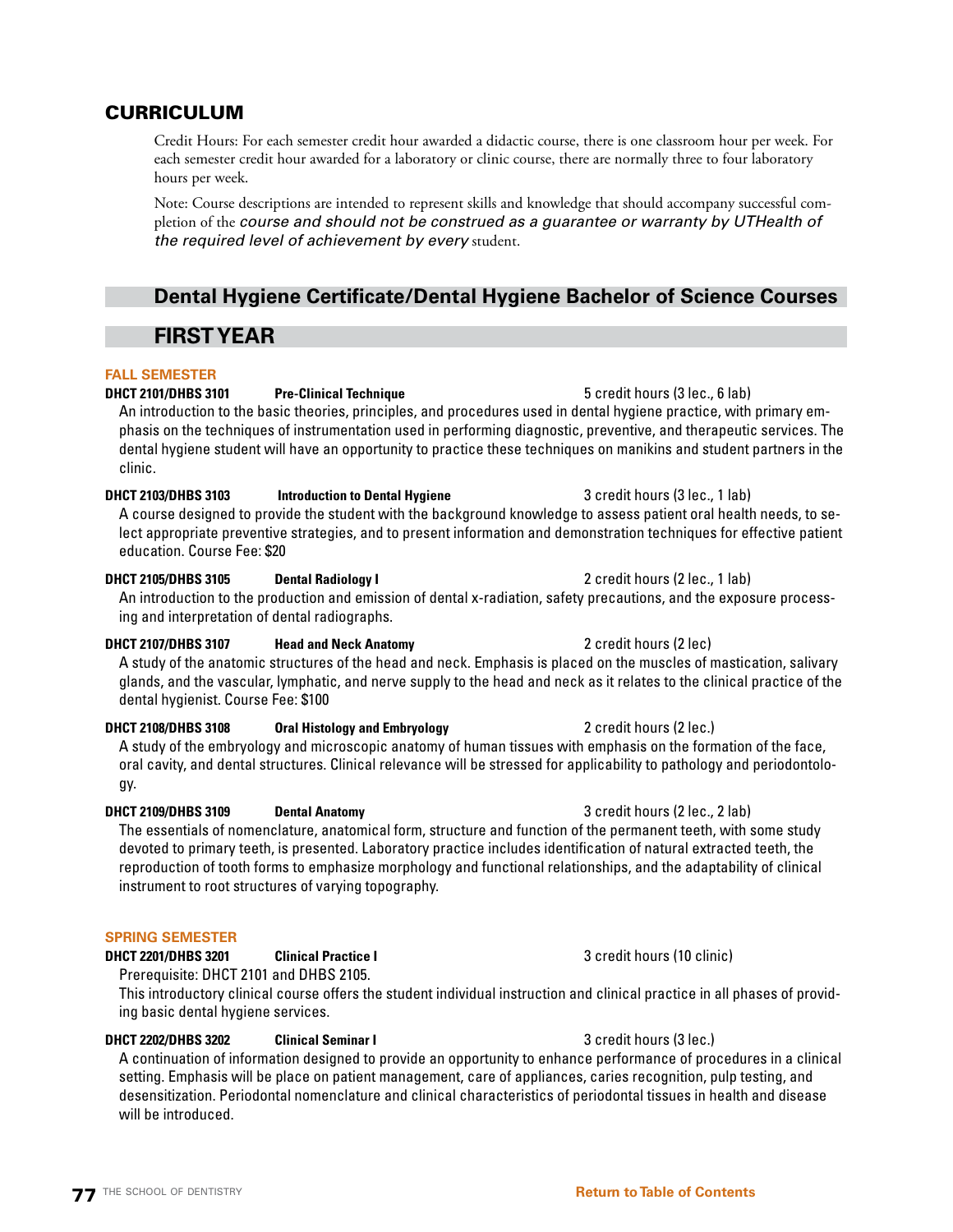# **78** THE SCHOOL OF DENTISTRY **[Return to Table of Contents](#page-2-0)**

## **DHCT 2205/DHBS 3205 Dental Radiology II** 1 credit hour (1 lec., 1 lab)

An introduction to supplemental intra-oral techniques and basic extra-oral radiographic techniques including patient/film positioning and the resulting film. Diagnostic information and normal radiographic anatomy of these various views will be presented.

### **DHCT 2206/DHBS 3206 General Oral Pathology <b>3** credit hours (3 lec.)

An introduction to diseases affecting the oral region, including the principles of inflammation and healing, developmental disturbances, the pathology of dental caries, dental and oral abnormalities, bacterial, viral and mycotic diseases, oral injuries, and neoplasms. Premalignant lesions and their differences from common benign conditions are emphasized.

### **DHCT 2209/DHBS 3209 Dental Emergencies** 2 credit hours (2 lec, 1 lab)

This course provides the student the opportunity to study dental office emergencies with emphasis on prevention, prompt recognition, and effective emergency care. Laboratory instruction will provide experience in monitoring vital signs, recognizing and handling emergency situations, and cardiopulmonary resuscitation (CPR).

### **DHCT 2210/DHBS 3210 Oral Disease Prevention II** 1 credit hour (1 lec. 1 lab)

This course provides the dental hygiene student with opportunities to apply principles of plaque control, patient education, and disease prevention. In addition to lectures, learning activities will include problem-based learning and case presentations.

### **DHCT 2211/DHBS 3211 Periodontology** 3 credit hours (3 lec.)

This course includes advanced study in periodontics as it relates to dental hygiene practice. Emphasis will be placed on etiology and pathology of periodontal diseases, diagnostic work-up, advanced principles of instrumentation, prevention, and treatment of periodontal diseases and occlusal disorders, and clinical case discussion.

### **SUMMER TERM**

### **DHCT 2300/DHBS 3500 Clinical Seminar II** 1 credit hour (2 lec.)

Root morphology, advanced root planning, and ultrasonic scaling, amalgam polishing, and sealants will be emphasized in this course, along with patient management techniques when performing advanced instrumentation skills

## **DHCT 2301/DHBS 3501 Clinical Practice II 3 credit hours (21 clinic)**

Prerequisite: DHCT 2201/DHBS 3201 This course provides the opportunity for additional clinical treatment for patients and skills development.

## **DHCT 2306/DHBS 3506 Dental Materials** 3 **CONSERVING 3 CREDIT 2306/DHBS 3506** Dental Materials

This course address characteristics, properties, manipulation, and evaluation of various materials utilized in dental procedures along with chair-side assisting principles and techniques. Emphasis is placed on the laboratory procedures performed and materials used by the dental hygienist.

## **SECOND YEAR**

### **FALL SEMESTER**

## **DHCT 3301/DHBS 4301 Clinical Practice III 100 CLINIC 2006** 4 credit hours (14 clinic)

Prerequisite: DHCT 2301/DHBS 3501.

This course is an introduction to advanced instrumentation procedures, including root planning and ultrasonic scaling, and the practice of basic and advanced techniques at chair-side. Rotations to other departments in the School of Dentistry and Texas Medical Center will be introduced. Patient management and professionalism are stressed in this stage of clinical development.

### **DHCT 3302/DHBS 4302 Clinical Seminar III** 2 credit hours (2 lec.)

Root morphology, advanced root planning, and ultrasonic scaling, amalgam polishing, and sealants will be emphasized in this course, along with patient management techniques when performing advanced instrumentation skills.

### **DHCT 3303/DHBS 4303 Community Dental Health 3** credit hours (3 lec.)

This course is an introduction to the tools of epidemiology and biostatistics, and includes the critical analysis of scientific literature and the methods and materials necessary to teach dental health to individuals and groups. As community health promoters, the student will have an opportunity to address and attempt to resolve critical issues in the current delivery system. Course Fee: \$20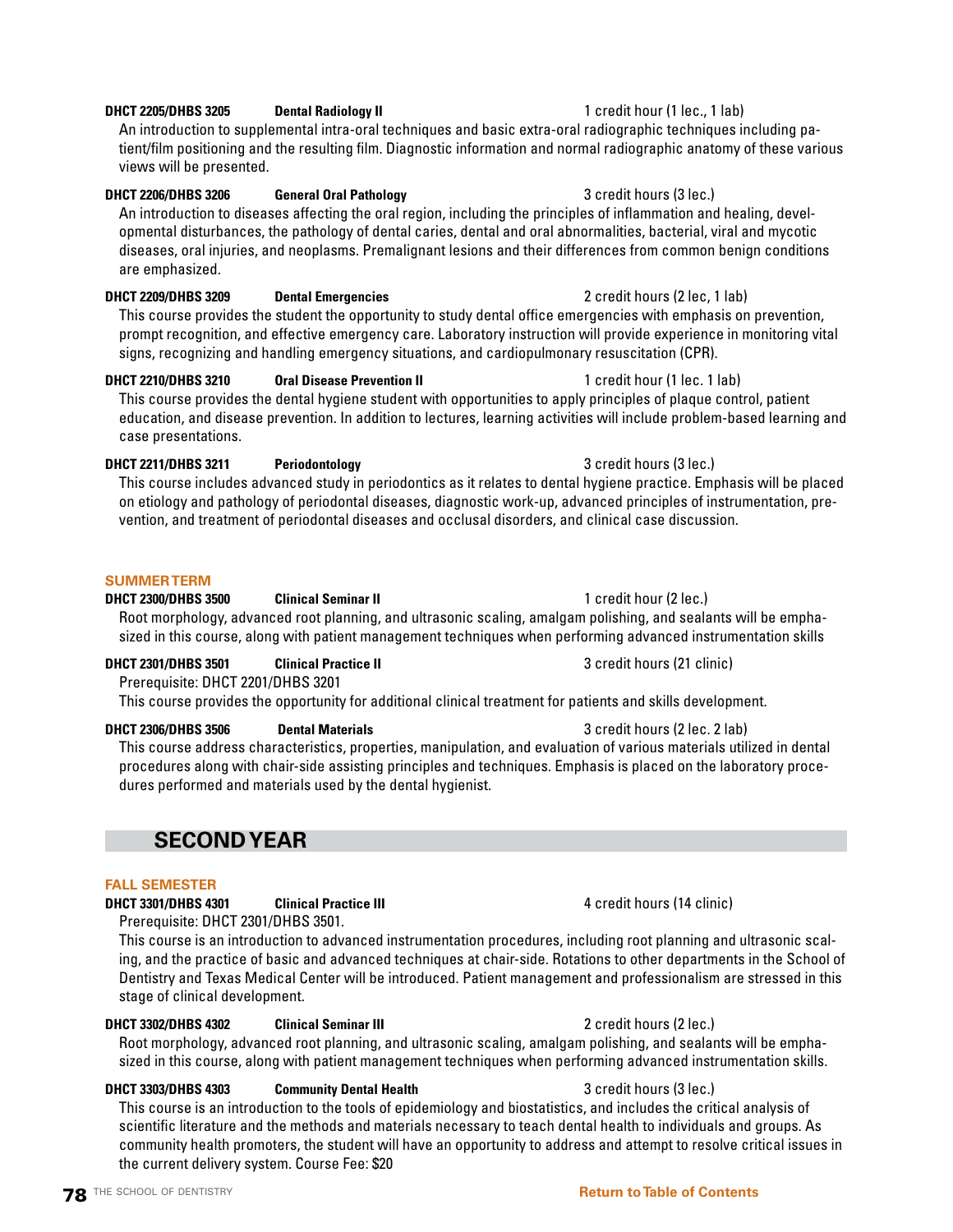### **79** THE SCHOOL OF DENTISTRY **[Return to Table of Contents](#page-2-0)**

## **DHCT 3308/DHBS 4308 Pharmacology 2 credit hours. (2 lec.)**

This course is a study of the action use and effect of commonly used drugs on the human body. Emphasis is placed on the practical evaluation of drugs utilized by the dentist, and drugs being taken by dental patients and their effect on treatment.

### **DHCT 3310/DHBS 4310 Applied Nutrition** 1 credit hour (1 lec.)

This course is a dental-related study of nutrition. Interrelationships of the diet and oral health will be addressed. A case-based approach will be utilized to demonstrate the crucial connection between systemic health, nutrition and oral health.

## **DHCT 3311/DHBS 4311 Special Needs Patients** 2 credit hours (2 lec.)

This course is an introduction to the assessment and management of patients with special needs, including patients whose medical, physical, psychological, or social conditions make it necessary to modify procedures in order to provide dental hygiene treatment for that individual.

### **SPRING SEMESTER**

## **DHCT 3401/DHBS 4401 Clinical Practice IV 4 credit hours. (14 clinic)**

Prerequisite: DHCT 3301/DHBS 4301.

These clinical sessions combine both basic and advanced dental hygiene skills with time management techniques essential for private practice. Root planning, sealant application, ultrasonic instrumentation, amalgam polishing, and nutritional counseling will be emphasized. Rotations to other departments will be continued.

### **DHCT 3402/DHBS 4402 Clinical Seminar IV 2 credit hours (2 lec.)**

This course will provide an opportunity for the student to clarify values and discuss treatment of special needs patients. The student will discuss professional ethics, laws governing the practice of dentistry and dental hygiene, malpractice, and liability.

### **DHCT 3403/DHBS 4403 Community Dental Health Practice** 2 credit hours

Prerequisite: DH 3303. (1 lec., 3 lab/field experiences)

This course is continuation of Community Dental Health, with an opportunity for the student to perfect skills in communication and motivational techniques, principles of learning-teaching, and media preparation and presentation through didactic and extra-mural experiences.

### **DHCT 3406/DHBS 4406 Applied Oral Pathology 1 And 1 Applied Oral Pathology 1 Applied 0ral Pathology 1 Applied 0ral Pathology 1 Applied 0ral Pathology 1 Applied 0ral Pathology 1 Applied 0ral Path**

Cases of unknown oral pathology are presented, in which the student's objective is to obtain a complete history, formulate a differential diagnosis, and propose a rational approach for evaluation and treatment of the patient.

### **DHCT 3407/DHBS 4407** Trends and Issues in Dental Hygiene 1 credit hour (1 lec.)

This class is primarily discussion of dental and clinical sciences as they relate to the clinical practice of the dental hygienist.

### **DHCT 3408/DHBS 4408 Practice Management** 2 credit hours (2 lec.)

This class is primarily discussion of employment techniques, office and staff communication, and practice management. The student will have an opportunity to make a professional presentation of dental-related techniques and procedures.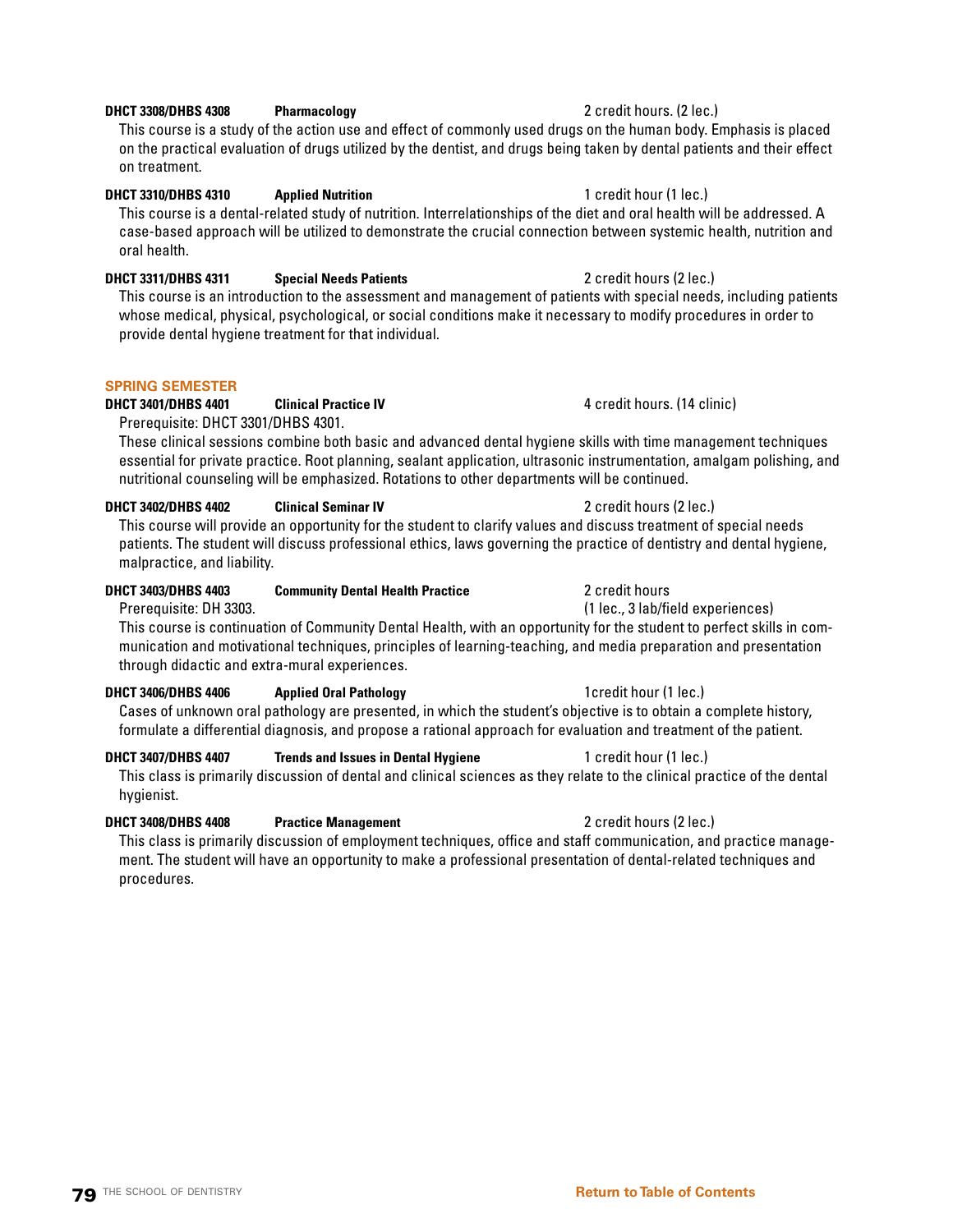## CURRICULUM BY YEAR

## **Certificate/Bachelor of Science**

### **First Year**

|                      | Course No.             | <b>Descriptive Title</b>                  | <b>Semester Hrs</b> |
|----------------------|------------------------|-------------------------------------------|---------------------|
| <b>Fall Semester</b> |                        |                                           |                     |
|                      | DHCT 2101/DHBS 3101    | Pre-Clinical Technique                    | 5.0                 |
|                      | DHCT 2103/DHBS 3103    | Oral Disease Prevention I Course-Fee \$20 | 3.0                 |
|                      | DHCT 2105/DHBS 3105    | Dental Radiology I                        | 2.0                 |
|                      | DHCT 2107/DHBS 3107    | Head and Neck Anatomy Course-Fee \$100    | 2.0                 |
|                      | DHCT 2108/DHBS 3108    | Oral Histology and Embryology             | 2.0                 |
|                      | DHCT 2109/DHBS 3109    | Dental Anatomy                            | 3.0                 |
|                      | <b>Spring Semester</b> |                                           |                     |
|                      | DHCT 2201/DHBS 3201    | <b>Clinical Practice I</b>                | 3.0                 |
|                      | DHCT 2202/DHBS 3202    | <b>Clinical Seminar I</b>                 | 3.0                 |
|                      | DHCT 2205/DHBS 3205    | Dental Radiology II                       | 1.0                 |
|                      | DHCT 2206/DHBS 3206    | <b>General Oral Pathology</b>             | 3.0                 |
|                      | DHCT 2209/DHBS 3209    | <b>Dental Emergencies</b>                 | 2.0                 |
|                      | DHCT 2210/DHBS 3210    | <b>Oral Disease Prevention II</b>         | 1.0                 |
|                      | DHCT 2211/DHBS 3211    | Periodontology                            | 3.0                 |
| <b>Summer Term</b>   |                        |                                           |                     |
|                      | DHCT 2300/DHBS 3500    | <b>Clinical Seminar II</b>                | 1.0                 |
|                      | DHCT 2301/DHBS 3501    | <b>Clinical Practice II</b>               | 3.0                 |
|                      | DHCT 2306/DHBS 3506    | <b>Dental Materials</b>                   | 3.0                 |
|                      | <b>TOTALS</b>          |                                           | 40                  |

### **Second Year**

## **Fall Semester**

### Course No. 2008 Descriptive Title Course No. 2008 Semester Hrs.

| Fall Semester          |                     |                                                |                  |
|------------------------|---------------------|------------------------------------------------|------------------|
|                        | DHCT 3301/DHBS 4301 | <b>Clinical Practice III</b>                   | 4.0              |
|                        | DHCT 3302/DHBS 4302 | <b>Clinical Seminar III</b>                    | 2.0              |
|                        | DHCT 3303/DHBS 4303 | <b>Community Dental Health-Course Fee \$20</b> | 3.0 <sub>2</sub> |
|                        | DHCT 3308/DHBS 4308 | Pharmacology                                   | 2.0              |
|                        | DHCT 3310/DHBS 4310 | <b>Applied Nutrition</b>                       | 1.0              |
|                        | DHCT 3311/DHBS 4311 | <b>Special Needs Patients</b>                  | 2.0              |
| <b>Spring Semester</b> |                     |                                                |                  |
|                        | DHCT 3401/DHBS 4401 | <b>Clinical Practice IV</b>                    | 4.0              |
|                        | DHCT 3402/DHBS 4402 | <b>Clinical Seminar IV</b>                     | 2.0              |
|                        | DHCT 3403/DHBS 4403 | <b>Community Dental Health Practice</b>        | 2.0              |
|                        | DHCT 3406/DHBS 4406 | <b>Applied Oral Pathology</b>                  | 1.0              |
|                        | DHCT 3407/DHBS 4407 | Trends and Issues in Dental Hygiene            | 1.0              |
|                        | DHCT 3408/DHBS 4408 | <b>Practice Management</b>                     | 2.0              |
|                        | <b>TOTALS</b>       |                                                | 26.0             |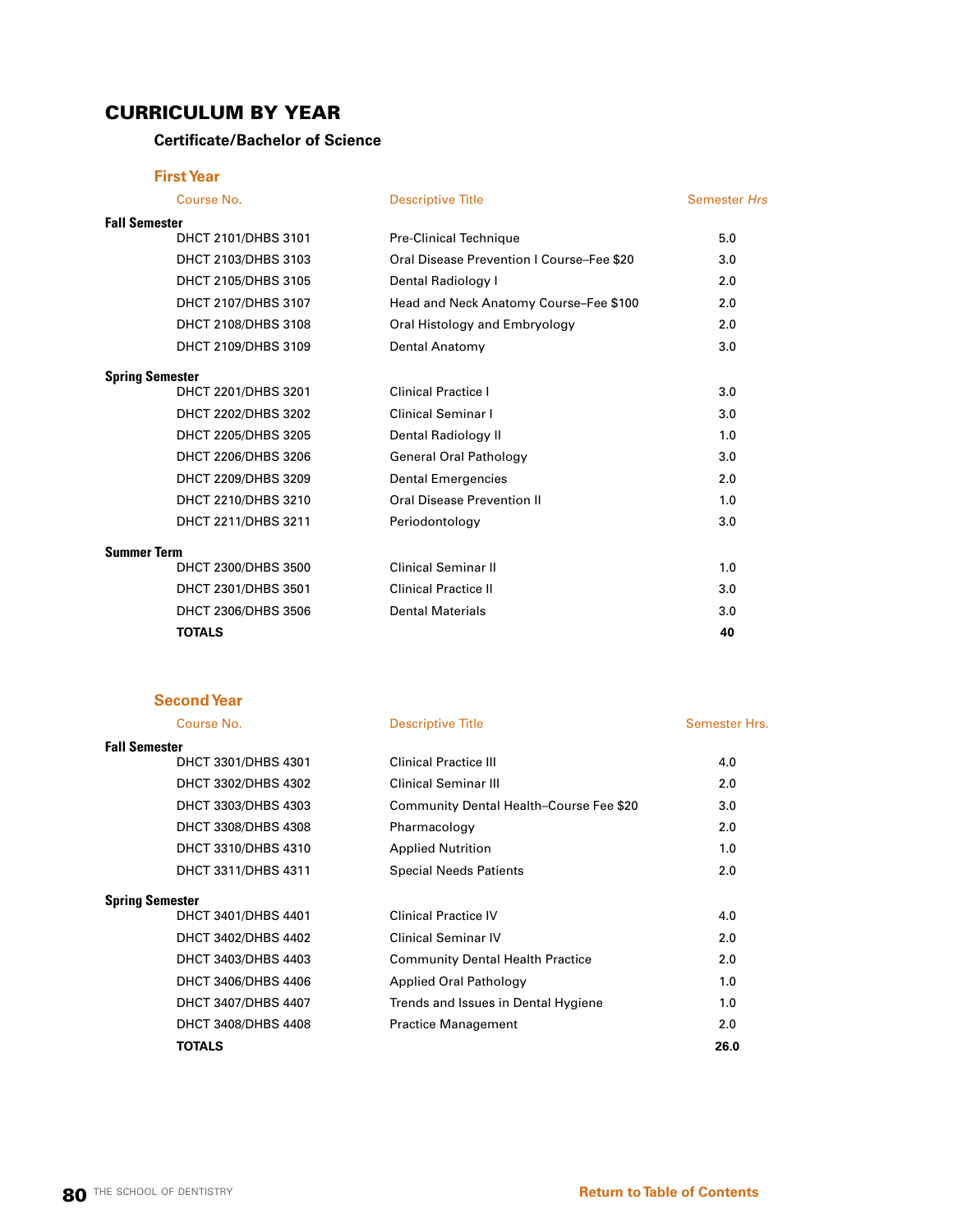## **RDH to Bachelor of Science in Dental Hygiene (BSDH) Courses**

## **FIRST YEAR**

### **FALL SEMESTER:**

**DHDC 4501 Introduction to Health Care Teaching** 3 credit hours (Online) This introduction to teaching course examines the theory and practice pertaining to important aspects of learning and teaching. Also included are instructional strategies, methodologies and assessment of student learning.

This course will focus on issues faced by the healthcare professional including ethical and legal issues related to the practice and scope of dental hygiene. Topics include, but are not limited to, ethics and professionalism, ethical principles and values, models for ethical decision making, ethics and cultural differences, and ethical dilemmas. Students will work independently and in teams to apply the material to real life situations utilizing case study format and personal life experiences.

### **SPRING SEMESTER**

**DHDC 4503 Professional Communications** 3 credit hours (Online)This course will address current trends and issues affecting the dental/dental hygiene profession. In-depth discussions will explore the profession with critical analysis in the areas of dental hygiene education, research, and clinical practice. Student will work in teams to engage and facilitate on-line discussions. The final course project will focus on one or more of these issues.

### **DHDC 4505 Seminar in Education I** 3 credit hours (Online) This course will cover pertinent topics in dental/allied dental education. The course will examine issues related to teaching and learning the academic setting. Topics will also include developing a teaching philosophy; formulating a curriculum vitae and teaching portfolio.

### **SUMMER**

## **DBPG 5352 Biostatistics for Dental Professionals** 3 credit hours (Online)

Senior students in the RDH to BSDH program are allowed to enroll in a graduate level course. This online course provides the opportunity to develop introductory level competencies in the measurement, design, analysis, interpretation and critical evaluation of health information research and evaluation studies. Students will have the opportunity to learn and apply the most important and most frequently used statistical measures and methods, as well as to critically evaluate the scientific literature. Some of the topics covered in this course include frequency distributions, measures of dental tendency, variance, hypothesis testing, correlation and both parametric and non-parametric inferential methods including t-tests, analysis of variance, chi-square tests of significance, and tests of measures of association.

## **SECOND YEAR**

### **Fall Semester**:

**DHDC 4506 Clinical Teaching Community 3 credit hours (Online)** This course will provide students with the knowledge and skills to become competent clinical instructions. Psychomotor skills development and analysis as well as remediation of performance problems; provision of feedback; identification of cognitive, psychomotor, and affective behaviors are topics related to clinical teaching. Faculty calibration and clinical evaluation are also included.

## **DHDC 4507 Clinical Teaching Practicum 3** credit hours (On Campus)

This course is designed to give students an opportunity to teach with a faculty member in a clinical course taught to dental, dental hygiene, or dental assisting students. Students will participate in course planning, weekly teaching of the didactic, laboratory, and/or clinical content. This course requires formal agreement with a participating dental hygiene program prior to the beginning of the second year of the program.

## **DHDC 4502 Ethics and Leadership Example 2 credit hours (Online) B** 3 credit hours (Online)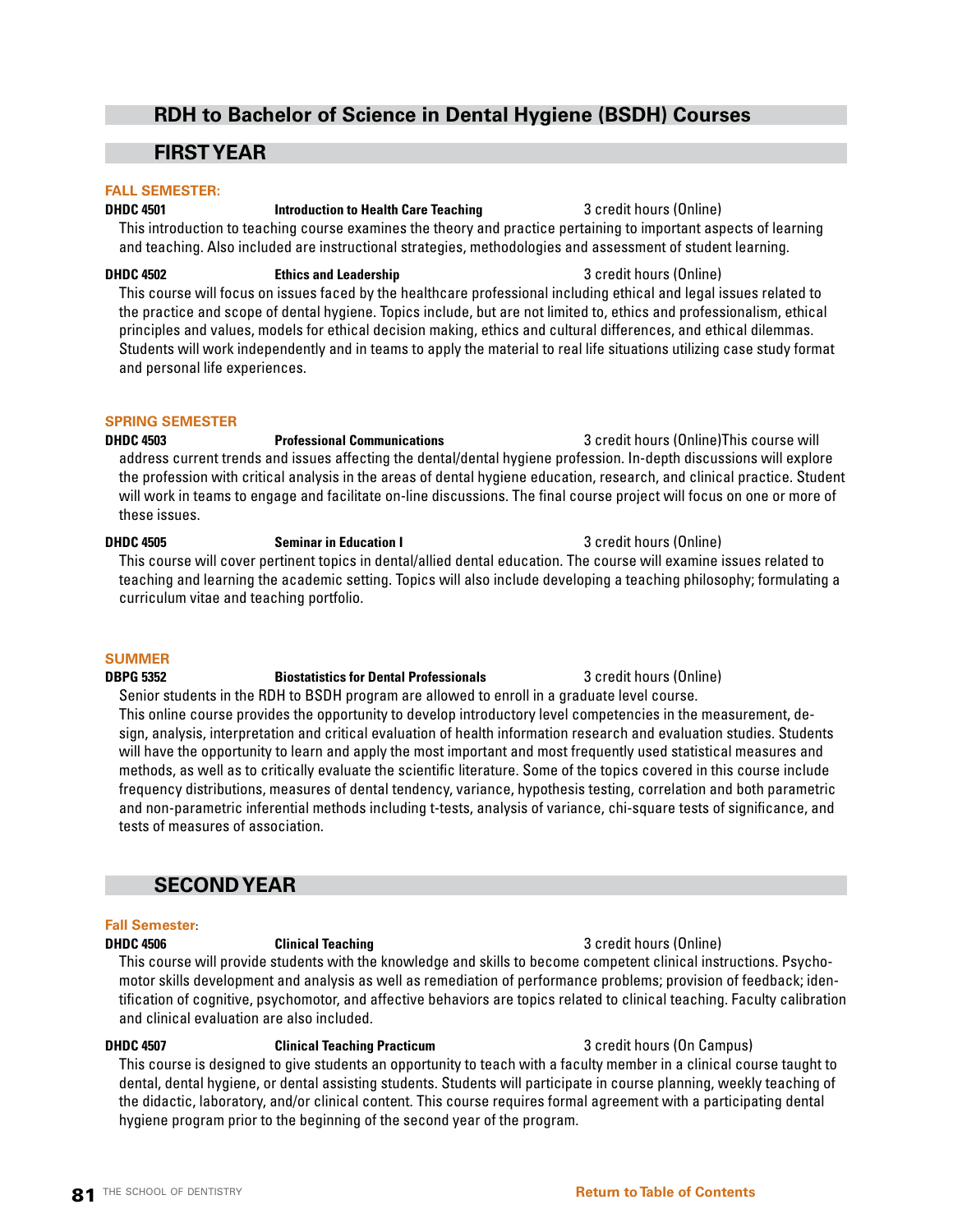### **DHDC 4508 Seminar in Education II Seminar in Education II** 3 credit hours (Online)

This course will provide the student with advanced knowledge of current concepts and factor involved in the occurrence and treatment of oral disease. These issues will be studied through lectures, case presentations and the literature.

### **DHDC 4509 Education Practicum Example 20 and 4 credit hours (On Campus)**

This course is a one semester, planned and supervised professional teaching internship, designed to allow the student to apply knowledge and skills acquired in previous didactic courses. This practicum experience will focus on didactic, clinical, or laboratory instruction integrating leadership, professionalism, ethics, educational theories, and teaching strategies, with an emphasis on assessment and evaluation. This course requires a formal agreement with a participating dental hygiene program prior to the beginning of the second year of the program.

### **SPRING OR SUMMER**

### **DHDC 4510 Capstone Capstone Capstone Capstone 3** credit hours (Online)

This capstone course incorporates the major learning themes of the dental hygiene online degree curriculum resulting in a student-generated scholarly project/essay. It will be offered both Spring and Summer semester to accommodate students' as necessary.

## CURRICULUM BY YEARS

### **RDH TO BSDH - ONLINE**

### **FIRST YEAR**

**SECOND YEAR**

| Course No.              | <b>Descriptive Title</b>                      | Cr   |
|-------------------------|-----------------------------------------------|------|
| <b>FALL SEMESTER:</b>   |                                               |      |
| <b>DHDC 4501</b>        | Introduction to Health Care Teaching          | 3.0  |
| <b>DHDC 4502</b>        | <b>Ethics and Leadership</b>                  | 3.0  |
| <b>SPRING SEMESTER:</b> |                                               |      |
| <b>DHDC 4503</b>        | <b>Professional Communications</b>            | 3.0  |
| <b>DHDC 4505</b>        | Seminar in Education I                        | 3.0  |
| <b>SUMMER TERM:</b>     |                                               |      |
| <b>DBPG 5352</b>        | <b>Biostatistics for Dental Professionals</b> | 3.0  |
| <b>TOTAL</b>            |                                               | 15.0 |

| Course No.                                                    | <b>Descriptive Title</b>                                     | Cr         |
|---------------------------------------------------------------|--------------------------------------------------------------|------------|
| <b>FALL SEMESTER:</b><br><b>DHDC 4506</b><br><b>DHDC 4507</b> | Clinical Teaching<br>Clinical Teaching Practicum - On Campus | 3.0<br>3.0 |
| <b>SPRING SEMESTER:</b><br><b>DHDC 4508</b>                   | Seminar in Education II                                      | 3.0        |
| <b>DHDC 4509</b>                                              | Education Practicum - On Campus                              | 4.0        |
| <b>SPRING or SUMMER:</b><br><b>DHDC 4510</b>                  | Capstone                                                     | 3.0        |
| <b>TOTAL</b>                                                  |                                                              | 15         |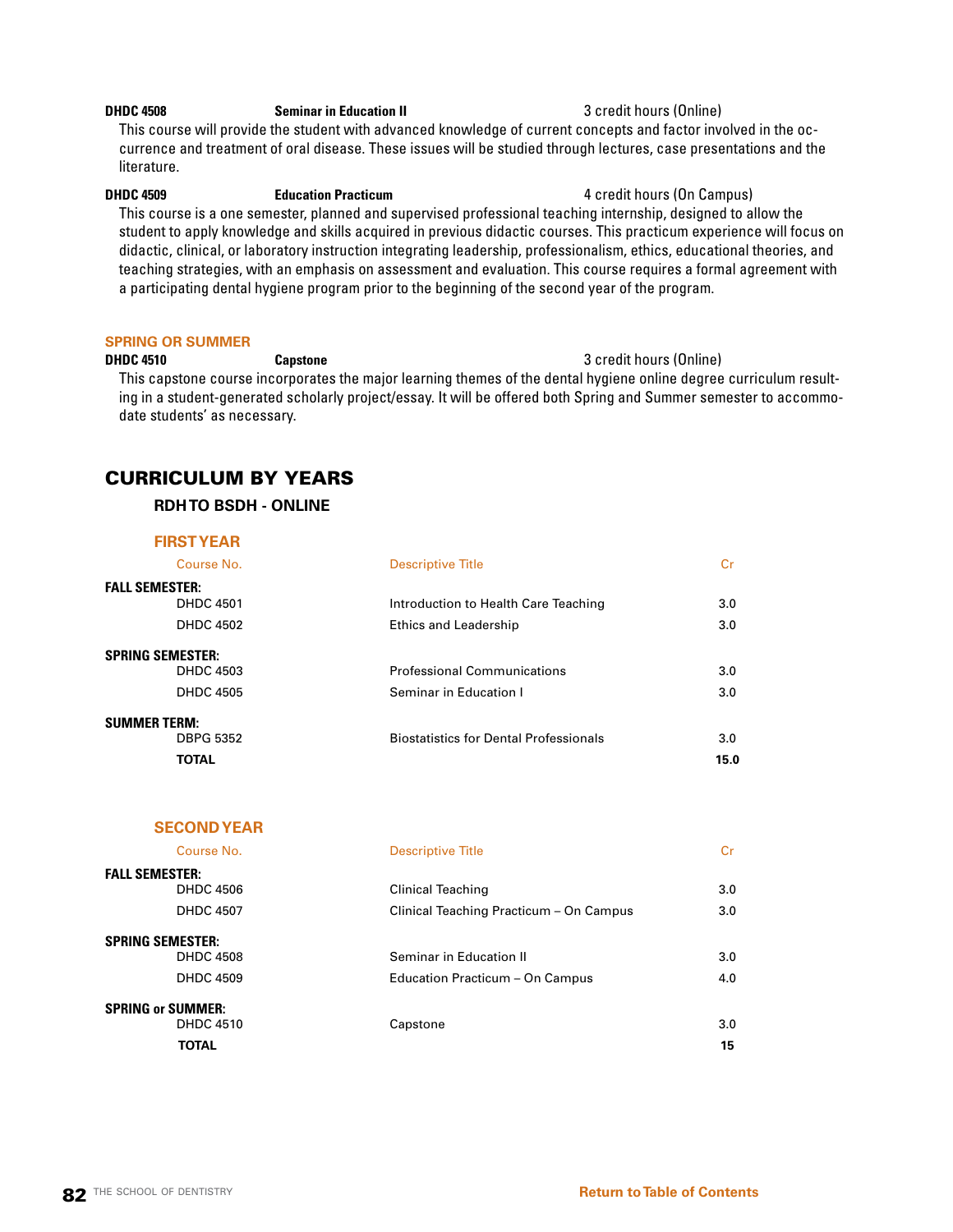## **MASTER OF SCIENCE IN DENTAL HYGIENE (MSDH) COURSE DESCRIPTIONS**

## **FIRST YEAR**

### **FALL SEMESTER**

### **DHMS 6501 Graduate Seminar in Education I** 3 credit hours (3) Fall–Online

This introduction to teaching course examines the history, education theories, and best practices for teaching. Also included are instructional strategies, methodologies the process of curriculum development, assessment of student learning and the role of accreditation in program evaluation. Students will begin working on a comprehensive teaching unit incorporating adult learning principles for use in their DHMS 6506 or 6508 courses.

**DHMS 6502 Academic Leadership** 3 credit hours (3) Fall–Online The goal of this course is to help the student enhance their leadership skills and abilities to ensure career success. Developing confidence in their skills to affect positive cultural change and learn value-based leadership will be emphasized. A focus on the responsibilities as educators to be attentive to the ethical aspects of relationships and decisions including those made in the name of the institution will be emphasized. Critical thinking, assertiveness, organization, and ability to influence others with compassion, integrity, and honesty will be included.

**DHMS 6503 Strategies for Effective Communication** 3 credit hours Spring–Online This course is designed to help the student develop communication knowledge and skills they will need to be successful in their academic career emphasizing effective oral and written communication, presentation skills, media communication, intercultural, and personal communications. Students will develop written and oral presentations as well as analyze professional publications with regard to theories and principles learned in this course.

**DHMS 6505 Graduate Seminar in Education II** 3 credit hours (3) Spring –Online This course will cover issues related to teaching and learning in the dental/allied dental academic setting. Topics will include developing/updating a teaching philosophy, constructing a personal statement, creating a curriculum vitae, the role of Boyer's model of scholarship within the professoriate and teaching E-portfolio through the integration of various educational technologies.

**DBPG 5352 Biostatistics for Dental Professionals** 3 credit hours (3) Summer–Online This online course provides the opportunity to develop introductory-level competencies in the measurement, design, analysis, interpretation and critical evaluation of health information research and evaluation studies. Students will have the opportunity to learn and apply the most important and most frequently used statistical measures and methods, as well as critically evaluate the scientific literature. Some of the topics covered in this course include frequency distributions, measures of central tendency, variance, hypothesis testing, correlation and both parametric and non-parametric inferential methods including t-tests, analysis of variance, chi-square tests of significance, and tests of measures of association.

## **SECOND YEAR**

**DHMS 6506 Clinical Teaching** 3 credit hours (3) Fall/Spring—Online

This course will provide students with the knowledge and skills to become competent clinical instructors. Psychomotor skill development and analysis as well as remediation of performance problems; provision of feedback; identification of cognitive, psychomotor, and affective behaviors are topics related to clinical teaching. Faculty calibration and clinical evaluation topics are also included. Students will be required to develop a lab/preclinical module for use in the DHMS 6507 course. This course is taken the same semester as DHMS 6507.

**DHMS 6507 Clinical Teaching Practicum** 4 credit hours (4) Fall/Spring—On Campus This course is designed to give students an opportunity to teach with a faculty member in a clinical course taught to dental, dental hygiene or dental assisting students. Students will participate in course planning, weekly teaching of didactic, laboratory and/or clinical content. This course requires a formal agreement with a participating dental hygiene program prior to the beginning of the second year of the program. Students will be required to teach a lab/ preclinical unit to dental hygiene students.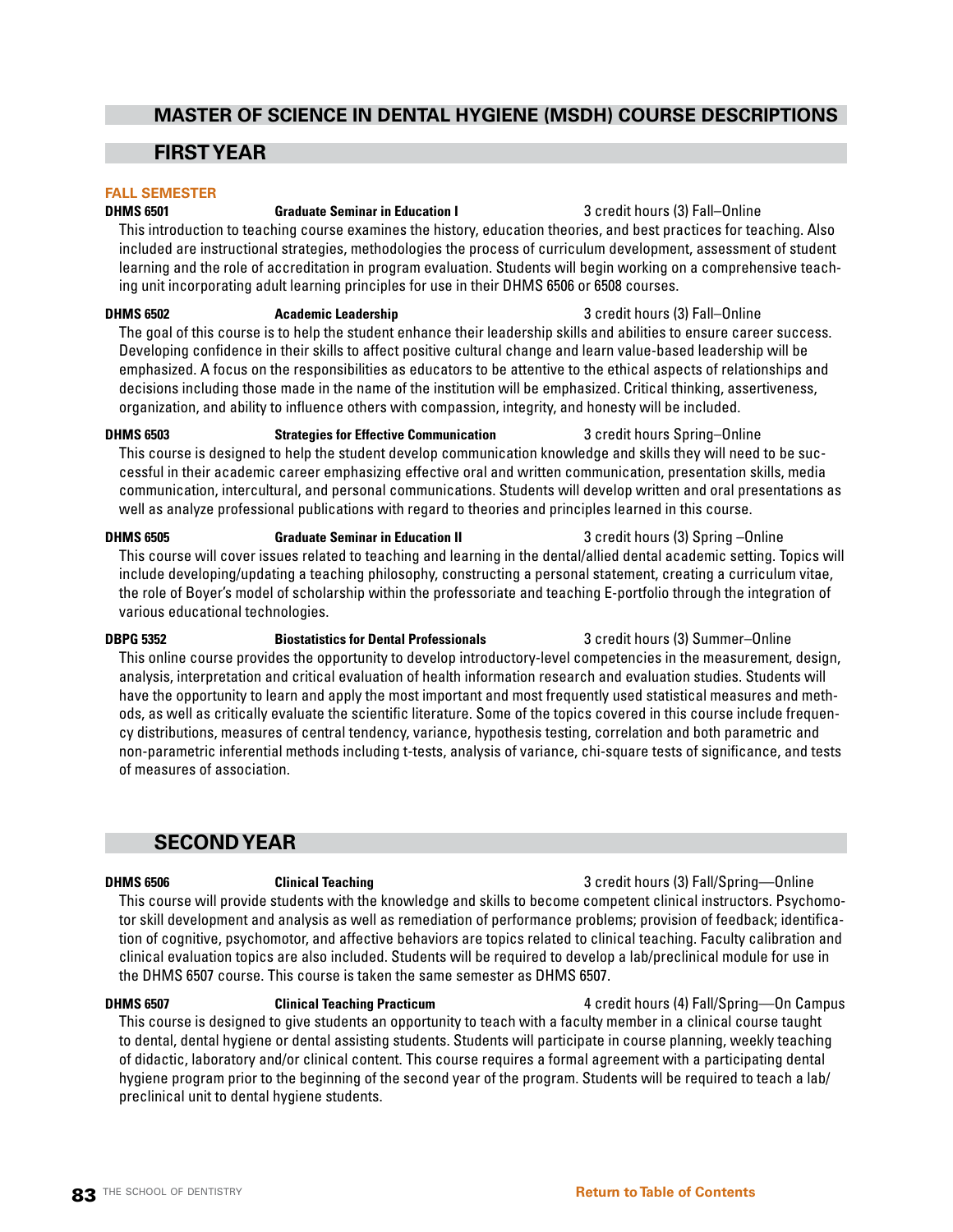### **DHMS 6508 Graduate Seminar in Education III** 3 credit hours (3) Spring/Fall--Online This course will interface with DHMS 6509, the Education Practicum. The student will design didactic lecture presentations, create tools for assessing and evaluating student learning utilized in the DHMS 6509 course as well as design a virtual course syllabus. This course is taken the same semester as DHMS 6509.

**DHMS 6509 Education Practicum** 4 credit hours (4) Spring/Fall—On Campus This course is a one semester, planned and supervised professional teaching internship, designed to allow the student to apply knowledge and skills acquired in previous didactic courses. This practicum experience will focus on didactic instruction integrating leadership, professionalism, ethics, educational theories, and teaching strategies, with an emphasis on assessment and evaluation. This course requires a formal agreement with a participating dental hygiene program prior to the beginning of the second year of the program.

**DHMS 6410 Capstone Capstone Capstone Capstone Capstone Capsus Capstone Capsus Capsus Capsus Capsus Capsus Capsus Capsus Capsus Capsus Capsus Capsus Capsus Capsus Capsus Capsus** This capstone course incorporates the major learning themes of the MSDH curriculum resulting in a student-generated scholarly project/essay. This course is typically taken during the final semester of the curriculum but will be offered both Spring and Summer semesters to accommodate students as necessary. The student will demonstrate writing, organizational and communication skills associated with the integrated knowledge at a MSDH level. The graduate student will identify a mentor or advisor for this project who has demonstrated content expertise related to the topic selected. Topic approval by the MSDH program director is required. Students must complete a consultation with the program director before registration will be allowed for this course.

The student will be required to defend the capstone project proposal with the MSDH faculty (teleconference or conference call if not in person). At the conclusion of the course, students must also defend findings and conclusions in a like manner. The MSDH student will select one of the following options:

Conduct an extensive educational research project (IRB approval required). Oral and written reports will also be required, including defense of project and submission for oral or poster presentation at a regional or national meeting and submission of a manuscript for publication to a refereed journal.

Complete a scholarly project focused on a dental hygiene issue/topic. Oral and written reports will be required, including defense of project and submission for oral or poster presentation at a regional or national meeting and submission of a manuscript for publication to a refereed journal.

Other projects as approved by the MSDH program director and faculty.

## CURRICULUM BY YEARS

### **MASTER OF OF SCIENCE IN DENTAL HYGIENE –**

### **FIRST YEAR**

|                 | Course No.       | <b>Descriptive Title</b>                      | <b>Semester Hrs Cr</b> |
|-----------------|------------------|-----------------------------------------------|------------------------|
| <b>FALL 1</b>   |                  |                                               |                        |
|                 | <b>DHMS 6501</b> | <b>Graduate Seminar in Education I</b>        | 3.0                    |
|                 | <b>DHMS 6502</b> | Academic Leadership                           | 3.0                    |
| <b>SPRING 1</b> |                  |                                               |                        |
|                 | <b>DHMS 6505</b> | <b>Graduate Seminar in Education II</b>       | 3.0                    |
|                 | <b>DHMS 6503</b> | <b>Strategies for Effective Communication</b> | 3.0                    |
| <b>SUMMER1</b>  |                  |                                               |                        |
|                 | <b>DBPG 5352</b> | <b>Biostatistics for Dental Professionals</b> | 3.0                    |
|                 | <b>TOTAL</b>     |                                               | 15.0                   |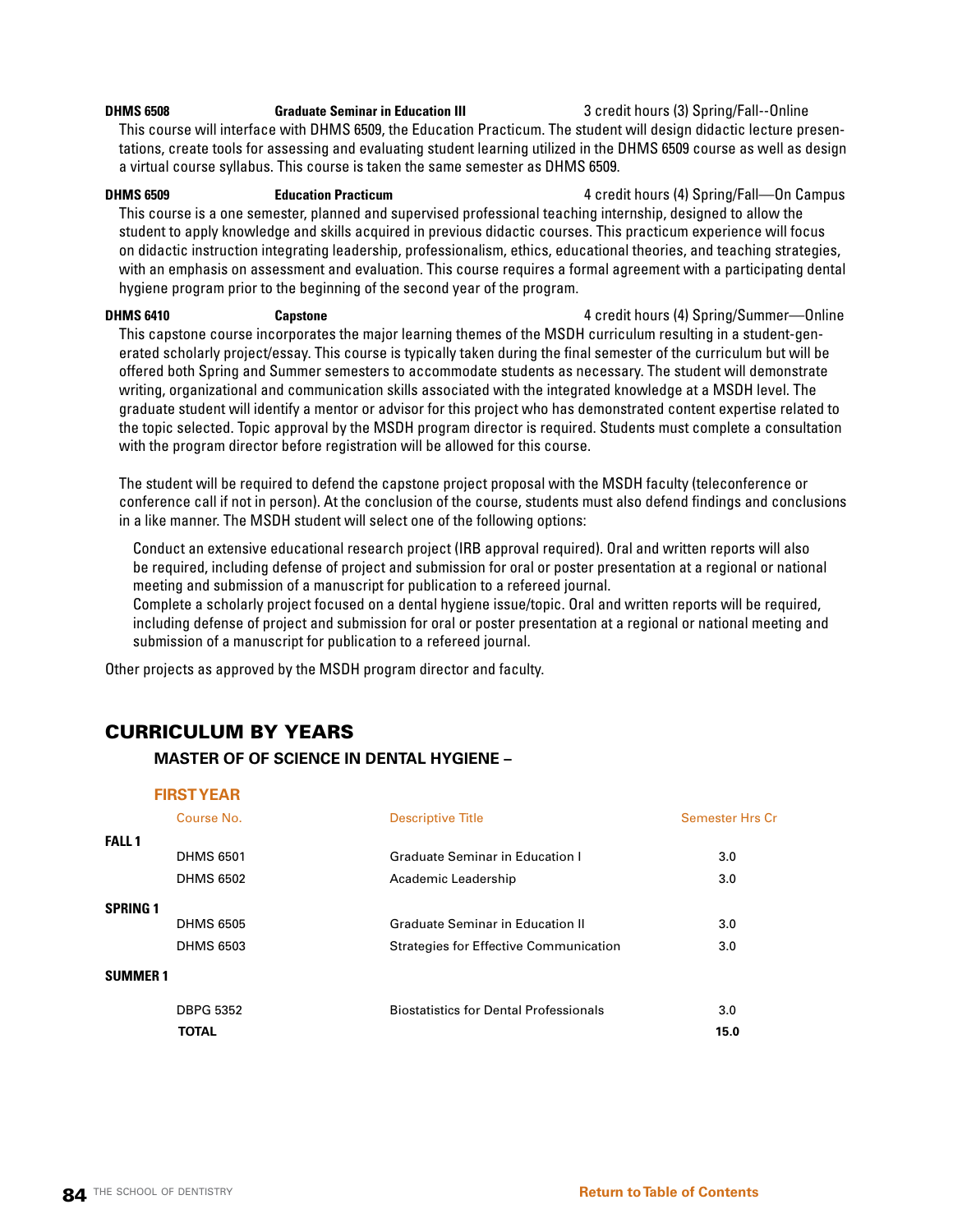### **SECOND YEAR**

| <b>FALL 2 or Spring 2</b>                         |                                          |      |
|---------------------------------------------------|------------------------------------------|------|
| <b>DHMS 6506</b>                                  | <b>Clinical Teaching</b>                 | 3.0  |
| <b>DHMS 6508</b>                                  | <b>Graduate Seminar in Education III</b> | 3.0  |
| <b>DHMS 6507</b>                                  | <b>Clinical Teaching Practicum</b>       | 4.0  |
| <b>DHMS 6509</b>                                  | <b>Education Practicum</b>               | 4.0  |
| <b>SPRING 2 OR SUMMER 2</b><br>DHMS 6510 Capstone |                                          | 4.0  |
| <b>TOTAL</b>                                      |                                          | 18.0 |
|                                                   |                                          |      |

## **DENTAL HYGIENE GRADUATION REQUIREMENTS (BY DEGREE PROGRAM)**

### **Dental Hygiene Certificate/Bachelor of Science Program**

In order to be eligible for graduation, a student must complete the following requirements:

- The candidate must, in the opinion of the faculty, have satisfactorily completed the prescribed curriculum of the respective UTSD Dental Hygiene Program;
- The candidate must have grade point average of  $C$  (2.0);
- The candidate must have 128 sch to obtain a Bachelor of Science Degree in Dental Hygiene or 100 sch to obtain a Certificate;
- The candidate must have discharged all of the financial obligations to UTSD and/or UTHealth; and
- The candidate must have a sustained record of satisfactory professional and ethical behavior.

### **RDH to BSDH Program**

In order to be eligible for graduation, a student must complete the following requirements:

- The candidate must, in the opinion of the faculty, have satisfactorily completed the prescribed curriculum of the respective UTSD Dental Hygiene Program;
- The candidate must have grade point average of  $C(2.0)$ ;
- The candidate must have 128 sch to obtain a Bachelor of Science Degree in Dental Hygiene;
- The candidate must have completed a minimum of two semesters at UTSD;
- The candidate must have discharged all of the financial obligations to UTSD and/or UTHealth; and
- The candidate must have a sustained record of satisfactory professional and ethical behavior.
- The candidate can enroll full or part-time but must complete the program within five years.

### **Master of Science in Dental Hygiene (MSDH) Program**

In order to be eligible for graduation, a student must complete the following requirements:

- The candidate must, in the opinion of the faculty, have satisfactorily completed the prescribed curriculum of the respective UTSD Dental Hygiene Program;
- The candidate must have grade point average of  $C$  (2.0);
- The candidate must have discharged all of the financial obligations to UTSD and/or UTHealth; and
- The candidate must have completed a minimum of two semesters at UTSD;
- The candidate must have a sustained record of satisfactory professional and ethical behavior.
- The candidate can enroll full or part-time but must complete the program within five years.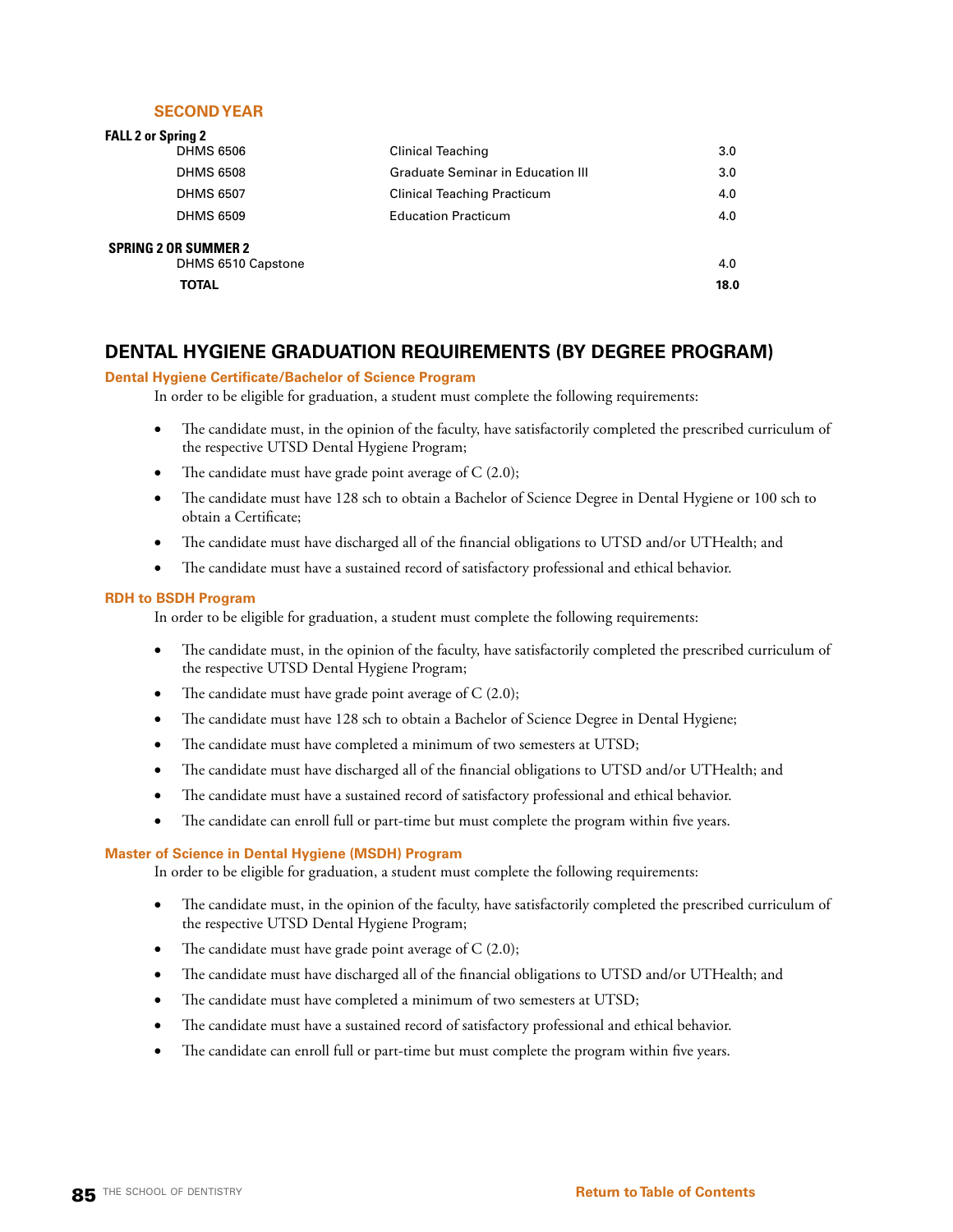### **DUAL DEGREE PROGRAMS**

Students seeking admissions to the dual degree programs must meet the application requirements of both school and apply separately for each program. Please note that admissions to one program does not guarantee admission to the other. Students are responsible for tuition and fee payments for all courses taken at both schools. Upon successful completion of the degree, students will receive a diploma form each school.

### **DDS/MPH**

UTSD and UTHealth School of Public Health are partner and offer our dental students the opportunity to enroll in a dual degree programs in dentistry combined with a Master of Public Health (DDS/MPH) to be completed during the four years of dental school. The MPH provides dentists with foundational knowledge in population sciences, and prepares dental students with information and skills required to critically approach and explore issues surrounding healthcare. The combination of a clinical and public health degree will equip graduates with public health skills to treat individuals and public health sector, specialty training, academic, private practice and government services.

The DDS/MPH is an integrated, 45-credit hour program. Requirements include public health core courses, a practicum, a written culminating experience or completion of the capstone course. Dual degree students benefit from twelve approved shared courses, which translates into time and money savings.

For more information and how to apply, contact Director of Dental Public Health [Ana Neumann,](mailto:Ana.Neumann@uth.tmc.edu) DDS, PhD, Ana.Neumann@uth.tmc.edu

### **OMFS/MD**

The Advanced Education Program in Oral and Maxillofacial six-year program consist of requirements for obtaining the MD degree. The program is offered jointly through the UTSD and McGovern Medical School. The first year is spent with the Oral & Maxillofacial Surgery Department. In the second, third and fourth years, residents are enrolled in medical school, completing years two, three and four of the medical school curriculum. During the fourth year of medical school, eight months are provided for the fulfillment of requirements related to the oral and maxillofacial surgery residency, such as rotations on neurosurgery and anesthesia. The fifth year of the residency is a surgical internship year, which includes an eight-month rotation in Oral & Maxillofacial Surgery. In the sixth year, the resident serves as a chief resident with rotations to six different hospitals. Upon satisfactory completion of the six-year program, residents receive a certificate in Oral & Maxillofacial Surgery and a MD degree.

The six-year OMFS/MD candidate must meet the admissions requirements for McGovern Medical School at UTHealth. These include • A minimum of 90 undergraduate credit hours at an accredited U.S. or Canadian university or college. • One year college English. • Two years college biology. • One year physics. • Two years college chemistry (one year general chemistry and one year organic chemistry).

More detailed information may be found on the UTSD website at [https://dentistry.uth.edu/students/advanced-ed](https://dentistry.uth.edu/students/advanced-education/programs/index.htm#students-oms)[ucation/programs/index.htm#students-oms](https://dentistry.uth.edu/students/advanced-education/programs/index.htm#students-oms)

### **BSDH/MPH**

UTSD has become the first school in Texas to offer a dental hygiene student the option of earning credentials toward a master's degree in public health, even as they complete studies for the bachelor's degree in dental hygiene. This agreement is in partnership with UTHealth School of Public Health.

To be eligible, students must be accepted by UTSD before applying separately to the School of Public Health. As they earn the BSDH, the students also complete credits toward a certificate in public health. The baccalaureate dental hygiene program requires five semesters of study over two years. Those who opt to pursue an MPH will need four years to complete the program. Core disciplines of the MPH degree include biostatistics and epidemiology, which are essential for investigators working in clinical research and dental public health. Additionally, a dental hygienist with an MPH degree will have foundational knowledge of the population sciences and critical issues in health care.

In the constantly evolving health care environment, dental hygienists with interdisciplinary skill sets are becoming increasingly valuable, and those who hold dual degrees such as a BSDH/MPH will be uniquely poised to tackle some of health care's most pressing challenges, such as policy-making, disease prevention, oral health education, oral health research, disparities in access to care, and improving overall quality of care.

For more information about the dual-degree programs and how to apply, contact Director of Dental Public Health [Ana Neumann](mailto:Ana.Neumann@uth.tmc.edu), DDS, PhD, Ana.Neumann@uth.tmc.edu